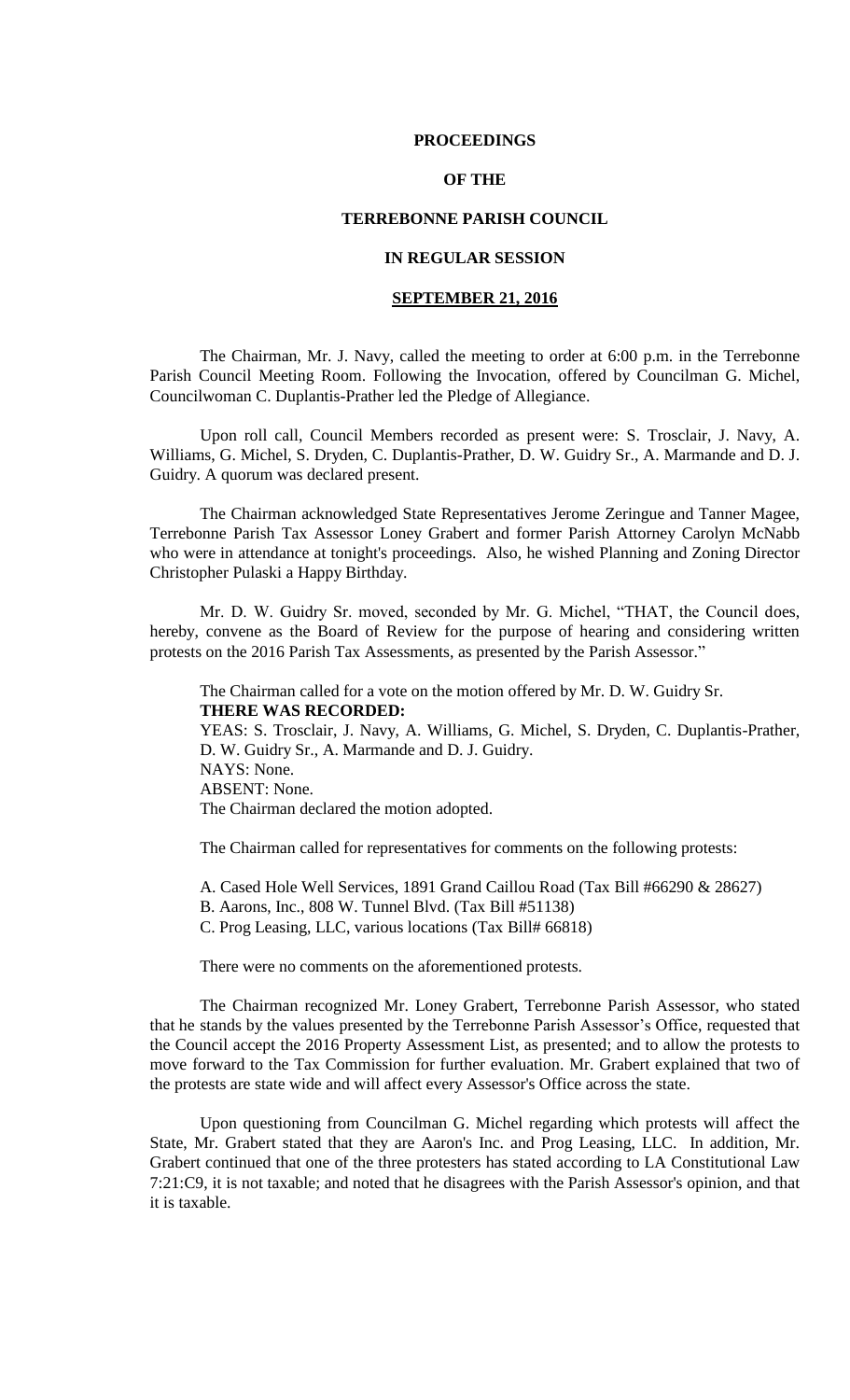Mr. D. W. Guidry Sr. moved, seconded by Ms. C. Duplantis-Prather, "THAT the Terrebonne Parish Council, sitting as a Board of Review for Parish Assessments, and after considering all written protests received and hearing from the Parish Assessor, accept the 2016 property assessment list as presented by the Parish Assessor, and that any and all written protests received be sent to the La. Tax Commission for further evaluation and action."

The Chairman called for a vote on the motion offered by Mr. D. W. Guidry Sr. **THERE WAS RECORDED:**

YEAS: S. Trosclair, J. Navy, A. Williams, G. Michel, S. Dryden, C. Duplantis-Prather, D. W. Guidry Sr., A. Marmande and D. J. Guidry. NAYS: None. ABSENT: None. The Chairman declared the motion adopted.

Councilman S. Trosclair read aloud a memorial for the late long time public servant Mr. Douglas "Chubby" Chauvin and asked for a moment of silence.

The late Mr. Douglas "Chubby" Chauvin's daughter, Donna Autin on behalf of the Chauvin family, expressed their appreciation of the memorial.

Councilman S. Trosclair expressed his condolences to the Chauvin family and stated that Mr. Douglas Chauvin will be greatly missed by many people.

President Dove read aloud a proclamation recognizing Ms. Dorothy Cobb for her service and dedication to Terrebonne Parish.

Sherriff's Office Lt. William Baney accepted the proclamation on behalf of Ms. Dorothy Cobb Baney and explained that Ms. Cobb Baney is a survivor of breast cancer and was recently diagnosed with multiple myeloma. Mr. Baney expressed that her body is weak, but her spirit is strong and thanked everyone, on behalf of Ms. Baney's family, for this great honor.

President Dove expressed his sympathy and hopes for recovery for Ms. Cobb.

Representatives Jerome Zeringue and Tanner Magee read aloud a resolution, from the House of Representatives, honoring the late Sister Rosario O'Connell. They presented the resolution to Ms. Carolyn McNabb, who is carrying on Sister Rosario's great tradition with the Louis Children's Crisis Center for abused and neglected children.

Ms. Carolyn McNabb expressed her great appreciation to the late Sister Rosario and stated that it is an honor to keep the program alive. She thanked everyone for recognizing one of the most influential admiral human beings and affirmed that she will continue to move the program forward.

Several Council member's thanked Representatives Magee and Zeringue for recognizing Sister Rosario and expressed their gratitude to Ms. McNabb for continuing Sister Rosario's legacy.

Ms. C. Duplantis-Prather moved, seconded by D. W. Guidry Sr., "THAT, the Council approve the minutes of the Regular Council Session held on 08/24/16."

The Chairman called for a vote on the motion offered by Ms. C. Duplantis-Prather. **THERE WAS RECORDED:**

YEAS: J. Navy, G. Michel, S. Dryden, C. Duplantis-Prather, D. W. Guidry Sr., A. Marmande and D. J. Guidry. NAYS: None.

ABSENT: S. Trosclair and A. Williams.

2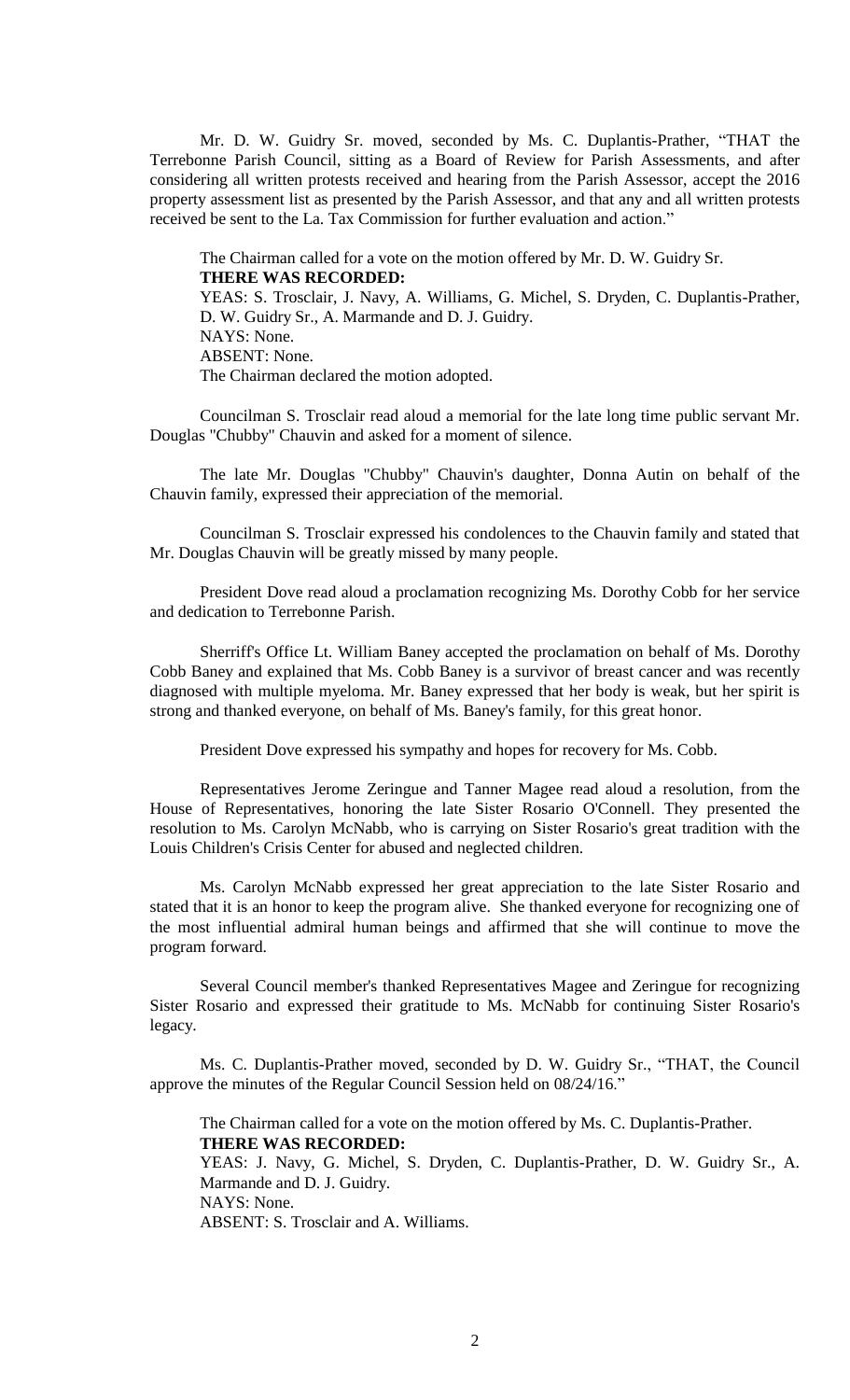The Chairman declared the motion adopted.

Ms. C. Duplantis-Prather moved, seconded by Mr. D. W. Guidry Sr., "THAT, the Council approve the Parish Bill Lists dated 09/12/16 and 09/19/16."

The Chairman called for a vote on the motion offered by Ms. C. Duplantis-Prather. **THERE WAS RECORDED**: YEAS: G. Michel, S. Dryden, C. Duplantis-Prather, D. W. Guidry Sr., A. Marmande and D. J. Guidry. NAYS: None. ABSENT: S. Trosclair and A. Williams. ABSTAINING: J. Navy. The Chairman declared the motion adopted.

Ms. C. Duplantis-Prather moved, seconded by Mr. D. W. Guidry Sr., "THAT, the Council approve the Manual Check Listing for August 2016."

The Chairman called for a vote on the motion offered by Ms. C. Duplantis-Prather. **THERE WAS RECORDED:** YEAS: J. Navy, G. Michel, S. Dryden, C. Duplantis-Prather, D. W. Guidry Sr., A.

Marmande and D. J. Guidry. NAYS: None. ABSENT: S. Trosclair and A. Williams. The Chairman declared the motion adopted.

Councilman G. Michel read aloud a proclamation proclaiming October 2016 as "Community Safety Awareness Month" in Houma-Terrebonne.

Ms. Judy Smart, a Community Activist, thanked the Council for the proclamation and encouraged everyone to obey the law and get involved in their community.

Troop C State Trooper Jessie LaGrange, on behalf of the State Police, stated that their safety efforts are ongoing and expressed that safety depends on each other.

Councilwoman C. Duplantis-Prather thanked Ms. Smart for getting involved with the community and thanked the State Police, Sherriff's Office and Houma Police Department for keeping the roads safe and protecting all citizens.

Mr. D. J. Guidry moved, seconded by Mr. S. Trosclair, "THAT,., the Council open public hearings at this time, 6:30 p.m."

The Chairman called for a vote on the motion offered by Mr. D. J. Guidry. **THERE WAS RECORDED:** YEAS: S. Trosclair, J. Navy, G. Michel, S. Dryden, C. Duplantis-Prather, D. W. Guidry Sr., A. Marmande and D. J. Guidry. NAYS: None. ABSENT: A. Williams. The Chairman declared the motion adopted.

The Chairman recognized the public for comments on the following:

A. A proposed ordinance to rezone from R-1 (Single-Family Residential District) and R-3 (Multi-Family Residential) to C-3 (Neighborhood Commercial District); Proposed Lots 2, 3, 4, 5, 6, 7, & 8, Cameron Isles Business Park Unit 1, Terrebonne Parish, Louisiana; Linton Road Company, L.L.C. (The Houma-Terrebonne Regional Planning Commission has recommended approval.)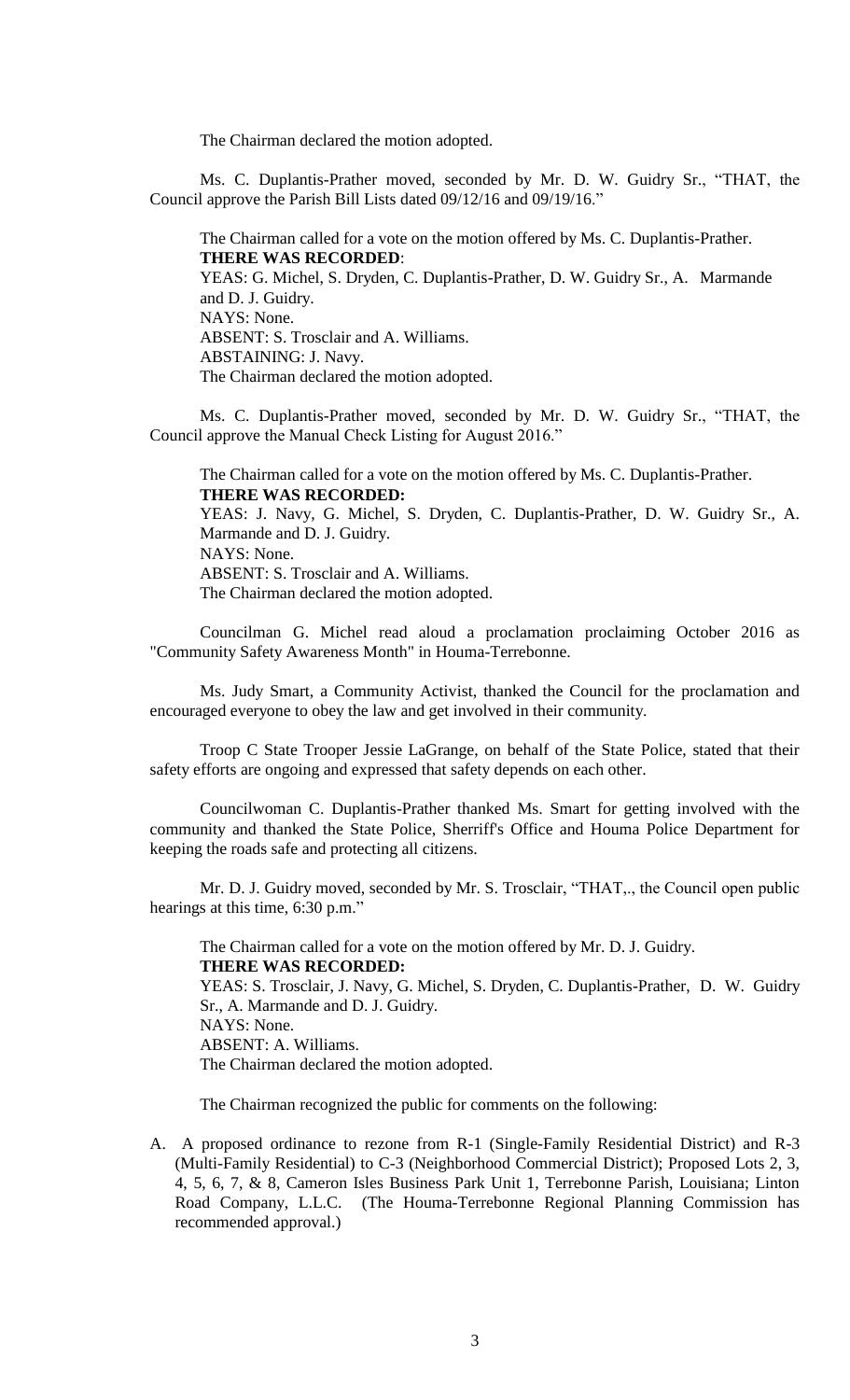Mr. D. W. Guidry Sr. moved, seconded by Mr. G. Michel, "THAT, the Council close the aforementioned public hearing."

The Chairman called for a vote on the motion offered by Mr. D. W. Guidry Sr. THERE WAS RECORDED: YEAS: S. Trosclair, J. Navy, G. Michel, S. Dryden, C. Duplantis-Prather, D. W. Guidry Sr., A. Marmande and D. J. Guidry. NAYS: None. ABSENT: A. Williams. The Chairman declared the motion adopted.

OFFERED BY: MR. D.W. GUIDRY, SR. SECONDED BY: MR. S. TROSCLAIR

# **ORDINANCE NO. 8768**

AN ORDINANCE TO AMEND THE ZONING MAP OF THE PARISH OF TERREBONNE SO AS TO REZONE FROM R-1 (SINGLE-FAMILY RESIDENTIAL DISTRICT) AND R-3 (MULTI-FAMILY RESIDENTIAL) TO C-3 (NEIGHBORHOOD COMMERCIAL DISTRICT); PROPOSED LOTS 2, 3, 4, 5, 6, 7, & 8, CAMERON ISLES BUSINESS PARK UNIT 1, TERREBONNE PARISH, LOUISIANA; LINTON ROAD COMPANY, L.L.C., APPLICANT.

**WHEREAS**, the Terrebonne Parish Council, on behalf of the Terrebonne Parish Consolidated Government, hereby declares that it has adopted a resolution giving notice of intent to adopt the following ordinance hereto; and

**WHEREAS**, the Terrebonne Parish Council, on behalf of the Terrebonne Parish Consolidated Government, has conducted a public hearing on Wednesday, September 21, 2016; and

**WHEREAS,** after considering all comments received, if any, the following action is hereby taken.

**NOW, THEREFORE, BE IT ORDAINED**, by the Terrebonne Parish Council, on behalf of the Terrebonne Parish Consolidated Government, that the Zoning Map of the Parish of Terrebonne be hereby amended so as to rezone from R-1 (Single-Family Residential District) and R-3 (Multi-Family Residential) to C-3 (Neighborhood Commercial District), Proposed Lots 2, 3, 4, 5, 6, 7, & 8, Cameron Isles Business Park Unit 1, Terrebonne Parish, Louisiana.

## **SECTION II**

If any word, clause, phrase, section or other portion of this ordinance shall be declared null, void, invalid, illegal, or unconstitutional, the remaining words, clauses, phrases, sections and other portions of this ordinance shall remain in full force and effect, the provisions of this ordinance hereby being declared to be severable.

#### **SECTION III**

This ordinance shall become effective upon approval by the Parish President or as otherwise provided in Section 2-13(b) of the Home Rule Charter for a Consolidated Government for Terrebonne Parish, whichever occurs sooner.

This ordinance, having been introduced and laid on the table for at least two weeks, was voted upon as follows:

## **THERE WAS RECORDED:**

YEAS: S. Trosclair, J. Navy, G. Michel, S. Dryden, C. Duplantis-Prather, D.W. Guidry, Sr., A. Marmande and D. J. Guidry.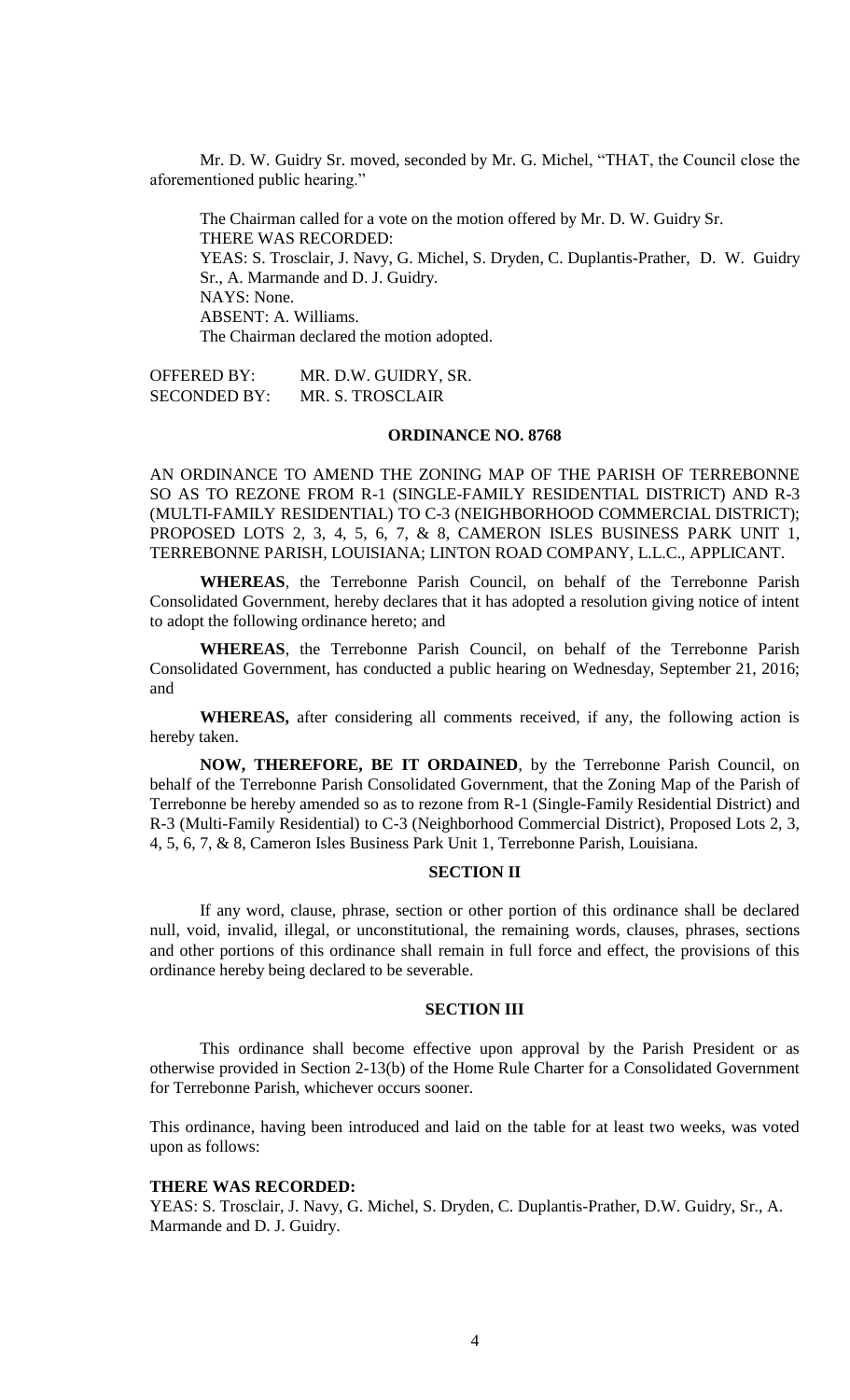NAYS: None. NOT VOTING: None. ABSTAINING: None. ABSENT: A. Williams. The Chairman declared the ordinance adopted on this the 21st day September 2016.

The Chairman recognized the public for comments on the following:

B. A proposed ordinance to dedicate and accept the maintenance/operation of the street(s), drainage servitudes, sewer, and rights-of-way for Deroche Estates, Addendum No. 1 into the Enhanced 911 Emergency Response System for the purpose of providing a better means of locating addresses.

Ms. C. Duplantis-Prather moved, seconded by Mr. D. J. Guidry, "THAT, the Council close the aforementioned public hearing."

The Chairman called for a vote on the motion offered by Ms. C. Duplantis-Prather. **THERE WAS RECORDED:**

YEAS: S. Trosclair, J. Navy, G. Michel, S. Dryden, C. Duplantis-Prather, D. W. Guidry Sr., A. Marmande and D. J. Guidry. NAYS: None. ABSENT: A. Williams. The Chairman declared the motion adopted.

OFFERED BY: MS. C. DUPLANTIS-PRATHER SECONDED BY: MR. D. J. GUIDRY

#### **ORDINANCE NO. 8769**

AN ORDINANCE DEDICATING AND ACCEPTING THE MAINTENANCE/OPERATION OF THE STREET(S), DRAINAGE SERVITUDES, SEWER, AND RIGHTS-OF-WAY FOR "DEROCHE ESTATES, ADDENDUM NO. 1;" ENERGIZE AND ACCEPT THE STREET LIGHTS; AND TO INCORPORATE THE EXTENSION OF "DERUSSO STREET" INTO THE ENHANCED 911 EMERGENCY RESPONSE SYSTEM FOR THE PURPOSE OF PROVIDING A BETTER MEANS OF LOCATING ADDRESSES; AND TO SET FORTH AN EFFECTIVE DATE FOR THE INCORPORATION OF STREET NAME(S), TO INFORM THE PROPER AGENCIES OF THE STREET NAME(S), AND TO AUTHORIZE THE INSTALLATION OF THE APPROPRIATE STREET SIGN(S), AND TO ADDRESS OTHER MATTERS RELATIVE THERETO.

## **SECTION I**

**BE IT ORDAINED** that the Terrebonne Parish Council, on behalf of Terrebonne Parish Consolidated Government, dedicates and accepts the maintenance/operation of the street(s), drainage servitudes, sewer, and rights-of-way; and energize and accept the street lights as depicted on a plat, prepared on September 25, 2015 by Milford & Associates, Inc. titled "Deroche Estates, Addendum No. 1", a copy of which is attached hereto and made a part hereof;

**BE IT FURTHER ORDAINED** effective on the 19th day of October, 2016, that the extension of "Derusso Street" be incorporated into the Enhanced 911 Emergency Response System;

**BE IT FURTHER ORDAINED** that a copy of this ordinance be submitted to the Terrebonne Parish Communications Board, local U.S. Postal Services, fire districts, Acadian Ambulance, Terrebonne Parish Sheriff's Office, and any other appropriate agency; and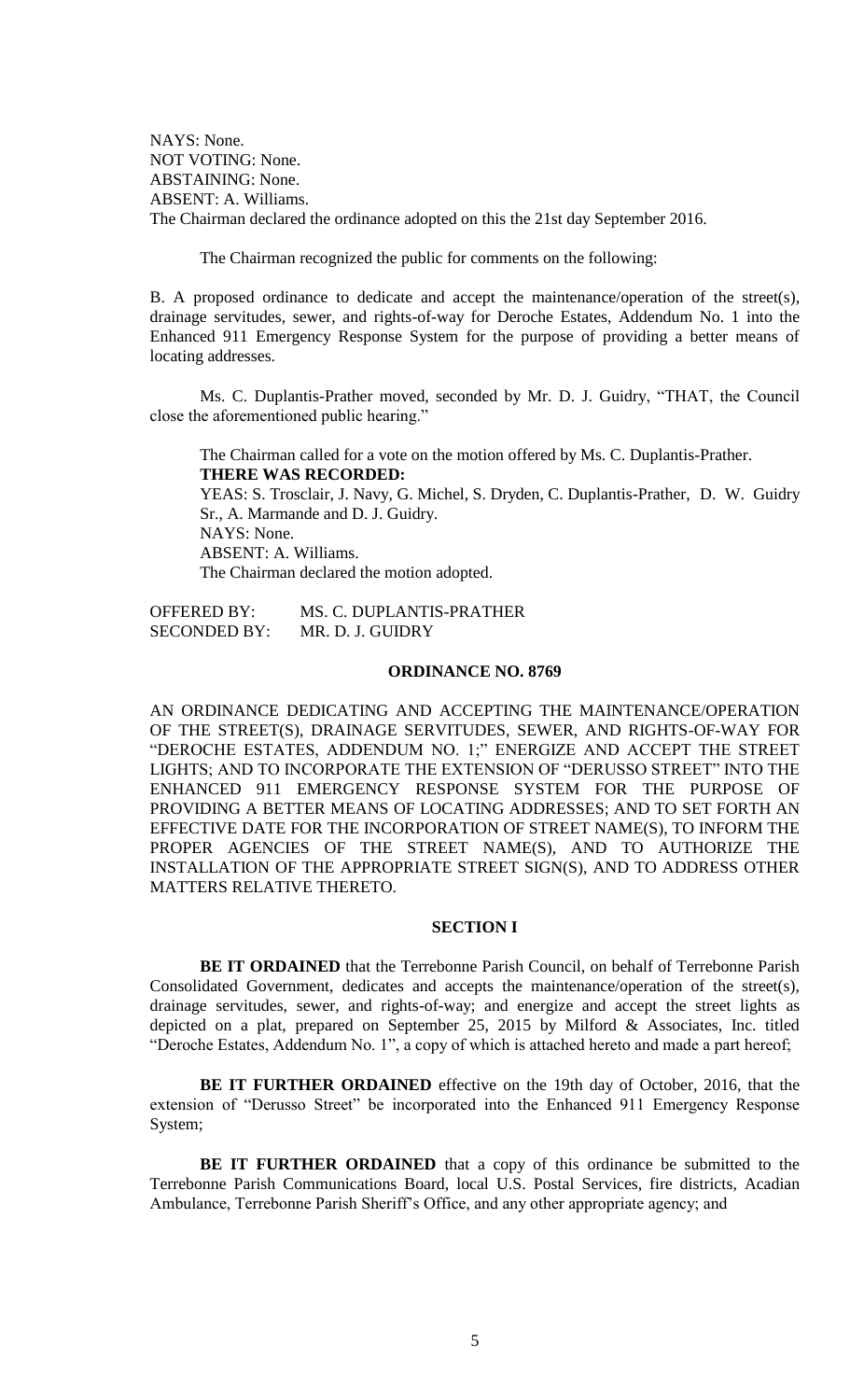BE IT FURTHER ORDAINED that the Parish Forces be directed to install the proper street sign on the appropriate street, and that any other actions relative thereto be addressed.

### **SECTION II**

If any word, clause, phrase, section or other portion of this ordinance shall be declared null, void, invalid, illegal, or unconstitutional, the remaining words, clauses, phrases, sections and other portions of this ordinance shall remain in full force and effect, the provisions of this ordinance hereby being declared to be severable.

## **SECTION III**

This ordinance shall become effective upon approval by the Parish President or as otherwise provided in Section 2-13(b) of the Home Rule Charter for a Consolidated Government for Terrebonne Parish, whichever occurs sooner.

This ordinance, having been introduced and laid on the table for at least two weeks, was voted upon as follows:

## **THERE WAS RECORDED:**

YEAS: S. Trosclair, J. Navy, G. Michel, S. Dryden, C. Duplantis-Prather, D.W. Guidry, Sr., A. Marmande and D. J. Guidry. NAYS: None. NOT VOTING: None. ABSTAINING: None. ABSENT: A. Williams. The Chairman declared the ordinance adopted on this, the 21st day September 2016.

The Chairman recognized the public for comments on the following:

C. A proposed ordinance proposing changes to the zoning ordinance including Microbrewery/Microdistillery and excluding C-1 from the zoning hierarchy, establish a definition of Microbrewery/Microdistillery, add Microbrewery/Microdistillery to the list of permitted uses in C-1 and C-2 districts, and list it as a prohibited use in C-3 districts. The Houma-Terrebonne Zoning and Land Use Commission recommended approval of the zoning revisions at its August 18, 2016 meeting.

Ms. C. Duplantis-Prather moved, seconded by Mr. D. W. Guidry, "THAT, the Council close the aforementioned public hearing."

The Chairman called for a vote on the motion offered by Ms. C. Duplantis-Prather. **THERE WAS RECORDED:**

YEAS: S. Trosclair, J. Navy, G. Michel, S. Dryden, C. Duplantis-Prather, D. W. Guidry Sr., A. Marmande and D. J. Guidry. NAYS: None. ABSENT: A. Williams.

The Chairman declared the motion adopted.

OFFERED BY MS. C. DUPLANTIS-PRATHER SECONDED BY: MR. D. GUIDRY

#### **ORDINANCE NO. 8770**

AN ORDINANCE TO AMEND THE ZONING ORDINANCE, CHAPTER 28, SECTION 28- 1 "DEFINITIONS" TO INCLUDE MICROBREWERY/MICRODISTILLERY, TO AMEND SECTION 28-46(a) TO EXCLUDE C-1 CENTRAL BUSINESS DISTRICT FROM ZONING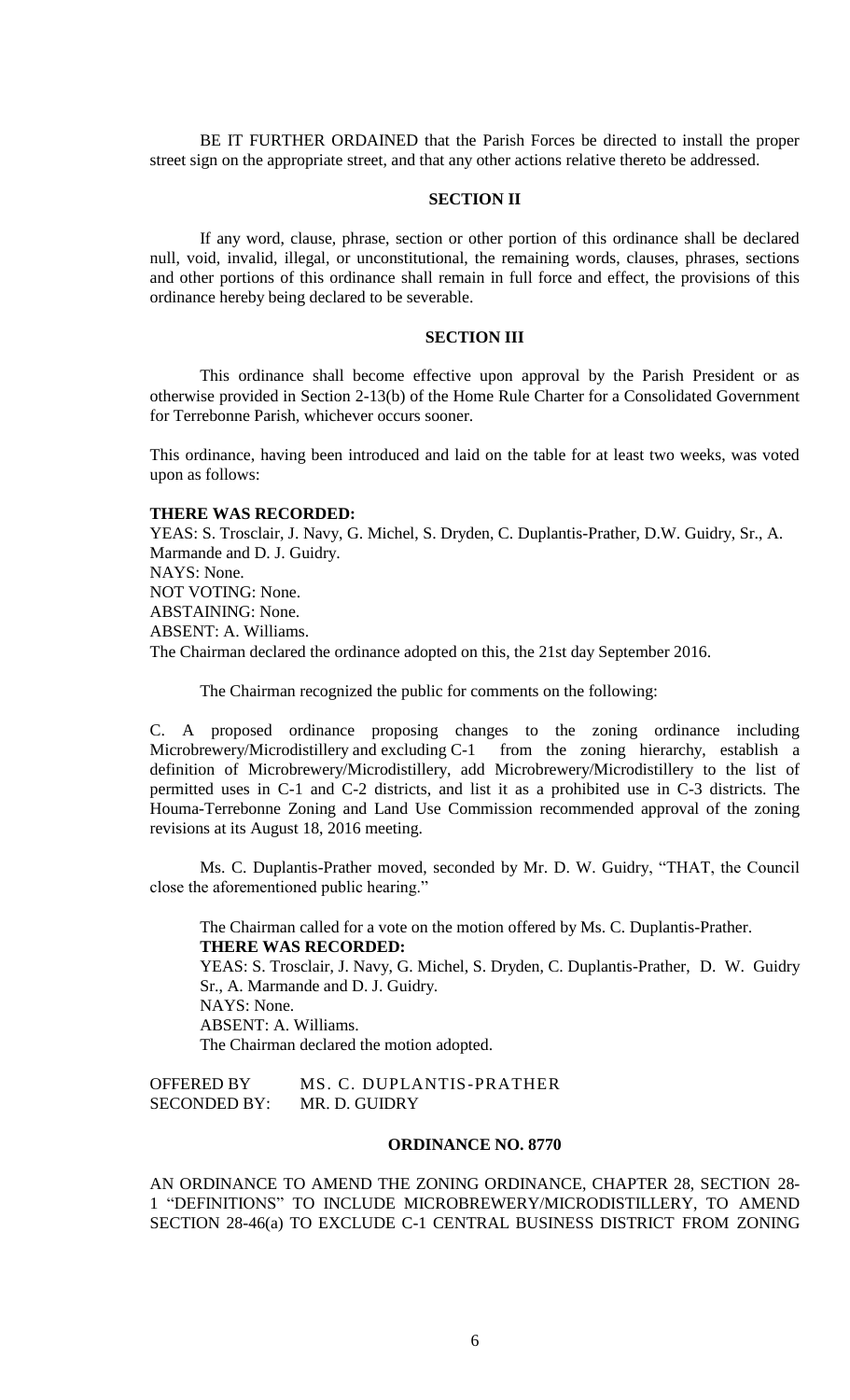HIERACHY RANKING, AND TO AMEND SECTION 28-48(a)(1)(a), SECTION 28- 48(b)(1)(a), AND SECTION 28-48(c)(1)(b) TO INCLUDE MICROBREWERY/MICRODISTILLERY AS A PERMITTED USE BY RIGHT IN C-1 CENTRAL BUSINESS DISTRICT AND C-2 GENERAL COMMERCIAL DISTRICT AND AS A PROHIBITED USE IN C-3 NEIGHBORHOOD COMMERCIAL DISTRICT, AS PER ATTACHMENT "A".

#### **SECTION I**

**BE IT ORDAINED** by the Terrebonne Parish Council, in regular session convened, acting pursuant to the authority invested in it by the Constitution and laws of the State of Louisiana, the Home Rule Charter for a Consolidated Government for Terrebonne Parish, and including, but not limited to, LSA R.S. 33:1368 and other statutes of the State of Louisiana, to amend the Zoning Ordinance, Chapter 28, Section 28-1 "Definitions" to include Microbrewery/Microdistillery, to amend Section 28-46(a) to exclude C-1 Central Business District from zoning hierarchy ranking, and to amend Section 28-48(a)(1)(a), Section 28-  $48(b)(1)(a)$ , and Section  $28-48(c)(1)(b)$  to include Microbrewery/Microdistillery as a permitted use by right in C-1 Central Business District and C-2 General Commercial District and as a prohibited use in C-3 Neighborhood Commercial District, as per Attachment "A".

#### **SECTION II**

If any word, clause, phrase, section or other portion of this ordinance shall be declared null, void, invalid, illegal, or unconstitutional, the remaining words, clauses, phrases, sections and other portions of this ordinance shall remain in full force and effect, the provisions of this ordinance hereby being declared to be severable.

#### **SECTION III**

This ordinance shall become effective upon approval by the Parish President or as otherwise provided in Section 2-13 (b) of the Home Rule Charter for a Consolidated Government of Terrebonne Parish, whichever occurs sooner.

This ordinance, having been introduced and laid on the table for at least two weeks, was voted upon as follows:

#### **THERE WAS RECORDED:**

YEAS: S. Trosclair, J. Navy, G. Michel, S. Dryden, C. Duplantis-Prather, D.W. Guidry, Sr., A. Marmande and D. J. Guidry. NAYS: None. NOT VOTING: None. ABSTAINING: None. ABSENT: A. Williams. The Chairman declared the ordinance adopted on this the 21st day September 2016.

#### **EXHIBIT A**

Sec. 28-1. - Definitions.

For the purpose of this chapter certain words and phrases used herein are defined as follows:

*Laundry services, coin-operated:* Establishments primarily engaged in the provision of coinoperated laundry machines to the general public with or without the incidental provision of laundry processing services for individuals by an attendant in the facility.

*Laundry services, commercial:* Establishments primarily engaged in the provision of laundering services for commercial establishments and for off-premises laundry pick-up stations. Typical uses include bulk laundry, diaper services, dry cleaning plants or linen supply services.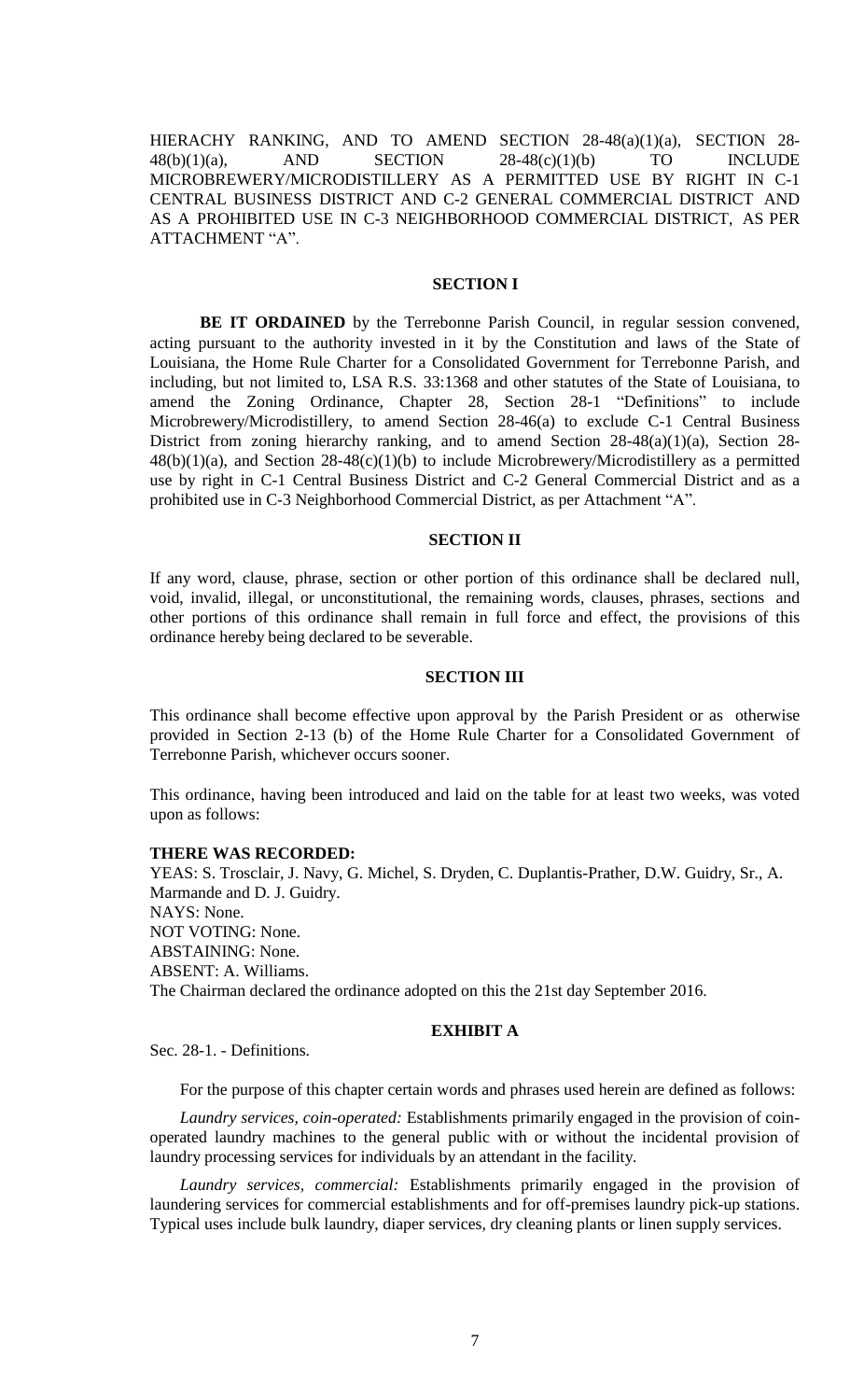*Laundry services, neighborhood:* Establishments primarily engaged in the provision of laundering and pressing services for individuals at the site of a laundry and dry cleaning pick-up station where dry cleaning services are provided at an off-premises dry cleaning plant.

*Lot of record:* A lot which is part of a subdivision, the plat of which has been recorded in the office of the Clerk of Court of Terrebonne Parish, or a lot described by metes and bounds, the description of which has been recorded in the office of the Clerk of Court of Terrebonne Parish.

*Marine services-barge mooring facilities:* Facilities used for the sole purpose of the temporary mooring of barges on a navigable waterway. Does not include the loading and unloading of cargo or any other activity other than temporary storage of barges.

*Marine services-boat/ship fuel area:* An area for the storage and dispensing of oil and fuel for the servicing of recreational and commercial boats and ships, and meets all state and federal safety guidelines.

*Marine services-boat sales/service:* Establishments for the sale, rental, servicing and routine maintenance, including cleaning and minor topside painting only, of recreational boats and accessories for recreational purposes. Typical uses include boat sales and service facilities.

*Marine services, boat and ship repairs:* Establishments for the repair of recreational and commercial boats and ships including sandblasting and the painting of boat bottoms.

*Marine services, commercial and charter fishing:* Private establishments providing facilities for the docking and departure of commercial and charter fishing, shrimping or crab boats including accessory parking facilities.

*Marine services, marinas:* A boat basin or harbor for renting to the general public of recreational boat moorings and the mooring of official craft, including incidental uses such as marine sanitation devices, sanitary rest rooms and dock master facilities.

*Marine services, retail:* Establishments for the retail sales of marine associated items including fresh seafood, bait and tackle, boat hardware and equipment, ice, soft drinks, foodstuffs and alcoholic beverages, subject to licensing requirements. Typical uses include ship's stores, chandler, sail lofts, tackle shops, dockside convenience stores and retail seafood stores.

*Marine services, yacht clubs:* A private community recreation facility accessible by water or associated with a marina facility either on the premises or in close proximity.

*Medical services:* Establishments primarily engaged in the provision of personal health services ranging from prevention, diagnosis and treatment, or rehabilitation services provided by physicians, dentists, nurses and other health personnel, as well as the provision of medical testing and analysis services. Typical uses include medical offices, dental offices, chiropractic clinics, dental laboratories, or health maintenance organizations. Services are administered strictly on an outpatient basis.

*Microbrewery/Microdistillery:* A facility for the production and packaging of alcoholic beverages for distribution, retail, or wholesale, on or off premise, with a capacity of not more than 15,000 barrels (brewery) or 25,000 gallons (distillery) annually. The development may include other uses such as standard restaurant, bar or live entertainment as otherwise permitted in the zoning district.

(City Code 1965, App. A, art. II; Ord. No. 4142, § I, 3-9-88; Ord. No. 5187, § I, 1-26-94; Ord. No. 6399, § 1(A), 3-28-01; Ord. No. 6945, § I, 12-15-04; Ord. No. 7350, § I, 9-12-07; Ord. No. 7969, § I(Att. A), 3-30-11; Ord. No. 7970, § I(Att. A), 4-13-11)

**State Law reference—** Definitions relating to zoning, R.S. 33:4722.1.

Sec. 28-46. - General provisions.

(a) *Creation of districts.* For the purpose of this chapter, the urban planning district of Terrebonne Parish is divided into the following districts: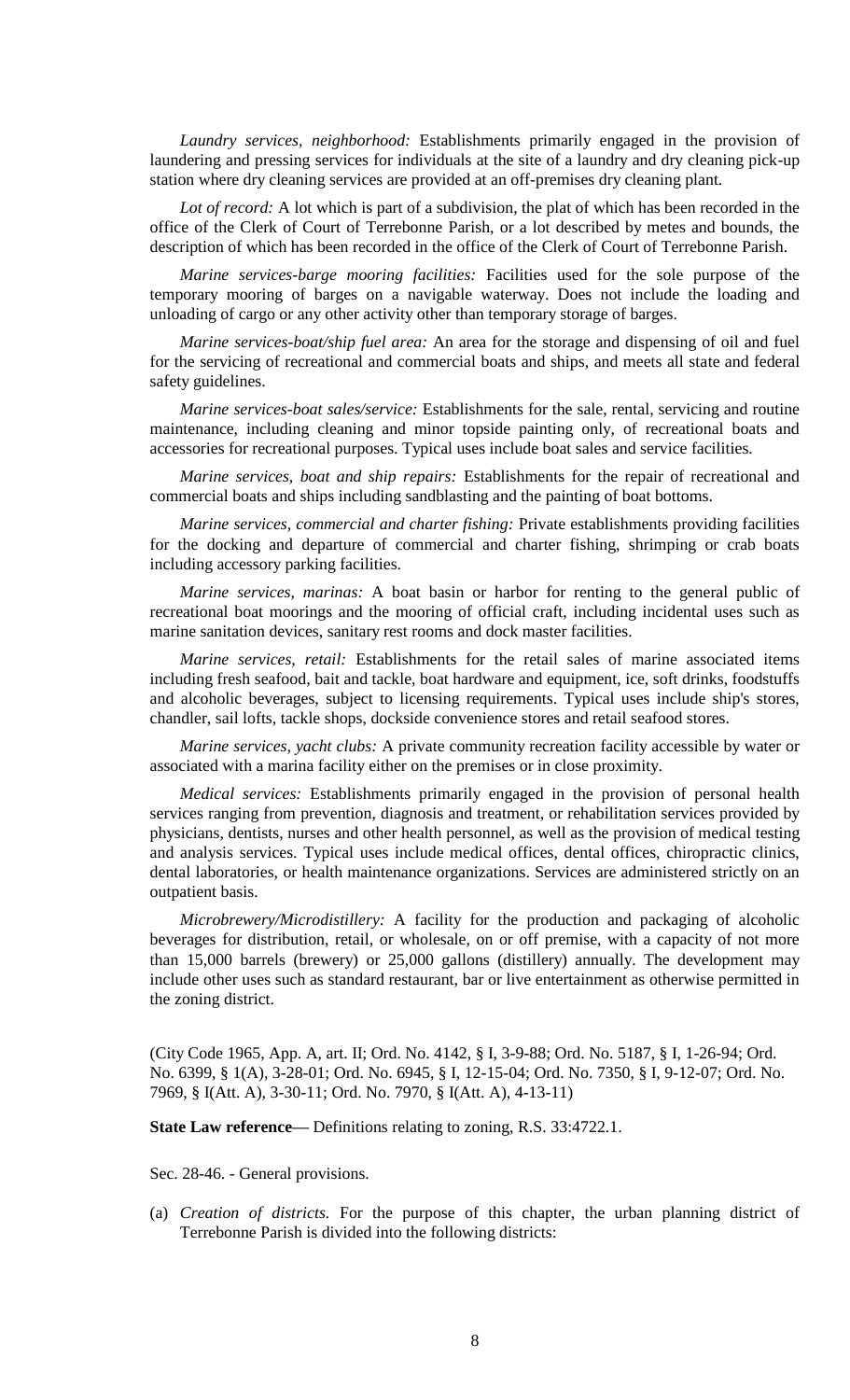- (1) R-1 Single-family Residential Districts
- (2) R-2M Two-Family Residential Districts (High Density)
- (3) R-2 Two-Family Residential Districts (Low Density)
- (4) R-3M Multi-Family Townhouse Condominium Districts
- (5) R-3 Multi- Family Residential Districts (High Density)
- (6) C-1 Central Business Districts
- (7) C-2 General Commercial Districts
- (8) C-3 Neighborhood Commercial Districts
- (9) C-4 Transition-Commercial Districts
- (10)C-5 Commercial Business Park Districts
- (11)C-6 Light Commercial Districts
- (12)MS Medical Services Districts
- (13)I-1 Light Industrial Districts
- (14)I-2 Heavy Industrial Districts
- (15)O-L Open Land Districts

For the purpose of this chapter, these districts shall be ranked with respect to degree of restriction, in descending order of restriction, as follows: O-L, R-1, R-2, R-2M, R-3, R-3M, C-6, MS, C-5, C-4, C-3, C-2, I-1, and I-2. Except as otherwise expressly prohibited in this chapter, a use permitted in a zone of higher restriction is permitted in a zone with lesser restriction; i.e., Uses in R-1 are permitted in R-2. This ranking hierarchy shall not include C-1 District: Central Business District.

- (b) *Zoning map.* The zoning districts and the boundaries described in this article are shown on the "Zoning Map of the Parish of Terrebonne" which map is hereby made a part of this chapter.
- (c) *District boundaries.* Except where specifically defined within this chapter or shown by dimension or otherwise on the zoning map, the boundaries of districts are lot or property lines, the center lines of streets or alleys or such lines extending, railway right-of-way lines, natural boundary lines such as watercourses and the municipal corporate limit lines as they may exist from time to time. Questions concerning the exact location of any district boundary described in this article shall be decided by the board of adjustment.
- (d) *Utility lines.* Water, electric transmission, sanitary sewer, telephone and telegraph, storm water drainage and natural gas lines, regardless of any other provision or regulation appearing in this chapter, shall not be deemed and shall not constitute "uses requiring planning approval" or "special exception uses" in any district insofar as their placement, erection or construction on dedicated streets, alleys and public ways is concerned; but on such streets, alleys and public ways they shall constitute uses by right, and no permit, license or other document of approval for such use(s) shall be required under this chapter.
- (e) *Additional or supplemental districts and regulations.* For purposes of this chapter, there may be additional or supplemental districts and regulations defined in other articles of this chapter.

(City Code 1965, App. A, art. III, § A; Ord. No. 6322, 10-11-00; Ord. No. 7350, § I, 9-12-07)

**State Law reference—** Creation of districts, R.S. 33:4722.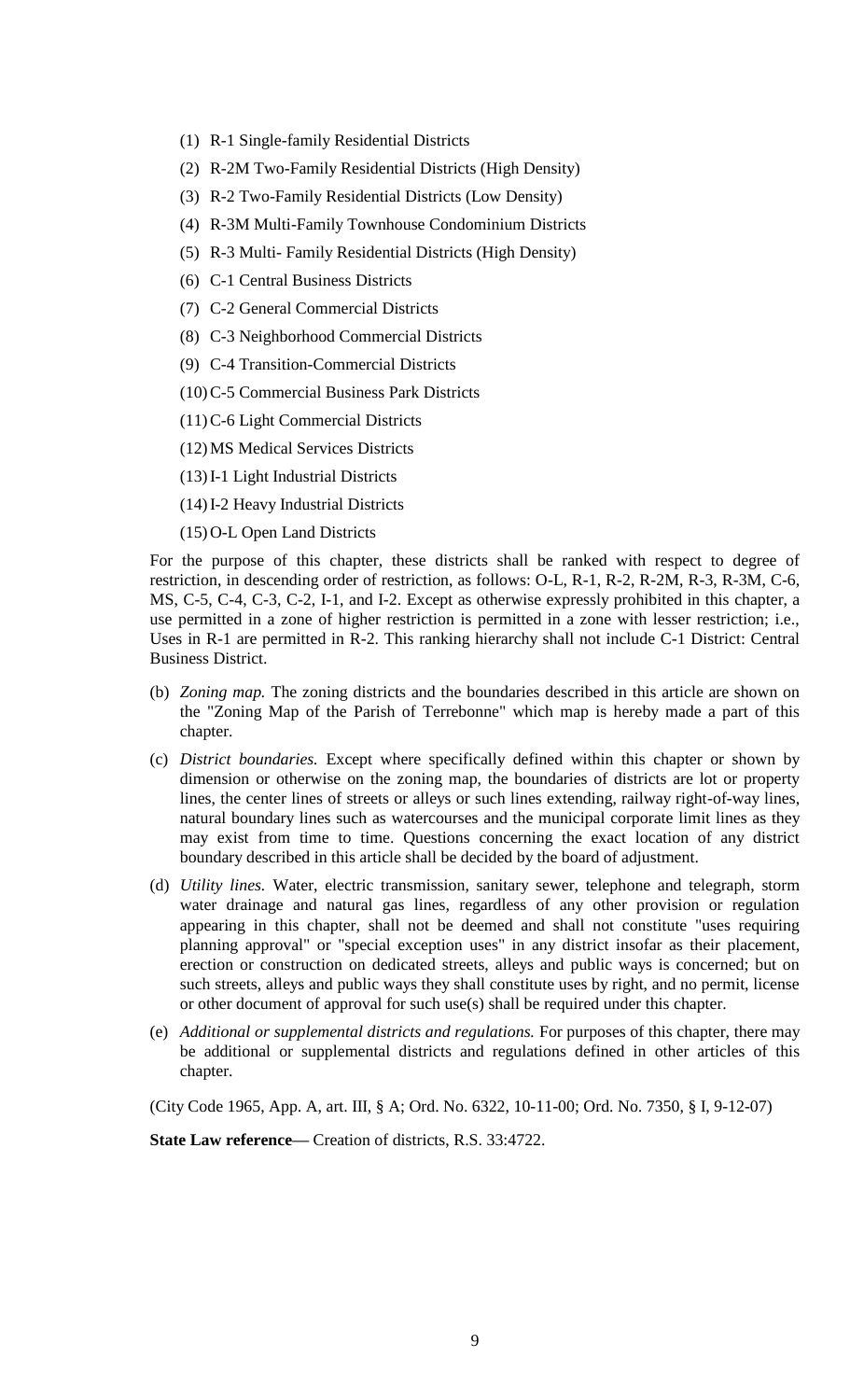Sec. 28-48. - Commercial districts.

- (a) *C-1 District: Central Business District.* This district is composed of land and structures used to furnish, in addition to all of the retail goods and services required by transients and by residents of the metropolitan area and of the trade area, certain wholesale and limited manufacturing in support of the main uses. Located at the convergence of the principal thoroughfares and highways, the Central Business District is surrounded by nonresidential districts and multiple-family residential districts. The district regulations are designed to permit the further development of the district for its purpose, subject to limitations designed to prevent the further congestion of the area that would result from overly intensive development.
	- (1) *Permitted uses.* In the C-1 Districts only the following uses are permitted:
		- a. *Uses by right*—The uses listed below are permitted subject to the conditions specified (see definitions in section 28-1):

Accessory use.

Administrative and business offices.

Amusement arcade.

Art and craft studio

Automotive and equipment repair.

Automotive, fuel station.

Automotive, service station.

Bar, tavern, lounge.

Bed and breakfast.

Business support services.

Business or trade school.

City hall, police station, courthouse, federal building, other governmental buildings.

Clinic.

Club or lodge (private).

Communications services.

Construction sales and services.

Consumer repair services.

Convenience store.

Financial services.

Food sales.

Gambling or gaming establishments.

Garage, parking.

Golf course.

Health club.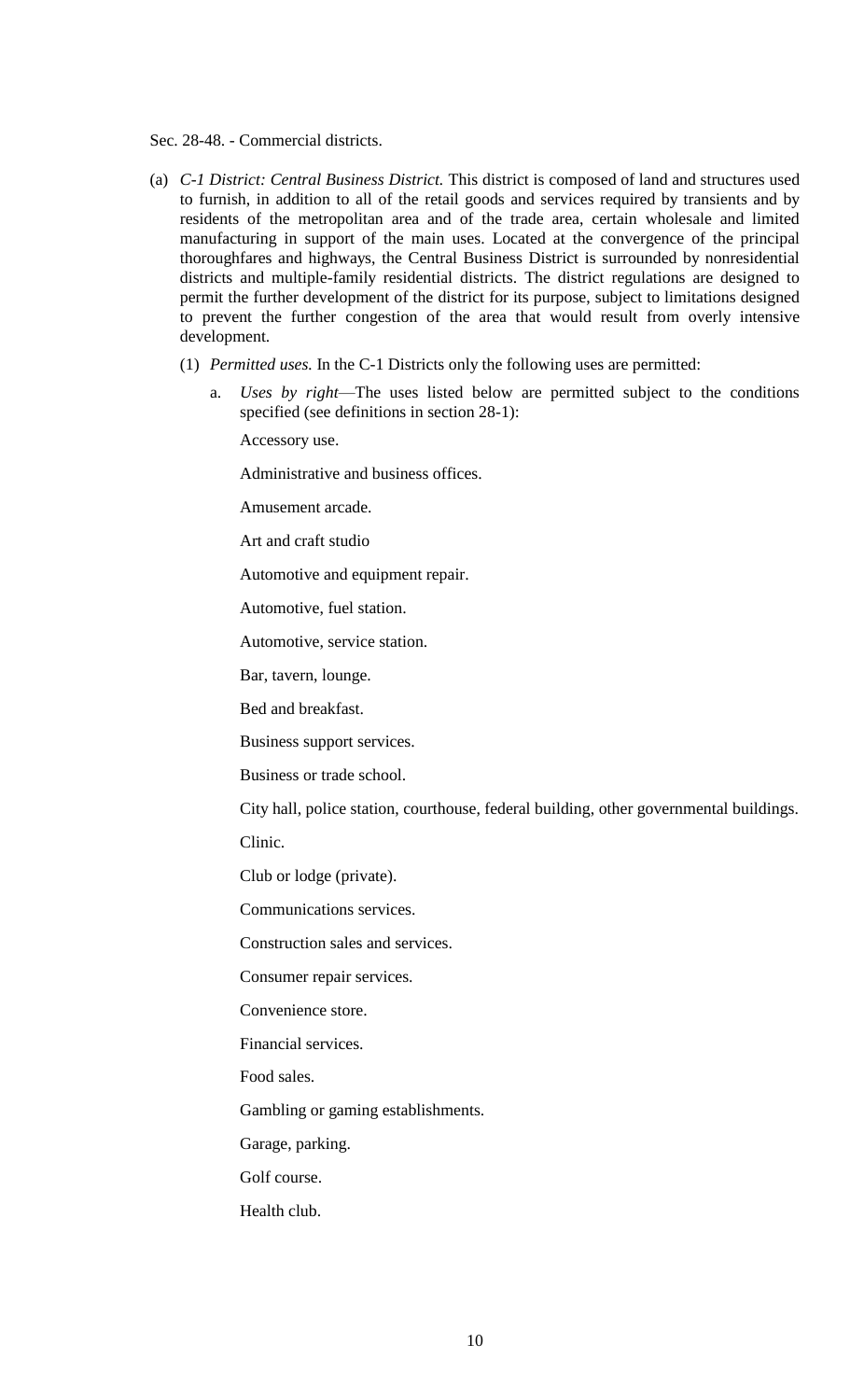Hospital (general).

Hotel/motel

Laboratory, medical or dental.

Liquor sales, not to be consumed on premises.

Marine services-marinas.

Medical services.

Microbrewery/Microdistillery.

Outdoor general advertising structure (need not be enclosed within structure).

Parking facilities.

Personal services.

Postal and parcel delivery services.

Public safety services.

Recreation, indoor sports.

Recreation, indoor entertainment.

Residential, accessory.

Residential/single-family residential.

Residential/duplex residential.

Residential/two-family residential.

Residential/townhouse residential.

Residential/condominium residential.

Residential/multiple-family residential.

Restaurants, sit-down.

Retail sales, convenience

Retail sales, general

Schools, public and private primary and middle educational facilities.

Telecommunications tower.

Theatre.

Utilities, minor including gas regulator stations (need not be enclosed within structure, but must be enclosed within a brick or perforated brick wall at least eight (8) feet high and adequate to obstruct view and passage of persons or materials, provided that the substitution of other masonry materials or a fencing material in lieu of brick may be approved by the zoning commission and/or historic district commission, as applicable, as being equally satisfactory for meeting enclosure requirements).

Electric substations (need not be enclosed within structure, but must be enclosed within a brick or perforated brick wall at least eight (8) feet high and adequate to obstruct view and passage of persons or materials, provided that the substitution of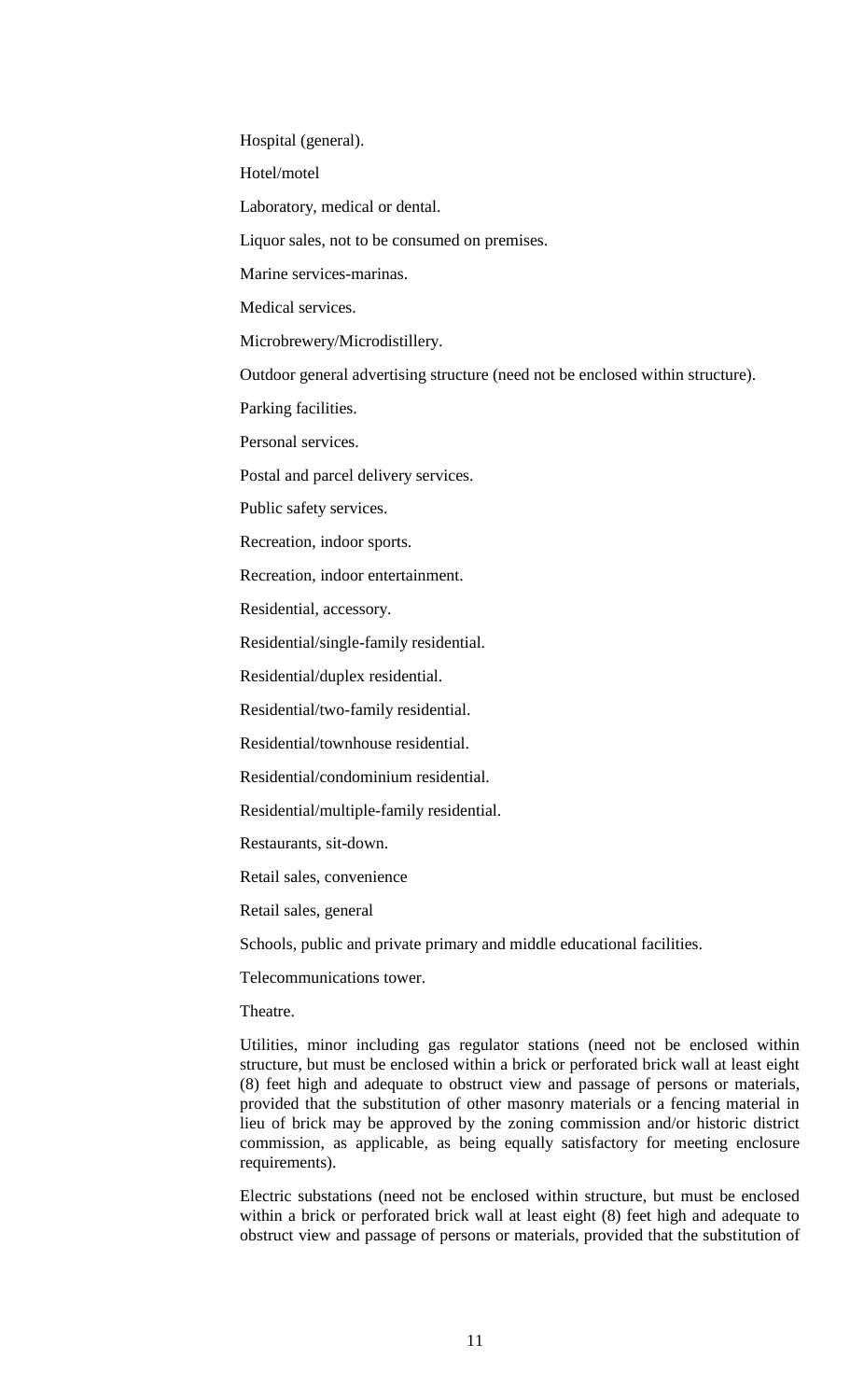other masonry materials or a fencing material in lieu of brick may be approved by the zoning commission and/or historic district commission, as applicable, as being equally satisfactory for meeting enclosure requirements).

Wholesale trade.

Wireless facility.

b. *Prohibited uses—*In addition to those uses disallowed under the provisions of (a)(1) of this section, the following uses are expressly prohibited in a C-1 district:

Mobile homes for residential and/or commercial purposes.

c. *Uses requiring planning approval*—The uses listed below are permitted upon approval of the location and site plan thereof by the zoning and land use commission as being appropriate with regard to transportation and access, water supply, waste disposal, fire and police protection and other public facilities, as not causing undue traffic congestion or creating a traffic hazard and as being in harmony with the orderly and appropriate development of the district in which the use is located:

Ambulance service.

Armories—military (reserve or national guard).

Church, religious assembly, including parish house, community house and educational buildings.

Cultural services.

Pipeline or electric transmission line (need not be enclosed within structure).

Railroad right-of-way, but not including shops, yards and team tracks (need not be enclosed within structure).

d. *Special exception uses*—The uses listed below are subject to the same approval of location and site plan as uses requiring planning approval; in addition, these uses are declared to possess such characteristics of unique or special form that each specific use shall be considered an individual case and shall be subject to approval of the board of adjustment, in accordance with the provisions of Article IX governing special exceptions:

None.

- (2) *Building site area.* There is no minimum building site within the C-1 District.
- (3) *Building height limit.* Except as provided in Article IV, no structure shall be erected or altered to exceed one hundred (100) feet (may be reduced if fire hazard).
- (4) *Yards required.* No yards are required for any buildings in the C-1 District.
- (b) *C-2 Districts: General Commercial Districts.* These districts are composed of land and structures used to furnish, in addition to the retail goods and services found in neighborhood districts, such less frequently needed goods as clothing and automobiles and such less frequently needed services as banking and theaters, the wider range of retail goods and services to satisfy all of the household and personal needs of the residents of a group or community of neighborhoods. Usually located on a thoroughfare or near the intersection of two (2) thoroughfares, these districts are large and are within convenient driving distance of the group of neighborhoods they will serve. The district regulations are designed to permit the development of the districts for their purpose and to protect the abutting and surrounding residential areas by requiring certain minimum yard standards to be met, standards that are comparable to those called for in residential districts. It is intended that additional general commercial districts will be created in accordance with the amendment procedure set forth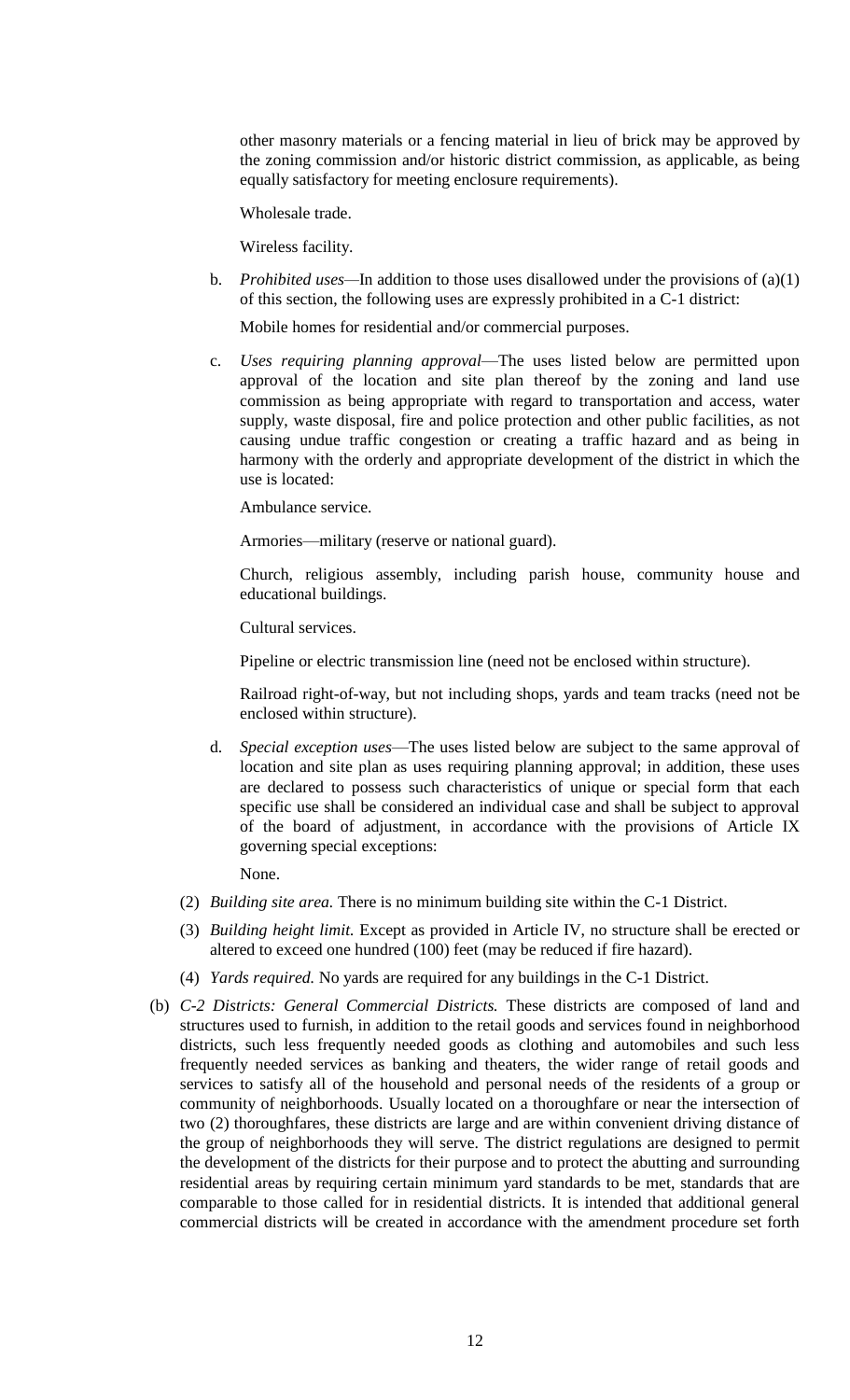herein, as they are needed to serve groups of new neighborhoods. To insure that such districts are actually developed to supply the business needs of the groups of neighborhoods, the amendment creating the district may set a time limit for its development.

- (1) *Permitted uses.* In the C-2 Districts only the following uses are permitted:
	- a. *Uses by right*—The uses listed below are permitted subject to the conditions specified:

All uses allowed in the c-1 district.

Accessory use.

Adult nightclub.

Adult uses/materials

Agricultural sales and services.

Ambulance services.

Animal kennels.

Animal sales and services (limited).

Apartments.

Armories—military (reserve or national guard)

Automotive sales and rentals.

Boarding houses.

Campgrounds.

Car wash.

Clinic, animal.

College and university facilities.

Concrete statues, handiwork.

Congregate housing.

Country club.

Day care centers, preschools, nursery schools.

Dormitory.

Exterminating services.

Farm equipment sales and service.

Flea markets.

Fraternity/sorority residence.

Funeral home.

Garage, public.

Garden center.

Governmental buildings (local, state, federal)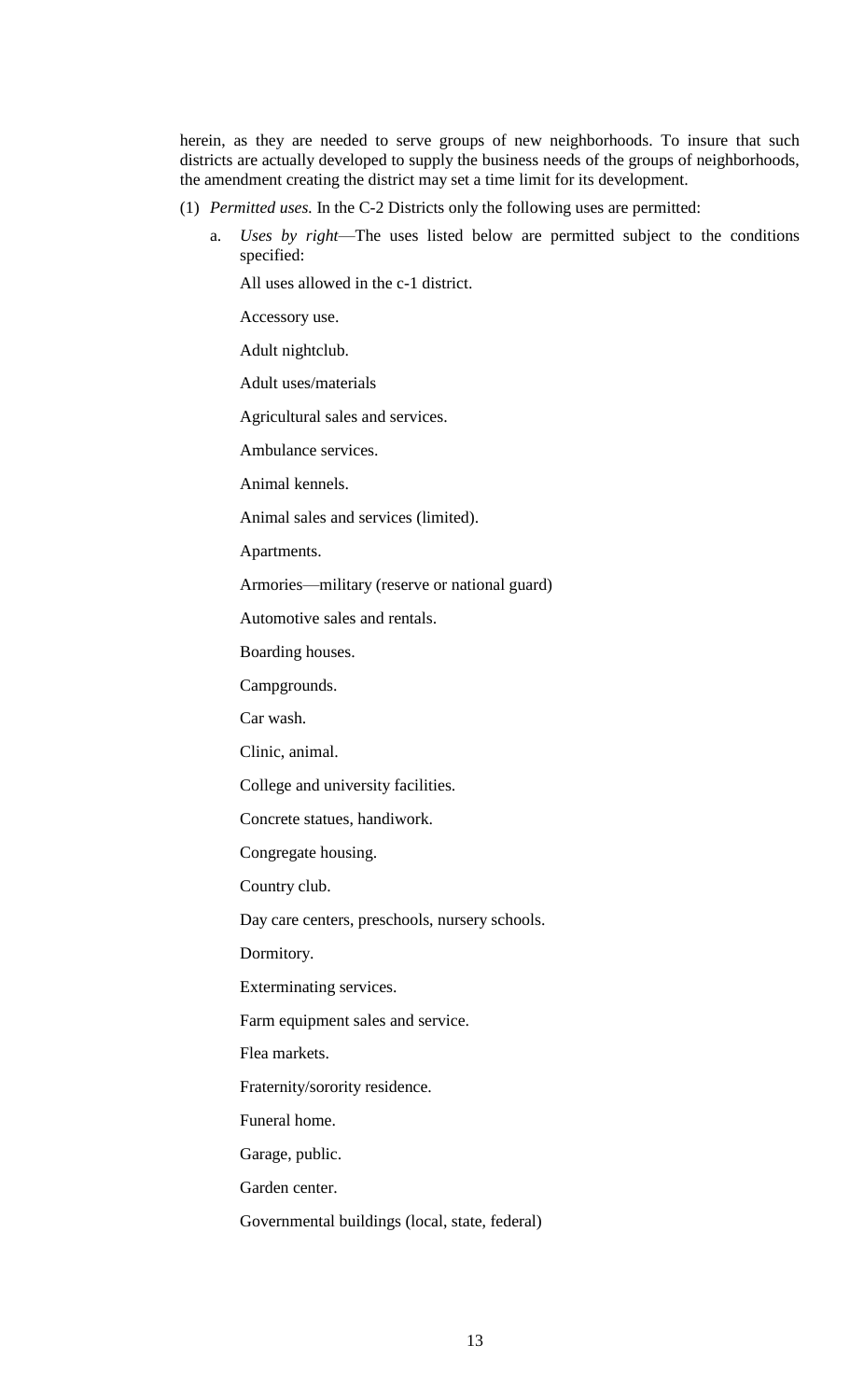Laundry services, coin-operated.

Laundry services, commercial.

Marine services, boat sales/service.

Marine services, commercial and charter fishing.

Marine services, retail.

Marine services, yacht clubs.

Microbrewery/Microdistillery.

Nursery, plant.

Nursing home.

Outdoor general advertising structure (need not be enclosed within structure).

Public safety services.

Recreation, commercial outdoor sports.

Residential/townhouse residential.

Residential/condominium residential.

Residential/multiple-family residential.

Restaurants, drive-in.

Restaurants, fast food.

Restaurants, outdoor fast food.

Schools, public and private secondary educational facilities.

Schools, vocational-technical, community, trade or industrial.

Self-storage warehouse containing rented storage spaces with individual unit area not exceeding seven hundred fifty (750) square feet.

Shopping center, major.

Stable, private.

Taxidermy.

Truck and heavy equipment sales/rental/service.

b. *Uses requiring planning approval*—The uses listed below are permitted upon approval of the location and site plan thereof by the zoning and land use commission as being appropriate with regard to transportation and access, water supply, waste disposal, fire and police protection and other public facilities, as not causing undue traffic congestion or creating a traffic hazard and as being in harmony with the orderly and appropriate development of the district in which the use is located:

Church, religious assembly, including parish house, community house and educational buildings.

Pipeline or electric transmission line (need not be enclosed within structure).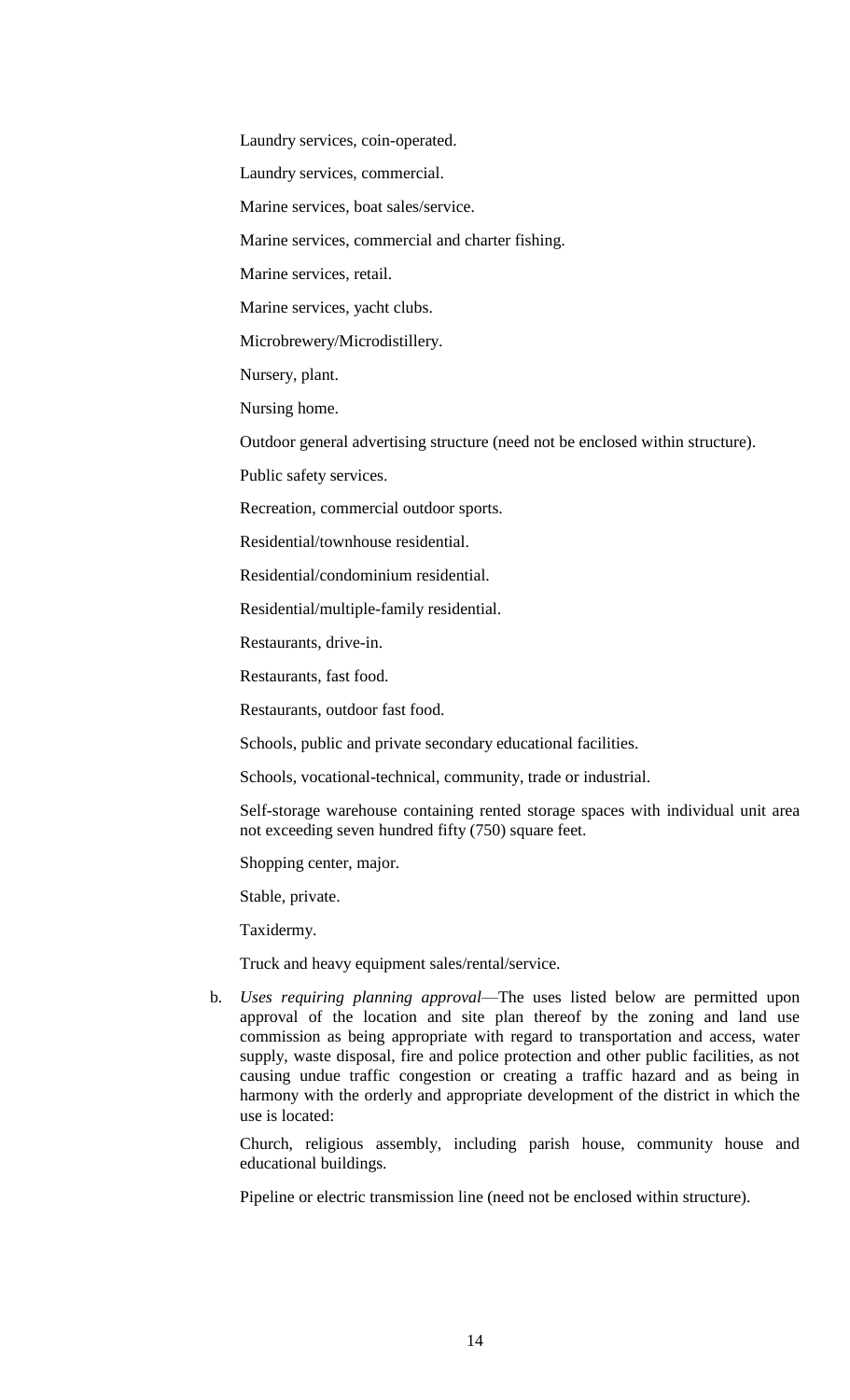Railroad right-of-way, but not including shops, yards and team tracks (need not be enclosed within structure).

Revival church (temporary), as a temporary use on a permit issued by the zoning administrator, such permit to be good for a period not exceeding one week and renewable for not more than three (3) such periods.

Theater, outdoor (need not be enclosed within structure).

c. *Prohibited uses:*

Residential/mobile home park.

Residential/mobile home.

Gambling or gaming establishments.

d. *Special exception uses*—The uses listed below are subject to the same approval of location and site plan as uses requiring planning approval; in addition, these uses are declared to possess such characteristics of unique or special form that each specific use shall be considered an individual case and shall be subject to approval of the board of adjustment, in accordance with the provisions of Article IX governing special exceptions:

Recreation, outdoor entertainment, but not car racing tracks/facilities.

Radio and television broadcasting transmitter and studio.

- (2) *Building site area.* There is no minimum building site area required for commercial businesses. For residential uses, the area required will be same as in the R-3 District.
- (3) *Building height limit.* Except as provided in Article IV, no structure shall be erected or altered to exceed thirty-five (35) feet.
- (4) *Yards required.* Except as provided in Article IV, the minimum dimensions of yards for commercial businesses shall be:

*Feet*

Front yard .....25

Side yard .....5

Rear yard .....20

For residential use, the yards are the same as for the R-3 District.

Exceptions: A rear yard abutting on a public alley or waterway (bayou or drainage servitude) need only be ten (10) feet in depth, and a rear yard abutting on a lot in a residential or C-4 District shall have the same minimum depth as a rear yard required in the abutting district.

(c) *C-3 Districts: Neighborhood Commercial Districts.* These districts are composed of land and structures occupied by or suitable for furnishing the retail goods, such as groceries and drugs, and the services, such as barbering and shoe repairing, to satisfy the daily household needs of the surrounding residential neighborhoods. Often located on one (1) or more thoroughfares, these districts are small and are within convenient walking distance of most of the areas they will serve. The district regulations are designed to permit the development of the districts for their purpose and to protect the abutting and surrounding residential areas by requiring certain minimum yard and area standards to be met, standards that are comparable to those called for in residential districts. It is intended that additional neighborhood commercial districts will be created in accordance with the amendment procedure set forth herein, as they are needed to serve new residential areas. To insure that such new districts are actually developed to supply the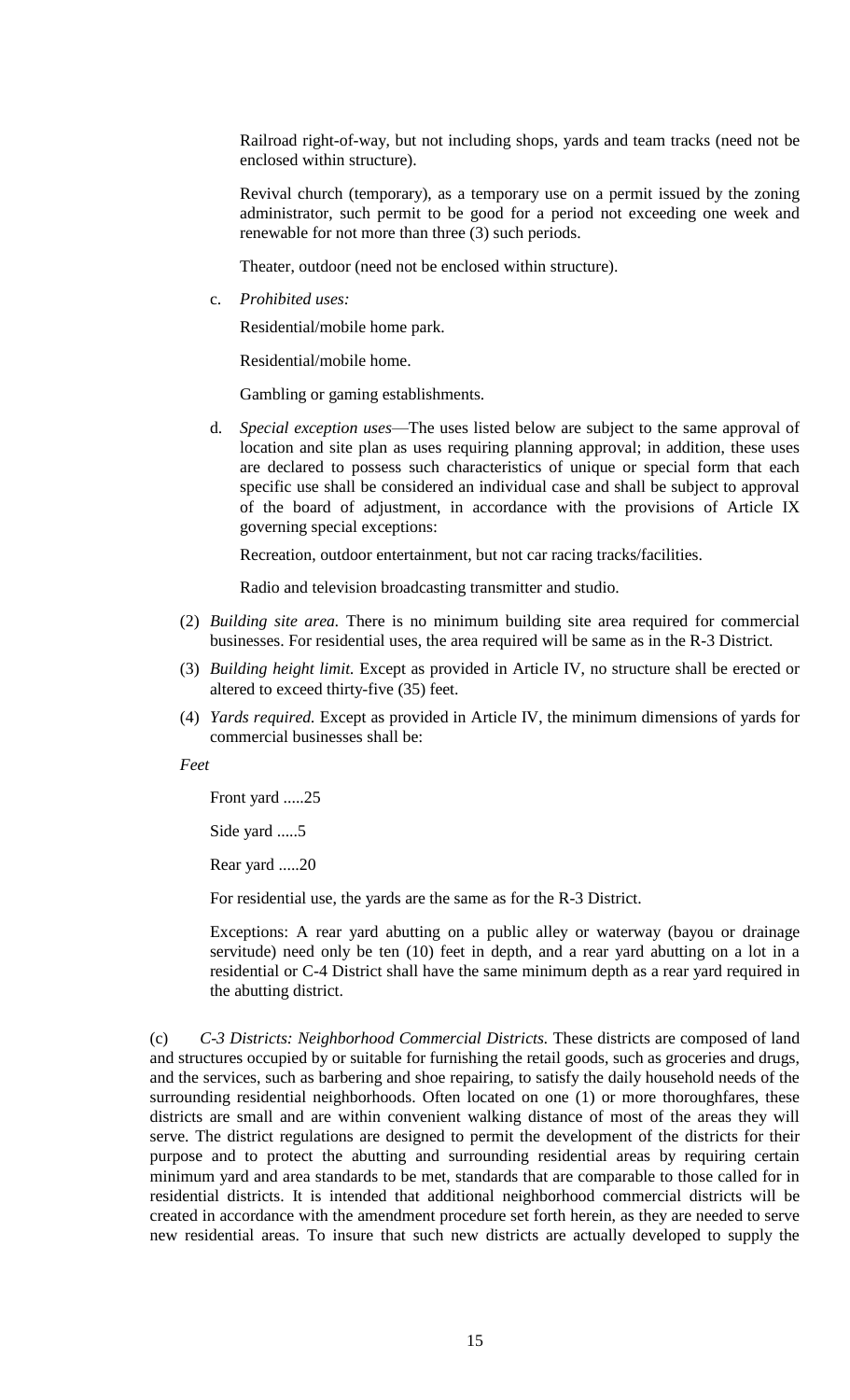business needs of the neighborhoods, the amendment creating the district may set a time limit for its development.

(1) *Permitted uses.* In C-3 Districts only the following uses are permitted:

a. *Uses by right*—The uses listed below are permitted subject to the conditions specified:

All uses permitted in C-2 Districts, except as prohibited in b. below.

Accessory use.

Restaurant liquor sales (to be consumed on premises) provided that eighty (80) percent of structure usage is for the preparation and consumption of food.

b. *Prohibited uses:*

Adult night clubs.

Adult uses/materials.

Agricultural sales and services.

Campgrounds.

Farm equipment and sales.

Gambling or gaming establishments.

Garages, public.

All marine services (see definitions).

Microbrewery/Microdistillery.

Nursery, plant.

Shopping center, major.

Stables, private.

Taverns, bars or lounges.

Truck and heavy equipment sales/rental/service.

Residential/mobile home park.

Residential/mobile home.

c. *Uses requiring planning approval*—The uses listed below are permitted upon approval of the location and site plan thereof by the zoning and land use commission as being appropriate with regard to transportation and access, water supply, waste disposal, fire and police protection and other public facilities, as not causing undue traffic congestion or creating a traffic hazard and as being in harmony with the orderly and appropriate development of the district in which the use is located:

Church, religious assembly, including parish house, community house and educational buildings.

Animal sales and services (limited).

Pipeline or electric transmission line (need not be enclosed within structure).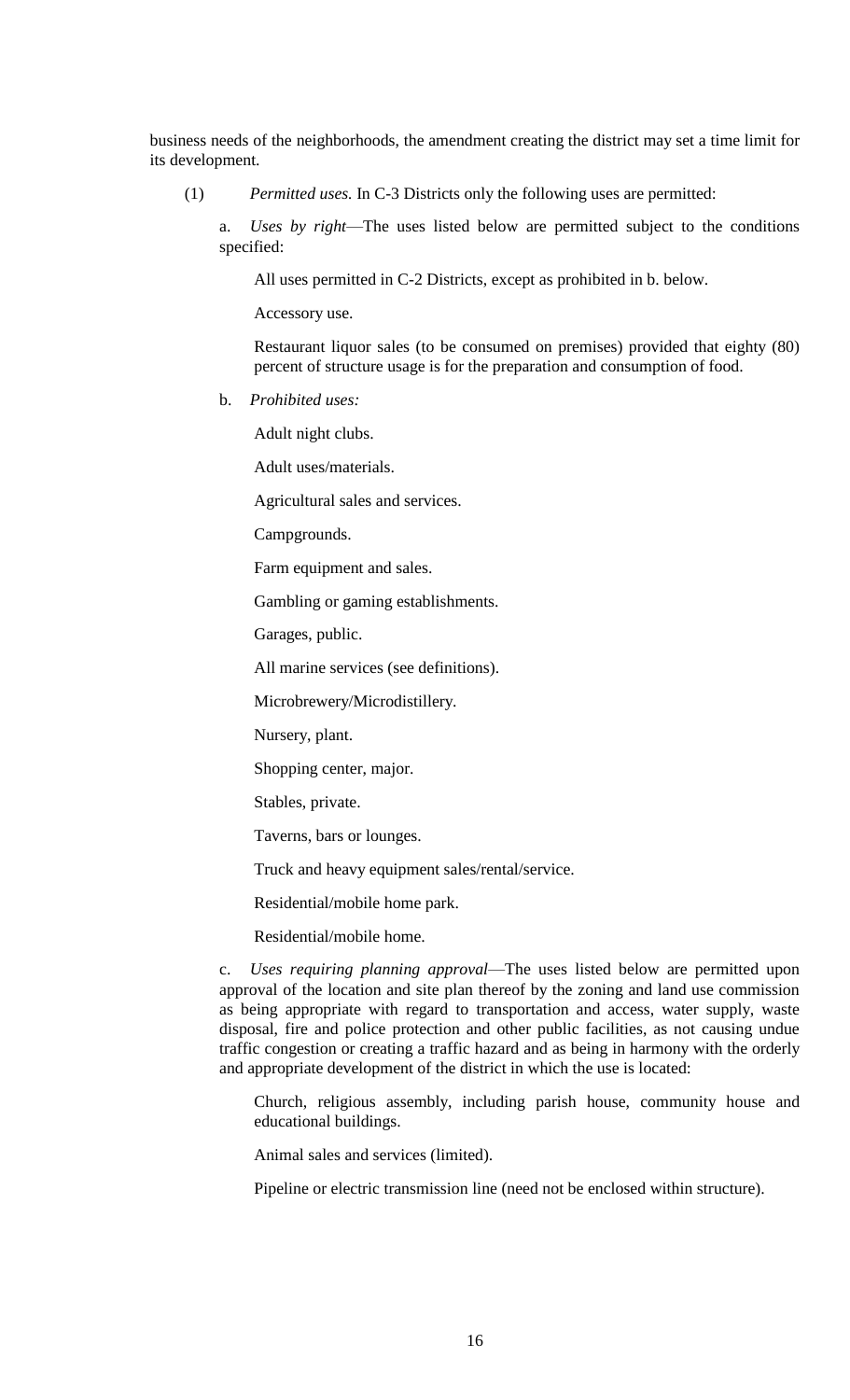Railroad right-of-way, but not including shops, yards and team tracks (need not be enclosed within structure).

d. *Special exception uses*—The uses listed below are subject to the same approval of location and site plan as uses requiring planning approval; in addition, these uses are declared to possess such characteristics of unique or special form that each specific use shall be considered an individual case and shall be subject to approval of the board of adjustment, in accordance with the provisions of Article VIII governing special exceptions:

Armories—military (reserve or national guard).

College fraternity and sorority houses.

Liquor sales not to be consumed on the premises.

Self-storage warehouse containing rented storage spaces with individual unit area not exceeding seven hundred fifty (750) square feet.

(2) *Building site area.* There is no minimum required building site area for commercial businesses. For residential areas, the area must be the same as for R-3 Districts.

(3) *Building height limit.* Except as provided in Article IV, no structure shall be erected or altered to exceed thirty-five (35) feet.

(4) *Yards required.* Except as provided in Article IV, the minimum dimensions of yards shall be:

*Feet*

Front yard .....25

Side yard .....5

Rear yard .....20

Residential yard requirements are the same as for the R-3 District.

Exceptions: A rear yard abutting on a public alley or waterway (bayou or drainage servitude) need only be ten (10) feet in depth, and a rear yard abutting on a lot in a residential or C-4 District shall have the same minimum depth as the rear yard required in the abutting district.

The Chairman recognized the public for comments on the following:

D. A proposed ordinance to authorize the acquisition of sites and/or servitudes required for the Suzie Canal (North) Levee Extension Project (CDBG Project), Parish Project No. 10-LEV-31; Authorize the Parish President to execute any and all documents necessary to acquire sites and/or servitudes for the said purposes; to authorize the Parish Legal Staff to commence appropriation proceedings in the event the sites and/or servitudes cannot be obtained conventionally; To declare that the taking, if required, is necessary or useful for the benefit of the public; and to provide for other matters relative thereto.

Mr. Troy Voisin, a Houma resident, asked for and explanation of the aforementioned proposed ordinance.

Discussion ensued between Parish Manager A. Levron, several Council members and Mr. Voisin regarding the aforementioned proposed ordinance. Mr. Levron and several Council members explained the appropriation and expropriation process and expressed that there are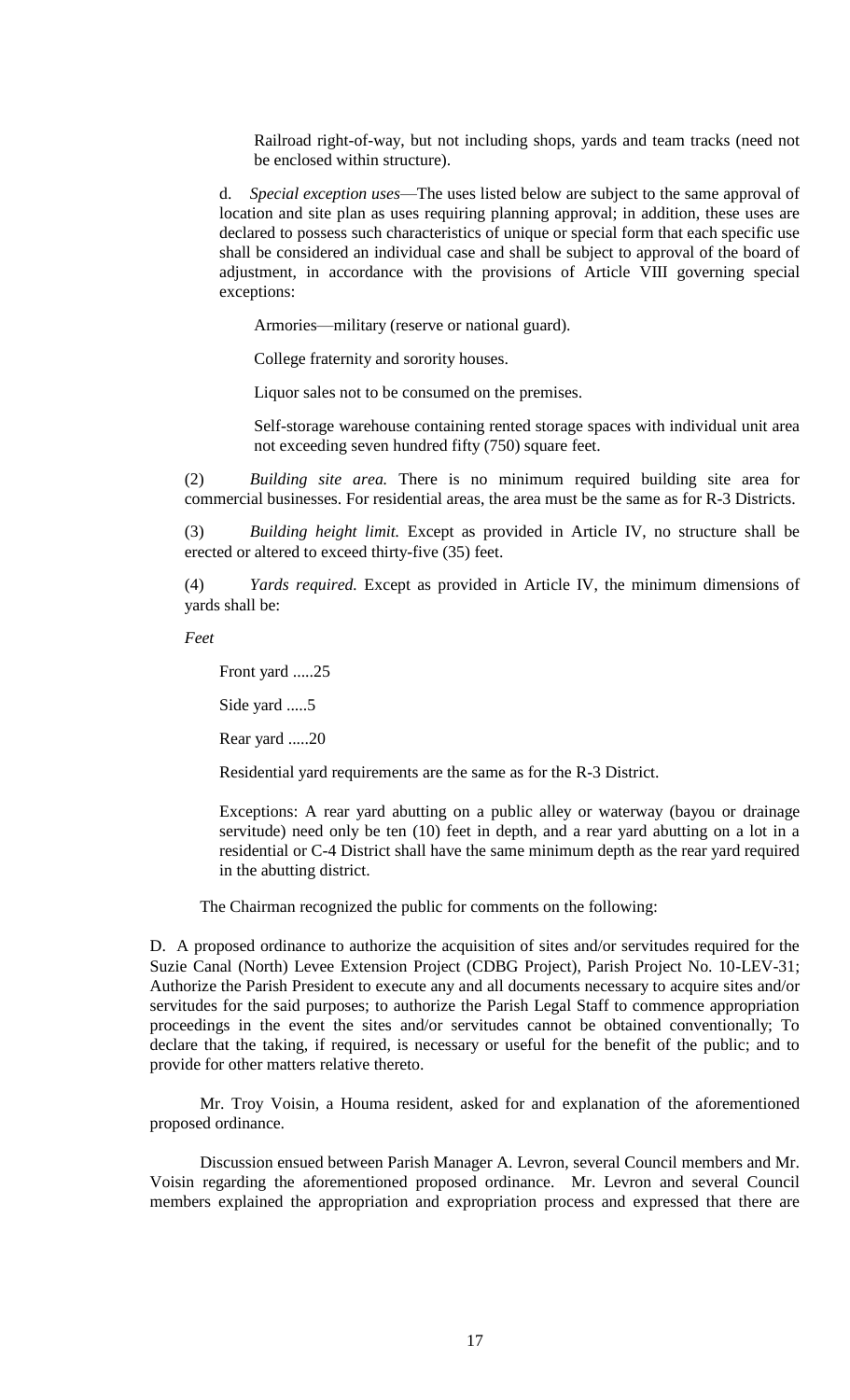limited types of projects, with conditions that have to be met, that makes this process legally available.

Mr. G. Michel moved, seconded by Mr. D. W. Guidry Sr., "THAT, the Council close the aforementioned public hearing."

The Chairman called for a vote on the motion offered by Mr. G. Michel. **THERE WAS RECORDED:** YEAS: S. Trosclair, J. Navy, A. Williams, G. Michel, S. Dryden, C. Duplantis-Prather, D. W. Guidry Sr., A. Marmande and D. J. Guidry. NAYS: None. ABSENT: None. The Chairman declared the motion adopted.

OFFERED BY: MR. A. MARMANDE SECONDED BY: MS. C. DUPLANTIS-PRATHER & MR. S. TROSCLAIR

#### **ORDINANCE NO. 8771**

AN ORDINANCE TO AUTHORIZE THE ACQUISITION OF SITES AND/OR SERVITUDES REQUIRED FOR THE SUZIE CANAL (NORTH) LEVEE EXTENSION PROJECT, PARISH PROJECT NO. 10-LEV-31; AUTHORIZE THE PARISH PRESIDENT TO EXECUTE ANY AND ALL DOCUMENTS NECESSARY TO ACQUIRE SITES AND/OR SERVITUDES FOR THE SAID PURPOSES, INCLUDING THE USE OF APPROPRIATION PURSUANT TO AN INTERGOVERNMENTAL AGREEMENT WITH TERREBONNE LEVEE AND CONSERVATION DISTRICT; TO AUTHORIZE THE PARISH LEGAL STAFF TO COMMENCE EXPROPRIATION PROCEEDINGS IN THE EVENT THE SITES AND/OR SERVITUDES CANNOT BE OBTAINED CONVENTIONALLY OR THROUGH APPROPRIATION; TO DECLARE THAT THE TAKING, IF REQUIRED, IS NECESSARY OR USEFUL FOR THE BENEFIT OF THE PUBLIC; AND TO PROVIDE FOR OTHER MATTERS RELATIVE THERETO.

#### **SECTION I**

**BE IT ORDAINED** by the Terrebonne Parish Council, in due, regular and legal sessions convened, that the Parish Administration is hereby authorized to acquire any and all servitudes that are required to facilitate construction and maintenance of the Suzie Canal (North) Levee Extension, Parish Project No. 10-LEV-31; that the Parish President, is hereby authorized and empowered for and on behalf of the Terrebonne Parish Consolidated Government to execute documents necessary to acquire the sites and/or servitudes including the use of appropriation pursuant to an Intergovernmental Agreement with the Terrebonne Levee & Conservation District for the above stated purpose for consideration he deems just and reasonable, not to exceed the fair market value, and that the Parish Legal Department is hereby authorized, at the direction of the Parish Administration, to institute expropriation and/or any other legal proceedings necessary to acquire the necessary sites and/or servitudes that are necessary or useful for the above mentioned purposes.

#### **SECTION II**

## PARISH PROJECT NO. 10-LEV-31 SUZIE CANAL (NORTH) LEVEE EXTENSION PARISH OF TERREBONNE

This project will involve the construction of 4,700 linear feet of levee and necessary appurtenances to provide forced drainage and tidal/tropical storm flood protection between the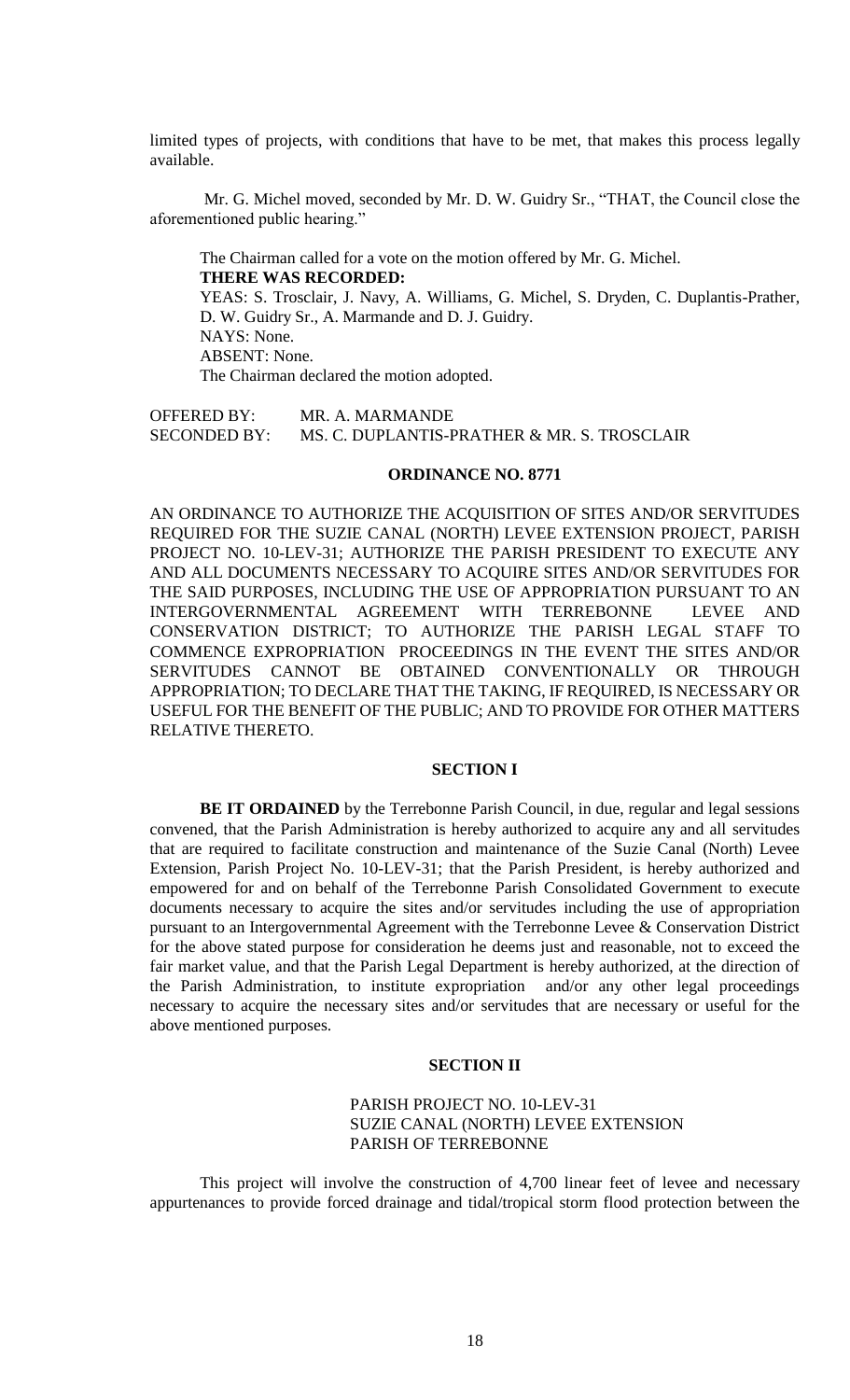northern boundaries of Cane Break Subdivision to the Community of Bobtown, which is located in Ward 4. The existing forced drainage levee will be constructed to an elevation of +8 NAVD.

The construction of the above described project will be conducive to the public interest, convenience and safety and will enable Terrebonne Parish Consolidated Government (TPCG) to properly fulfill the functions imposed upon it by law.

The proper construction of said described project is dependent upon the acquisition of the rights of way as fixed by the Parish Engineer, Office of Engineering, for the said project and such other rights as may be appurtenant thereto.

It is necessary and useful to take, by expropriation for Drainage purposes, and other public purposes, and in the manner provided by law, in the servitude or in full ownership, the property and property rights not otherwise acquired which are needed for the proper construction of said project, if amicable acquisition, or appropriation is not possible.

# **SECTION III**

If any word, clause, phrase, section or other portion of this ordinance shall be declared null, void, invalid, illegal, or unconstitutional, the remaining words, clauses, phrases, sections and other portions of this ordinance shall remain in full force and effect, the provisions of this ordinance hereby being declared to be severable.

#### **SECTION IV**

This ordinance shall become effective upon approval by the Parish President or as otherwise provided in Section 2-13(b) of the Home Rule Charter for a Consolidated Government for Terrebonne Parish, whichever occurs sooner.

This ordinance, having been introduced and laid on the table for at least two weeks, was voted upon as follows:

#### **THERE WAS RECORDED:**

YEAS: S. Trosclair, J. Navy, A. Williams, G. Michel, S. Dryden, C. Duplantis-Prather, D.W. Guidry, Sr., A. Marmande and D. J. Guidry. NAYS: None. NOT VOTING: None. ABSTAINING: None. ABSENT: None. The Chairman declared the ordinance adopted on this, the 21st day September 2016.

The Chairman recognized the public for comments on the following:

E. A proposed ordinance that will establish a "3-Way Stop" at the intersection of Nottingham Trail and Thetford Drive.

Mr. D. W. Guidry Sr. moved, seconded by Mr. G. Michel, "THAT, the Council close the aforementioned public hearing."

The Chairman called for a vote on the motion offered by Mr. D. W. Guidry Sr. **THERE WAS RECORDED:** YEAS: S. Trosclair, J. Navy, A. Williams, G. Michel, S. Dryden, C. Duplantis-Prather, D. W. Guidry Sr., A. Marmande and D. J. Guidry. NAYS: None. ABSENT: None. The Chairman declared the motion adopted.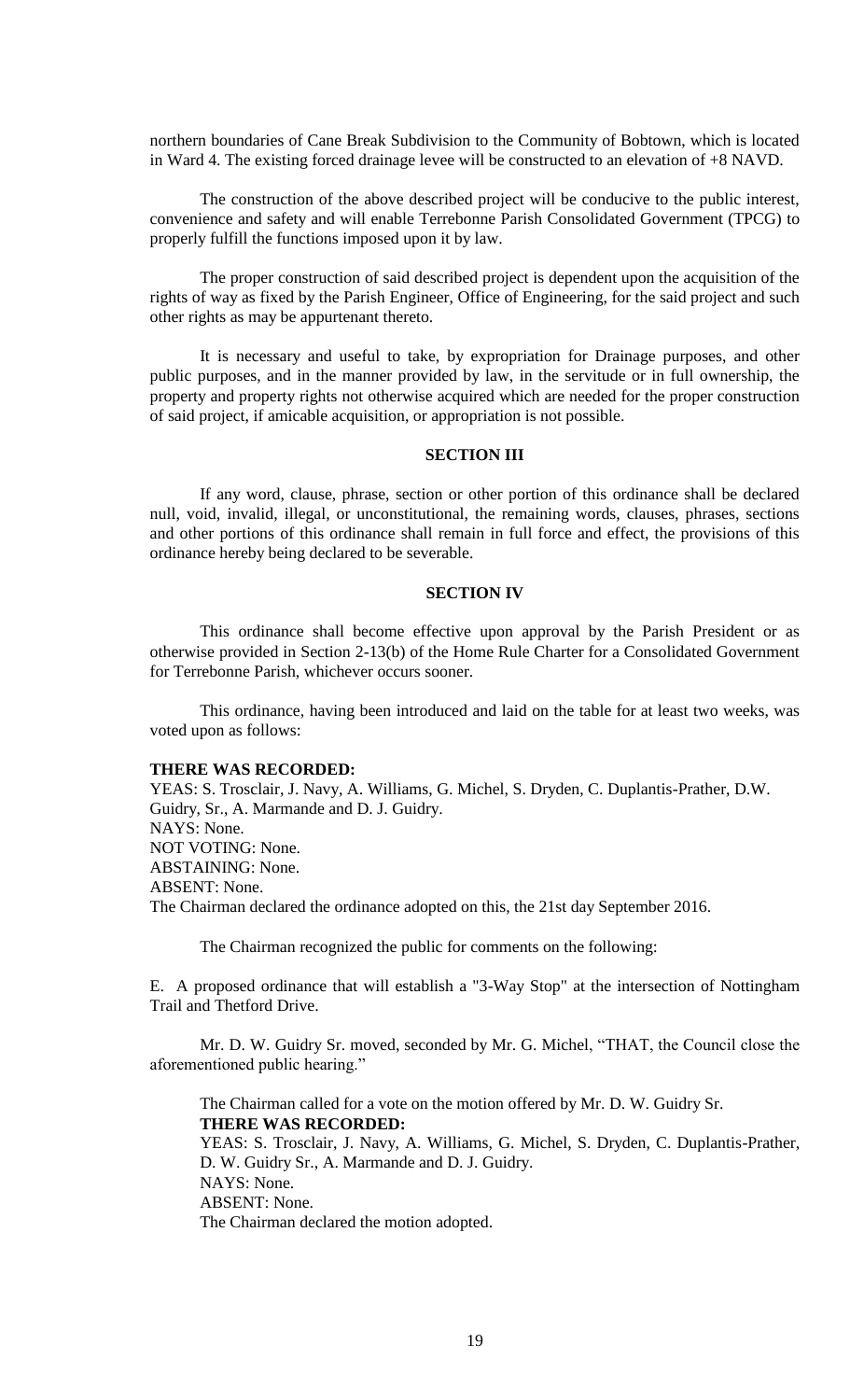## OFFERED BY: MR. D.W. GUIDRY, SR. SECONDED BY: MR. D. J. GUIDRY

#### **ORDINANCE NO. 8272**

AN ORDINANCE AMENDING THE PARISH CODE OF TERREBONNE PARISH, CHAPTER 18, ARTICLE IV. OPERATION OF VEHICLES, DIVISION 2. PARISH, SECTION 18-88 TO ESTABLISH A "3-WAY STOP" AT THE INTERSECTION OF NOTTINGHAM TRAIL AND THETFORD DRIVE AND TO AUTHORIZE THE INSTALLATION OF THE APPROPRIATE SIGNS; AND TO ADDRESS OTHER MATTERS RELATIVE THERETO.

#### **SECTION I**

**BE IT ORDAINED** by the Terrebonne Parish Council, in regular session convened, acting pursuant to the authority invested in it by the Constitution and laws of the State of Louisiana, the Home Rule Charter for a Consolidated Government for Terrebonne Parish, and including, but not limited to, LSA R.S. 33:1368 and other statutes of the State of Louisiana, to amend the Parish Code of Terrebonne Parish, Chapter 18, Article IV, Section 18-88 to create a "3 Way Stop" at the intersection of Nottingham Trail and Thetford Drive, as follows:

> CHAPTER 18, Motor Vehicles and Traffic ARTICLE IV, Operation of Vehicles DIVISION 2. Parish SECTION 18-88. Three-way stop intersections.

(ADD TO LIST) Nottingham Trail and Thetford Drive

The intersection of Nottingham Trail and Thetford Drive shall be declared as a "3 Way Stop" intersection, and appropriate "3 Way Stop" signs shall be erected and maintained along said roadways. Any vehicle traveling on Nottingham Trail and Thetford Drive. adhere to the provisions of this ordinance.

### **SECTION II**

If any word, clause, phrase, section or other portion of this ordinance shall be declared null, void, invalid, illegal, or unconstitutional, the remaining words, clauses, phrases, sections and other portions of this ordinance shall remain in full force and effect, the provisions of this ordinance hereby being declared to be severable.

#### **SECTION III**

This ordinance shall become effective upon approval by the Parish President or as otherwise provided in Section 2-13(b) of the Home Rule Charter for a Consolidated Government for Terrebonne Parish, whichever occurs sooner.

This ordinance, having been introduced and laid on the table for at least two weeks, was voted upon as follows:

#### **THERE WAS RECORDED:**

YEAS: S. Trosclair, J. Navy, A. Williams, G. Michel, S. Dryden, C. Duplantis-Prather, D.W. Guidry, Sr., A. Marmande and D. J. Guidry. NAYS: None. NOT VOTING: None. ABSTAINING: None. ABSENT: None.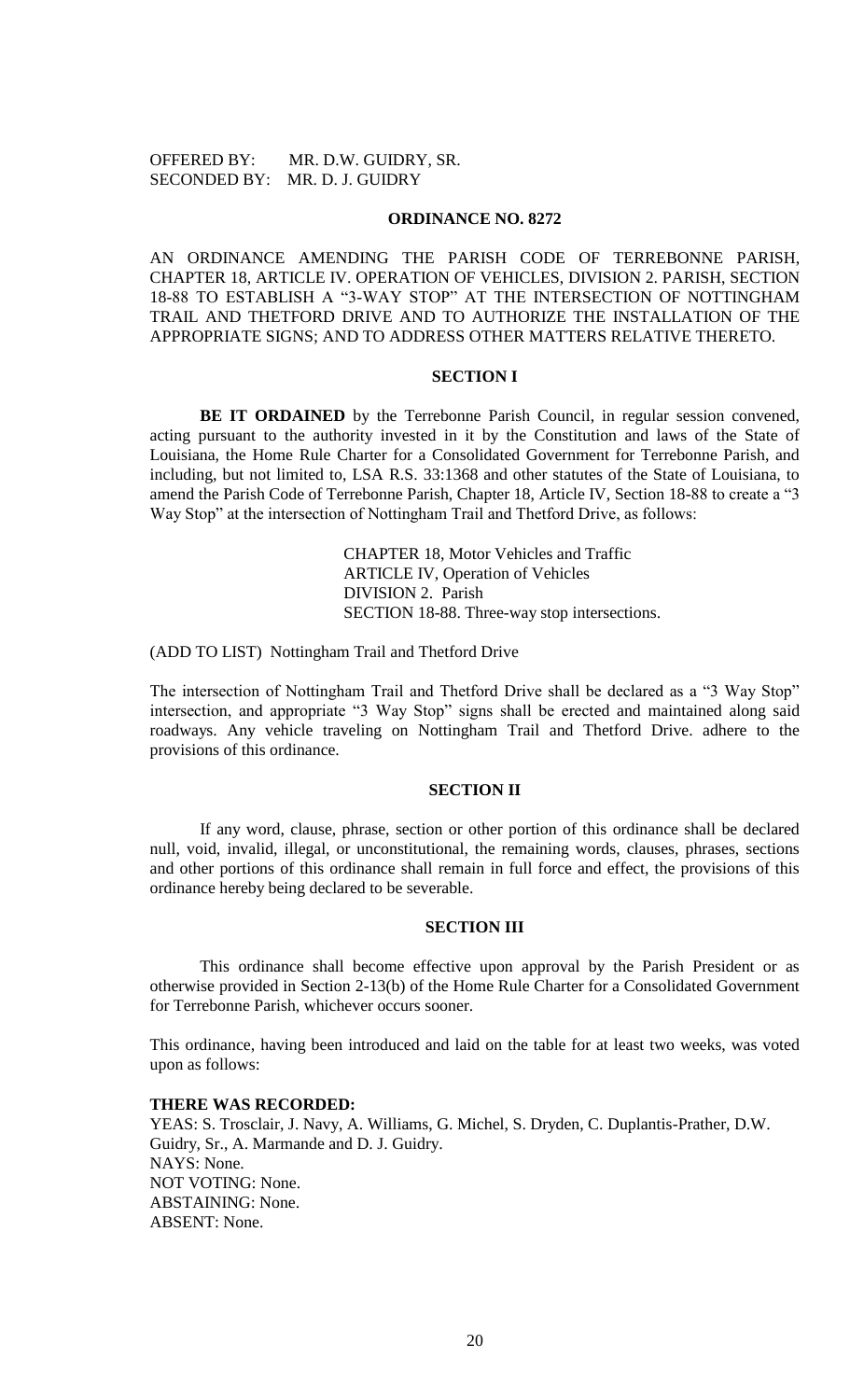The Chairman declared the ordinance adopted on this the 21st day September 2016.

The Chairman recognized the public for comments on the following:

F. A proposed ordinance that will establish a "3-Way Stop" at the intersection of North Moss Drive and Coral Drive.

Mr. D. W. Guidry Sr. moved, seconded by Ms. C. Duplantis-Prather, "THAT, the Council close the aforementioned public hearing."

The Chairman called for a vote on the motion offered by Mr. D. W. Guidry Sr. **THERE WAS RECORDED:** YEAS: S. Trosclair, J. Navy, A. Williams, G. Michel, S. Dryden, C. Duplantis-Prather, D. W. Guidry Sr., A. Marmande and D. J. Guidry. NAYS: None. ABSENT: None. The Chairman declared the motion adopted.

OFFERED BY: Mr. D. W. GUIDRY, SR. SECONDED BY: MS. C. DUPLANTIS-PRATHER

# **ORDINANCE NO. 8773**

AN ORDINANCE AMENDING THE PARISH CODE OF TERREBONNE PARISH, CHAPTER 18, ARTICLE IV. OPERATION OF VEHICLES, DIVISION 2. PARISH, SECTION 18-88 TO ESTABLISH A "3-WAY STOP" AT THE INTERSECTION OF NORTH MOSS DRIVE AND CORAL DRIVE AND TO AUTHORIZE THE INSTALLATION OF THE APPROPRIATE SIGNS; AND TO ADDRESS OTHER MATTERS RELATIVE THERETO.

#### **SECTION I**

**BE IT ORDAINED** by the Terrebonne Parish Council, in regular session convened, acting pursuant to the authority invested in it by the Constitution and laws of the State of Louisiana, the Home Rule Charter for a Consolidated Government for Terrebonne Parish, and including, but not limited to, LSA R.S. 33:1368 and other statutes of the State of Louisiana, to amend the Parish Code of Terrebonne Parish, Chapter 18, Article IV, Section 18-88 to create a "3 Way Stop" at the intersection of North Moss Drive and Coral Drive, as follows:

> CHAPTER 18, Motor Vehicles and Traffic ARTICLE IV, Operation of Vehicles DIVISION 2. Parish SECTION 18-88. Three-way stop intersections.

(ADD TO LIST) North Moss Drive and Coral Drive

The intersection of North Moss Drive and Coral Drive shall be declared as a "3 Way Stop" intersection, and appropriate "3 Way Stop" signs shall be erected and maintained along said roadways. Any vehicle traveling on North Moss Drive and Coral Drive adhere to the provisions of this ordinance.

#### **THERE WAS RECORDED:**

YEAS: S. Dryden, C. Duplantis-Prather, D.W. Guidry, Sr., A. Marmande, D. J. Guidry, S. Trosclair, J. Navy, A. Williams, and G. Michel. NAYS: None. NOT VOTING: None. ABSTAINING: None.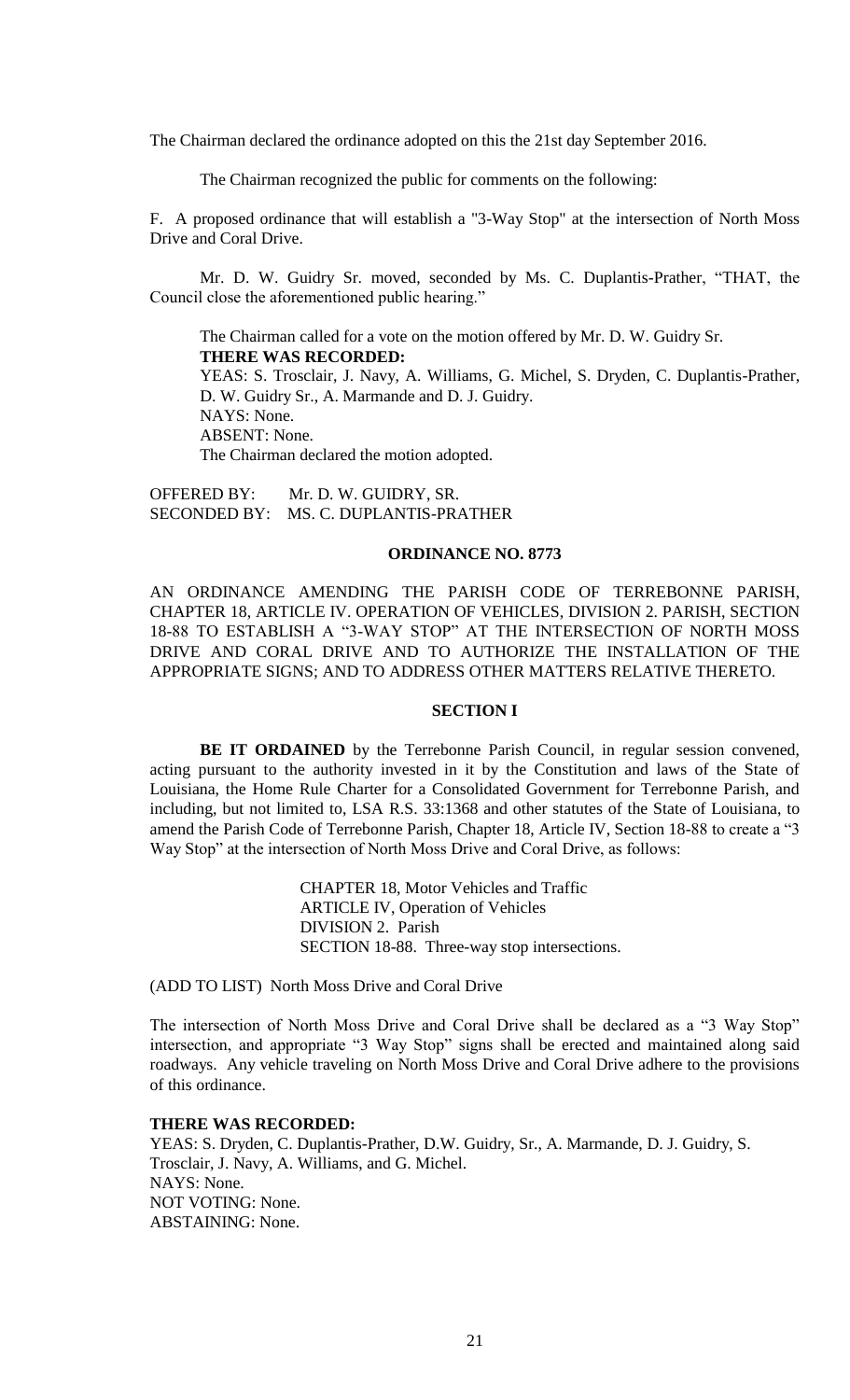ABSENT: None.

The Chairman declared the ordinance adopted on this, the 13th day of July 2016.

The Chairman recognized the public for comments on the following:

G. A proposed ordinance that will establish a "3-Way Stop" at the intersection of South Moss Drive and Coral Drive.

Mr. D. J. Guidry moved, seconded by Mr. D. W. Guidry Sr., "THAT, the Council close the aforementioned public hearing."

The Chairman called for a vote on the motion offered by Mr. D. J. Guidry. **THERE WAS RECORDED:** YEAS: S. Trosclair, J. Navy, A. Williams, G. Michel, S. Dryden, C. Duplantis-Prather, D. W. Guidry Sr., A. Marmande and D. J. Guidry. NAYS: None. ABSENT: None. The Chairman declared the motion adopted.

OFFERED BY: MR. D.W. GUIDRY, SR. SECONDED BY: MR. D. J. GUIDRY

#### **ORDINANCE NO. 8774**

AN ORDINANCE AMENDING THE PARISH CODE OF TERREBONNE PARISH, CHAPTER 18, ARTICLE IV. OPERATION OF VEHICLES, DIVISION 2. PARISH, SECTION 18-88 TO ESTABLISH A "3-WAY STOP" AT THE INTERSECTION OF SOUTH MOSS DRIVE AND CORAL DRIVE AND TO AUTHORIZE THE INSTALLATION OF THE APPROPRIATE SIGNS; AND TO ADDRESS OTHER MATTERS RELATIVE THERETO.

#### **SECTION I**

**BE IT ORDAINED** by the Terrebonne Parish Council, in regular session convened, acting pursuant to the authority invested in it by the Constitution and laws of the State of Louisiana, the Home Rule Charter for a Consolidated Government for Terrebonne Parish, and including, but not limited to, LSA R.S. 33:1368 and other statutes of the State of Louisiana, to amend the Parish Code of Terrebonne Parish, Chapter 18, Article IV, Section 18-88 to create a "3 Way Stop" at the intersection of South Moss Drive and Coral Drive, as follows:

> CHAPTER 18, Motor Vehicles and Traffic ARTICLE IV, Operation of Vehicles DIVISION 2. Parish SECTION 18-88. Three-way stop intersections.

(ADD TO LIST) South Moss Drive and Coral Drive

The intersection of South Moss Drive and Coral Drive shall be declared as a "3 Way Stop" intersection, and appropriate "3 Way Stop" signs shall be erected and maintained along said roadways. Any vehicle traveling on South Moss Drive and Coral Drive adhere to the provisions of this ordinance.

## **SECTION II**

If any word, clause, phrase, section or other portion of this ordinance shall be declared null, void, invalid, illegal, or unconstitutional, the remaining words, clauses, phrases, sections and other portions of this ordinance shall remain in full force and effect, the provisions of this ordinance hereby being declared to be severable.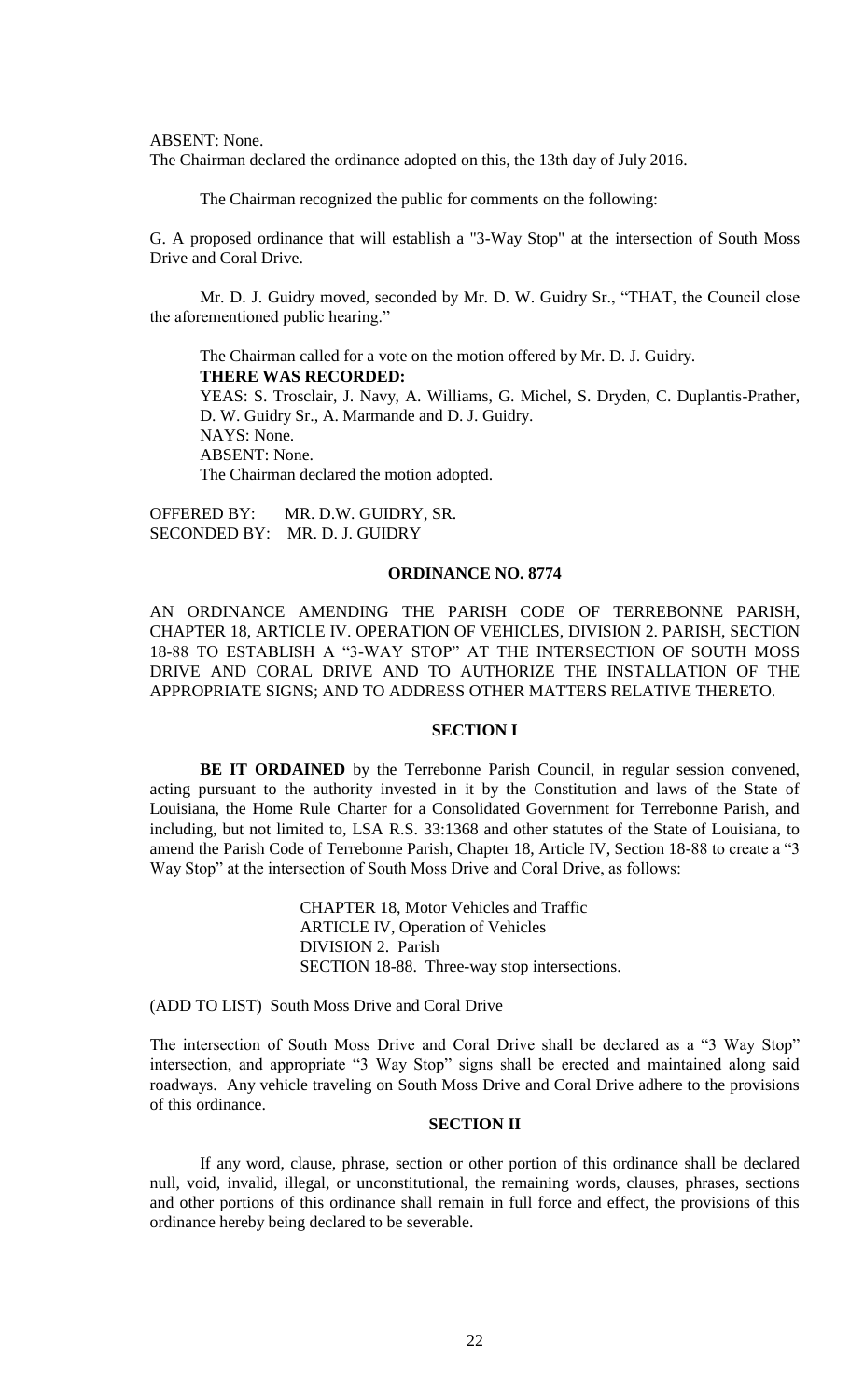## **SECTION III**

This ordinance shall become effective upon approval by the Parish President or as otherwise provided in Section 2-13(b) of the Home Rule Charter for a Consolidated Government for Terrebonne Parish, whichever occurs sooner.

This ordinance, having been introduced and laid on the table for at least two weeks, was voted upon as follows:

#### **THERE WAS RECORDED:**

YEAS: S. Trosclair, J. Navy, A. Williams, G. Michel, S. Dryden, C. Duplantis-Prather, D.W. Guidry, Sr., A. Marmande and D. J. Guidry. NAYS: None. NOT VOTING: None. ABSTAINING: None. ABSENT: None. The Chairman declared the ordinance adopted on this the 21st day September 2016.

The Chairman recognized the public for comments on the following:

H. A proposed ordinance to amend the 2016 Adopted Operating Budget and 5-Year Capital Outlay Budget and Budgeted Positions of the Terrebonne Parish Consolidated Government for the following items and to provide for related matters.

- I. Country Drive Improvements, \$379,827
- II. Fleet Maintenance Division-Re-class Position, Administrative Coordinator II, \$0
- III. Civic Center Division, (\$65,660)
- IV. Engineering Division, (\$110,991)
- V. Purchasing Division, (\$36,767)
- VI. Information Technology Division, (\$21,950)
- VII. Animal Shelter Division, (\$96,052)
- VIII. Pollution Control Division, (\$655,727)
- IX. Coastal Restoration Division, (\$33,301)
- X. Utilities Division, (\$596,785)
- XI. GIS Mapping System Division, (\$10,000)
- XII. General Fund-2016 Cities Readiness Initiative, \$47,481
- XIII. Council on Aging, New Fund
- XIV. Accounting Division, (\$24,859)
- X. Customer Service Division, (\$7,758)

Councilman D. W. Guidry explained that the Country Drive Improvements and the Cities Readiness Initiative are positives and the rest are credits that reduces the budget.

Upon questioning from Councilman G. Michel, CFO Kandace Mauldin stated the aforementioned credits are decreasing the budget because of the decrease in sales tax revenue and noted that they are trying to balance the 2016 budget by decreasing these expenses. She also explained that all division budget cuts will be after Monday Special Council Session and the proposed ordinance is adopted. Upon additional questioning, she explained that the Council on Aging New Fund is an accounting requirement which will move the fund from a 500 Fund, which is not reported in the Parish's financial statements, to a Special Revenue Fund which is reported in the Parish's financial statements.

Mr. D. J. Guidry moved, seconded by Mr. S. Trosclair, "THAT, the Council close the aforementioned public hearing."

The Chairman called for a vote on the motion offered by Mr. D. J. Guidry .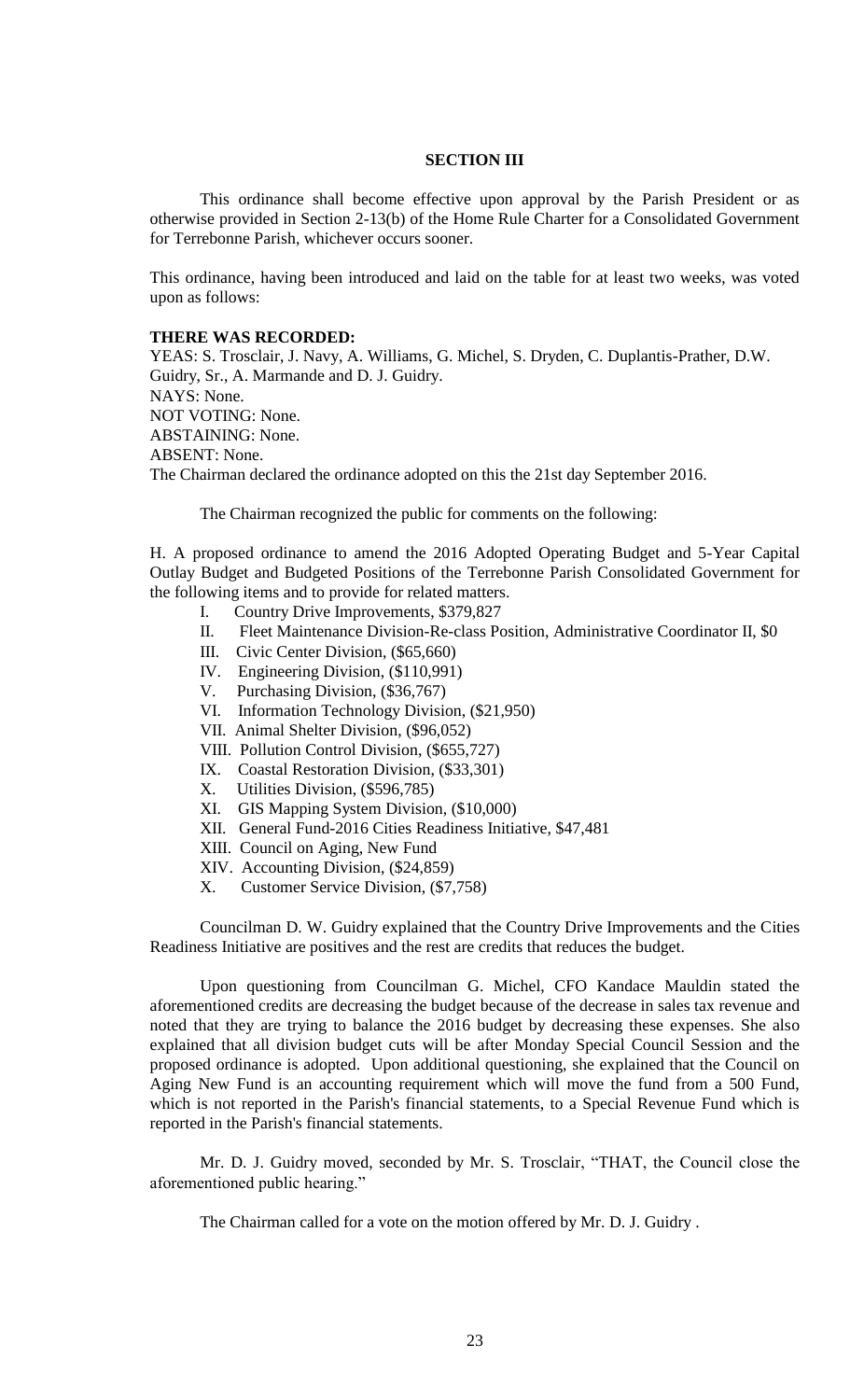#### **THERE WAS RECORDED:**

YEAS: S. Trosclair, J. Navy, A. Williams, G. Michel, S. Dryden, C. Duplantis-Prather, D. W. Guidry Sr., A. Marmande and D. J. Guidry. NAYS: None. ABSENT: None. The Chairman declared the motion adopted.

OFFERED BY: MR. D. J. GUIDRY SECONDED BY: MR. S. TROSCLAIR

### **ORDINANCE NO. 8775**

AN ORDINANCE TO AMEND THE 2016 ADOPTED OPERATING BUDGET AND 5- YEAR CAPITAL OUTLAY BUDGET AND BUDGETED POSITIONS OF THE TERREBONNE PARISH CONSOLIDATED GOVERNMENT FOR THE FOLLOWING ITEMS AND TO PROVIDE FOR RELATED MATTERS.

- **I.** COUNTRY DRIVE IMPROVEMENTS, \$379,827
- **II.** FLEET MAINTENANCE-RECLASS POSITION,
- ADMINISTRATIVE COORDINATOR II, \$0
- **III.** CIVIC CENTER, (\$65,660)
- **IV.** ENGINEERING, (\$110,991)
- **V.** PURCHASING, (\$36,767)
- **VI.** INFORMATION TECHNOLOGY, (\$21,950)
- **VII.** ANIMAL SHELTER, (\$96,052)
- **VIII.** POLLUTION CONTROL, (\$ 655,727)
- **IX.** COASTAL RESTORATION, (\$33,301)
- **X.** UTILITIES, (\$596,785)
- **XI.** GIS MAPPING SYSTEM, (\$10,000)
- **XII.** GENERAL FUND-2016 CITIES READINESS INITIATIVE, \$47,481
- **XIII.** COUNCIL ON AGING, NEW FUND
- **XIV.** ACCOUNTING, (\$24,859)
- **XV.** CUSTOMER SERVICE, (\$7,758)

#### **SECTION I**

**WHEREAS**, additional funding is needed for the Country Drive Improvements Project, and

**WHEREAS**, the funding source is from various Road Construction Fund projects for \$379,827.

**NOW, THEREFORE BE IT ORDAINED**, by the Terrebonne Parish Council, on behalf of the Terrebonne Parish Consolidated Government, that the 2016 Adopted Operating Budget and 5-Year Capital Outlay Budget be amended to recognize the funding of the Country Drive Improvements Project. (Attachment A)

#### **SECTION II**

**WHEREAS**, Administration is requesting to re-class the Administrative Coordinator II, Grade 106, to Administrative Coordinator I, Grade 104, for the Fleet Maintenance Department, and

**WHEREAS**, there is no change in the budgeted dollars for this re-class.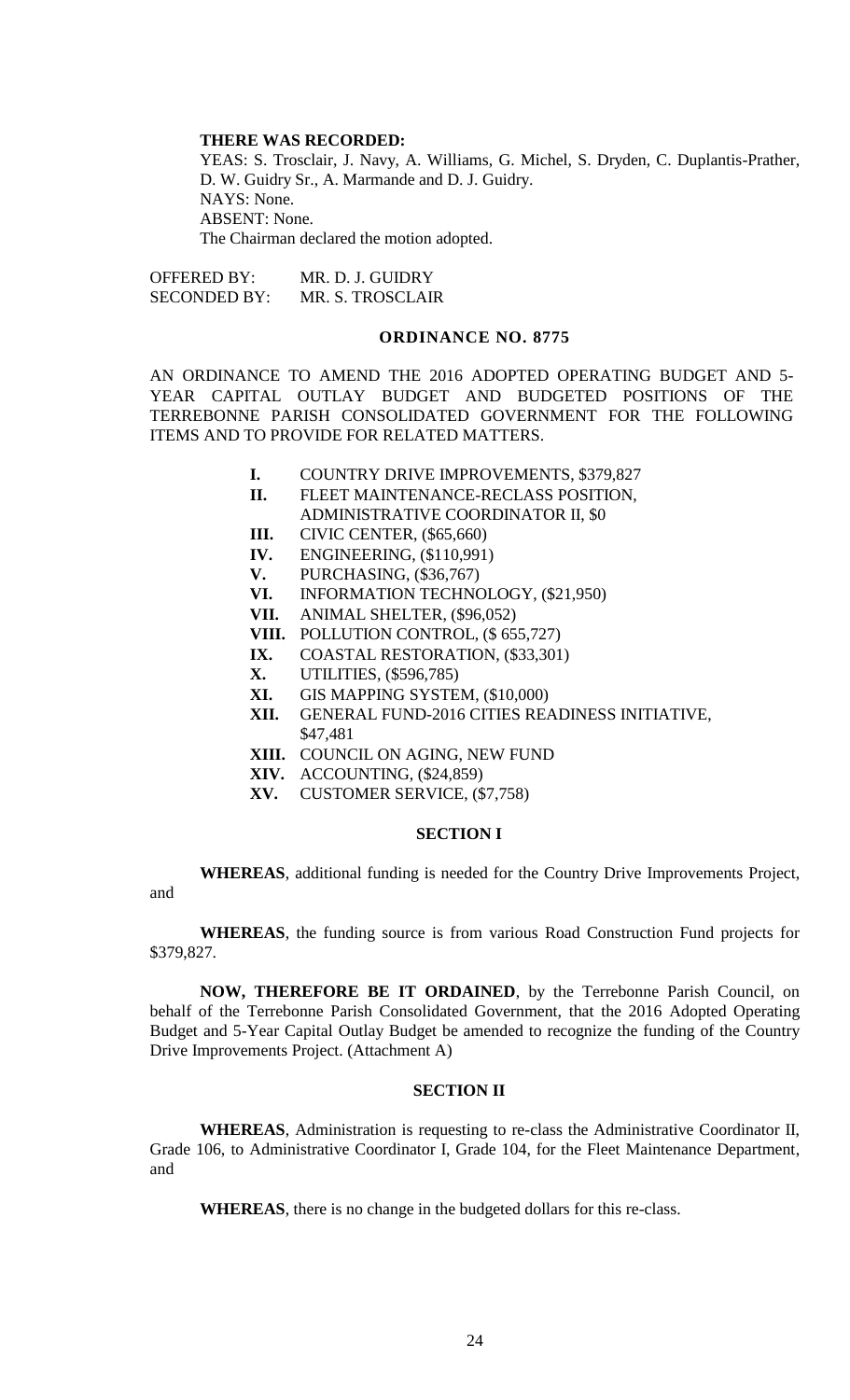**NOW, THEREFORE BE IT FURTHER ORDAINED**, by the Terrebonne Parish Council, on behalf of the Terrebonne Parish Consolidated Government, that the 2016 Adopted Operating Budget be amended to recognize the necessary adjustment for the budgeted position for the Administrative Coordinator I. (Attachment B)

## **SECTION III**

**WHEREAS**, the Sales Tax Revenue projections for 2016 are lower than anticipated, and

**WHEREAS**, the Parish President asked the various departments to cut their 2016 budgeted expenditures to compensate for the decrease in the Sales Tax Revenues, and

**WHEREAS**, the Civic Center has decreased its budget by \$65,660.

**NOW, THEREFORE BE IT FURTHER ORDAINED**, by the Terrebonne Parish Council, on behalf of the Terrebonne Parish Consolidated Government, that the 2016 Adopted Operating Budget and Budgeted Positions be amended to recognize the decrease in expenditures for the Civic Center. (Attachment C)

#### **SECTION IV**

**WHEREAS**, the Sales Tax Revenue projections for 2016 are lower than anticipated, and

**WHEREAS**, the Parish President asked the various departments to cut their 2016 budgeted expenditures to compensate for the decrease in the Sales Tax Revenues, and

**WHEREAS**, the Engineering Department has decreased its budget by \$110,991.

**NOW, THEREFORE BE IT FURTHER ORDAINED**, by the Terrebonne Parish Council, on behalf of the Terrebonne Parish Consolidated Government, that the 2016 Adopted Operating Budget and Budgeted Positions be amended to recognize the decrease in expenditures for the Engineering Department. (Attachment D)

#### **SECTION V**

**WHEREAS**, the Sales Tax Revenue projections for 2016 are lower than anticipated, and

**WHEREAS**, the Parish President asked the various departments to cut their 2016 budgeted expenditures to compensate for the decrease in the Sales Tax Revenues, and

**WHEREAS**, the Purchasing Department has decreased its budget by \$36,767.

**NOW, THEREFORE BE IT FURTHER ORDAINED**, by the Terrebonne Parish Council, on behalf of the Terrebonne Parish Consolidated Government, that the 2016 Adopted Operating Budget and Budgeted Positions be amended to recognize the decrease in expenditures for the Purchasing Department. (Attachment E)

## **SECTION VI**

**WHEREAS**, the Sales Tax Revenue projections for 2016 are lower than anticipated, and

**WHEREAS**, the Parish President asked the various departments to cut their 2016 budgeted expenditures to compensate for the decrease in the Sales Tax Revenues, and

**WHEREAS**, the Information Technology Department has decreased its budget by \$21,950.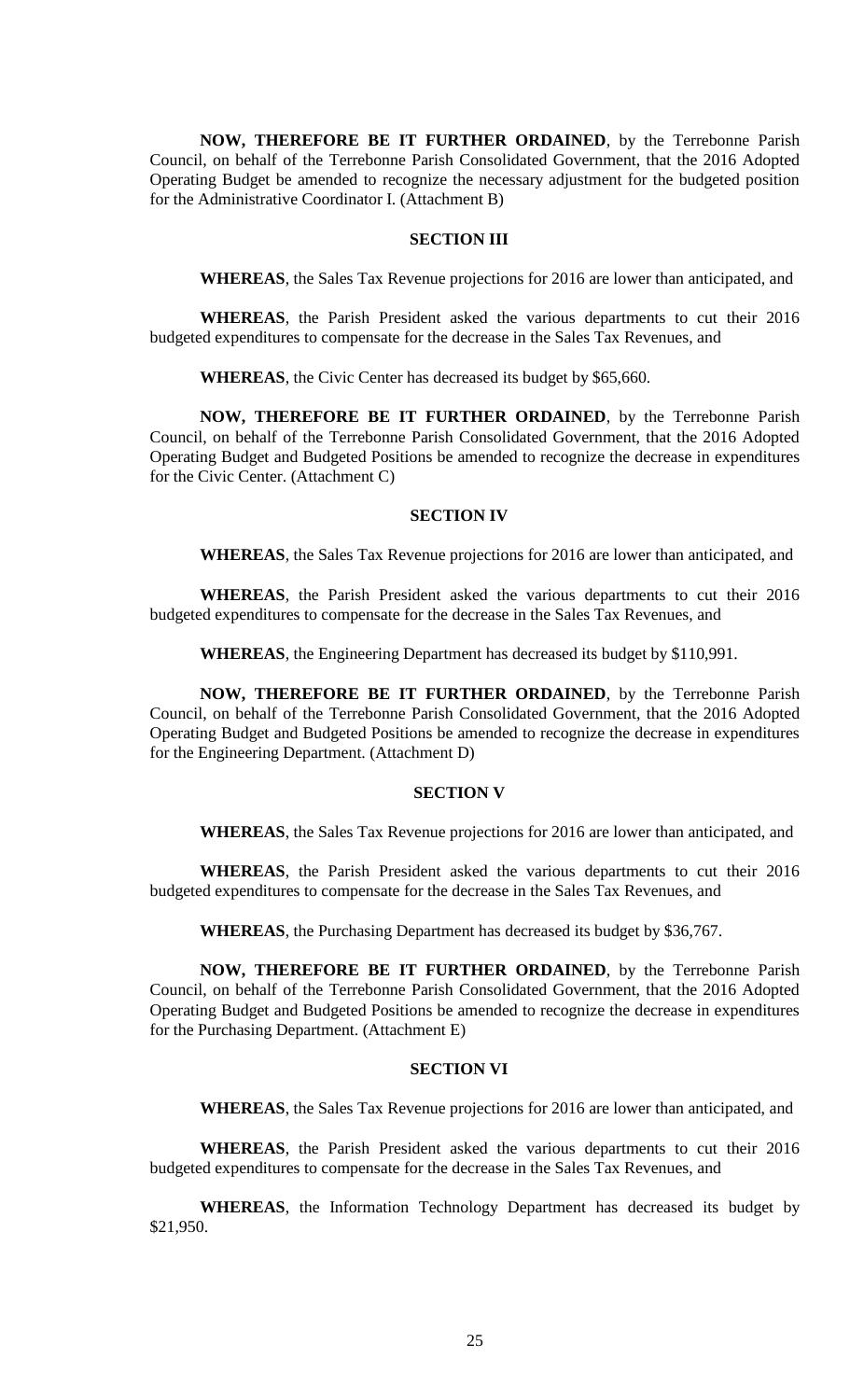**NOW, THEREFORE BE IT FURTHER ORDAINED**, by the Terrebonne Parish Council, on behalf of the Terrebonne Parish Consolidated Government, that the 2016 Adopted Operating Budget be amended to recognize the decrease in expenditures for the Information Technology Department. (Attachment F)

## **SECTION VII**

**WHEREAS**, the Sales Tax Revenue projections for 2016 are lower than anticipated, and

**WHEREAS**, the Parish President asked the various departments to cut their 2016 budgeted expenditures to compensate for the decrease in the Sales Tax Revenues, and

**WHEREAS**, the Animal Shelter has decreased its budget by \$96,052.

**NOW, THEREFORE BE IT FURTHER ORDAINED**, by the Terrebonne Parish Council, on behalf of the Terrebonne Parish Consolidated Government, that the 2016 Adopted Operating Budget be amended to recognize the decrease in expenditures for the Animal Shelter. (Attachment G)

#### **SECTION VIII**

**WHEREAS**, due to the downturn in the economy, the revenue projections for 2016 are lower than anticipated, and

**WHEREAS**, the Parish President asked the various departments to cut their 2016 budgeted expenditures to compensate for the decrease in revenues, and

**WHEREAS**, the Pollution Control has decreased its budget by \$655,727.

**NOW, THEREFORE BE IT FURTHER ORDAINED**, by the Terrebonne Parish Council, on behalf of the Terrebonne Parish Consolidated Government, that the 2016 Adopted Operating Budget and Budgeted Positions be amended to recognize the decrease in expenditures for Pollution Control. (Attachment H)

#### **SECTION IX**

**WHEREAS**, the Sales Tax Revenue projections for 2016 are lower than anticipated, and

**WHEREAS**, the Parish President asked the various departments to cut their 2016 budgeted expenditures to compensate for the decrease in the Sales Tax Revenues, and

**WHEREAS**, the Coastal Restoration has decreased its budget by \$33,301.

**NOW, THEREFORE BE IT FURTHER ORDAINED**, by the Terrebonne Parish Council, on behalf of the Terrebonne Parish Consolidated Government, that the 2016 Adopted Operating Budget and Budgeted Positions be amended to recognize the decrease in expenditures for Coastal Restoration. (Attachment I)

## **SECTION X**

**WHEREAS**, due to the downturn in the economy, the revenue projections for 2016 are lower than anticipated, and

**WHEREAS**, the Parish President asked the various departments to cut their 2016 budgeted expenditures to compensate for the decrease in revenues, and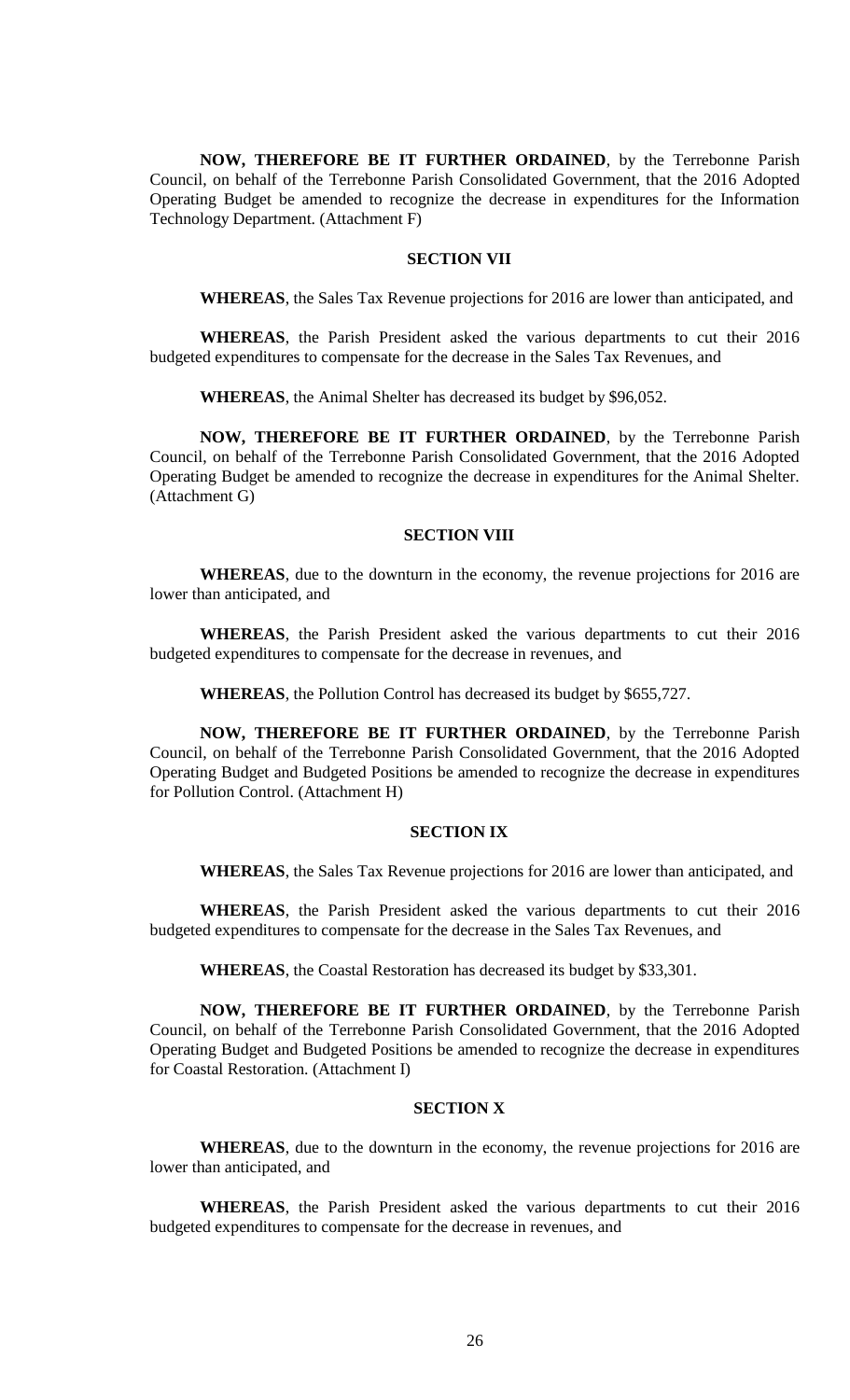**WHEREAS**, the Utilities Department has decreased its budget by \$596,785.

**NOW, THEREFORE BE IT FURTHER ORDAINED**, by the Terrebonne Parish Council, on behalf of the Terrebonne Parish Consolidated Government, that the 2016 Adopted Operating Budget be amended to recognize the decrease in expenditures for Utilities. (Attachment J)

## **SECTION XI**

**WHEREAS**, due to the downturn in the economy, the revenue projections for 2016 are lower than anticipated, and

**WHEREAS**, the Parish President asked the various departments to cut their 2016 budgeted expenditures to compensate for the decrease in revenues, and

**WHEREAS**, the GIS Mapping System has decreased its budget by \$10,000.

**NOW, THEREFORE BE IT FURTHER ORDAINED**, by the Terrebonne Parish Council, on behalf of the Terrebonne Parish Consolidated Government, that the 2016 Adopted Operating Budget be amended to recognize the decrease in expenditures for the GIS Mapping System. (Attachment K)

#### **SECTION XII**

**WHEREAS**, the Louisiana Department of Health and Hospitals, Office of Public Health has requested to participate in contracts with designated Parishes for the purpose of aiding cities and increasing their capacity to deliver medication and medical supplies during a large scale public health emergency, and

**WHEREAS**, this initiative focuses on a very specific element of preparedness, the ability to provide antibiotics to the entire population within forty-eight hours of the decision to do so, and

**WHEREAS**, Terrebonne Parish is one of the designated Parishes with whom the Office of Public Health has contracted to fulfill the grant requirements of the Public Health Emergency Preparedness (PHEP) Program for \$47,481.

**NOW, THEREFORE BE IT FURTHER ORDAINED**, by the Terrebonne Parish Council, on behalf of the Terrebonne Parish Consolidated Government, that the 2016 Adopted Operating Budget be amended to recognize the funding for the 2016 Cities Readiness Initiative Budget. (Attachment L)

#### **SECTION XIII**

**WHEREAS**, the Council on Aging is a nonprofit organization chartered under the laws of Louisiana, organized primarily to provide assistance and services to the elderly in Terrebonne Parish, and

**WHEREAS,** Terrebonne Parish Consolidated Government should setup a Special Revenue Fund to deposit the seven and one half mill property tax that is collected for the Council on Aging.

**NOW, THEREFORE BE IT FURTHER ORDAINED**, by the Terrebonne Parish Council, on behalf of the Terrebonne Parish Consolidated Government, that the 2016 Adopted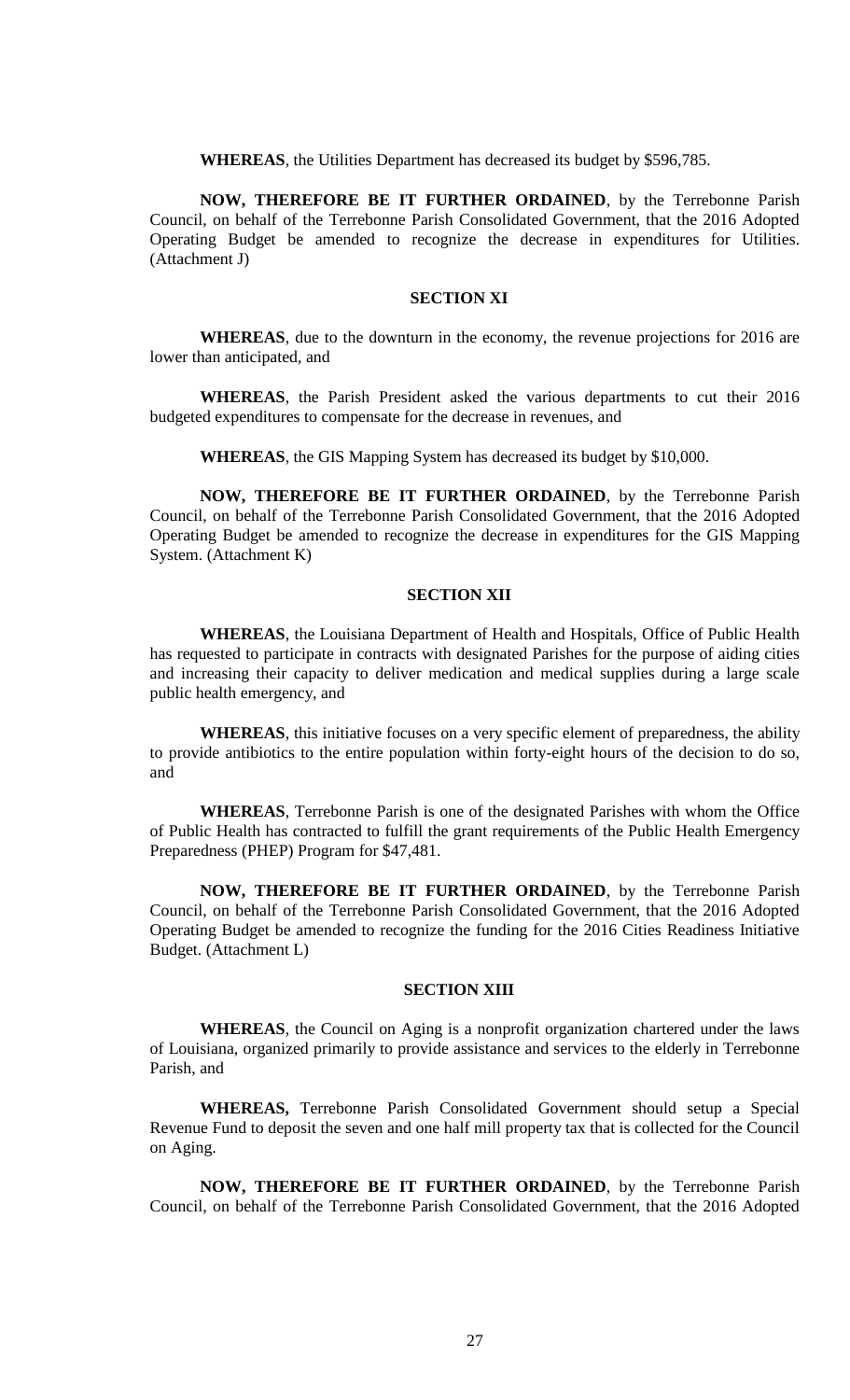Operating Budget be amended to recognize setting up a Special Revenue Fund for the Council on Aging.

#### **SECTION XIV**

**WHEREAS**, the Sales Tax Revenue projections for 2016 are lower than anticipated, and

**WHEREAS**, the Parish President asked the various departments to cut their 2016 budgeted expenditures to compensate for the decrease in the Sales Tax Revenues, and

**WHEREAS**, the Accounting Department has decreased its budget by \$24,859.

**NOW, THEREFORE BE IT FURTHER ORDAINED**, by the Terrebonne Parish Council, on behalf of the Terrebonne Parish Consolidated Government, that the 2016 Adopted Operating Budget be amended to recognize the decrease in expenditures for the Accounting Department. (Attachment M)

## **SECTION XV**

**WHEREAS**, the Sales Tax Revenue projections for 2016 are lower than anticipated, and

**WHEREAS**, the Parish President asked the various departments to cut their 2016 budgeted expenditures to compensate for the decrease in the Sales Tax Revenues, and

**WHEREAS**, the Customer Service Department has decreased its budget by \$7,758.

**NOW, THEREFORE BE IT FURTHER ORDAINED**, by the Terrebonne Parish Council, on behalf of the Terrebonne Parish Consolidated Government, that the 2016 Adopted Operating Budget be amended to recognize the decrease in expenditures for the Customer Service Department. (Attachment N)

## **SECTION XVI**

If any word, clause, phrase, section or other portion of this ordinance shall be declared null, void, invalid, illegal, or unconstitutional, the remaining words, clauses, phrases, sections and other portions of this ordinance shall remain in full force and effect, the provisions of this ordinance hereby being declared to be severable.

## **SECTION XVII**

This ordinance shall become effective upon approval by the Parish President or as otherwise provided in Section 2-13(b) of the Home Rule Charter for a Consolidated Government for Terrebonne Parish, whichever occurs sooner.

This ordinance, having been introduced and laid on the table for at least two weeks, was voted upon as follows:

## **THERE WAS RECORDED:**

YEAS: S. Trosclair, J. Navy, A. Williams, G. Michel, S. Dryden, C. Duplantis-Prather, D.W. Guidry, Sr., A. Marmande and D. J. Guidry. NAYS: None. NOT VOTING: None. ABSTAINING: None. ABSENT: None. The Chairman declared the ordinance adopted on this, the 21st day September 2016.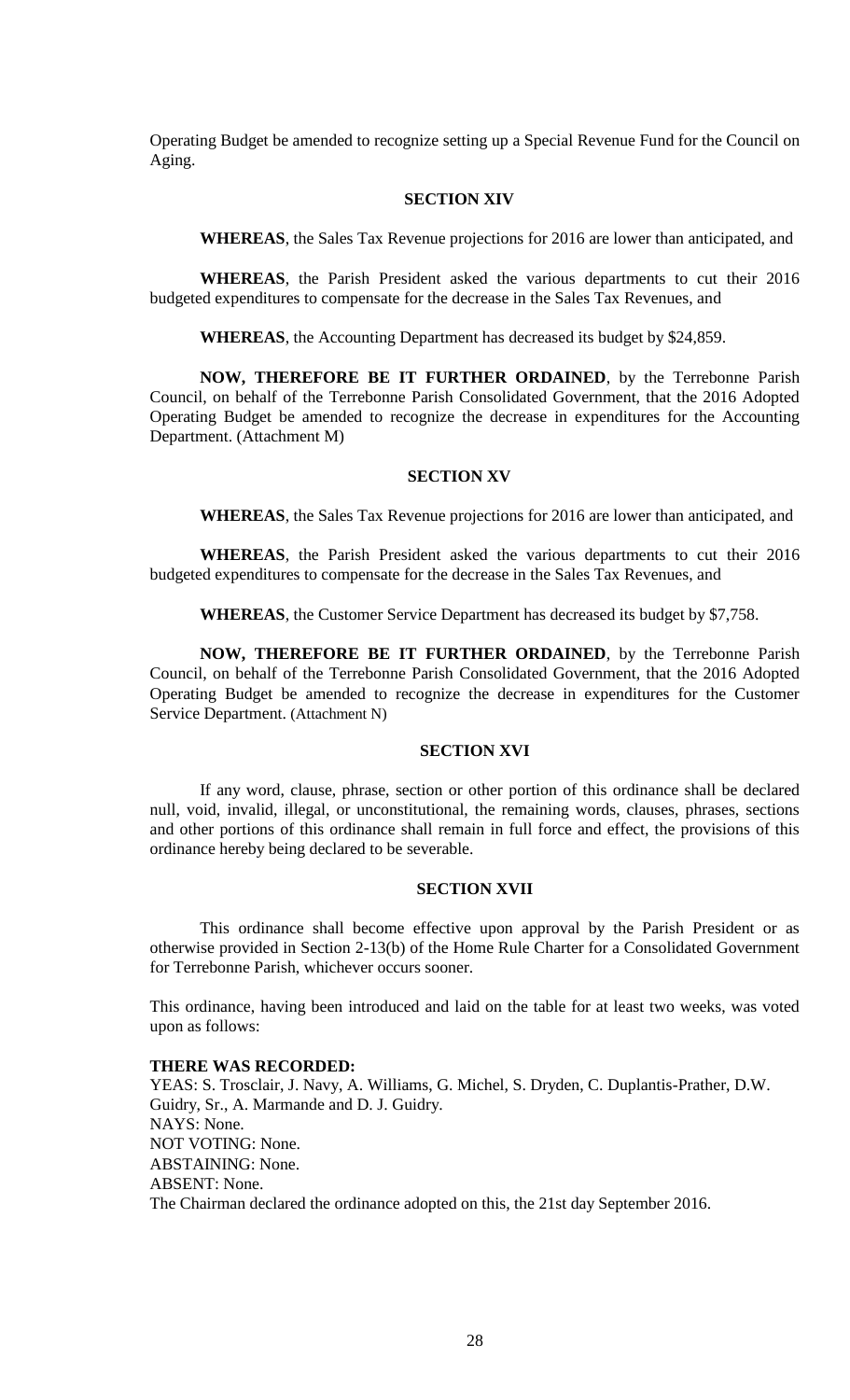# **ATTACHMENT A - Country Drive Improvements**

|                                       |                | 2016          |           |
|---------------------------------------|----------------|---------------|-----------|
|                                       | <b>Adopted</b> | <b>Change</b> | Amended   |
|                                       |                |               |           |
| <b>Texas Gulf Road Bridge</b>         | 5,356          | (5,356)       |           |
| <b>Major Turning Lanes</b>            | 84,460         | (84, 460)     |           |
| Hollywood Rd Widening (Hwy 311/Valhi) | 102,915        | (102, 915)    |           |
| Prospect Turn Lane                    | 17,231         | (17, 231)     |           |
| Country Dr Improve Phase II           | 150,000        | (150,000)     |           |
| <b>Bayouside Drive Bridge</b>         | 19,865         | (19, 865)     | ۰         |
| Country Drive Improvements            | 3,655,068      | 379,827       | 4,034,895 |

# **ATTACHMENT B - Fleet Maintenance**

|                    |      |                              | 2016 |        |        |            |
|--------------------|------|------------------------------|------|--------|--------|------------|
|                    |      | Adopted Change Amended Level |      | MIN    | MID    | <b>MAX</b> |
|                    |      |                              |      |        |        |            |
| Administr Coord II | $-1$ | 1                            | 106  | 27.275 | 34.094 | 40.913     |
| Administr Coord I  |      |                              | 104  | 23.603 | 29,504 | 35,404     |

# **ATTACHMENT C - Civic Center**

|                                     |                | 2016          |         |
|-------------------------------------|----------------|---------------|---------|
|                                     | <b>Adopted</b> | <b>Change</b> | Amended |
|                                     |                |               |         |
| Salaries & Wages                    | 718,641        | (13, 260)     | 705,381 |
| <b>Other Contracts &amp; Leases</b> | 55,268         | (8,000)       | 47,268  |
| Landscaping/Irrigation System       | 36,480         | (1,900)       | 34,580  |
| <b>Building Repairs</b>             | 55,000         | (27,500)      | 27,500  |
| <b>Building Equip Repairs</b>       | 55,000         | (15,000)      | 40,000  |
| Net Position (Increase)             | N/A            | 65,660        | N/A     |

# **ATTACHMENT C - Civic Center**

|                                   |  |      |                              | 2016 |        |        |        |
|-----------------------------------|--|------|------------------------------|------|--------|--------|--------|
|                                   |  |      | Adopted Change Amended Level |      | MIN    | MID    | MAX    |
|                                   |  |      |                              |      |        |        |        |
| Ticket Seller (part-time) 1       |  | $-1$ |                              | 102  | 21.206 | 26.508 | 31.810 |
| <b>ATTACHMENT D - Engineering</b> |  |      |                              |      |        |        |        |

|                         | 2016           |               |         |  |
|-------------------------|----------------|---------------|---------|--|
|                         | <b>Adopted</b> | <b>Change</b> | Amended |  |
|                         |                |               |         |  |
| Salaries & Wages        | 581,180        | (49,491)      | 531,689 |  |
| Overtime                | 10,000         | (3,000)       | 7,000   |  |
| Travel and Training     | 10,000         | (3,000)       | 7,000   |  |
| <b>Engineering Fees</b> | 225,000        | (55,500)      | 169,500 |  |
| Fund Balance (Increase) | N/A            | 110,991       | N/A     |  |

## **ATTACHMENT D - Engineering**

|                     |          |      |                              | 2016 |               |            |            |
|---------------------|----------|------|------------------------------|------|---------------|------------|------------|
|                     |          |      | Adopted Change Amended Level |      | MIN           | <b>MID</b> | <b>MAX</b> |
| GIS & Records Coord | $\sim$ 1 | $-1$ | . O                          | 107  | 29,730 37,163 |            | 44.595     |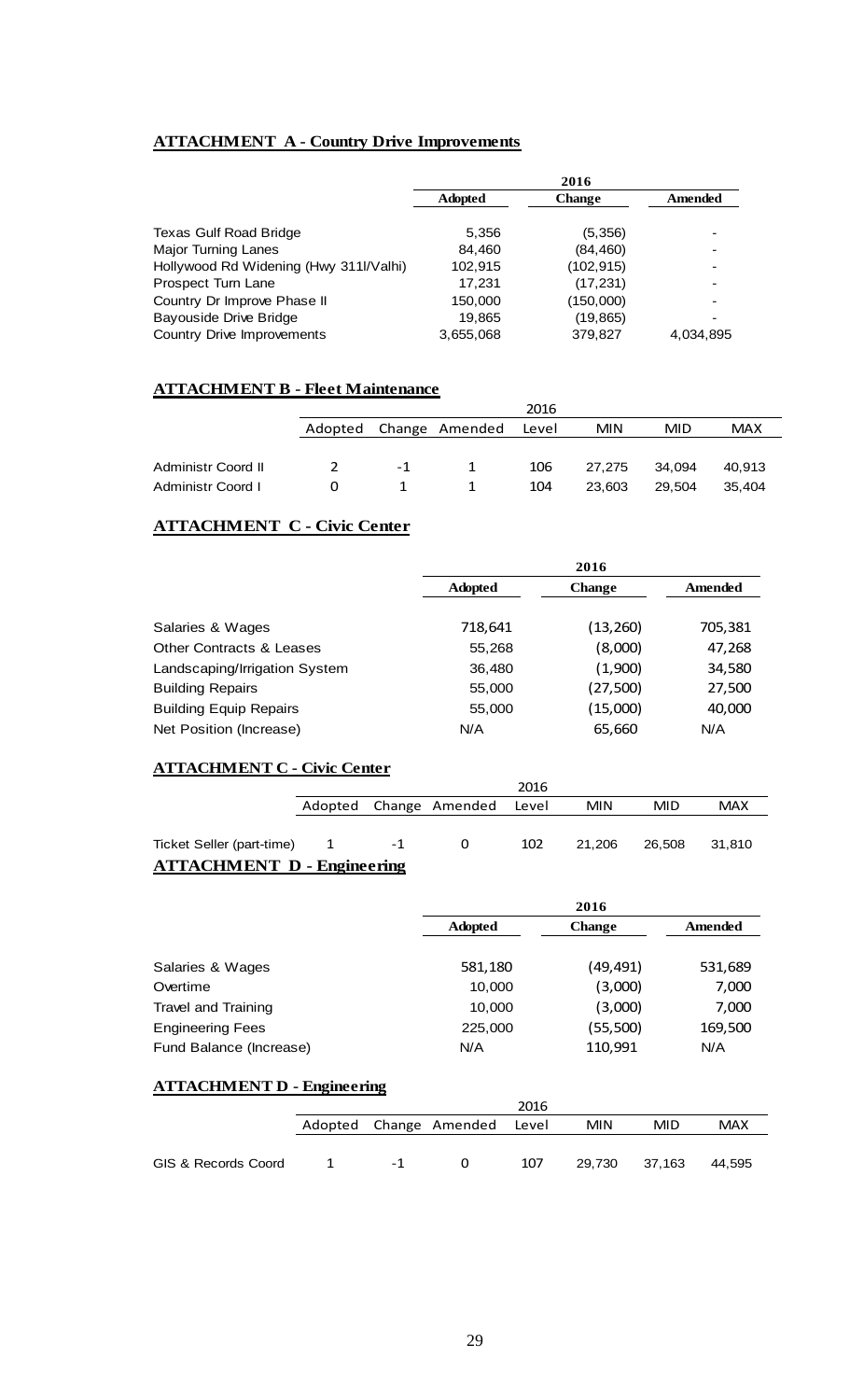# **ATTACHMENT E - Purchasing**

|                                     | 2016           |               |         |  |
|-------------------------------------|----------------|---------------|---------|--|
|                                     | <b>Adopted</b> | <b>Change</b> | Amended |  |
|                                     |                |               |         |  |
| Salaries & Wages                    | 388,665        | (31,192)      | 357,473 |  |
| Overtime                            | 4,200          | (2,000)       | 2,200   |  |
| <b>Other Contracts &amp; Leases</b> | 5,600          | (1, 452)      | 4,148   |  |
| <b>Communication Equip Svs</b>      | 7,800          | (48)          | 7,752   |  |
| Gasoline & Oil                      | 4,000          | (1,500)       | 2,500   |  |
| Software Purchases                  | 2,100          | (575)         | 1,525   |  |
| Net Position (Increase)             | N/A            | 36,767        | N/A     |  |

# **ATTACHMENT E - Purchasing**

|                                              |                          |      |                              | 2016 |            |        |            |
|----------------------------------------------|--------------------------|------|------------------------------|------|------------|--------|------------|
|                                              |                          |      | Adopted Change Amended Level |      | <b>MIN</b> | MID    | <b>MAX</b> |
|                                              |                          |      |                              |      |            |        |            |
| Field Tech II                                | $\overline{\mathcal{L}}$ | $-1$ | $\overline{\mathbf{1}}$      | 104  | 23.603     | 29,504 | 35.404     |
| <b>ATTACHMENT F - Information Technology</b> |                          |      |                              |      |            |        |            |

|                         |                | 2016          |         |
|-------------------------|----------------|---------------|---------|
|                         | <b>Adopted</b> | <b>Change</b> | Amended |
|                         |                |               |         |
| <b>Office Supplies</b>  | 25,000         | (4,500)       | 20,500  |
| Software                | 16,700         | (3,500)       | 13,200  |
| Books & Periodicals     | 1,000          | (350)         | 650     |
| Gasoline & Oil          | 2,160          | (1,100)       | 1,060   |
| <b>Consultant Fees</b>  | 17,640         | (5,000)       | 12,640  |
| Travel & Training       | 13,524         | (1,000)       | 12,524  |
| Classified Ads          | 3,350          | (2,000)       | 1,350   |
| <b>Auto Repairs</b>     | 3,036          | (2,000)       | 1,036   |
| <b>Tire Purchases</b>   | 500            | (500)         |         |
| Paint/Body Repairs      | 2,000          | (2,000)       |         |
| Net Position (Increase) | N/A            | 21,950        | N/A     |

# **ATTACHMENT G - Animal Shelter**

|                                     |                | 2016          |         |
|-------------------------------------|----------------|---------------|---------|
|                                     | <b>Adopted</b> | <b>Change</b> | Amended |
|                                     |                |               |         |
| Salaries & Wages                    | 406,835        | (34,862)      | 371,973 |
| Medical & Drugs                     | 70,000         | (18,000)      | 52,000  |
| <b>Operating Supplies</b>           | 60,000         | (10,000)      | 50,000  |
| Utilities-Other                     | 27,100         | (7, 100)      | 20,000  |
| <b>Other Contracts &amp; Leases</b> | 88,180         | (18,090)      | 70,090  |
| Janitorial Contract                 | 16,000         | (8,000)       | 8,000   |
| Fund Balance (Increase)             | N/A            | (96,052)      | N/A     |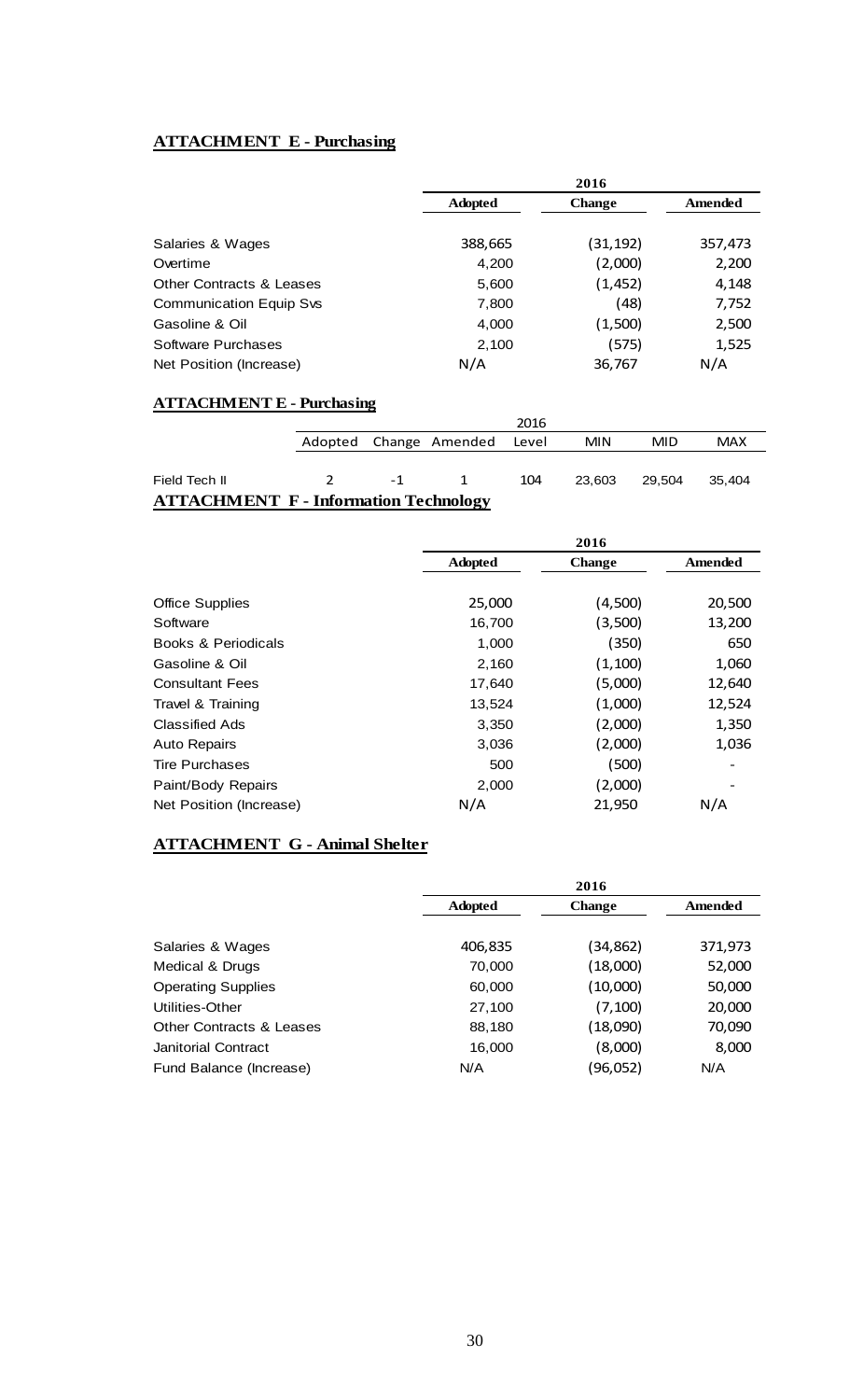# **ATTACHMENT H - Pollution Control**

|                                  |                | 2016          |           |
|----------------------------------|----------------|---------------|-----------|
|                                  | <b>Adopted</b> | <b>Change</b> | Amended   |
|                                  |                |               |           |
| Personal Services (310-431)      | 1,220,544      | (19,330)      | 1,201,214 |
| Supplies & Materials (310-431)   | 171,450        | (73,779)      | 97,671    |
| Other Services & Chrgs (310-431) | 1,568,716      | (131,632)     | 1,437,084 |
| Repairs & Maintenance (310-431)  | 3,443,830      | (120,105)     | 3,323,725 |
| Personal Services (310-432)      | 987,238        | (21,947)      | 965,291   |
| Supplies & Materials (310-432)   | 411,050        | (38,133)      | 372,917   |
| Other Services & Chrgs (310-432) | 938,014        | (104,465)     | 833,549   |
| Repairs & Maintenance (310-432)  | 211,583        | (90,539)      | 121,044   |
| Personal Services (310-433)      | 524,473        | (55,797)      | 468,676   |
| Net Position (Increase)          | N/A            | 655,727       | N/A       |

# **ATTACHMENT H - Pollution Control**

|                                           |                 |      |                              | 2016 |        |        |            |
|-------------------------------------------|-----------------|------|------------------------------|------|--------|--------|------------|
|                                           |                 |      | Adopted Change Amended Level |      | MIN    | MID    | <b>MAX</b> |
|                                           |                 |      |                              |      |        |        |            |
| <b>Engineering Tech</b>                   | $\sim$ 1 $\sim$ | $-1$ | 0                            | 107  | 29.730 | 37,163 | 44.595     |
| <b>ATTACHMENT I - Coastal Restoration</b> |                 |      |                              |      |        |        |            |

|                         |                | 2016      |         |  |
|-------------------------|----------------|-----------|---------|--|
|                         | <b>Adopted</b> | Change    | Amended |  |
| Salaries & Wages        | 166,378        | (33, 301) | 133,077 |  |
| Fund Balance (Increase) | N/A            | 33,301    | N/A     |  |

# **ATTACHMENT I - Coastal Restoration**

|                                 |                |      |                              | 2016 |        |        |        |
|---------------------------------|----------------|------|------------------------------|------|--------|--------|--------|
|                                 |                |      | Adopted Change Amended Level |      | MIN    | MID    | MAX    |
|                                 |                |      |                              |      |        |        |        |
| Administrative Coord II         | $\overline{2}$ | $-1$ | $\sim$ 1                     | 106  | 27.275 | 34.094 | 40.913 |
| <b>ATTACHMENT J - Utilities</b> |                |      |                              |      |        |        |        |

|                                     | 2016           |               |           |
|-------------------------------------|----------------|---------------|-----------|
|                                     | <b>Adopted</b> | <b>Change</b> | Amended   |
|                                     |                |               |           |
| <b>Plant Repairs</b>                | 800,000        | (175,000)     | 625,000   |
| <b>Physical Plant Ins</b>           | 1,315,000      | (225,000)     | 1,090,000 |
| Overtime                            | 26,000         | (5,000)       | 21,000    |
| Supplies & Materials                | 124,850        | (28,020)      | 96,830    |
| <b>Other Services &amp; Charges</b> | 1,284,032      | (37, 335)     | 1,246,697 |
| Repairs & Maintenance               | 2,350,610      | (109, 730)    | 2,240,880 |
| <b>Office Supplies</b>              | 500            | (200)         | 300       |
| Software Purchases                  | 2,000          | (200)         | 1,800     |
| Gasoline & Oil                      | 61,000         | (1,000)       | 60,000    |
| <b>Communication Equip Services</b> | 18,000         | (1,000)       | 17,000    |
| <b>Other Contracts &amp; Leases</b> | 60,000         | (2,000)       | 58,000    |
| <b>Gas Measurement Service</b>      | 18,000         | (2,000)       | 16,000    |
| Vehicle Insurance                   | 35,000         | (2,000)       | 33,000    |
| <b>Membership Dues</b>              | 7,000          | (2,000)       | 5,000     |
| Travel & Training                   | 11,000         | (3,000)       | 8,000     |
| <b>Tires Purchased</b>              | 7,000          | (1,000)       | 6,000     |
| Auto & Truck Repairs                | 15,000         | (2,000)       | 13,000    |
| Net Position (Increase)             | N/A            | 596,785       | N/A       |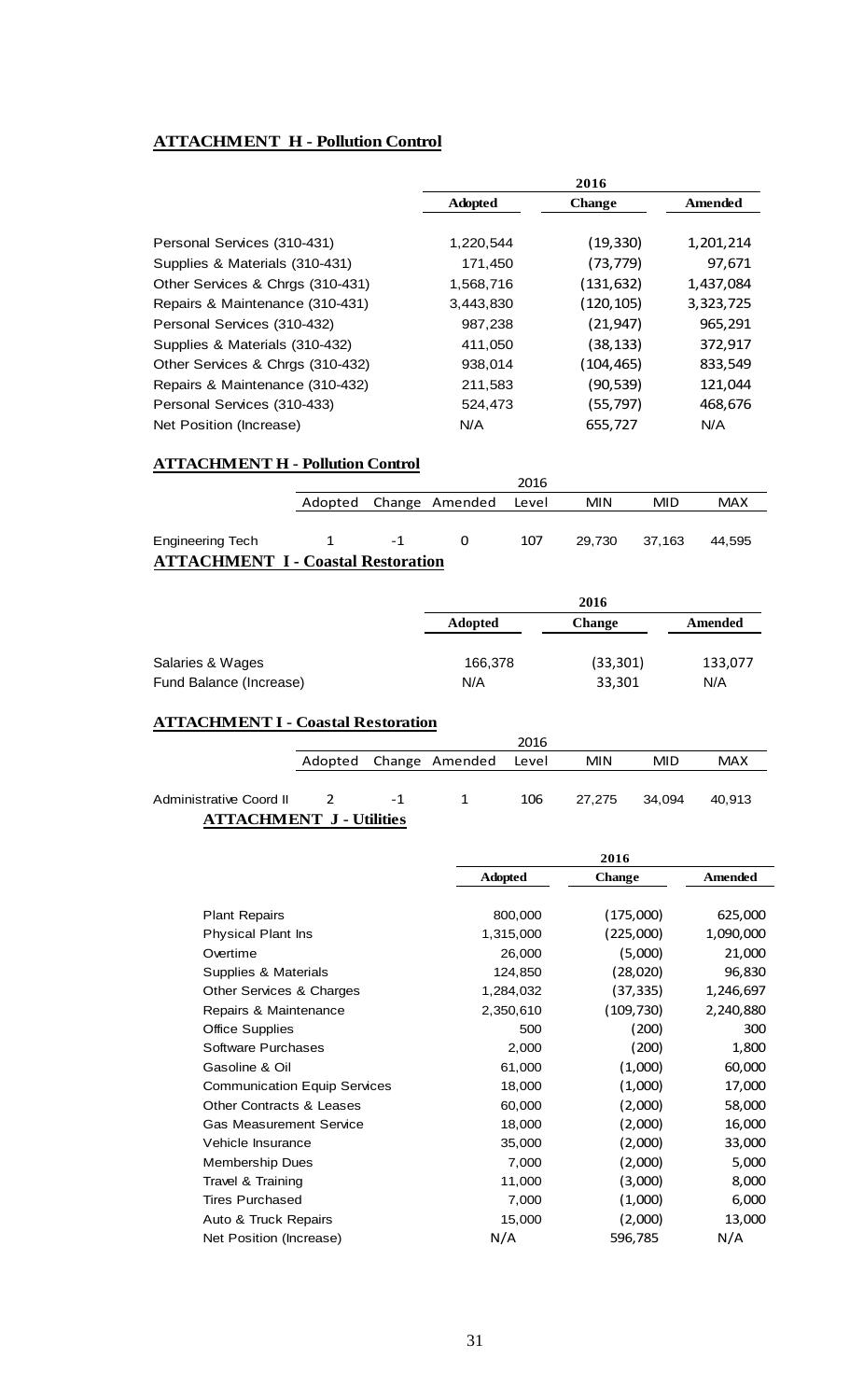# **ATTACHMENT K - GIS**

|                         | 2016           |               |         |
|-------------------------|----------------|---------------|---------|
|                         | <b>Adopted</b> | <b>Change</b> | Amended |
| Travel & Training       | 10,000         | (5,000)       | 5,000   |
| Other Fees              | 50,000         | (5,000)       | 45,000  |
| Net Position (Increase) | N/A            | 10,000        | N/A     |

# **ATTACHMENT L - Cities Readiness Initiative**

|                         | 2016           |               |           |
|-------------------------|----------------|---------------|-----------|
|                         | <b>Adopted</b> | <b>Change</b> | Amended   |
| OPH - CRI               | -              | (47, 481)     | (47, 481) |
| <b>CRI Supplies</b>     | 25,774         | 21,707        | 47,481    |
| Fund Balance (Increase) | N/A            | 25,774        | N/A       |

## **ATTACHMENT M - Accounting**

|                                | 2016           |               |         |
|--------------------------------|----------------|---------------|---------|
|                                | <b>Adopted</b> | <b>Change</b> | Amended |
|                                |                |               |         |
| Salaries & Wages               | 868,083        | (13,034)      | 855,049 |
| Overtime                       | 4,000          | (2,300)       | 1,700   |
| Office Supplies                | 39,000         | (6,000)       | 33,000  |
| <b>Travel &amp; Training</b>   | 2,000          | (1,825)       | 175     |
| Other Fees                     | 2,500          | (1,000)       | 1,500   |
| <b>Books &amp; Periodicals</b> | 700            | (700)         |         |
| Fund Balance (Increase)        | N/A            | 24,859        | N/A     |

## **ATTACHMENT N - Customer Service**

|                                | 2016           |               |         |
|--------------------------------|----------------|---------------|---------|
|                                | <b>Adopted</b> | <b>Change</b> | Amended |
|                                |                |               |         |
| Postage                        | 40,000         | (5,000)       | 35,000  |
| <b>Communication Equipment</b> | 7,555          | (2,758)       | 4.797   |
| Fund Balance (Increase)        | N/A            | 7,758         | N/A     |

The Chairman recognized the public for comments on the following:

I. A proposed ordinance proposing amendments and additions which will regulate the area of transportation network services and taxicab services in order to allow for the availability for transportation network services to the residents and visitors of Terrebonne Parish and to provide public protection relative to those services.

Mr. D. J. Guidry moved, seconded by Mr. S. Trosclair and Ms. C. Duplantis-Prather, "THAT, the Council close the aforementioned public hearing."

The Chairman called for a vote on the motion offered by Mr. D. J. Guidry. **THERE WAS RECORDED:** YEAS: S. Trosclair, J. Navy, A. Williams, G. Michel, S. Dryden, C. Duplantis-Prather, D. W. Guidry Sr., A. Marmande and D. J. Guidry. NAYS: None. ABSENT: None.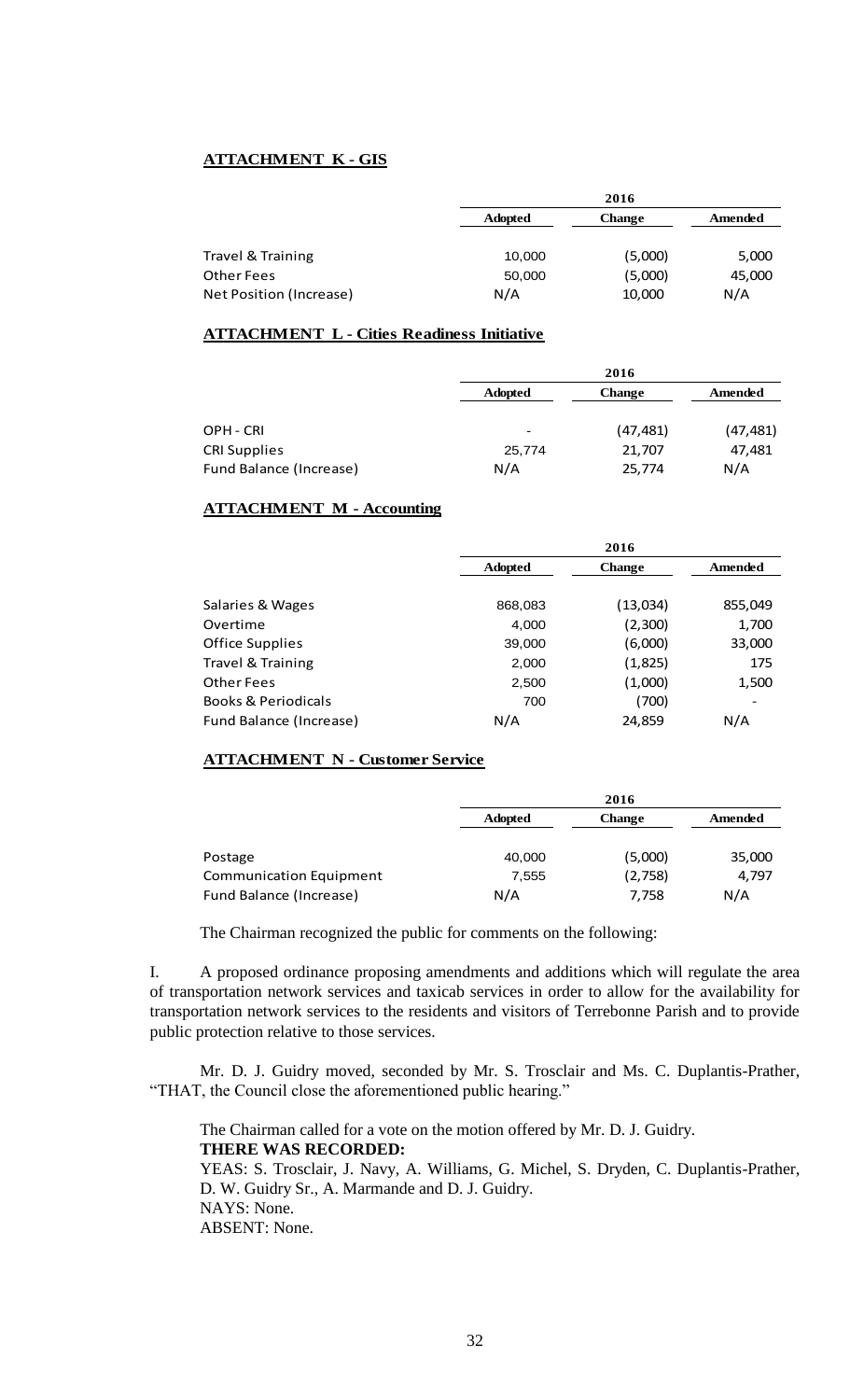The Chairman declared the motion adopted.

OFFERED BY: MS. C. DUPLANTIS-PRATHER SECONDED BY: MR. D. J. GUIDRY

## **ORDINANCE NO. 8776**

AN ORDINANCE OF THE TERREBONNE PARISH CONSOLIDATED GOVERNMENT COUNCIL AMENDING THE TERREBONNE PARISH CONSOLIDATED GOVERNMENT CODE OF ORDINANCES BY AMENDING CHAPTER 16, "LICENSES AND MISCELLANEOUS BUSINESS REGULATIONS", ARTICLE VIII, "VEHICLE FOR HIRE", SECTIONS 16-226 THROUGH 16-251 AND ADOPTING CHAPTER 16, "LICENSES AND MISCELLANEOUS BUSINESS REGULATIONS", ARTICLE VIII, "VEHICLE FOR HIRE", SECTIONS 16-252 THROUGH 16-319, AND AMENDING CHAPTER 16, "LICENSES AND MISCELLANEOUS BUSINESS REGULATIONS", ARTICLE IX,"CONVENIENCE STORES", SECTIONS 16-252 THROUGH 16-254 TO READ CHAPTER 16, "LICENSES AND MISCELLANEOUS BUSINESS REGULATIONS", ARTICLE IX, "CONVENIENCE STORES", SECTIONS 16-320 THROUGH 16-322.

**WHEREAS,** Section 1 – 06 of the Home Rule Charter for the Parish of Terrebonne provides that the parish government shall have the right, power and authority to pass all ordinances requisite or necessary to promote, protect and preserve the general welfare, safety, health, peace and good order of the parish, including, but not by way of limitation, the right, power and authority to pass ordinances on all subject matter necessary, requisite or proper for the management of the parish affairs, and all other subject matter without exception, subject only to the limitations that the same shall not be inconsistent with the Constitution or expressly denied by the general law applicable to the parish; and

**WHEREAS,** the progression of technology has allowed for innovations in transportation that allow safe and affordable transportation options by transportation network service companies using digital networks; and

**WHEREAS,** residents in the Parish of Terrebonne wish to provide transportation network services using digital networks; and

**WHEREAS,** the residents of Terrebonne Parish wish to use transportation network services; and

**WHEREAS,** there is a need in Terrebonne Parish for innovative transportation solutions for the residents of Terrebonne Parish;

**WHEREAS,** the Terrebonne Parish Consolidated Government desires to amend the vehicle for hire regulations to regulate the area of transportation network services and taxicab services in order to allow for the availability of transportation network services to the residents and visitors of Terrebonne Parish and to provide public protection relative to those services;

**NOW, THEREFORE, BE IT ORDAINED** by the Terrebonne Parish Council on behalf of the Terrebonne Parish Consolidated Government that:

## **SECTION I**

The Code of Ordinances of Terrebonne Parish at Chapter 16, "Licenses and Miscellaneous Business Regulations ", Article VIII," Vehicle for Hire", Sections 16 – 226 through 16 – 251 is hereby amended, using strikethrough to indicate deletions and underlining to indicate additions, and Sections 16-252 through 16-319 is hereby adopted to read as follows: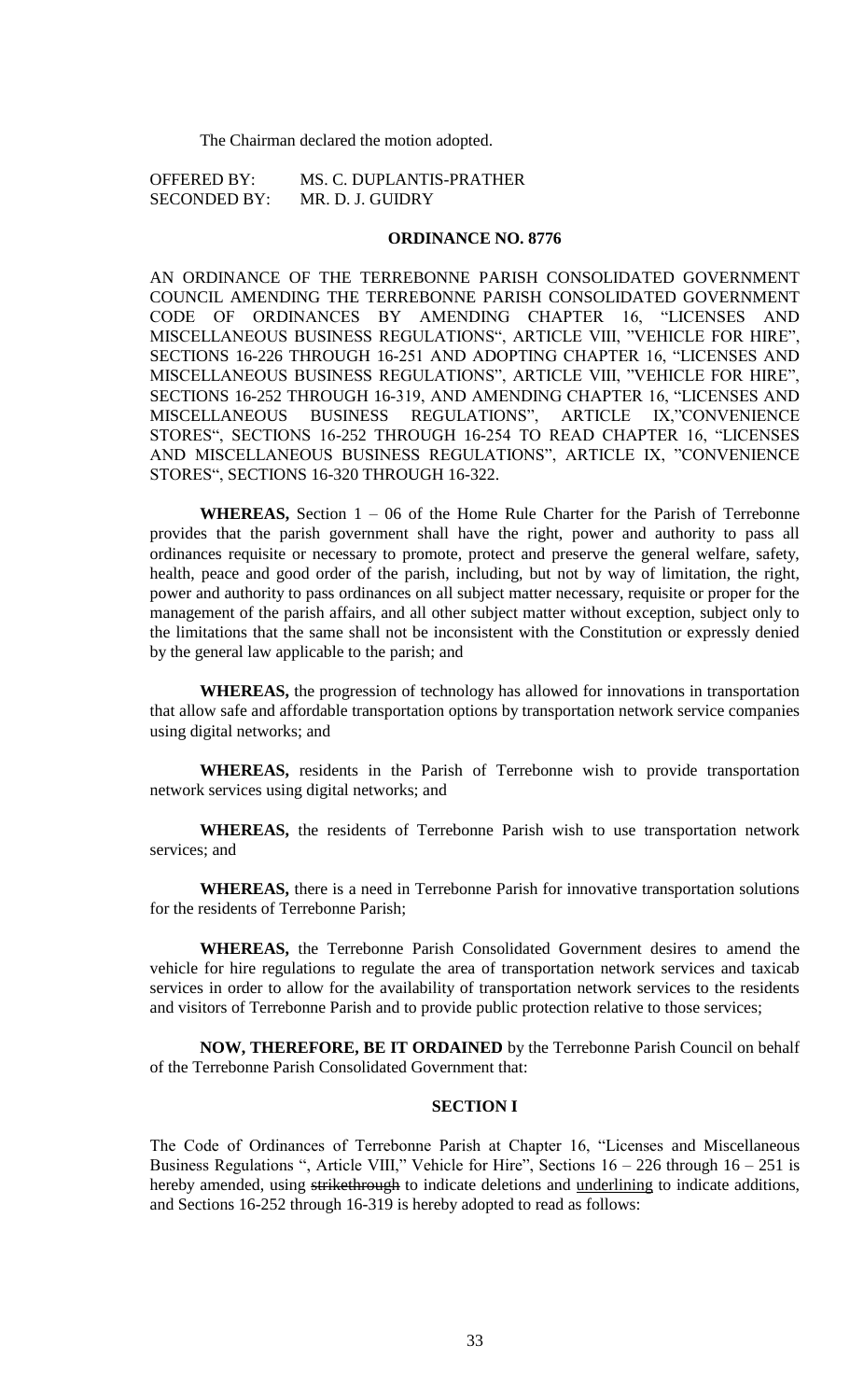#### ARTICLE VIII. - VEHICLES FOR HIRE

## DIVISION I: TAXICAB SERVICES

Sec. 16-226. - Definitions.

The following words, terms and phrases, when used in this Division I, shall have the meanings ascribed to them in this section, except where the context clearly indicates a different meaning:

Certificate means a certificate of public convenience and necessity issued by the Terrebonne Parish Consolidated Government authorizing the holder thereof to conduct a taxicab business in the Parish of Terrebonne.

Driver's permit means the permission granted by the Terrebonne Parish Consolidated Government to a person to drive a taxicab upon the streets of the parish.

Holder means a person to whom a certificate of public convenience and necessity has been issued.

Person includes an individual, corporation or other legal entity, a partnership, and any unincorporated association.

Taxicab means a motor vehicle regularly engaged in the business of carrying passengers for hire on a twenty-four-hour-per-day basis, excluding limousines, buses, vans or other vehicles capable of carrying nine (9) passengers or more.

Vehicle for hire means a motor vehicle regularly engaged in the business of carrying passengers for hire, including limousines and other vehicles for hire to carry passengers.

(Ord. No. 4872, § I, 6-24-92)

Sec. 16-227. - Certificate of public convenience and necessity—Required.

No person shall operate or permit a vehicle owned or controlled by him to be operated as a vehicle for hire upon the streets of the parish without having first obtained a certificate of public convenience and necessity from the Terrebonne Parish Consolidated Government.

(Ord. No. 4872, § I, 6-24-92)

**State Law reference—** Necessity of municipal or parish certificate for operation of public carrier vehicles, R.S. 45:200.3; issuance, contents, filing and posting of certificate, R.S. 45:200.9.

Sec. 16-228. - Same—Application.

An application for a certificate shall be filed with the parish planning director's office upon forms provided by the Terrebonne Parish Consolidated Government, and such application shall be verified under oath and shall furnish the following information:

- (1) The name and address of the applicant.
- (2) The financial status of the applicant, including the amounts of all unpaid judgments against the applicant and the nature of the transactions or acts giving rise to such judgments.
- (3) The experience of the applicant in the transportation of passengers.
- (4) Any facts which the applicant believes tend to prove that public convenience and necessity require the granting of a certificate.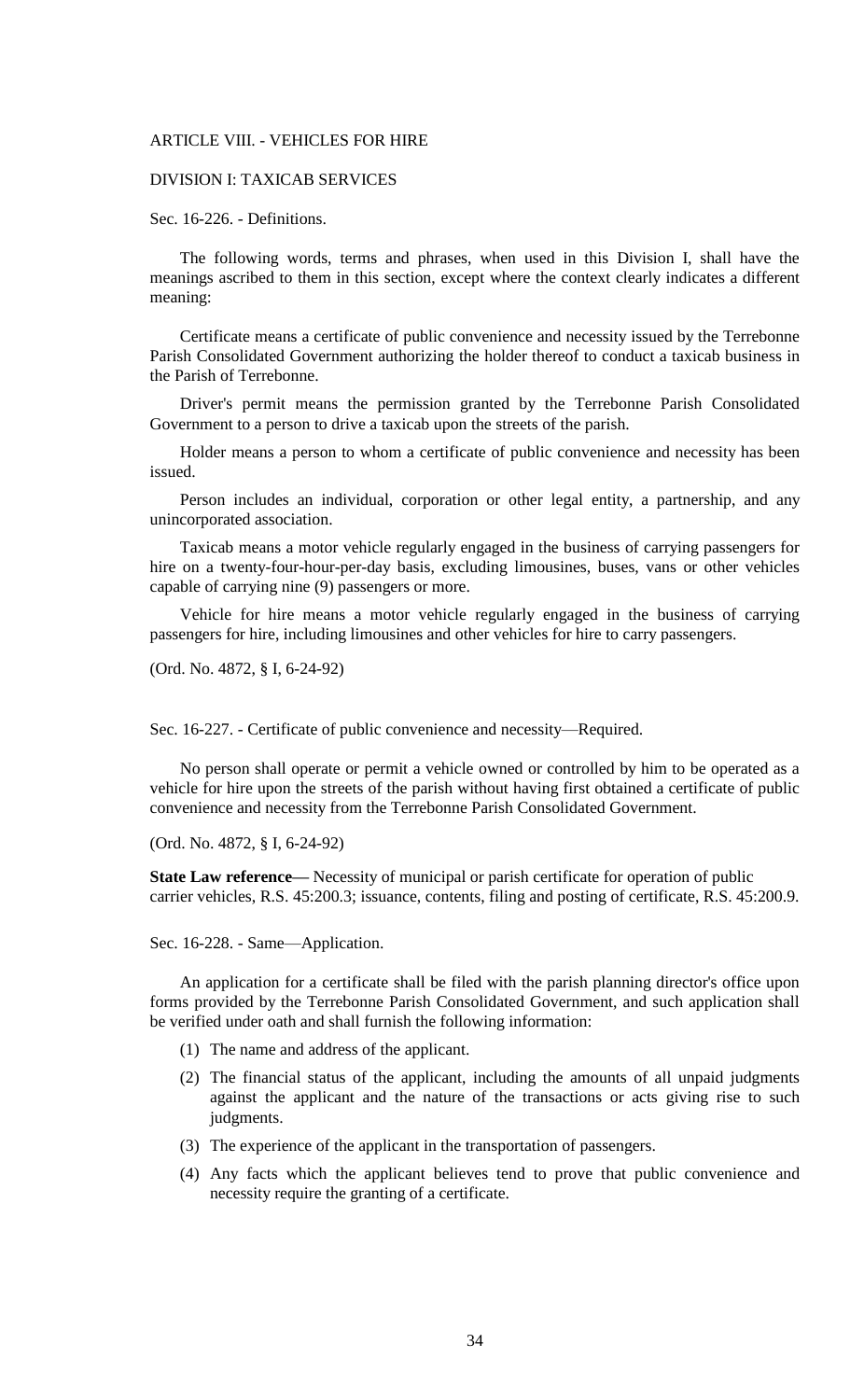- (5) The number of vehicles to be operated or controlled by the applicant and the location of proposed depots and terminals and all documents showing the ownership of such vehicle or vehicles or evidencing the right to use such vehicles.
- (6) The color scheme or insignia to be used to designate the vehicle or vehicles of the applicant when applicable under the provisions of this article.
- (7) Such further information as the planning director of Terrebonne Parish Consolidated Government may require.

(Ord. No. 4872, § I, 6-24-92)

Sec. 16-229. - Reserved.

**Editor's note—** Ord. No. 5042, § I, adopted June 9, 1993, deleted, in effect repealed, § 16-229, which pertained to public hearing relative to certificate of public convenience and necessity and derived from Ord. No. 4872, § I, adopted June 24, 1992.

Sec. 16-230. - Issuance of certificate of convenience and necessity.

If the parish council finds that further taxicab service in the parish is required by the public convenience and necessity and that the applicant is fit, willing and able to perform such public transportation and to conform to the provisions of this article and the rules promulgated by the Terrebonne Parish Consolidated Government, then the Terrebonne Parish Consolidated Government shall issue a certificate stating the name and address of the applicant, the number of vehicles authorized under such certificate and the date of issuance; otherwise, the application shall be denied. The parish planning department, utilizing information obtained from the application and any other appropriate sources, shall advise the parish council of the need for additional taxicab service and shall recommend on the ability of the applicant to provide such service.

In making the above findings, the parish council shall take into consideration the number of taxicabs already in operation, whether existing transportation is adequate to meet the public need, the probable effect of increased service on local traffic conditions, and the character, experience and responsibility of the applicant.

Certificates are privileges and not rights. Terrebonne Parish Consolidated Government has full discretion in determining whether a certificate shall be issued.

(Ord. No. 4872, § I, 6-24-92; Ord. No. 5042, § I, 6-9-93; Ord. No. 8776, 9-21-16)

Sec. 16-231. - Indemnity bond or liability insurance required.

(a) No certificate of public convenience and necessity shall be issued or continued in operation for any vehicle for hire, excluding taxicabs having a normal seating capacity of four (4) passengers or less (excluding the driver), unless there is in full force and effect an indemnity bond for each vehicle authorized in the amount of one hundred thousand dollars (\$100,000.00) for bodily injury to any one (1) person; in the amount of three hundred thousand dollars (\$300,000.00) for injuries to more than one (1) person which are sustained in the same accident, and one hundred thousand dollars (\$100,000.00) for property damage resulting from any one (1) accident. No certificate of public convenience and necessity shall be issued or continued in operation for any taxicab having a normal seating capacity of four (4) passengers or less (excluding the driver), unless there is in full force and effect an indemnity bond for each vehicle authorized in the amount of twenty-five thousand dollars (\$25,000.00) for bodily injury to any one (1) person; in the amount of fifty thousand dollars (\$50,000.00) for injuries to more than one (1) person which are sustained in the same accident, and twenty-five thousand dollars (\$25,000.00) for property damage resulting from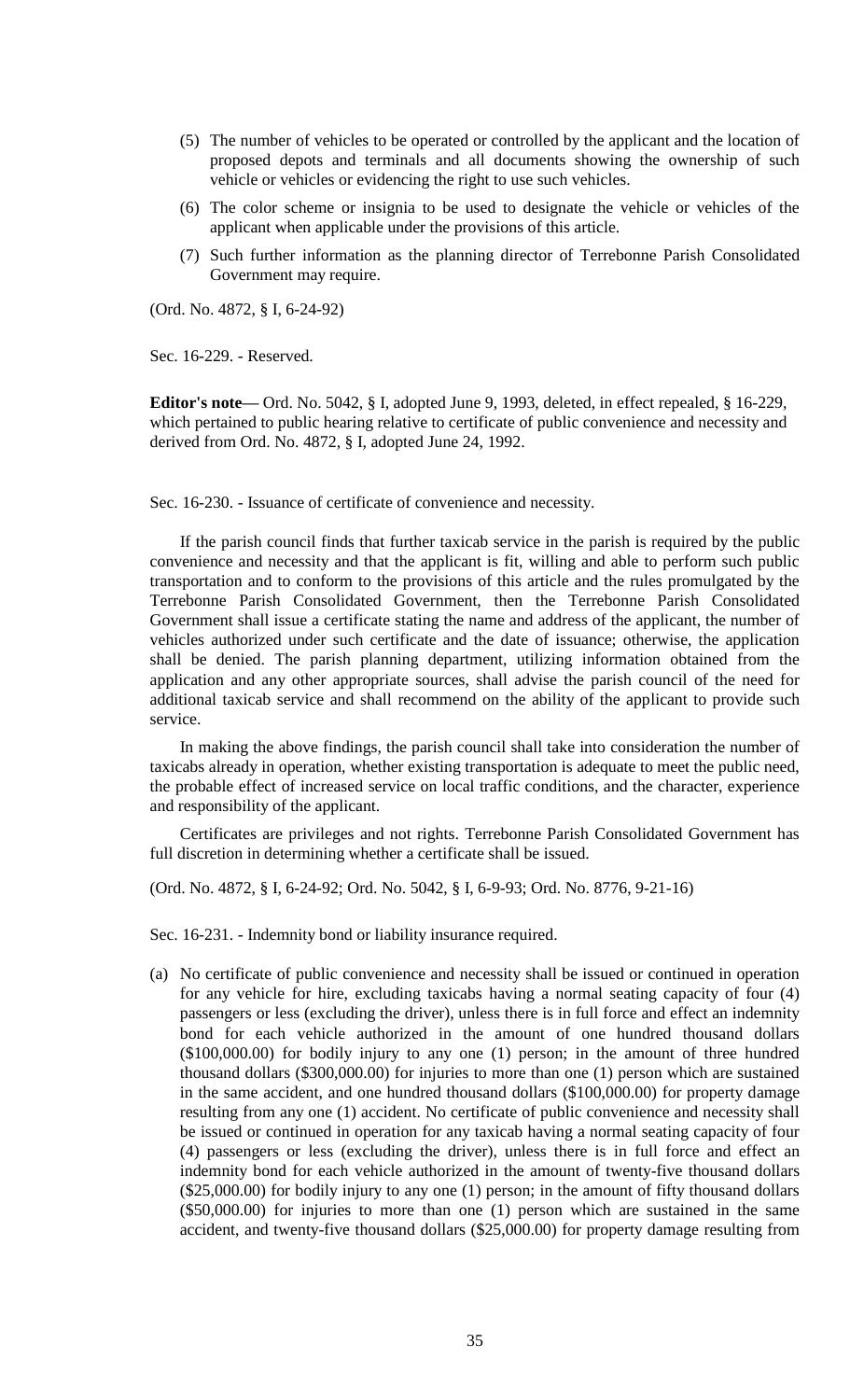any one (1) accident. Such bond or bonds shall inure to the benefit of any person who shall be injured or who shall sustain damage to property caused by the negligence of a holder, his servants or agents. Such bond or bonds shall be filed in the office of the parish planning director and shall have as surety thereon a surety company authorized to do business in the state.

- (b) The Terrebonne Parish Consolidated Government may in its discretion allow the holder to file, in lieu of bond or bonds, a liability insurance policy issued by an insurance company authorized to do business in the state. Such policy shall conform to the provisions of this section relating to bonds. In the event a liability insurance policy is issued, a certificate of insurance shall be provided to the planning director which shall include a description of each vehicle insured and a provision that, if the insurance is canceled, the insurer shall provide prompt notice to the Terrebonne Parish Consolidated Government.
- (c) The certificate shall contain a provision wherein the holder agrees to indemnify and save and hold the Terrebonne Parish Consolidated Government harmless from any liability the Terrebonne Parish Consolidated Government may have as a result of the issuance of such certificate.

(Ord. No. 4872, § I, 6-24-92; Ord. No. 5042, § I, 6-9-93)

**State Law reference—** Local establishment of insurance requirements for ambulances and private for hire passenger vehicles, R.S. 33:4791.1(B)(3), (6), 33:4792(B)(3), (6); insurance of each public carrier vehicle, R.S. 45:200.4; blanket insurance policy, R.S. 45:200.5; selfinsurance, R.S. 45:200.6.

Sec. 16-232. - License fees.

No certificate shall be issued or continued in operation unless the holder thereof has paid an annual license fee of twenty dollars (\$20.00) for the right to engage in the taxicab business and twenty dollars (\$20.00) each year for each vehicle operated under a certificate of public convenience and necessity. Such license fees shall be for the calendar year and shall be in addition to any other license fees or charges established by proper authority and applicable to such holder or the vehicle or vehicles under his operation and control.

(Ord. No. 4872, § I, 6-24-92)

**State Law reference—** Inspection and supervision fee of common carriers, etc., R.S. 45:1177; definitions, R.S. 45:162.

Sec. 16-233. - Transfer of certificates.

No certificate of public convenience and necessity may be sold, assigned, mortgaged or otherwise transferred without an ordinance permitting such transfer. The transferee must meet the qualifications set forth in this article.

(Ord. No. 4872, § I, 6-24-92)

Sec. 16-234. - Suspension and revocation of certificates.

A certificate issued under the provisions of this article may be revoked or suspended by the Terrebonne Parish Consolidated Government if the holder thereof has:

- (1) Violated any of the provisions of this article.
- (2) Discontinued the operation of any vehicle for more than ninety (90) days without deleting such vehicle from the certificate.
- (3) Discontinued operations for more than ninety (90) days.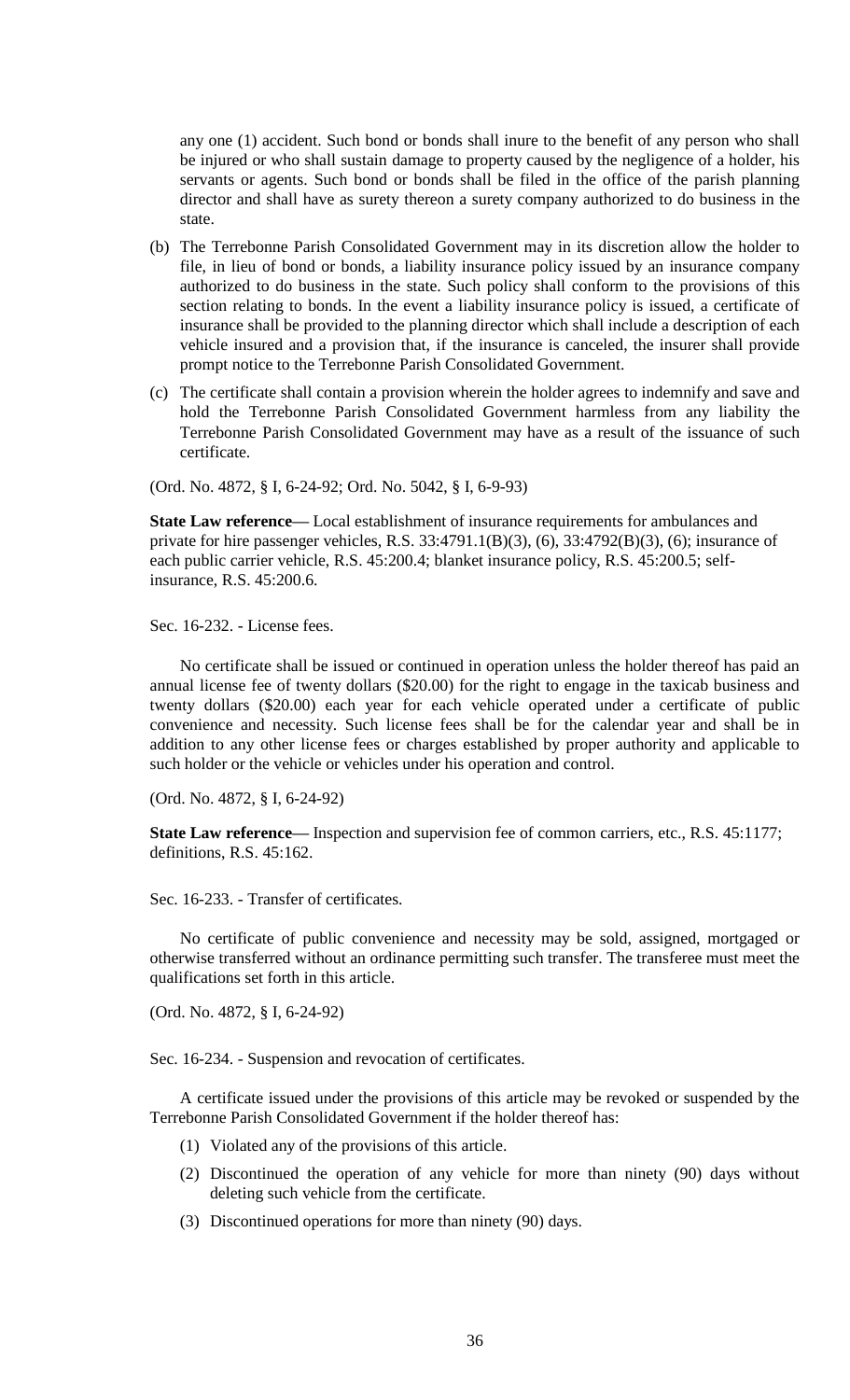(4) Violated any ordinances of the Terrebonne Parish Consolidated Government or the laws of the United States or the state, the violations of which reflect unfavorably on the fitness of the holder to offer public transportation.

The appropriate committee may investigate at any time whether or not any permitted vehicle is in use and may direct the appropriate law enforcement agency to verify that any permitted vehicle is in compliance with the use provisions of this article.

Prior to suspension or revocation, the holder shall be given notice of the proposed action to be taken and shall have an opportunity to be heard at a regular meeting of the parish council.

(Ord. No. 4872, § I, 6-24-92)

**State Law reference—** Cancellation of certificate for violation of The Public Passenger Motor Vehicle Responsibility Law, R.S. 45:200.15(B).

Sec. 16-235. - Driver's permit.

No person shall operate a vehicle for hire upon the streets of the parish, and no person who owns or controls a vehicle for hire shall permit it to be so driven, and no vehicle for hire licensed by the parish shall be so driven at any time for hire unless the driver of such vehicle for hire shall have first obtained and shall have then in force a driver's permit issued under the provisions of this article.

(Ord. No. 4872, § I, 6-24-92)

**State Law reference—** Operating a public carrier vehicle upon a street without complying with, or in violation of, The Public Passenger Motor Vehicle Responsibility Law, R.S. 45:200.15(A); licensing drivers of public vehicles for hire in cities of 10,000 to 100,000, R.S. 33:4501; emergency medical services, R.S. 40:1231 et seq.

Sec. 16-236. - Application for driver's permit.

An application for a taxicab driver's permit shall be filed with the planning director on forms provided by the Terrebonne Parish Consolidated Government, and such application shall be verified under oath and shall contain the following information:

- (1) The experience of the applicant in the transportation of passengers.
- (2) A concise history of his employment.
- (3) Each application shall be accompanied by a certificate from a reputable medical review officer of the parish certifying that he has passed a medically accepted drug screening process and physical. At the time the application is filed, the applicant shall pay to the Terrebonne Parish Consolidated Government the sum of twenty dollars (\$20.00).

(Ord. No. 4872, § I, 6-24-92; Ord. No. 8776, 9-21-16)

**State Law reference—** Authority of cities of 10,000 to 100,000 to provide qualifications of drivers of public vehicles for hire and to revoke their licenses for cause, R.S. 33:4501(3), (5).

Sec. 16-237. - Examination of applicant; current state motor vehicle operator's permit required.

Before any application is finally passed upon by the parish planning director, the applicant shall be required to pass a satisfactory examination as to his knowledge of the parish and to show that he has a current motor vehicle operator's permit applicable to the vehicle being operated issued by the state.

(Ord. No. 4872, § I, 6-24-92)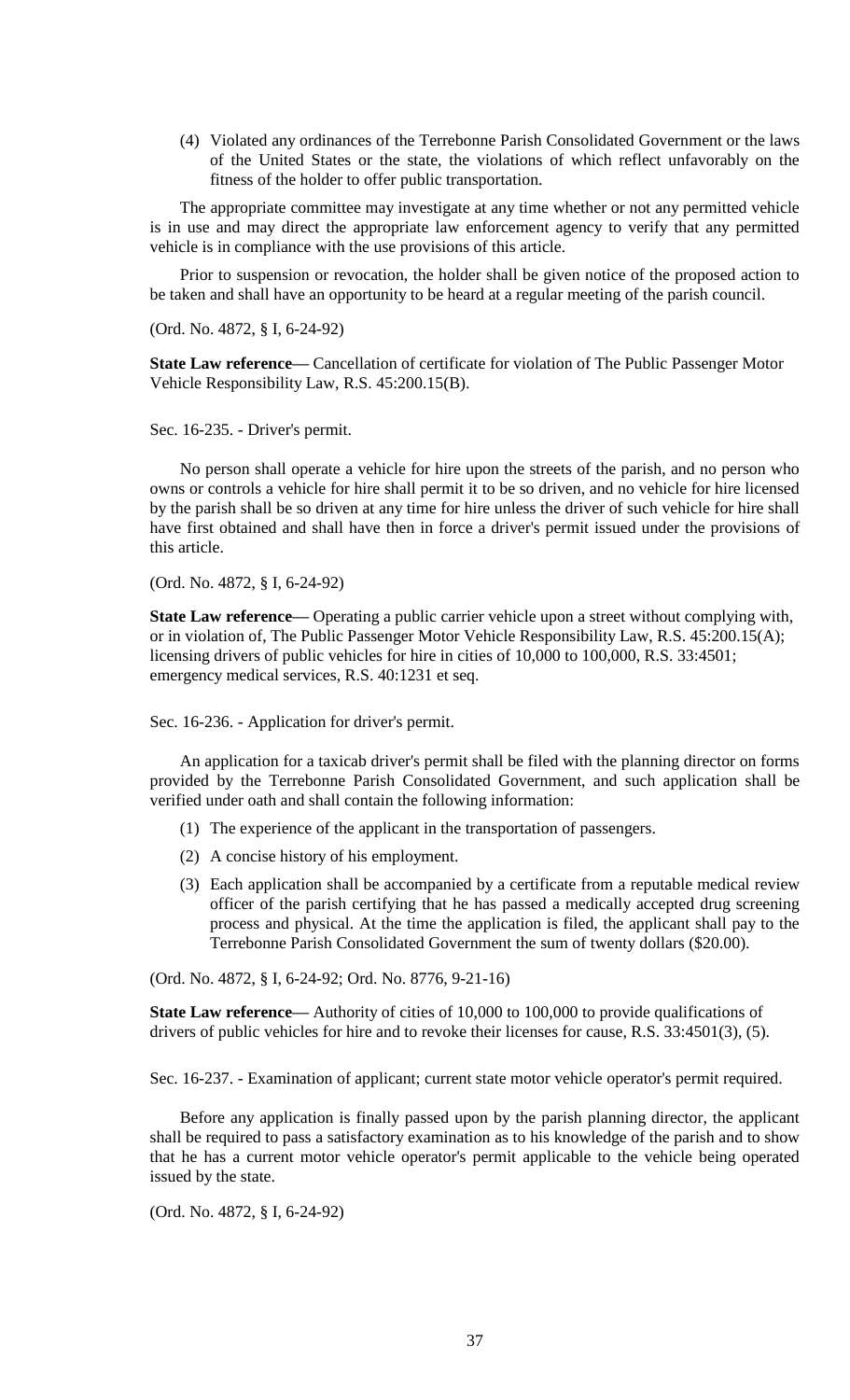Sec. 16-238. - Police investigation of applicant; traffic and police record.

The police department or any other person or entity designated to perform such function by the Terrebonne Parish Consolidated Government shall conduct an investigation of each applicant for a taxicab driver's permit, and a report of such investigation and a copy of the traffic and police record of the applicant, if any, shall be attached to the application for the consideration of the parish planning director.

(Ord. No. 4872, § I, 6-24-92; Ord. No. 8776, 9-21-16)

Sec. 16-239. - Consideration of application.

The parish planning director shall, upon consideration of the application and the reports and certificate required to be attached thereto, approve or reject the application. If the application is rejected, the applicant may request a personal appearance before the parish council to offer evidence why his application should be reconsidered.

(Ord. No. 4872, § I, 6-24-92)

Sec. 16-240. - Issuance of permit; duration; annual fee.

Upon approval of an application for a driver's permit, the Terrebonne Parish Consolidated Government shall issue a permit to the applicant which shall bear the name, address, color, age, signature and photograph of the applicant.

Such permit shall be in effect for the remainder of the calendar year and the next calendar year. Prior to the expiration of the original permit and for each subsequent two-year period, every taxicab driver must renew the permit unless the permit for the preceding two (2) years has been revoked and, additionally, the provisions of section 16-238 must be complied with prior to the issuance of the renewed permit. There shall be a fee of ten dollars (\$10.00) upon the issuance of the renewal permit.

Driver's permits are privileges and not rights. Terrebonne Parish Consolidated Government has full discretion in determining whether a driver's permit shall be issued.

(Ord. No. 4872, § I, 6-24-92; Ord. No. 8776, 9-21-16)

Sec. 16-241. - Display of permit.

Every driver licensed under this article shall post his driver's permit in such a place as to be in full view of all passengers while such driver is operating the vehicle for hire.

(Ord. No. 4872, § I, 6-24-92)

Sec. 16-242. - Suspension and revocation of permit.

The parish planning director is hereby given the authority to suspend any driver's permit issued under this article for a driver's failing or refusing to comply with the provisions of this article.

The parish planning director is also given the authority to revoke any driver's permit for failure to comply with the provisions of this article. However, a permit may not be revoked unless the driver has received notice and has had an opportunity to present evidence in his behalf.

(Ord. No. 4872, § I, 6-24-92)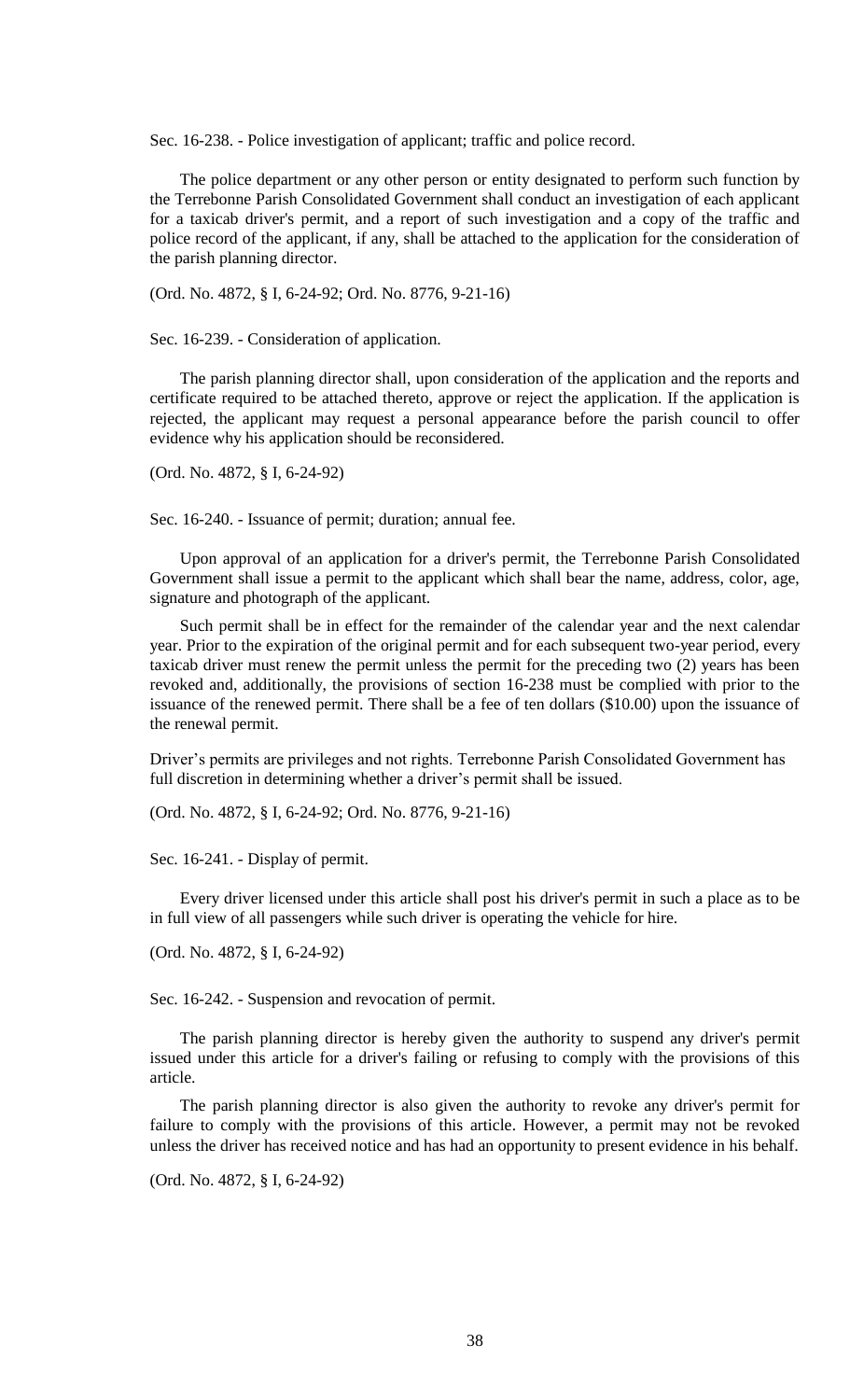Sec. 16-243. - Failure to comply with city, state and federal laws.

Every driver licensed under this article shall comply with all city, state and federal laws. Failure to do so will justify the parish planning director suspending or revoking a permit.

(Ord. No. 4872, § I, 6-24-92)

Sec. 16-244. - Vehicles; equipment and maintenance.

(a) Vehicles must be licensed. Prior to the use and operation of any vehicle under the provisions of this article, such vehicle shall be thoroughly examined and inspected by the police department or any other person or entity designated to perform such function by the Terrebonne Parish Consolidated Government and found to comply with such reasonable rules and regulations as may be prescribed by the Terrebonne Parish Consolidated Government. These rules and regulations shall be promulgated to provide safe transportation and shall specify such safety equipment and regulatory devices as the Terrebonne Parish Consolidated Government shall deem necessary therefor.

When the police department or any other person or entity designated to perform such function by the Terrebonne Parish Consolidated Government finds that a vehicle has met the standards established by the Terrebonne Parish Consolidated Government, the police department or any other person or entity designated to perform such function by the Terrebonne Parish Consolidated Government shall issue a permit to that effect, which shall also state the authorized seating capacity of such vehicle.

- (b) Periodic inspections. Every vehicle operating under this article shall be periodically inspected by the police department or any other person or entity designated to perform such function by the Terrebonne Parish Consolidated Government at such intervals as shall be established by the Terrebonne Parish Consolidated Government to ensure the continued maintenance of safe operating conditions. Every vehicle shall comply with the laws of the state applying to such vehicle.
- (c) Inspection of general appearance of each taxicab. The exterior of each taxicab must be free of gross damage, i.e., dents larger than six (6) inches in any direction. The franchise holder has thirty (30) days from notification to make all necessary repairs. All paint must be of factory-finish grade (primer is not allowable as a finish coat); however, chips or scratches alone are not cause for failure.
- (d) The interior portion of each taxicab must be maintained and free of all debris. Dashboards must be free and clear of all paraphernalia and other items not necessary for the operation of the taxicab. All taxicabs must have air conditioning in working order.
- (e) Each taxicab authorized by permit under this article shall be equipped with a serviceable fire extinguisher and shall be at all times, when operating, in proper and safe mechanical condition.
- (f) Maintenance records shall be kept by the operator on every taxicab operating under this permit and such records shall be made immediately available to the police department or any person or entity designated to perform in this capacity.
- (g) Each taxicab may be subjected to an on the spot inspection by the police department or any person or entity designated to perform in this capacity to determine whether such taxicab is operating in a proper and safe mechanical condition and equipped in compliance with this article.
- (h) Improper or un-safe operation: If the inspector of the police department or any person or entity designated to perform in this capacity, after reviewing the maintenance records of the vehicle in question, makes a determination that a taxicab has been operating in an improper and unsafe condition, then a fee of fifty dollars (\$50.00) may be assessed. If the operator does not agree with the determination of the police department inspector, appeal may be addressed to the taxicab control board.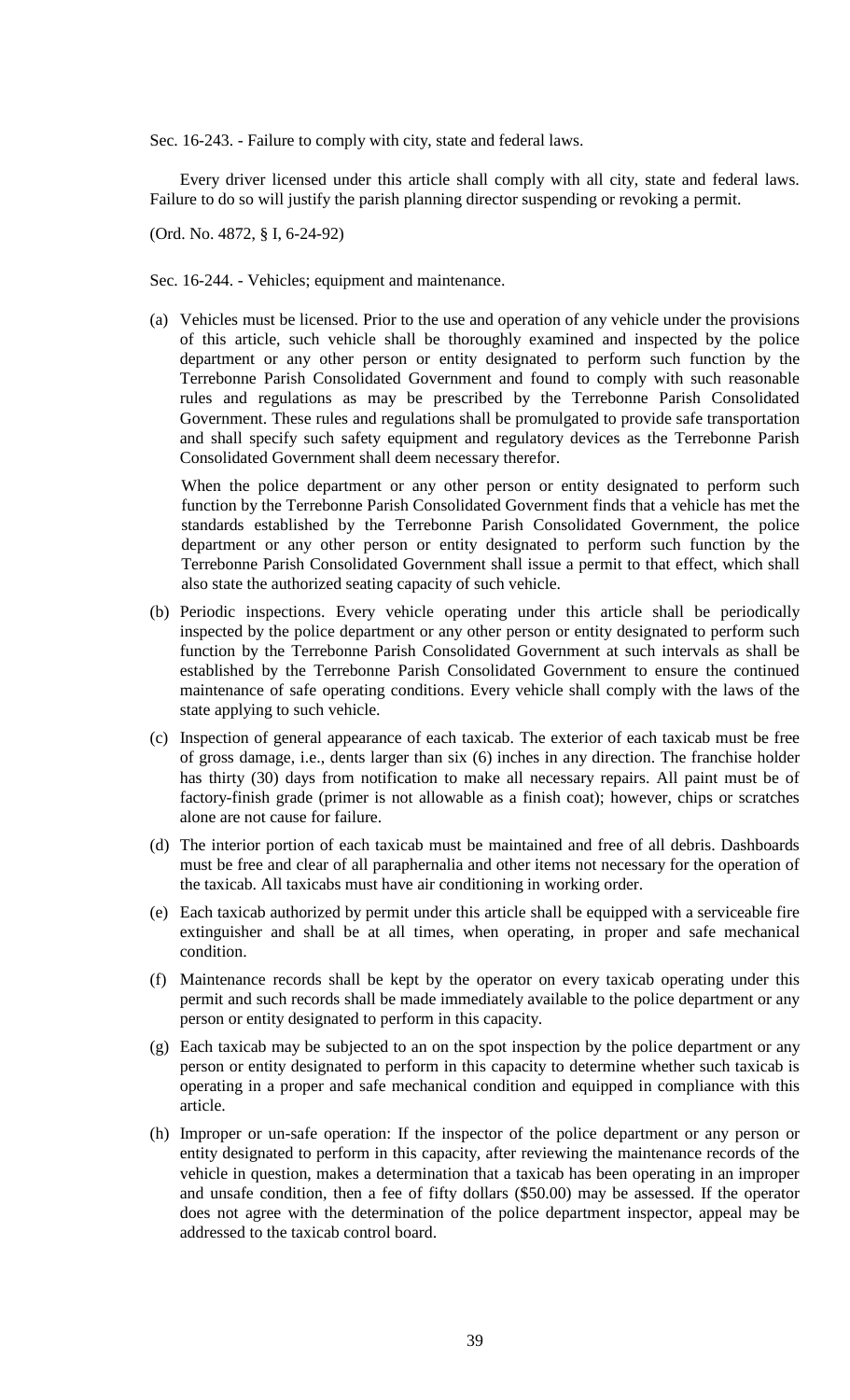Head liner, door panels, package tray, arm rests, floor covering and seats are to be free of holes, snags and soiled spots. The top of the back seat must fit securely against the bottom of the back seat. The floor covering shall be either carpet or floor type mat.

The floor of the trunk shall be covered with either carpet or floor type mat. Only an inflated spare tire and those tools or accessories necessary for the operation of a taxicab may be in the trunk.

(Ord. No. 4872, § I, 6-24-92; Ord. No. 6291, § I, 8-9-00)

**State Law reference—** Fire extinguisher in passenger motor vehicles for hire, R.S. 32:355; local establishment of safety requirements for ambulances and private for hire passenger vehicles, R.S. 33:4791.1(B)(3), (6), 33:4792(B)(3), (6); name of owner and number of certificate painted on taxicab, R.S. 45:200.12.

Sec. 16-245. - Designation of taxicabs.

Each taxicab shall bear on the outside of each rear door, in painted letters or decal not less than four (4) inches nor more than six (6) inches in height, the name of the owner and, in addition, may bear an identifying design approved by the Terrebonne Parish Consolidated Government. Each vehicle shall have a minimum of four (4) doors. No vehicle covered by the terms of this article shall be licensed whose color scheme, identifying design, monogram or insignia to be used thereon shall, in the opinion of the Terrebonne Parish Consolidated Government, conflict with or imitate any color scheme, identifying design, monogram or insignia used on a vehicle or vehicles already operating under this article in such a manner as to be misleading or tend to deceive or defraud the public; and provided further that, if, after a permit has been issued for a taxicab hereunder, the color scheme, identifying design, monogram or insignia thereof is changed so as to be, in the opinion of the Terrebonne Parish Consolidated Government, in conflict with or imitate any color scheme, identifying design, monogram or insignia used by any other person, owner or operator, in such a manner as to be misleading or tend to deceive the public, the permit of or certificate covering such taxicab or taxicabs shall be suspended or revoked.

(Ord. No. 4872, § I, 6-24-92)

Sec. 16-246. - Rate card.

Every taxicab operated under this article shall have a rate card setting forth the authorized rates of fare prominently displayed in such a place as to be in view of all passengers.

(Ord. No. 4872, § I, 6-24-92)

Sec. 16-247. - Receipts.

The driver of any taxicab shall upon demand by the passenger render to such passenger a receipt for the amount charged, either by a mechanically printed receipt or by a specially prepared receipt on which shall be the name of the owner, license number or motor number and date of transaction.

(Ord. No. 4872, § I, 6-24-92)

Sec. 16-248. - Taxicab service.

All persons engaged in the taxicab business in the parish operating under the provisions of this article shall render an overall service to the public desiring to use taxicabs. Holders of certificates of public convenience and necessity shall maintain a central place of business and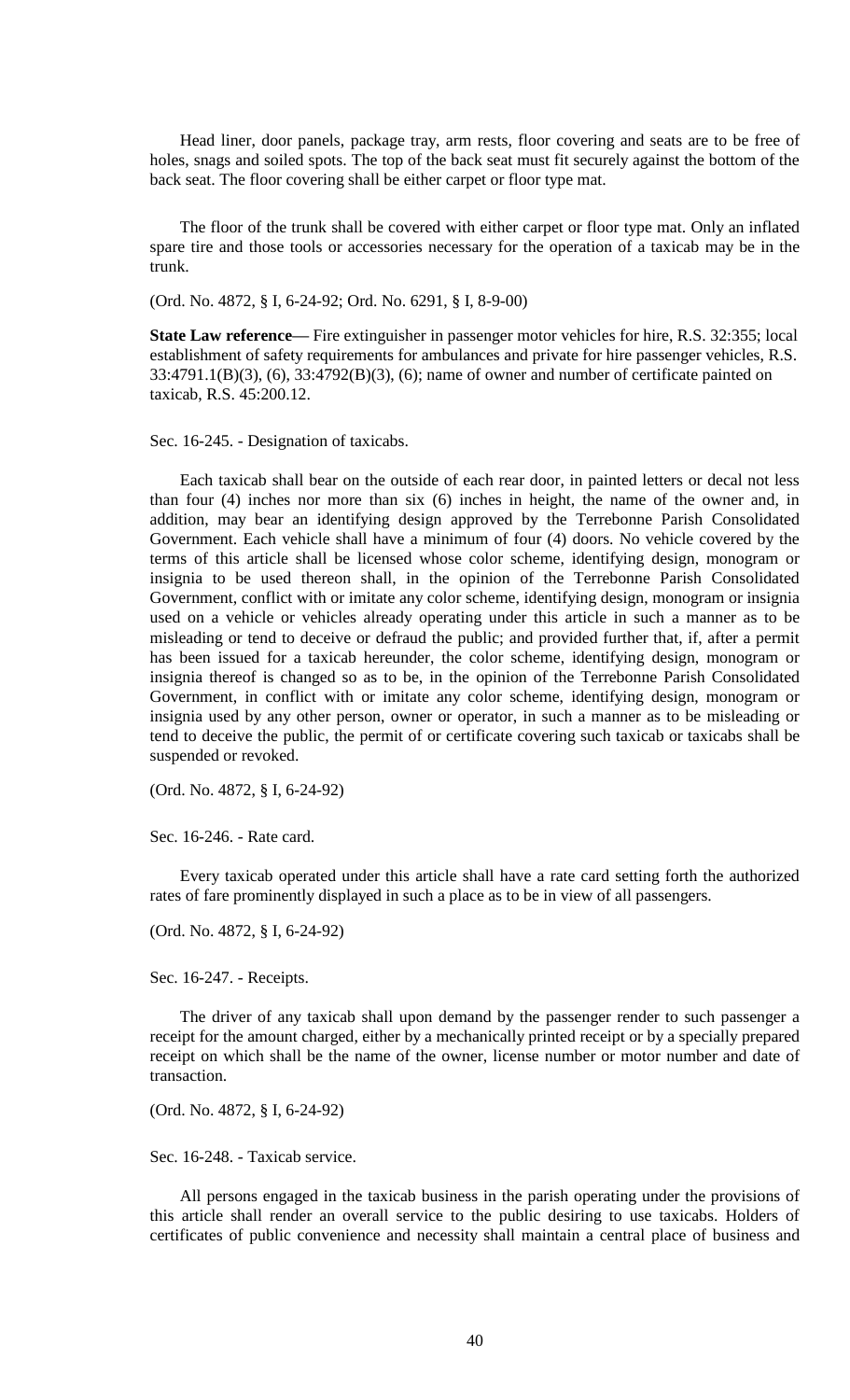keep the same open twenty-four (24) hours a day for the purpose of receiving calls and dispatching cabs. They shall answer all calls received by them for services within the limits of the parish as soon as they can do so, and if such services cannot be rendered within a reasonable time, they shall then notify the prospective passengers how long it will be before the call can be answered and give the reason therefor. Any holder who shall refuse to accept a call anywhere within the limits of the parish at any time when such holder has available cabs, or who shall fail or refuse to give overall service shall be deemed a violator of this article, and the certificate granted to such holder shall be revoked at the discretion of the parish planning director.

(Ord. No. 4872, § I, 6-24-92)

Sec. 16-249. - Report of accidents.

All accidents arising from or in connection with the operation of taxicabs which result in death or injury to any person, or damage to any vehicle, or to any property in an amount exceeding the sum of two hundred fifty dollars (\$250.00) shall be reported within twenty-four (24) hours from the time of occurrence to the police department or any other person or entity designated to perform such function by the Terrebonne Parish Consolidated Government in a form of report to be furnished by such department.

(Ord. No. 4872, § I, 6-24-92)

Sec. 16-250. - Exemptions.

All persons operating under a certificate of public convenience and necessity issued pursuant to any prior ordinance shall be exempt from the provisions of sections 16-227 through 16-230 to the extent that such person has previously obtained a permit to operate a specific number of vehicles. However, any such persons shall be required to comply with all of the provisions of this article upon it becoming effective.

(Ord. No. 4872, § I, 6-24-92)

**State Law reference—** Exemptions of vehicles for hire from certain motor carrier laws, R.S. 45:172.

Sec. 16-251. - Penalty.

In addition to any other penalty that may be applicable, any person violating any of the provisions of this article shall be deemed guilty of a misdemeanor and upon conviction thereof shall be fined not exceeding five hundred dollars (\$500.00) or by imprisonment in the parish jail not exceeding thirty (30) days, or by both such fine and imprisonment.

(Ord. No. 4872, § I, 6-24-92 (Ord. No. 8776, 9-21-16)

Sec. 16-252 through 16-254: Reserved.

(Ord. No. 8776, 9-21-16)

# DIVISION II: TRANSPORTATION NETWORK SERVICES

Sec. 16 – 255. - Definitions.

The following words, terms and phrases, when used in this Division II, shall have the meanings ascribed to them in this section, except where the context clearly indicates a different meaning: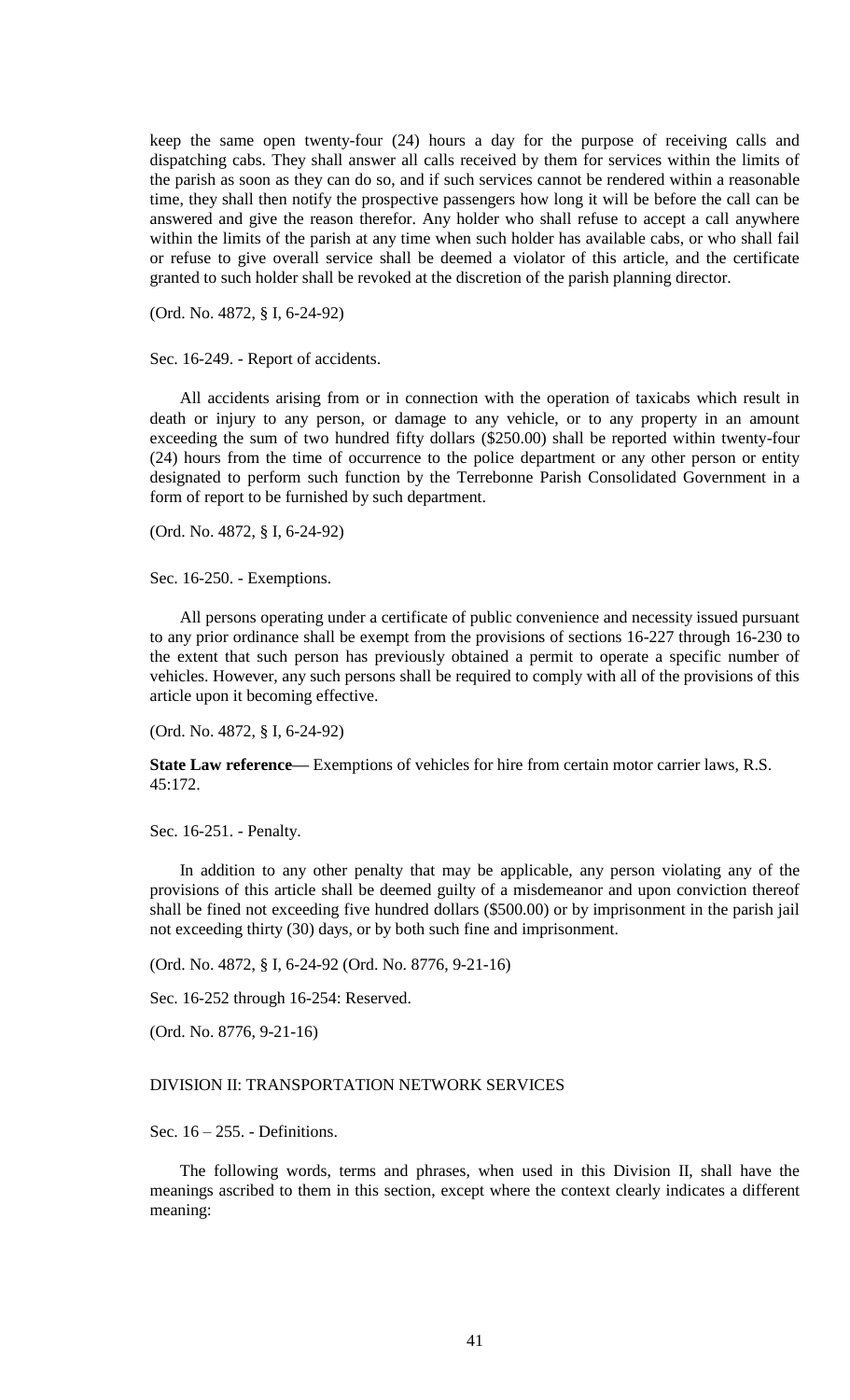Certificate means a certificate of public convenience and necessity issued by the Terrebonne Parish Consolidated Government authorizing the holder thereof to conduct a transportation network company business in the Parish of Terrebonne.

Digital network means any online-enabled application, software, website or system offered or utilized by a transportation network company that enables the prearrangement of rides with transportation network company drivers.

Driver's permit means the permission granted by the Terrebonne Parish Consolidated Government to a person to operate a transportation network company personal vehicle within the parish of Terrebonne.

Transportation network company means a person, whether natural or juridical, that uses a digital network to connect transportation network company riders to transportation network company drivers who provide prearranged rides, or a person, whether natural or juridical, that provides a technology platform to a transportation network company rider that enables the transportation network company rider to schedule a prearranged ride.

Transportation network company driver means a person who receives connections to potential passengers and related services from a transportation network company in exchange for payment of a fee to the transportation network company, and who uses a transportation network company personal vehicle to offer or provide a prearranged ride to persons upon connection through a digital network controlled by a transportation network company in return for compensation or payment of a fee.

Transportation network company services means the transportation of a passenger between points chosen by the passenger and is prearranged by a transportation network company using a transportation network company digital network. Transportation network company services commence from the moment a transportation network company driver logs onto a transportation network company digital network and ceases when the driver logs off the transportation network company digital network.

Transportation network company personal vehicle (TNC personal vehicle) means a vehicle that is used by a transportation network company driver and is owned, leased, or otherwise authorized for use by the transportation network company driver to provide transportation network services and is not licensed as a public vehicle-for-hire under Division I of this article.

(Ord. No. 8776, 9-21-16)

Sec. 16-256. – Certificate required.

No transportation network company shall operate or permit a TNC personal vehicle owned or controlled by him to be operated as a TNC personal vehicle within this parish without having first obtained a certificate of public convenience and necessity from the Terrebonne Parish Consolidated Government.

(Ord. No. 8776, 9-21-16)

Sec. 16 – 257. - Certificate application.

An application for a certificate shall be submitted to the planning director's office on forms to be furnished by the Terrebonne Parish Consolidated Government, and such application shall be verified under oath, and the applicant shall furnish the following information with each application:

- (1) The name and form of business under which the service will be operated;
- (2) The name, phone number, mailing address, and street address (if different from the mailing address) of the applicant's agent for service of process;
- (3) Proof of current coverage of insurance as required by this article;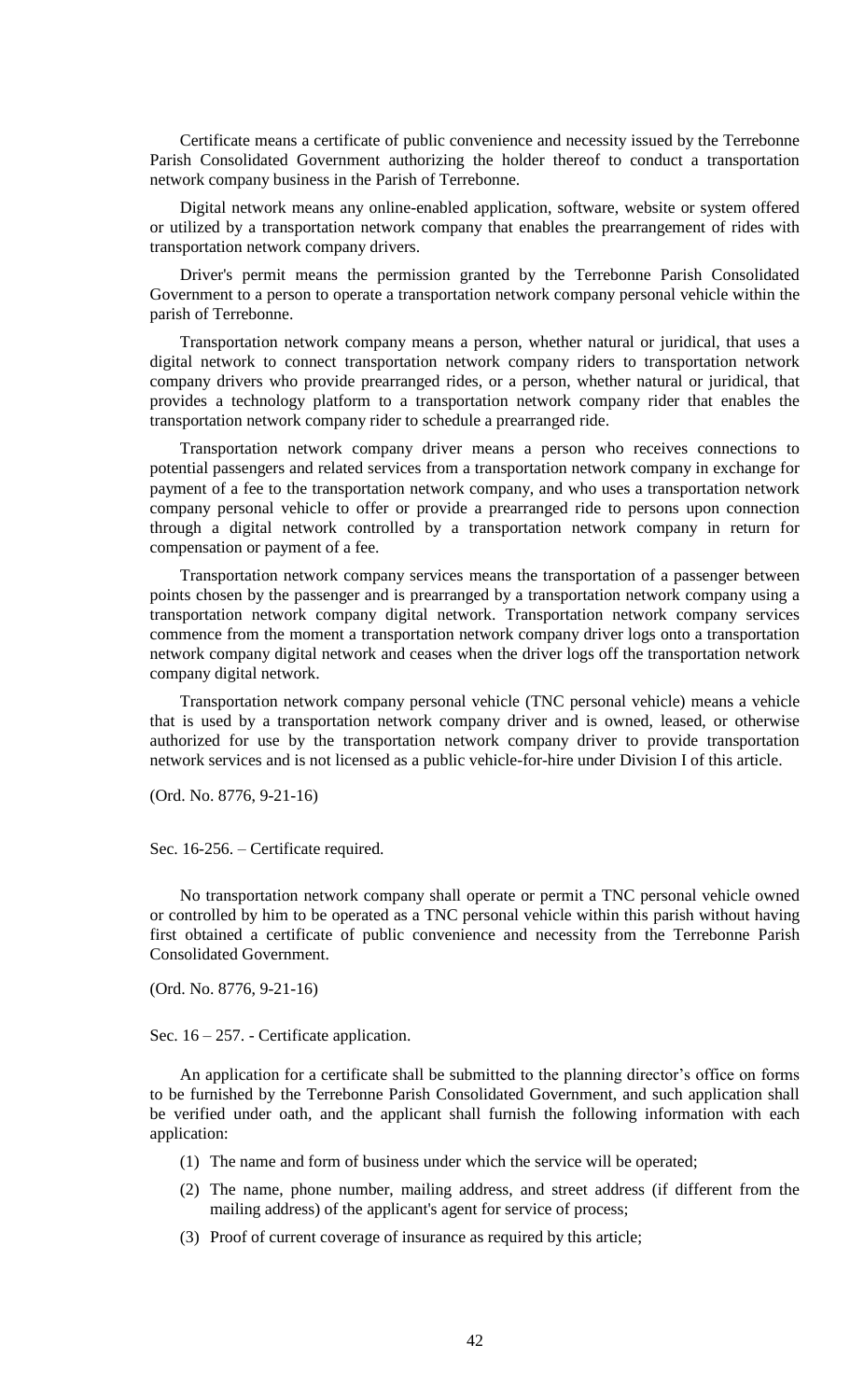- (4) Any facts which the applicant believes tend to prove that public convenience and necessity require the granting of a certificate.
- (5) The number of vehicles to be operated or controlled by the applicant and all documents showing the ownership of such vehicle or vehicles or evidencing the right to use such vehicles.
- (6) The color scheme or insignia to be used to designate the vehicle or vehicles of the applicant when applicable under the provisions of this article.
- (7) Such further information as the planning director of Terrebonne Parish Consolidated Government may require.

Sec. 16- 258. - Issuance of certificate.

If the parish council finds that transportation network service in the parish is required by the public convenience and necessity and that the applicant is fit, willing and able to perform such public transportation and to conform to the provisions of this article and the rules promulgated by the Terrebonne Parish Consolidated Government, then the Terrebonne Parish Consolidated Government shall issue a certificate stating the name and address of the applicant, the number of vehicles authorized under such certificate and the date of issuance; otherwise, the application shall be denied. The parish planning department, utilizing information obtained from the application and any other appropriate sources, shall advise the parish council of the need for additional transportation network service and shall recommend on the ability of the applicant to provide such service.

In making the above findings, the parish council shall take into consideration the number of transportation network services already in operation, whether existing transportation is adequate to meet the public need, the probable effect of increased service on local traffic conditions, and the character, experience and responsibility of the applicant.

Certificates are privileges and not rights. Terrebonne Parish Consolidated Government has full discretion in determining whether a certificate shall be issued.

(Ord. No. 8776, 9-21-16)

Sec. 16- 259. - License fees.

No certificate shall be issued or continued in operation unless the holder thereof has paid an annual license fee of twenty dollars (\$20.00) for the right to engage in the transportation network services business and twenty dollars (\$20.00) each year for each vehicle operated under a certificate of public convenience and necessity. Such license fees shall be for the calendar year and shall be in addition to any other license fees or charges established by proper authority and applicable to such holder or the vehicle or vehicles under his operation and control.

(Ord. No. 8776, 9-21-16)

Sec. 16 – 260. - Transportation network company website requirements

A transportation network company shall provide the following information on its website:

- (a) Transportation network company's customer service telephone number and/or email address;
- (b) Transportation network company's zero tolerance policy and how to report transportation network company drivers whom the passenger(s) suspect have violated the zero tolerance policy as set forth in section  $16 - 301$  of this chapter;
- (c) Transportation network company's method and rate calculation formula;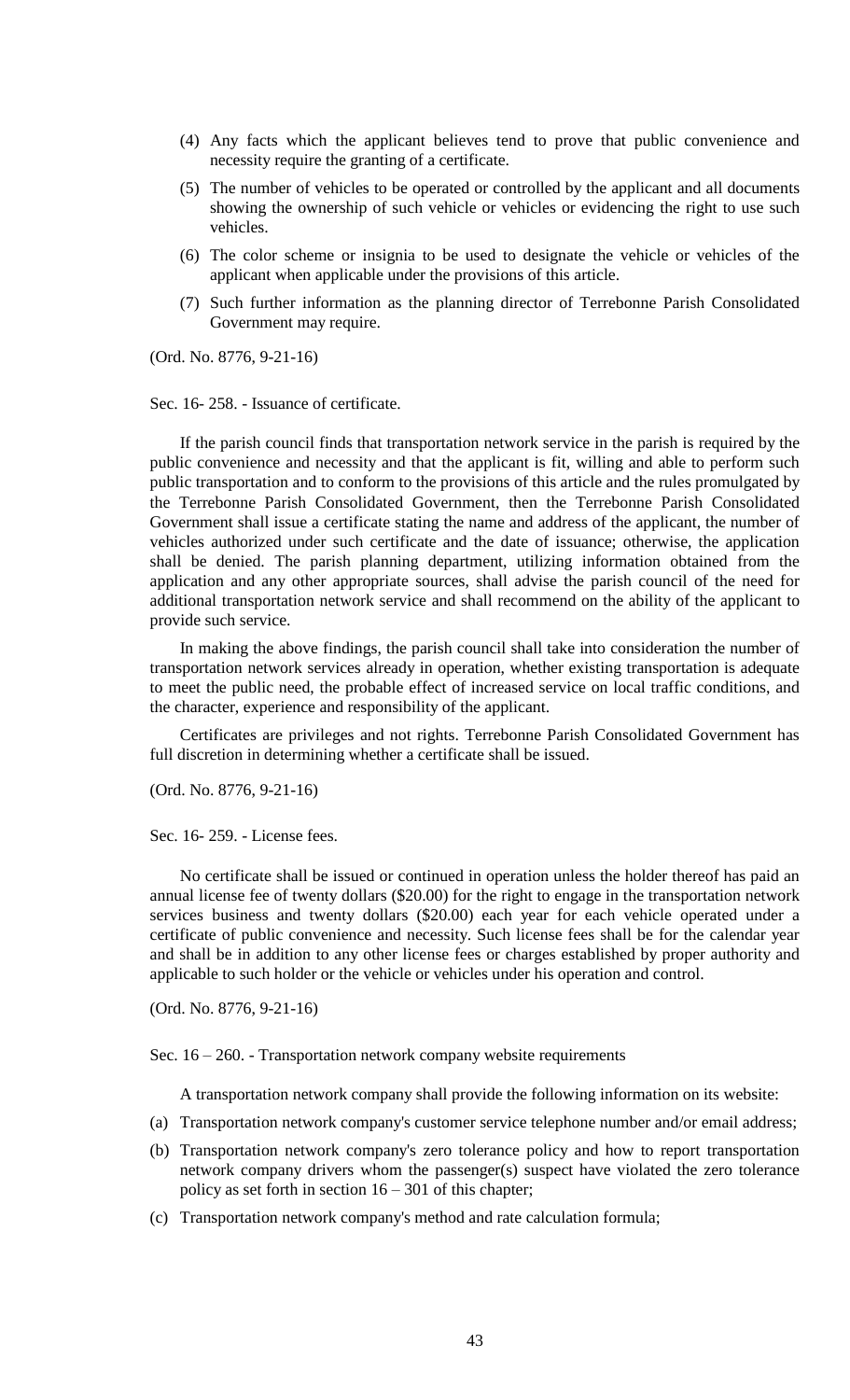- (d) Procedures for reporting a complaint about a transportation network company driver; and
- (e) Complaint telephone and/or email address for the Terrebonne Parish Consolidated Government.

Sec. 16 – 261. - Transportation network company driver registry

- (a) A transportation network company shall maintain a registry of all employed or contracted transportation network company drivers. The registry shall include the following information for each employed or contracted transportation network company driver:
	- (1) Full name;
	- (2) Date of birth;
	- (3) Louisiana driver's license number;
	- (4) Louisiana motor vehicle registration number of the TNC personal vehicle or Louisiana license plate number of the TNC personal vehicle;
	- (5) Proof of Insurance; and
	- (6) Active date of employment or contract.
- (b) A transportation network company shall electronically update its registry with the planning director's office on the first day of each month and upon request. Registries must be furnished to the planning director's office within 24 hours of such request. Failure to provide such information or update its transportation network company driver registry shall be grounds for the suspension or revocation of a transportation network company certificate.

(Ord. No. 8776, 9-21-16)

Sec. 16 – 262. - Registration with a transportation network company.

- (a) An individual may submit an application to a transportation network company for registration as a transportation network company driver and conform to the provisions of this article.
- (b) A transportation network company shall approve or deny an application submitted under subsection (a) of this section within sixty (60) days after the application has been submitted.
- (c) Before approving an application submitted under subsection (a) of this section, a transportation network company shall:
	- (1) Conduct, or have a third party conduct, a local and national criminal background check for each applicant that shall include:
		- a. Multi-State/Juris Criminal Records Locator or other similar commercial nationwide database with validation (primary source search); and
		- b. National Sex Offender Registry database; and
	- (2) Conduct, or have a third party conduct, a driving record check for each applicant.
- (d) A transportation network application company shall not approve an application submitted under subsection (a) of this section and shall permanently disqualify an applicant who:
	- (1) As shown in the local or national criminal background check required under subsection  $(c)(1)$  of this section, has been convicted within the past seven  $(7)$  years of:
		- a. An offense defined under Offenses Against the Person under Title 14, Chapter 1, Part II of the Louisiana Revised Statutes (R.S. 14:31 et seq.) and any amendments thereto.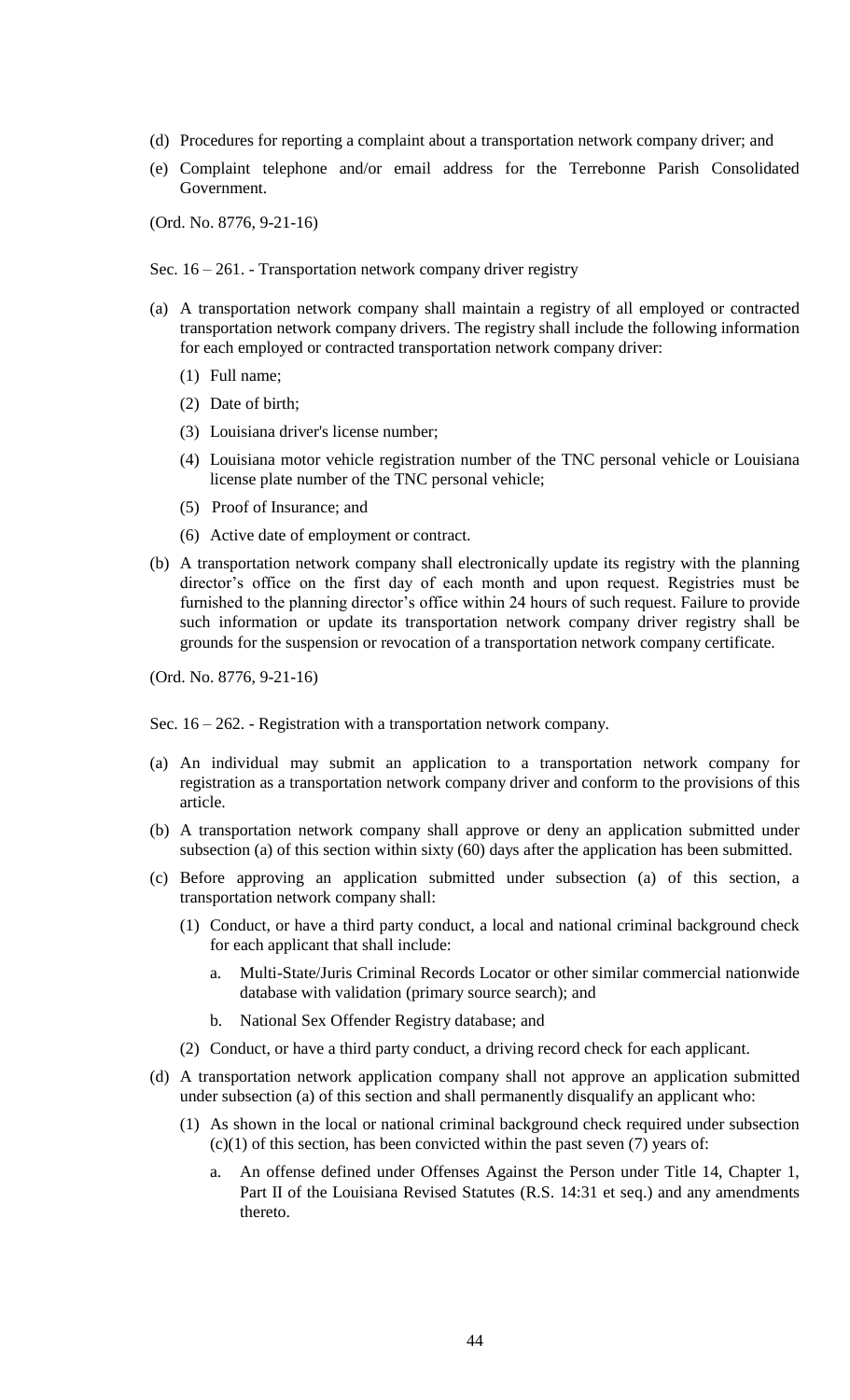- b. An offense defined as under Offenses Affecting the Public Morals under Title 14, Chapter 1, Part V of the Louisiana Revised Statutes (R.S. 14:30 et seq.) and any amendments thereto.
- c. An offense defined under Offenses Against Property under Title 14, Chapter 1, Part III of the Louisiana Revised Statutes (R.S. 14:51 et seq.) and any amendments thereto.
- d. An offense under the law of any state, under federal law, or under the law of any other jurisdiction, which involved conduct that would constitute an offense described in subparagraphs a. through c. of this paragraph if committed in the State of Louisiana;
- (2) Is a match in the National Sex Offender Registry database;
- (3) As shown in the driving record check required under subsection (c)(2) of this section, has been convicted within the past seven (7) years of:
	- a. Any offense defined under Driving Offenses under Title 14, Chapter 1, Part VI, subpart 3 (R.S. 14:98 et seq.) and any amendments thereto.
	- b. Fleeing from a law enforcement officer under R.S. 14:108.1, as may be amended.
	- c. Negligent homicide under R.S. 14:32, as may be amended.
	- d. Vehicular homicide under R.S. 14:32.1, as may be amended.
	- e. An offense under the law of any state, under federal law, or under the law of any other jurisdiction, which involved conduct that would constitute an offense described in subparagraphs a. through d. of this paragraph if committed in the State of Louisiana; or
- (4) As shown in the driving record check required under subsection (c)(2) of this section, has been convicted within the past three (3) years for driving with a suspended or revoked license under R.S. 32:415, as may be amended.

Sec. 16–263 through 16-265: Reserved

(Ord. No. 8776, 9-21-16)

Sec. 16-266. - Driver's permit.

No person shall operate a TNC personal vehicle within this parish, and no person who owns or controls a TNC personal vehicle shall permit it to be so driven, and no TNC personal vehicle licensed by the parish shall be so driven at any time unless the driver of a TNC personal vehicle shall have first obtained and shall have then in force a driver's permit issued under the provisions of this article.

(Ord. No. 8776, 9-21-16)

Sec. 16- 267. - Application for driver's permit.

An application for a transportation network company driver's permit shall be filed with the planning director on forms provided by the Terrebonne Parish Consolidated Government, and such application shall be verified under oath and shall contain the following information:

- (1) The experience of the applicant in the transportation of passengers.
- (2) A concise history of his employment.
- (3) A Louisiana state chauffeur's license and license number.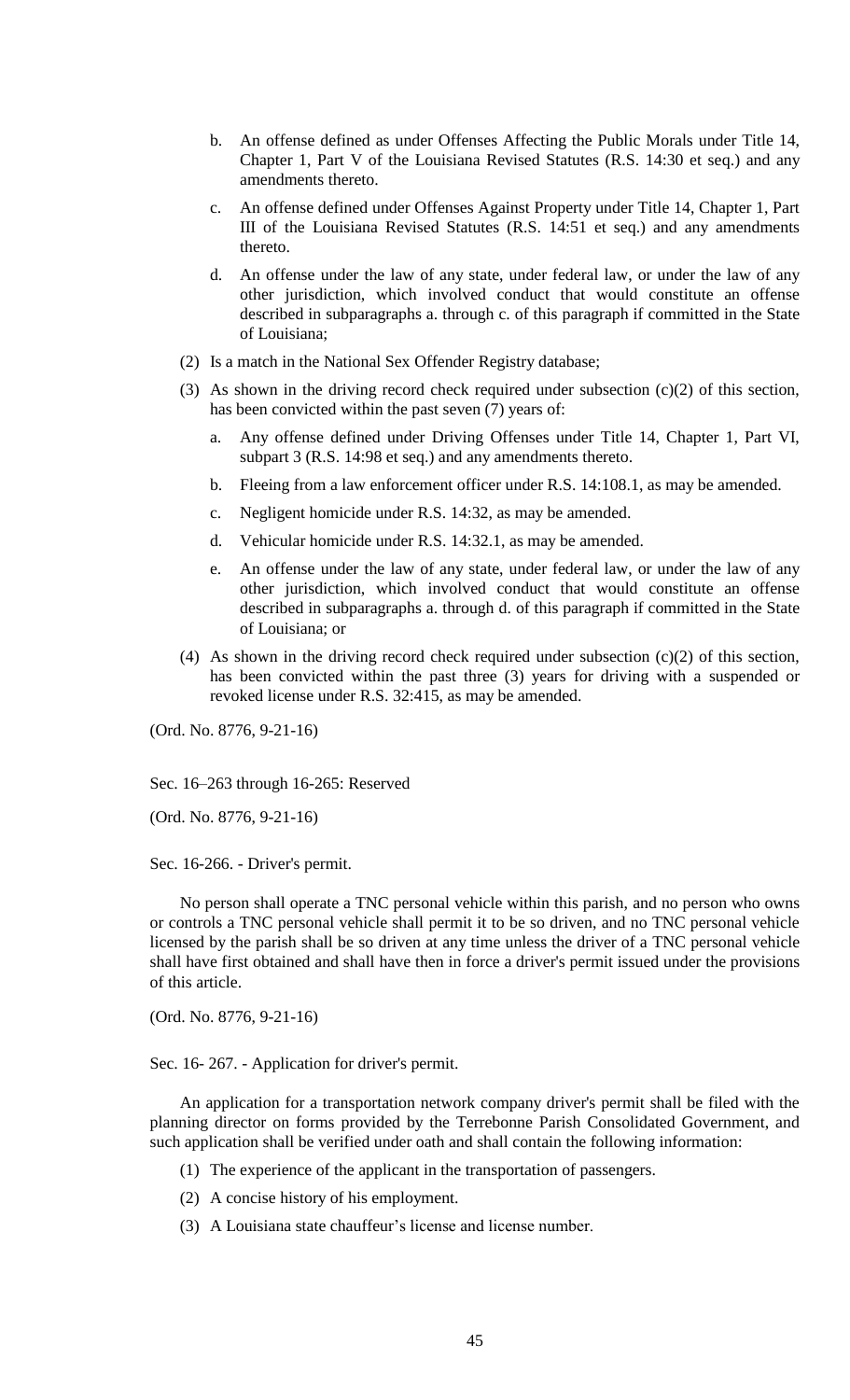- (4) Written proof that the transportation network company driver is registered with a transportation network company in accordance with section 16-262 of this article.
- (5) a written certificate from a reputable medical review officer of the parish certifying that he has passed a medically accepted drug screening process and physical.
- (6) At the time the application is filed, the applicant shall pay to the Terrebonne Parish Consolidated Government the sum of twenty dollars (\$20.00).

Sec. 16- 268. - Examination of applicant; current state chauffeur's license required.

Before any application is finally passed upon by the parish planning director, the applicant shall be required to pass a satisfactory examination as to his knowledge of the parish and to show that he has a current chauffeur's license issued by the state.

(Ord. No. 8776, 9-21-16)

Sec. 16- 269. - Police investigation of applicant; traffic and police record.

The police department or any other person or entity designated to perform such function by the Terrebonne Parish Consolidated Government shall conduct an investigation of each applicant for a transportation network company driver's permit, and a report of such investigation and a copy of the traffic and police record of the applicant, if any, shall be attached to the application for the consideration of the parish planning director.

(Ord. No. 8776, 9-21-16)

Sec. 16-270. - Consideration of application.

The parish planning director shall, upon consideration of the application and the reports and certificate required to be attached thereto, approve or reject the application. If the application is rejected, the applicant may request a personal appearance before the parish council to offer evidence why his application should be reconsidered.

(Ord. No. 8776, 9-21-16)

Sec. 16- 271. - Issuance of permit; duration; annual fee.

Upon approval of an application for a driver's permit, the Terrebonne Parish Consolidated Government shall issue a permit to the applicant which shall bear the name, address, age, signature and photograph of the applicant.

Such permit shall be in effect for the remainder of the calendar year and the next calendar year. Prior to the expiration of the original permit and for each subsequent two-year period, every transportation network company driver must renew the permit unless the permit for the preceding two (2) years has been revoked and, additionally, the provisions of section 16- 269 must be complied with prior to the issuance of the renewed permit. There shall be a fee of ten dollars (\$10.00) upon the issuance of the renewal permit.

Driver's permits are privileges and not rights. Terrebonne Parish Consolidated Government has full discretion in determining whether a driver's permit shall be issued.

(Ord. No. 8776, 9-21-16)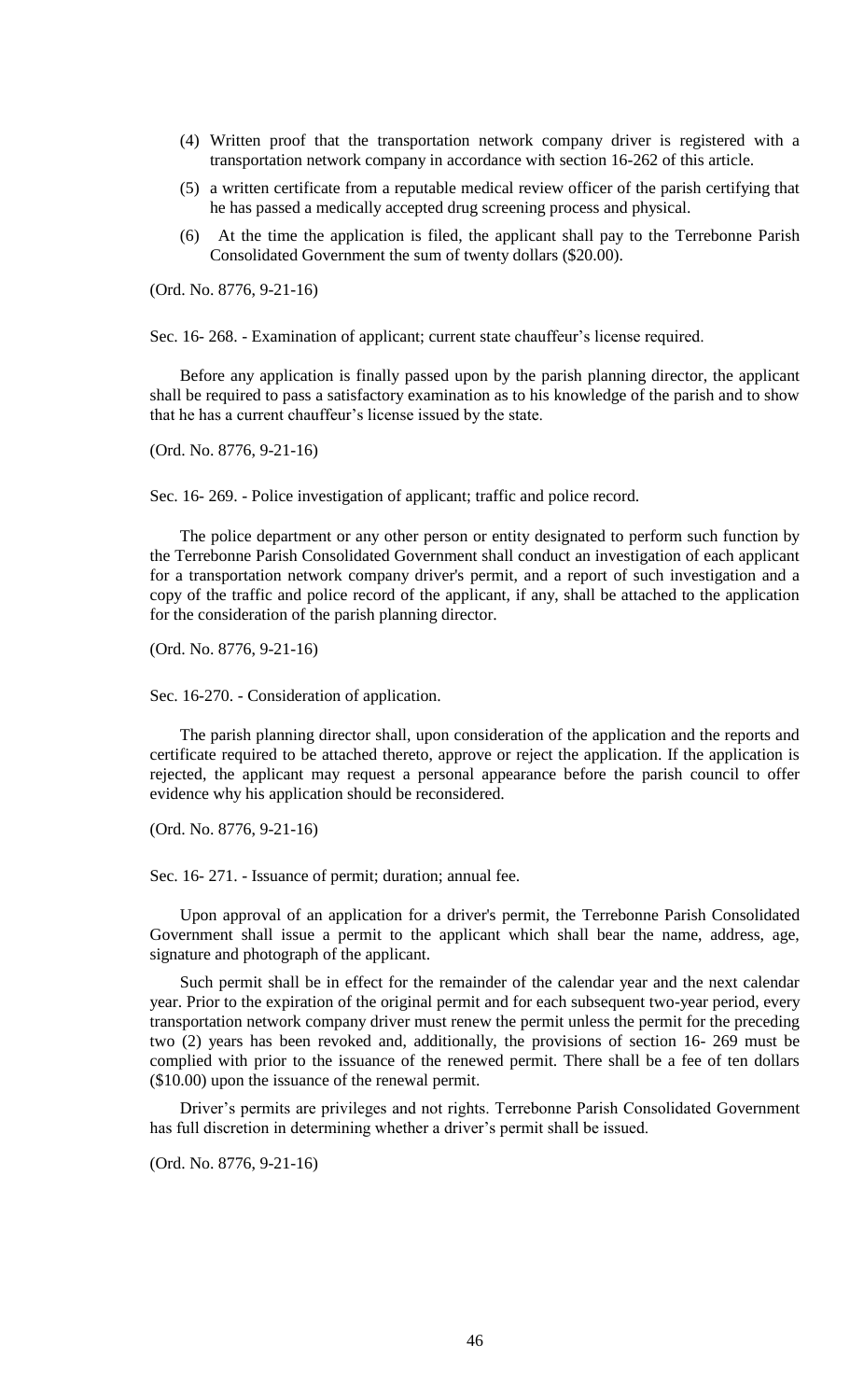Sec. 16- 272. - Display of permit.

Every driver licensed under this article shall post his driver's permit in such a place as to be in full view of all passengers while such driver is operating the vehicle for hire.

(Ord. No. 8776, 9-21-16)

Sec. 16- 273. - Suspension and revocation of permit.

The parish planning director is hereby given the authority to suspend any driver's permit issued under this article for a transportation network company driver's failing or refusing to comply with the provisions of this article.

The parish planning director is also given the authority to revoke any driver's permit for failure to comply with the provisions of this article. However, a driver's permit may not be revoked unless the transportation network company driver has received notice and has had an opportunity to present evidence in his behalf.

(Ord. No. 8776, 9-21-16)

Sec. 16-274. - Failure to comply with city, state and federal laws.

Every driver licensed under this article shall comply with all city, state and federal laws. Failure to do so will justify the parish planning director suspending or revoking a driver's permit.

(Ord. No. 8776, 9-21-16)

Sec. 16-275 through 16-278: Reserved

(Ord. No. 8776, 9-21-16)

Sec. 16- 279. - Vehicles; equipment and maintenance.

(a) TNC personal vehicle must be licensed. Prior to the use and operation of any TNC personal vehicle under the provisions of this article, such TNC personal vehicle shall be thoroughly examined and inspected by the police department or any other person or entity designated to perform such function by the Terrebonne Parish Consolidated Government and found to comply with such reasonable rules and regulations as may be prescribed by the Terrebonne Parish Consolidated Government. These rules and regulations shall be promulgated to provide safe transportation and shall specify such safety equipment and regulatory devices as the Terrebonne Parish Consolidated Government shall deem necessary therefor.

When the police department or any other person or entity designated to perform such function by the Terrebonne Parish Consolidated Government finds that a TNC personal vehicle has met the standards established by the Terrebonne Parish Consolidated Government, the police department or any other person or entity designated to perform such function by the Terrebonne Parish Consolidated Government shall issue a permit to that effect, which shall also state the authorized seating capacity of such vehicle.

- (b) Periodic inspections. Every TNC personal vehicle operating under this article shall be periodically inspected by the police department or any other person or entity designated to perform such function by the Terrebonne Parish Consolidated Government at such intervals as shall be established by the Terrebonne Parish Consolidated Government to ensure the continued maintenance of safe operating conditions. Every TNC personal vehicle shall comply with the laws of the state applying to such TNC personal vehicle.
- (c) Inspection of general appearance of each TNC personal vehicle. The exterior of each TNC personal vehicle must be free of gross damage, i.e., dents larger than six (6) inches in any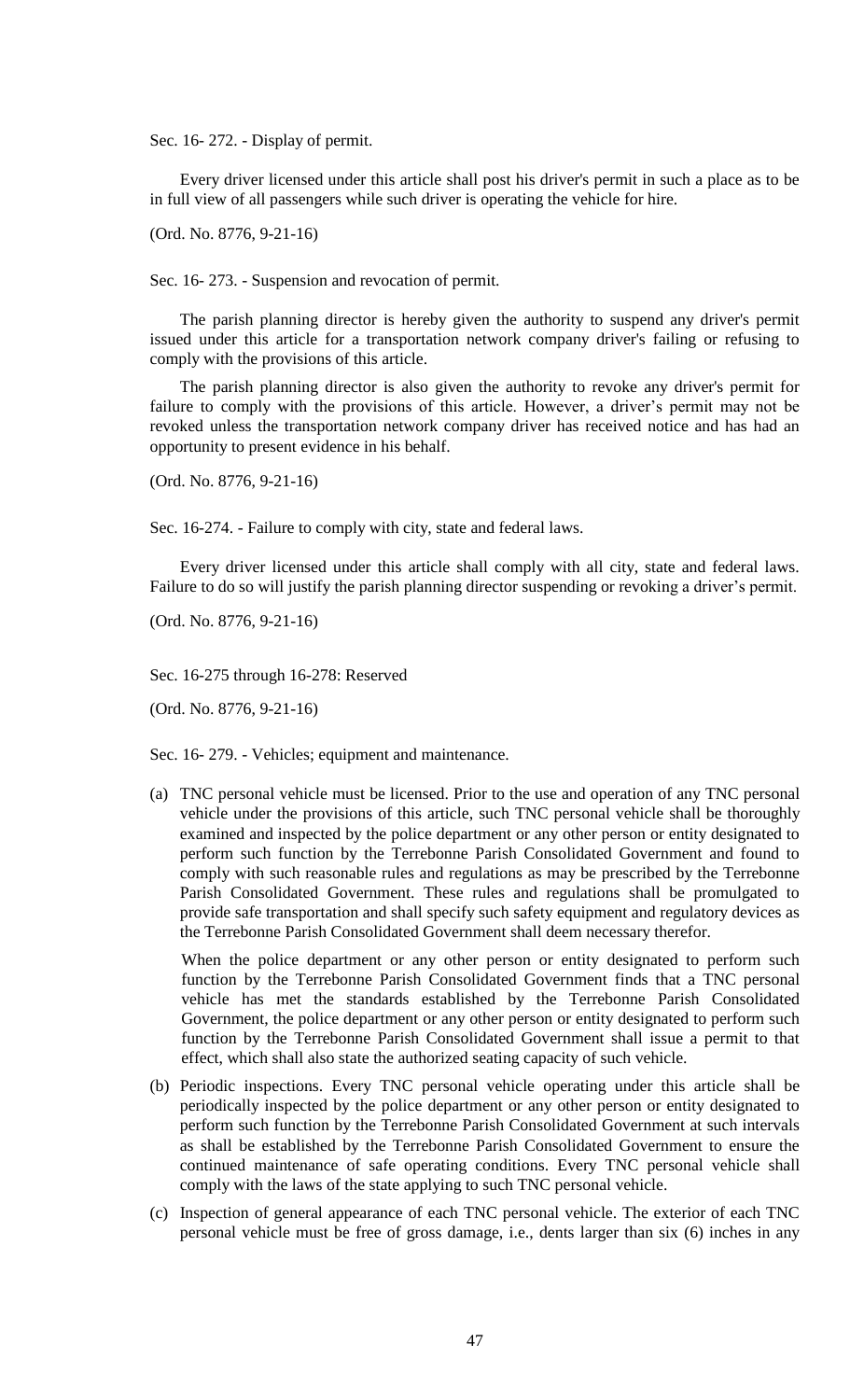direction. The Certificate holder has thirty (30) days from notification to make all necessary repairs. All paint must be of factory-finish grade (primer is not allowable as a finish coat); however, chips or scratches alone are not cause for failure.

- (d) The interior portion of each TNC personal vehicle must be maintained and free of all debris. Dashboards must be free and clear of all paraphernalia and other items not necessary for the operation of the TNC personal vehicle. All TNC personal vehicle must have air conditioning in working order.
- (e) Each TNC personal vehicle authorized by permit under this article shall be equipped with a serviceable fire extinguisher and shall be at all times, when operating, in proper and safe mechanical condition.
- (f) Maintenance records shall be kept by the operator on every TNC personal vehicle operating under a driver's permit and such records shall be made immediately available to the police department or any person or entity designated to perform in this capacity.
- (g) Each TNC personal vehicle may be subjected to an on the spot inspection by the police department or any person or entity designated to perform in this capacity to determine whether such TNC personal vehicle is operating in a proper and safe mechanical condition and equipped in compliance with this article.
- (h) Improper or un-safe operation: If the inspector of the police department or any person or entity designated to perform in this capacity, after reviewing the maintenance records of the vehicle in question, makes a determination that a TNC personal vehicle has been operating in an improper and unsafe condition, then a fee of fifty dollars (\$50.00) may be assessed. If the operator does not agree with the determination of the police department inspector, appeal may be addressed to the planning director's office.

Head liner, door panels, package tray, arm rests, floor covering and seats are to be free of holes, snags and soiled spots. The top of the back seat must fit securely against the bottom of the back seat. The floor covering shall be either carpet or floor type mat.

The floor of the trunk shall be covered with either carpet or floor type mat. Only an inflated spare tire and those tools or accessories necessary for the operation of a TNC personal vehicle may be in the trunk.

(Ord. No. 8776, 9-21-16)

Sec. 16 – 280. - TNC personal vehicle identification.

All TNC personal vehicles shall be identified by consistent trade dress (i.e. distinctive signage or display on the vehicle) when providing transportation network company services that is sufficiently large and color contrasted as to be readable during daylight hours at a distance of at least 50 feet. The trade dress shall be sufficient to allow a passenger, government official, or member of the public to associate a vehicle with a particular transportation network company. Acceptable forms of trade dress include, but are not limited to, symbols or signs on vehicle doors, roofs, or grills. Magnetic or removable trade dress is acceptable. Transportation network companies shall file a photograph or digital image of their trade dress with the Terrebonne Parish Consolidated Government. A transportation network company certificate holder shall be liable for violations of this section upon a showing that the transportation network company knew or should have known about such violations. Such a showing shall be grounds for the suspension and/or revocation of a transportation network company certificate.

(Ord. No. 8776, 9-21-16)

Sec. 16-281 through 16-284. Reserved.

(Ord. No. 8776, 9-21-16)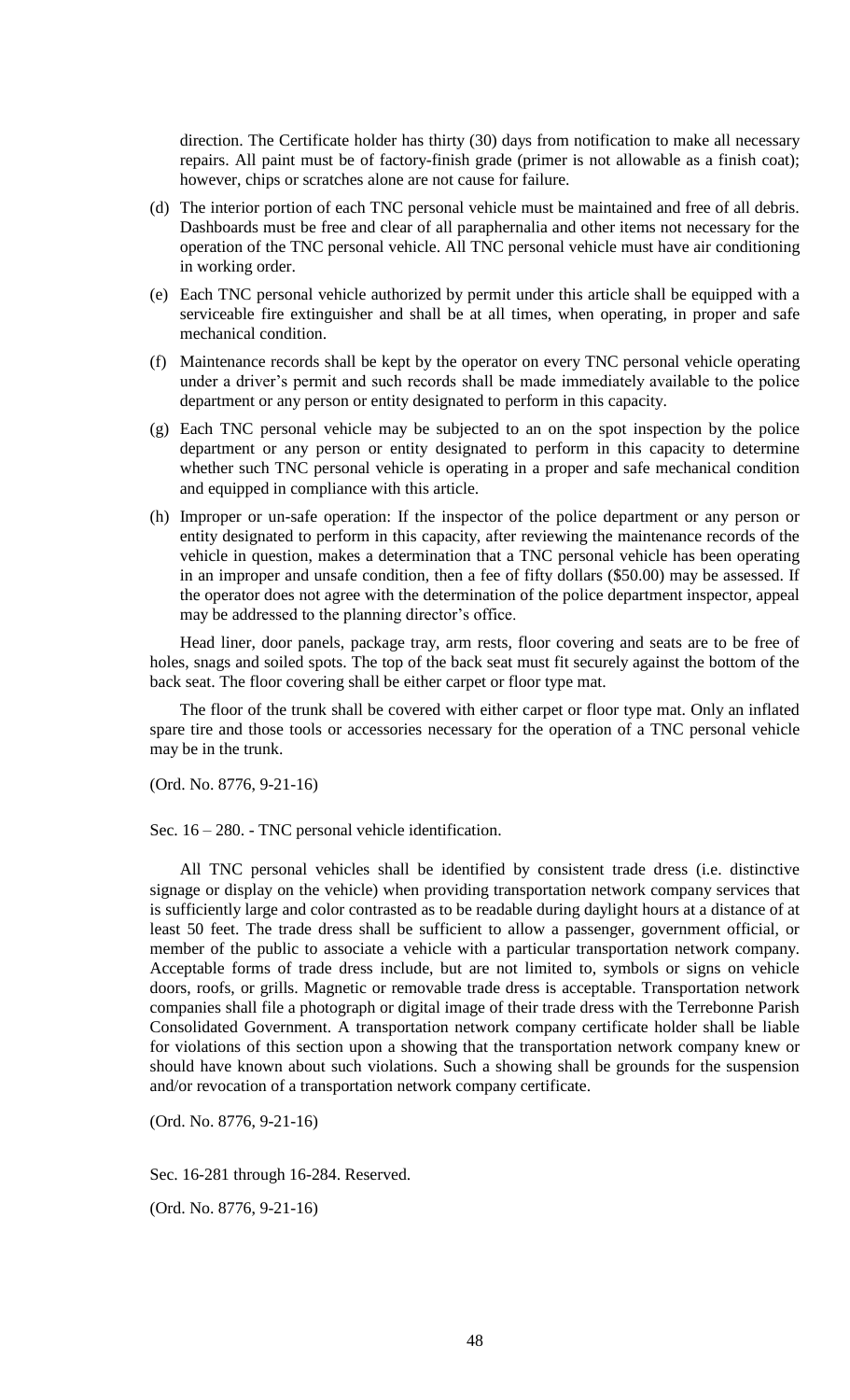Sec. 16 – 285. - Transportation network company duty to inform transportation network company drivers.

A transportation network company shall disclose in writing to transportation network company drivers, as part of its written agreement with those drivers and before allowing transportation network company drivers to accept a request for transportation network company services, the insurance coverage and limits of liability that the transportation network company provides while a driver makes himself or herself available for transportation network company services, and shall advise a transportation network company driver in writing :

- (a) That the driver's personal automobile insurance policy may not provide any liability or other related coverage, including, but not limited to uninsured or underinsured motorist, comprehensive, or collision coverage while the driver makes himself available for transportation network company services or is performing transportation network company services;
- (b) That if the vehicle used to provide transportation network company services has any security interest, privilege, or lien, that the transportation network company driver must notify the entity possessing that security interest, privilege, or lien that they are using the vehicle to perform transportation network company services.

(Ord. No. 8776, 9-21-16)

Sec. 16 – 286. - Transportation network company insurance coverage.

No certificate of public convenience and necessity or drivers permit shall be issued or continued in operation of any transportation network company or TNC personnel vehicle unless the transportation network company and/or the transportation network company driver maintains insurance coverage in accordance with the Louisiana Transportation Network Company Motor Vehicle Responsibility Law, LA Revised Statutes 45:201.1 *et. seq*. Such policy shall provide for 30 days' written notice of cancellation or termination to Terrebonne Parish Consolidated Government and shall name Terrebonne Parish Consolidated Government, its elected officials, officers, directors, employees, and other representatives as additional insured. Every transportation network company and transportation network company driver shall file and maintain with Terrebonne Parish Consolidated Government current proof of its compliance with the insurance requirements of this section and the Louisiana Transportation Network Company Motor Vehicle Responsibility Law.

(Ord. No. 8776, 9-21-16)

Sec. 16 – 287. - Duty to comply with claims coverage investigation.

A transportation network company and any insurer potentially providing coverage under this division shall cooperate to facilitate the exchange of relevant information with directly-involved parties and their insurers and any insurer of the transportation network company driver, if applicable, including, but not limited to, the precise times that a transportation network company driver logged on and off of the transportation network company's digital network in the 12-hour period immediately preceding and in the 12-hour period immediately following the accident and a clear description of the coverage, exclusions and limits under any automobile insurance policy maintained under this division.

(Ord. No. 8776, 9-21-16)

Sec. 16 – 288. - Proof of insurance.

Transportation network company drivers shall carry with them at all times during the provision of transportation network company services proof of insurance coverage, including any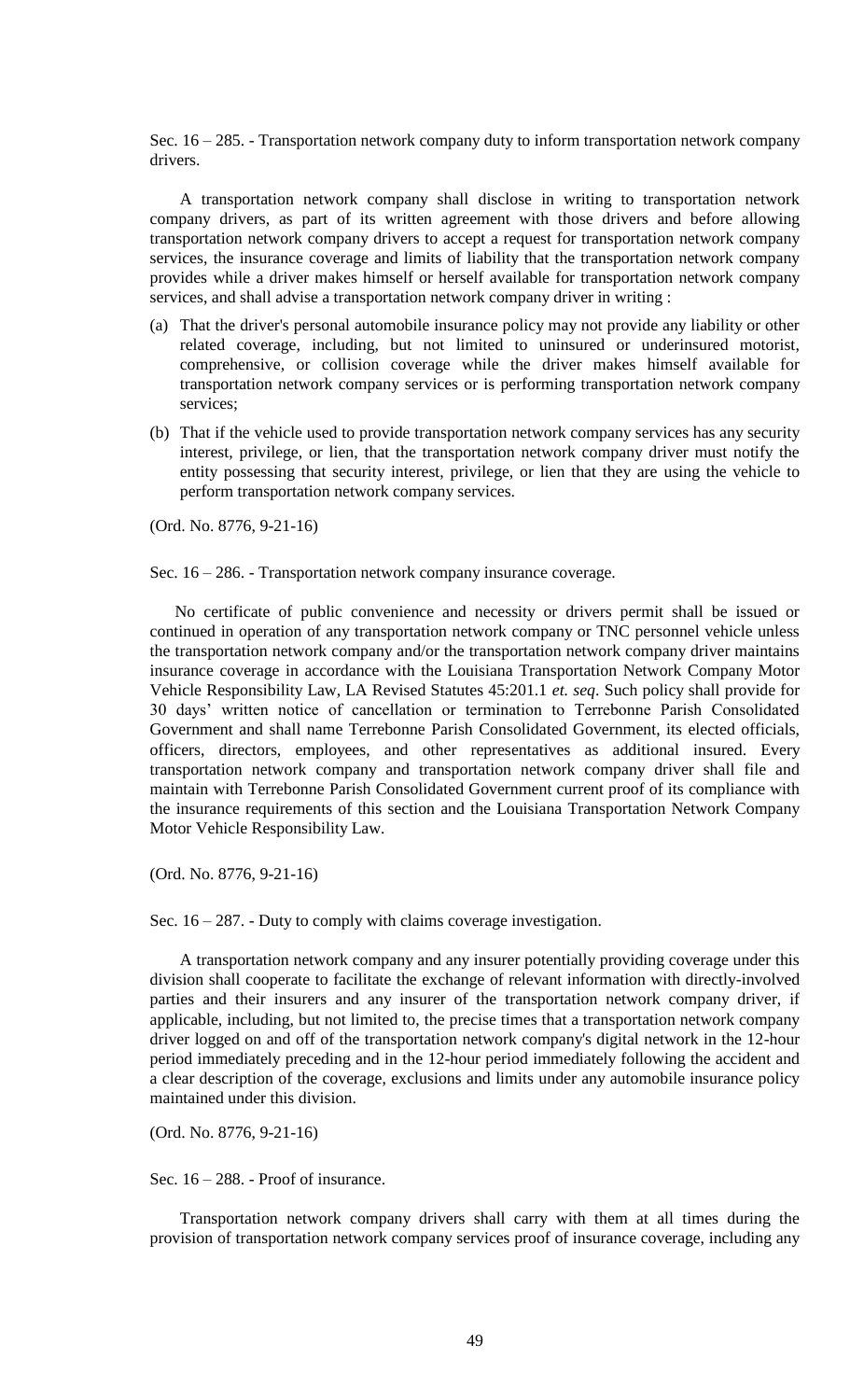coverage from the driver's own policy that is specifically written to cover the provision of transportation network company services, or coverage from a policy obtained by the transportation network company, or both, as applicable. In the event of an accident, a transportation network company driver shall provide this insurance coverage information to any other party involved in the accident, and to law enforcement personnel and Terrebonne Parish Consolidated Government, upon request.

(Ord. No. 8776, 9-21-16)

Sec. 16-289. - Failure to maintain required insurance.

Failure to maintain all required insurance at any time for any reason shall be grounds for the suspension and/or revocation of a transportation network company certificate.

(Ord. No. 8776, 9-21-16)

Sec. 16- 290 through 16-294. Reserved.

(Ord. No. 8776, 9-21-16)

Sec. 16 – 295. - Rates.

A transportation network company may offer service at no-charge, suggest a donation, or charge a fare; provided, that if a fare is charged, a transportation network company shall disclose the fare calculation method, the applicable rates being charged, and the option for an estimated fare to a passenger before the passenger arranges a trip with the transportation network company.

(Ord. No. 8776, 9-21-16)

Sec. 16 – 296. - Rates during emergencies.

Transportation network companies and transportation network company drivers may not increase rates during a state of emergency as declared by the governor or parish governing body, except as permissible according to La. R.S. 29:732.

(Ord. No. 8776, 9-21-16)

Sec. 16 – 297. - Passenger receipts.

Upon completion of a trip, a transportation network company shall transmit an electronic receipt to the passenger's electronic mail address or mobile application that lists:

(a) The origin and destination of the trip;

(b) The total time and distance of the trip; and

(c) A breakdown of the total fare paid, if any.

(Ord. No. 8776, 9-21-16)

Sec. 16 – 298. - Transportation network company driver operating hours.

Transportation network company drivers shall not provide transportation network company services for more than 12 consecutive hours in any 24-hour period.

(Ord. No. 8776, 9-21-16)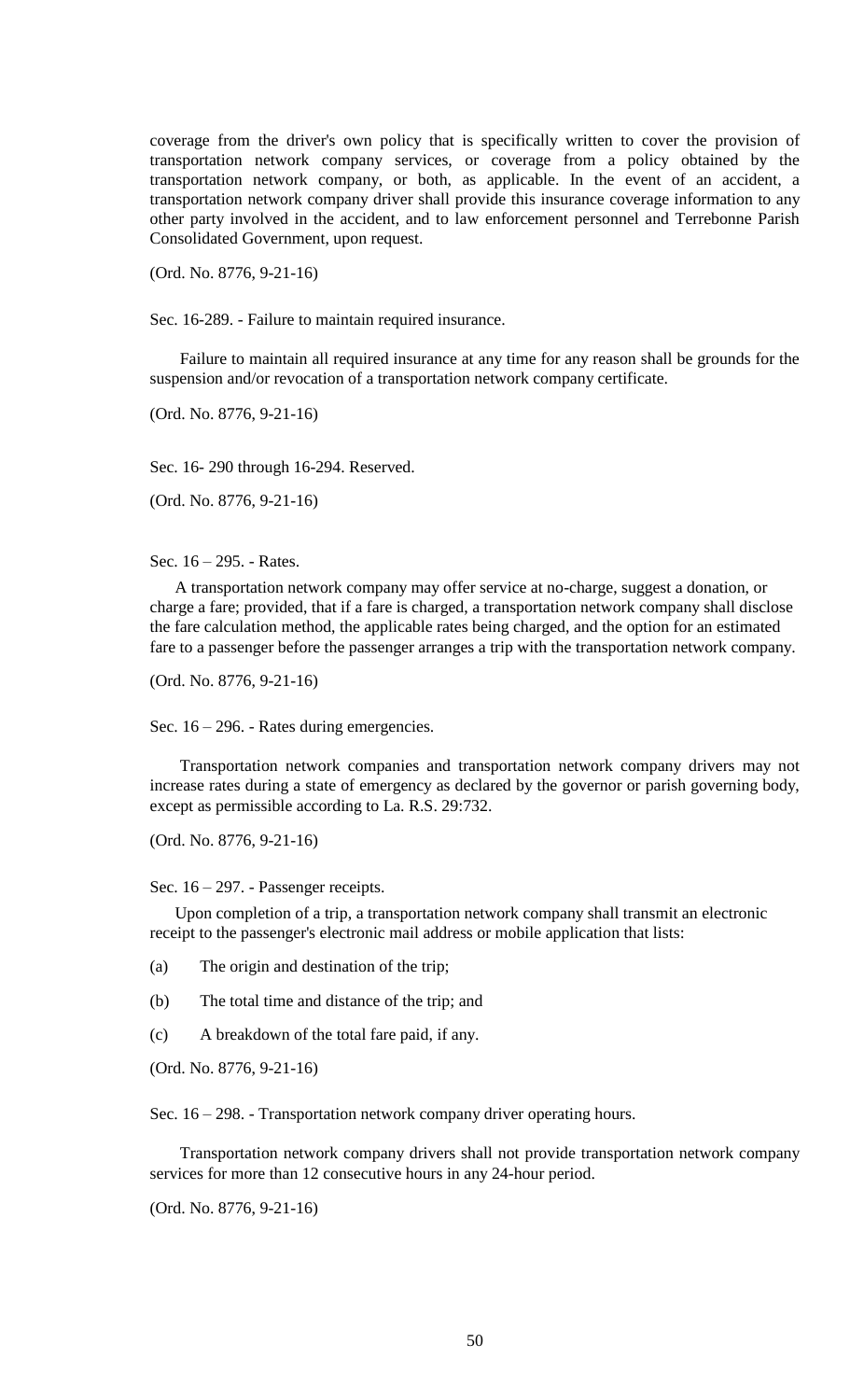Sec. 16 – 299. - Prohibition against street hailing.

Transportation network company drivers shall not provide transportation network company services unless a transportation network company has matched the driver to a passenger through a transportation network company digital network. A transportation network company driver shall not accept on-demand rides from persons on the street. Transportation network company drivers shall provide immediate electronic proof that any ride in progress has been prearranged through a transportation network company upon demand by the planning director or law enforcement personnel.

(Ord. No. 8776, 9-21-16)

Sec. 16 – 300. - Passenger match information.

Prior to passenger entering a transportation network company vehicle, the transportation network company shall provide a passenger with the following information:

- (a) transportation network company driver's first name;
- (b) A photograph clearly identifying the transportation network company driver; and
- (c) Make, model, and license plate number of the transportation network company driver's vehicle.

(Ord. No. 8776, 9-21-16)

Sec. 16 – 301. - Zero tolerance policy.

Every transportation network company shall establish and maintain a zero tolerance policy on the use of drugs or alcohol by its transportation network company drivers while providing transportation network company services. Immediately upon receiving a passenger credible complaint, the transportation network company shall suspend the transportation network company driver and conduct an investigation into the allegation. The suspension shall remain in place throughout the duration of the investigation. Within twenty-four hours, a transportation network company shall notify the parish planning office of any credible passenger complaints lodged against any transportation network company driver accused of violating its zero tolerance policy, as well as the results of such investigation. Any transportation network company driver found to have violated the transportation network company's zero tolerance policy shall be prohibited from operating as a transportation network company driver within the Parish of Terrebonne for a period of no less than one year from the date of the violation.

(Ord. No. 8776, 9-21-16)

Sec. 16 – 301 – 16-305. Reserved.

Sec.  $16 - 306$ . - Trip sheets and records.

(a) Every transportation network company shall keep daily records including all trip requests, complaints, accepted trip requests, daily application sign-in and sign-out logs, vehicle collision reports, service response time reports, reports of crime against transportation network company drivers and passengers, lost property reports, and transportation network company vehicle identification information. Such records may be maintained electronically and shall be preserved for a period of not less than two years and be available for examination by the director of safety and permits within twenty-four hours of request. Failure to maintain such records or to timely provide them shall be grounds for the suspension and/or revocation of a certificate.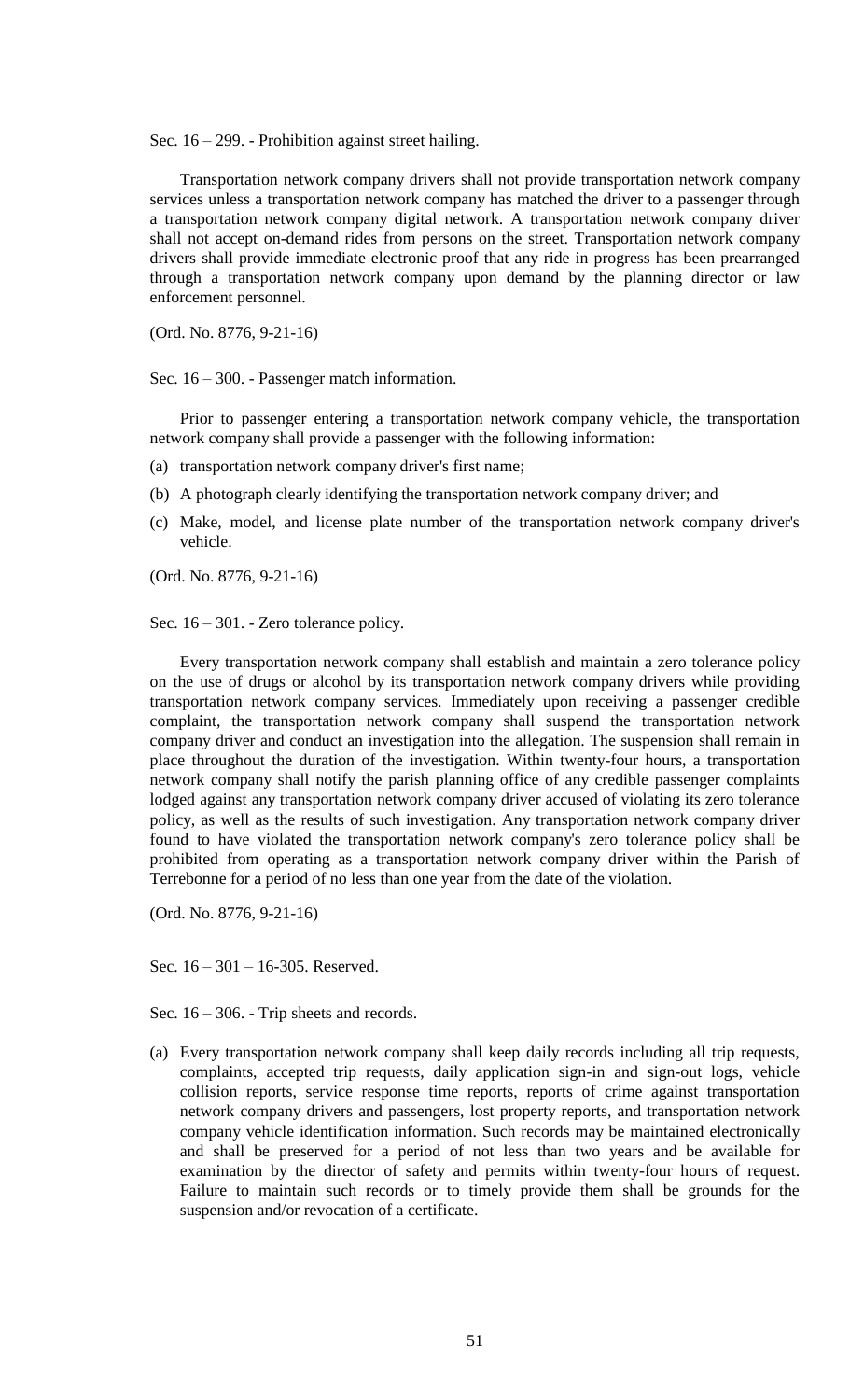(b) Falsifying any records outlined in this article shall be grounds for suspension and/or revocation of a certificate.

(Ord. No. 8776, 9-21-16)

Sec. 16 – 307. - Privacy protections.

A transportation network company shall not disclose to a third party any personally identifiable information concerning a user of the transportation network company digital network unless:

- (a) The transportation network company obtains the user's consent for release of such information;
- (b) The disclosure is necessary to comply with a legal obligation; or
- (c) The disclosure is necessary to protect or defend the terms and conditions for use of the service or to investigate violations of the terms and conditions.

This limitation of disclosure does not apply to the disclosure of aggregated user data and other information about the user that is not personally identifiable. Violations of this section shall be grounds for the suspension and/or revocation of a transportation network company permit. The parish attorney shall have the right to file suit in a court of competent jurisdiction to seek appropriate remedies for any violations of this provision.

(Ord. No. 8776, 9-21-16)

Sec. 16 – 308. - Penalties for violations by transportation network companies.

In addition to any other penalty that may be applicable and unless otherwise provided for in this article, for violations of this chapter, a transportation network company shall be subject to a fine of up to \$500.00 for a first offense and/or possible suspension or revocation of its certificate; for subsequent offenses a transportation network company shall be subject to a fine up to the maximum amount allowable by law and/or possible suspension or revocation of its certificate.

(Ord. No. 8776, 9-21-16)

Sec. 16 – 309. - Penalties for violations by transportation network company drivers.

In addition to any other penalty that may be applicable and unless otherwise provided for in this article, for violations of this chapter, a transportation network company driver shall be subject to immobilization and/or impoundment of the transportation network company vehicle and a fine of up to \$500.00 for a first offense and/or possible suspension or revocation of his drivers permit; for subsequent offenses drivers shall be subject to immobilization and/or impoundment of the TNC personal vehicle and or suspension or revocation of his driver's permit.

(Ord. No. 8776, 9-21-16)

Sec. 16 – 310. - Certificate holder liability.

A transportation network company shall be liable for violations of this chapter or those committed by a transportation network company driver using a transportation network company digital network upon a showing that the transportation network company knew or should have known about such violations. Such a showing shall be grounds for the suspension and/or revocation of a certificate.

(Ord. No. 8776, 9-21-16)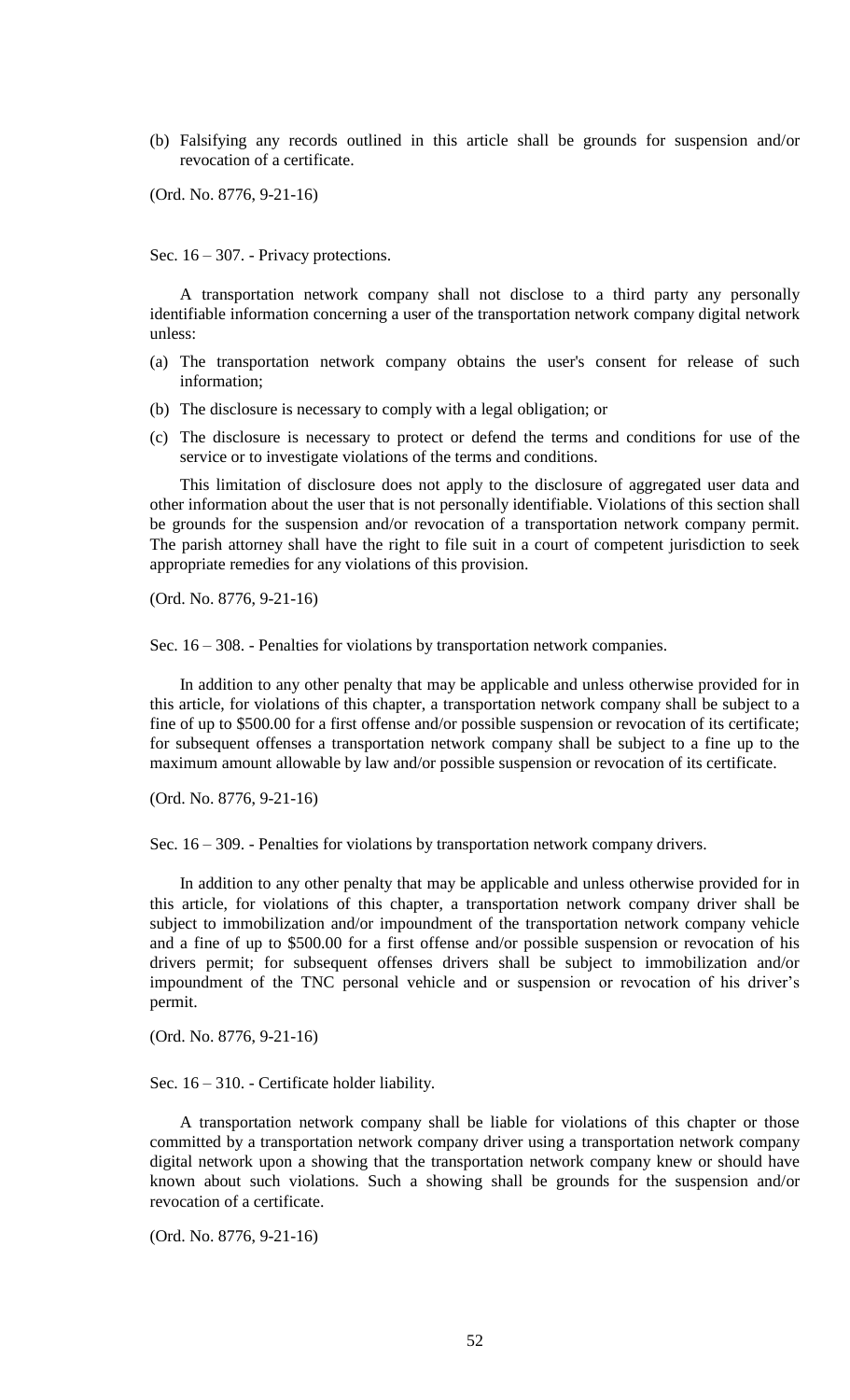Sec. 16 – 311. - Prohibition against waiver or limitation of liability.

For any services rendered pursuant to this article, any terms or conditions in the agreement between the transportation network company and transportation network company driver, or between the transportation network company and any passenger that would act as a waiver or limitation of the transportation network company's liability to a transportation network company driver, a passenger or the public, or of the transportation network company driver's liability to the passenger or the public, are declared contrary to public policy, null, void, and shall not be enforceable.

(Ord. No. 8776, 9-21-16)

Sec. 16-312 through 16-319. Reserved.

(Ord. No. 8776, 9-21-16)

### **SECTION II**

The Code of Ordinances of Terrebonne Parish at Chapter 16, "Licenses and Miscellaneous Business Regulations ", Article IX," Convenience Stores", Sections 16-252 through 16-154 is hereby amended, using strikethrough to indicate deletions and underlining to indicate additions, to read as follows:

## ARTICLE IX. - CONVENIENCE STORES

Sec. 16-320. - Definitions.

(a) Convenience store. As used in this article, "convenience store" shall mean a commercial enterprise or business establishment which is a retail store designed to be quickly and readily accessible to the public, which offers a limited quantity and variety of food, beverage, household and sundry items, whether or not such store also sells gasoline; provided, however, that "convenience store" shall not include any store which sells or has for sale prescription drug items.

(b) Owner. As used in this article, "owner" shall mean the individual(s), corporation, partnership or joint venture or other group enterprise having lawful possession of the premises upon which the convenience store is operated.

(c) Employee. "Employee" shall mean a person who works on the premises of the convenience store and engages in the retail sale of goods, merchandise, services or other articles of value and has access to the cash register, whether or not that person is also the owner.

(Ord. No. 5396, § I, 4-26-95; Ord. No. 8776, 9-21-16)

Sec. 16-321. - Regulations.

All convenience stores shall comply with the following:

(1) If open for business after 10:00 p.m., the convenience store must employ two (2) persons who are continuously on duty on the premises from 10:00 p.m. until closing or 5:00 a.m., whichever event occurs first; or

(2) All convenience stores open for business after 10:00 p.m. and/or before 5:00 a.m. shall be locked and only accessible to the general public through a barred or security window.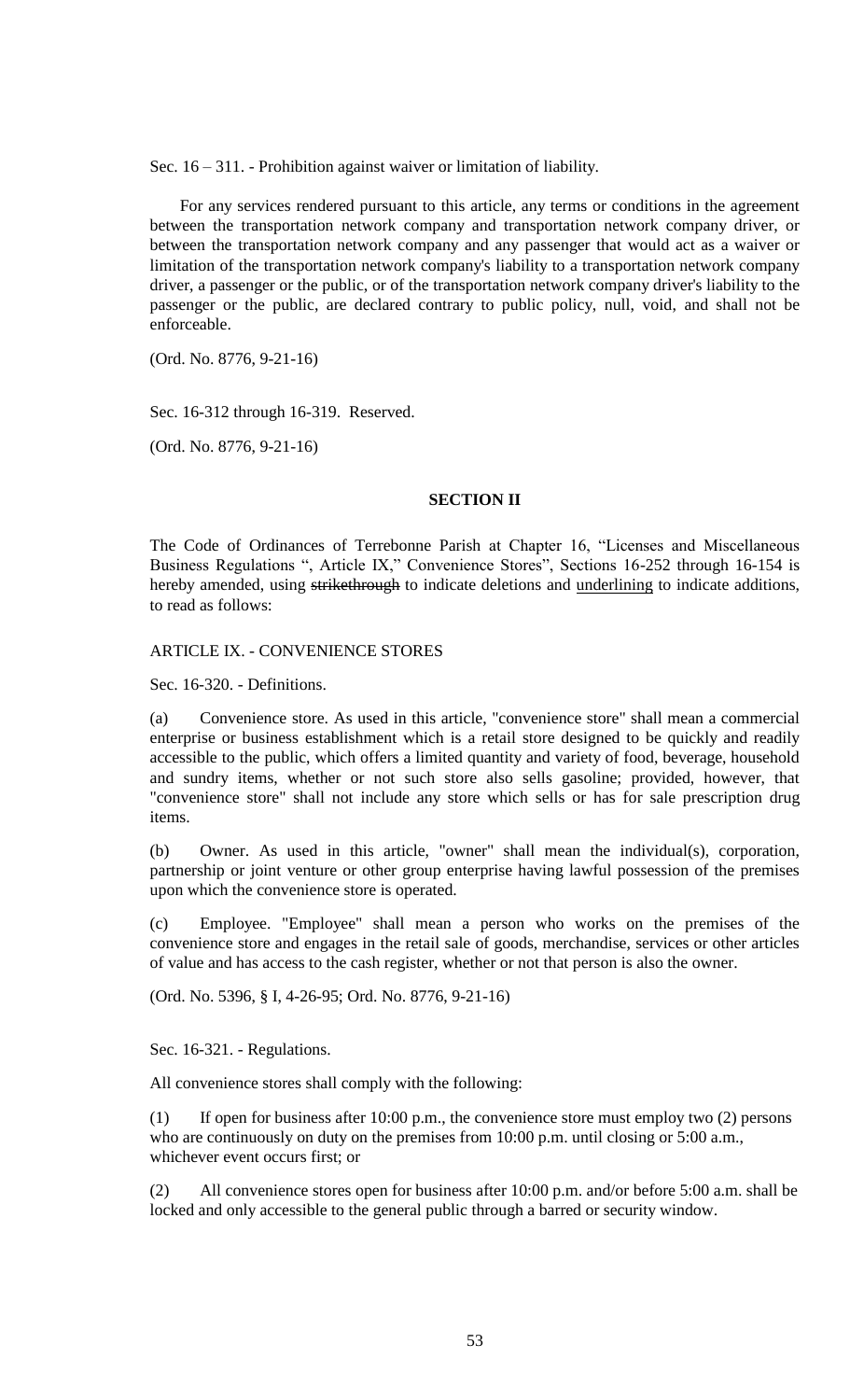(Ord. No. 5396, § I, 4-26-95; Ord. No. 8776, 9-21-16)

Sec. 16-322. - Penalty.

Any owner who fails to implement the provisions of this article within thirty (30) days of the effective date, or who violates the provisions of this article, shall be fined not more than five hundred dollars (\$500.00). Each date of operation in violation of this article shall constitute a separate offense.

(Ord. No. 5396, § I, 4-26-95; Ord. No. 8776, 9-21-16))

### **SECTION III**

If any word, clause, phrase, section or other portion of this ordinance shall be declared null, void, invalid, illegal, or unconstitutional, the remaining words, clauses, phrases, sections and other portions of this ordinance shall remain in full force and effect, the provisions of this ordinance hereby being declared to be severable.

### **SECTION IV**

This ordinance shall become effective upon approval by the Parish President or as otherwise provided in Section 2-13(b) of the Home Rule Charter for a Consolidated Government for Terrebonne Parish, whichever occurs sooner.

This ordinance, having been introduced and laid on the table for at least two weeks, was voted upon as follows:

# **THERE WAS RECORDED:**

YEAS: S. Trosclair, J. Navy, A. Williams, G. Michel, S. Dryden, C. Duplantis-Prather, D.W. Guidry, Sr., A. Marmande and D. J. Guidry. NAYS: None. NOT VOTING: None. ABSTAINING: None. ABSENT: None. The Chairman declared the ordinance adopted on this the 21st day September 2016.

Councilman D. W. Guidry Sr. was recorded as leaving the proceedings at this time (6:53 p.m.).

Mr. D. J. Guidry moved, seconded by Ms. C. Duplantis-Prather, "THAT, the Council continue with the regular order of business."

The Chairman called for a vote on the motion offered by Mr. D. J. Guidry. THERE WAS RECORDED: YEAS: S. Trosclair, J. Navy, A. Williams, G. Michel, S. Dryden, C. Duplantis-Prather, D. W. Guidry Sr., A. Marmande and D. J. Guidry. NAYS: None. ABSENT: None. The Chairman declared the motion adopted.

Councilman A. Marmande read aloud a proclamation proclaiming October 9-15, 2016 as "National Fire Prevention Week" in Houma-Terrebonne.

City of Houma Fire Inspector Michael Millet thanked the Council for the proclamation and explained that they are going to schools throughout the city to get kids involved with fire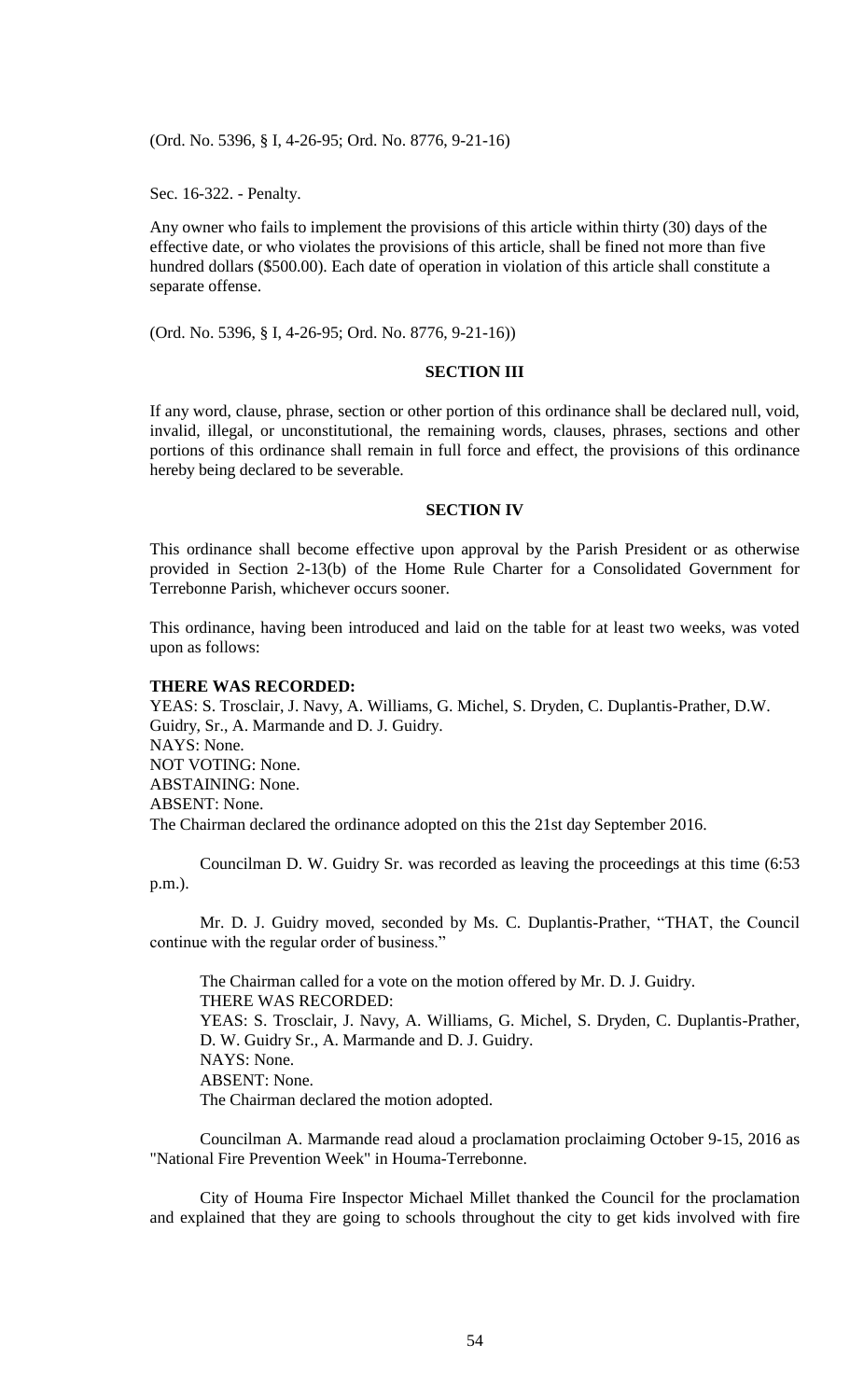safety. He also explained that the Houma Fire Department will install smoke detectors in resident's homes if needed.

Councilman A. Marmande and C. Duplantis-Prather thanked Mr. Millet for coming and expressed the importance of fire safety.

OFFERED BY: MS. C. DUPLANTIS-PRATHER<br>SECONDED: MR. D. J. GUIDRY MR. D. J. GUIDRY

# **RESOLUTION NO. 16-453**

Authorizing the Parish President to approve a contractual agreement for professional services between the Terrebonne Parish Consolidated Government ("TPCG") and Richard M. Haydel, M.D. and Scott Haydel, M.D., a Professional Medical Corporation.

**WHEREAS,** the Terrebonne Parish Consolidated Government and Richard M. Haydel, M.D. and Scott Haydel, M.D., a Professional Medical Corporation, desire to enter into the contractual agreement entered on *May 1, 2016* for services rendered to the Adult Correction Facility Center as Jail Physicians, and expiring on *April 30, 2018*, and

**NOW, THEREFORE BE IT RESOLVED** by the Terrebonne Parish Council, on behalf of the Terrebonne Parish Consolidated Government, that the Parish President, Gordon Dove, is hereby authorized to sign and to execute all documents necessary to approve a viable agreement for professional services between TPCG and Richard M. Haydel, M.D. and Scott Haydel, M.D., a Professional Medical Corporation.

#### **THERE WAS RECORDED:**

YEAS: S. Trosclair, J. Navy, A. Williams, G. Michel, S. Dryden, C. Duplantis-Prather, and A. Marmande, and D. J. Guidry. NAYS: None. ABSTAINING: None. ABSENT: D. W. Guidry, Sr. The Chairwoman declared the resolution adopted on this the 19th day of September 2016.

The Chairman acknowledged Mr. Allen Bourg, a Chauvin Eagle Scout, who addressed the Council relative to gaining approval for his Eagle Scout project. Mr. Bourg asked the Council for permission to place garbage containers along-side roadways, where needed, in order to help alleviate the trash pollution.

Councilman D. J. Guidry explained that it is a great idea and stated that they need to be careful of where the garbage containers are placed; and noted that a good location would be at the Boudreaux Canal Bridge where people often fish.

Councilman S. Trosclair thanked Mr. Bourg for his efforts and explained that he had the same problem on Island Road and offered the unused containers, that were built for the Island Road, to Councilman D. J. Guidry to assist in Mr. Bourg's efforts.

Councilman G. Michel thanked Mr. Bourg and the Eagle Scout's for attending tonight's proceedings.

The Chairman acknowledged Mr. E. J. Trosclair, a Lois Amos Street resident, who addressed the Council regarding property damage to the shoulder of the road and clean-out drains in front of his property. Mr. Trosclair expressed his concerns and frustrations regarding an 18 wheeler that utilizes his property in order to back into his property across the street. He explained that the 18-wheeler is damaging his shoulder of the road and his clean-out drains; and noted that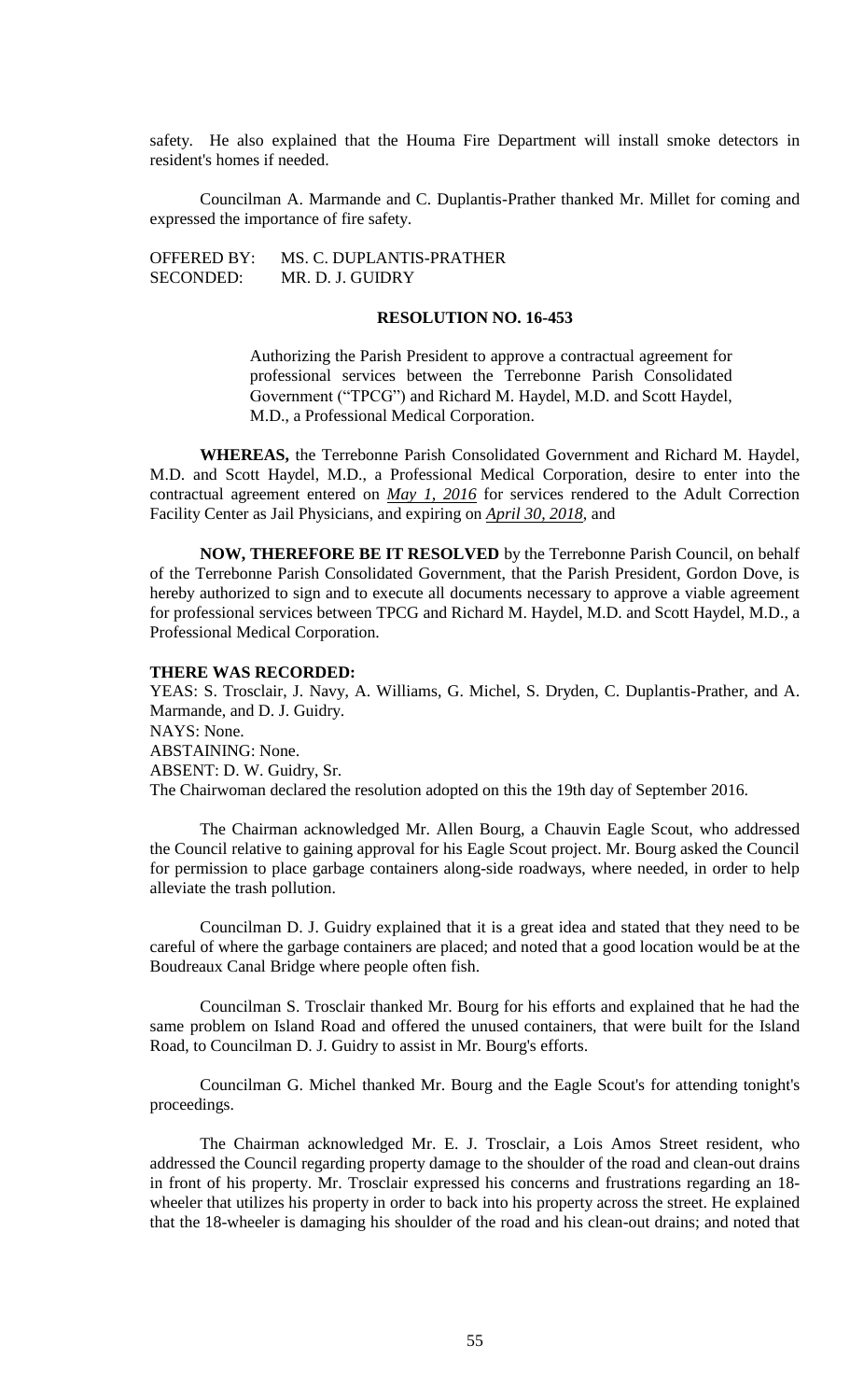he was told that he was liable to repair the damaged drains at his own expense. He continued and explained that the Parishes clean-out drain is once again damaged and cracked in result of the 18 wheeler passing over it. Mr. Trosclair asked the Council what can be done to prevent this issue.

Discussion ensued between Councilman S. Trosclair, Parish Manager A. Levron, Mr. Trosclair and Parish Attorney J. Hebert regarding the parish's servitude and viable solutions to resolve the matter. Attorney J. Hebert explained that if someone is damaging his personal property, he would have to attain his own personal attorney to resolve the matter; and noted that in regards to the Parish servitude, someone within the Parish, will have to address the matter.

The Chairman called for a report on the Public Services Committee meeting held on 09/19/16, whereupon the Committee Chairwoman noting ratification of minutes calls public hearings on October 5, 2016 at 6:30 p.m., rendered the following:

## **PUBLIC SERVICES COMMITTEE**

#### **SEPTEMBER 19, 2016**

The Chairwoman, C. Duplantis-Prather, called the Public Services Committee meeting to order at 5:30 p. m. in the Terrebonne Parish Council Meeting Room with an Invocation offered by Committee member A. Williams and the Pledge of Allegiance led by Committee member J. Navy. Upon roll call, Committee Members recorded as present were: S. Trosclair, J. Navy, A. Williams, G. Michel, S. Dryden, C. Duplantis-Prather, D. W. Guidry, Sr., A. Marmande and D. J. Guidry. A quorum was declared present.

The Committee Chairwoman welcomed and acknowledged Houma Police Chief Dana Coleman and former Council Member Mart Black who were in the audience for tonight's proceedings.

OFFERED BY: MR. D. W. GUIDRY, SR. SECONDED BY: MR. G. MICHEL

## **RESOLUTION NO. 16-454**

APPROVING AMENDMENTS TO THE TERMS, SCOPE AND DOLLAR VALUE OF THE MAY 15, 2015 INTERGOVERNMENTAL AGREEMENT BETWEEN TERREBONNE PARISH CONSOLIDATED GOVERNMENT AND THE TERREBONNE LEVEE AND CONSERVATION DISTRICT REGARDING THE FALGOUT CANAL FRESHWATER ENHANCEMENT PROJECT (TE-0063), AND AUTHORIZING THE PARISH PRESIDENT TO EXECUTE THE AMENDED AGREEMENT

**WHEREAS,** It is necessary to amend the terms, scope and dollar value of the Intergovernmental Agreement (IGA) between the Terrebonne Parish Consolidated Government (TPCG) and the Terrebonne Levee and Conservation District (TLCD) to reflect changing conditions as per Article XV of the May 15, 2015 agreement; and,

**WHEREAS,** The TPCG desires to, and the TLCD is agreeable to amending the terms of this May 15, 2015 IGA to include construction of an additional water control structure (Structure No. 1), a change in the amount of funds the TLCD will receive from TPCG, the time of performance of the work described in the IGA, as amended, and other matters; and,

**WHEREAS,** amendments have been proposed to the May 15, 2015 Intergovernmental Agreement between TPCG and the TLCD, specifically to Article II (Project Description), Article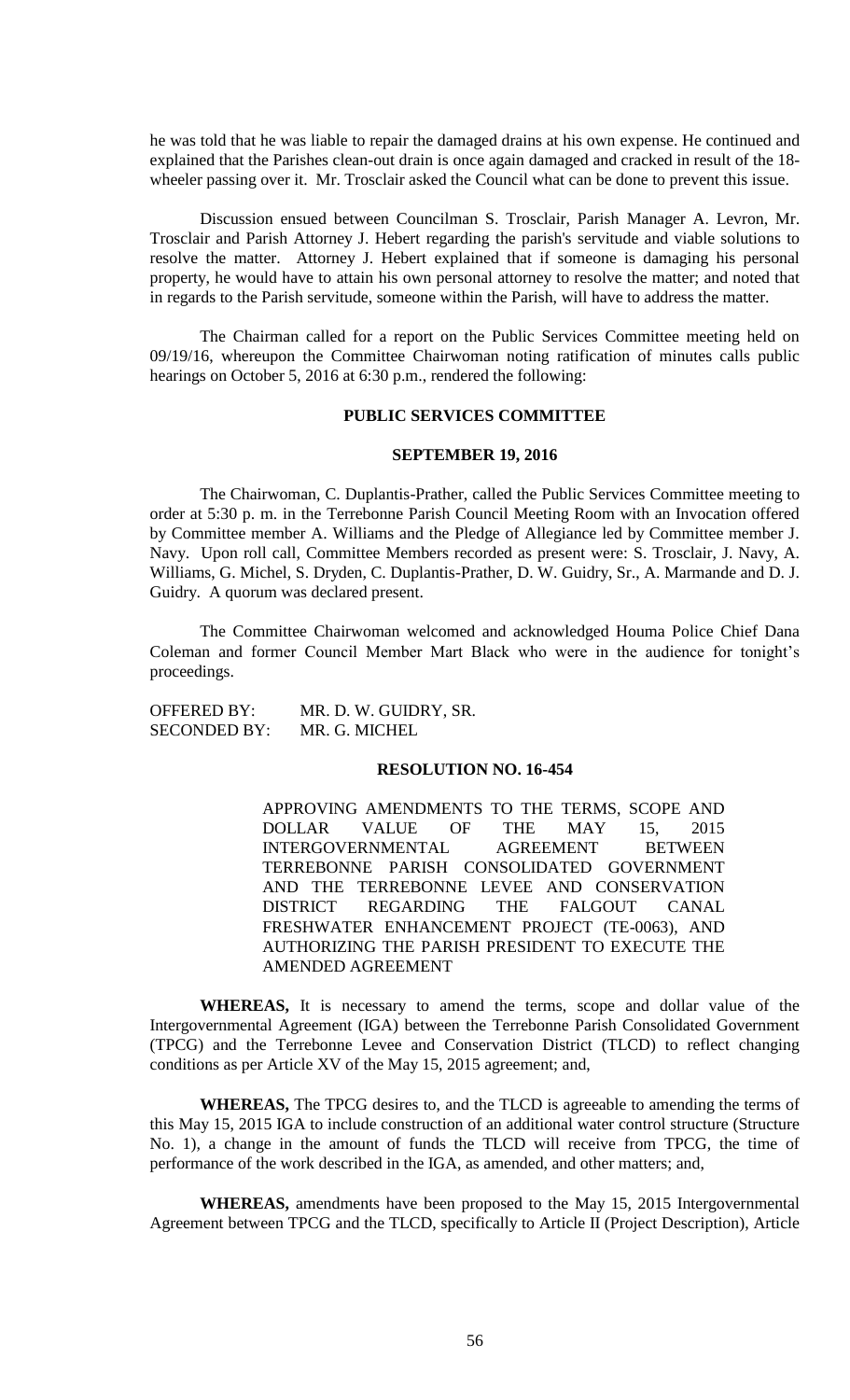III (Project Funding), Article X (Progress Schedule), Article XXIV (Designation of Points of Contact), and Article XXV (Effective Date/Duration/Modification/Termination/Drafter).

**NOW, THEREFORE, BE IT RESOLVED** by the Terrebonne Parish Council that the May 15, 2015 Intergovernmental Agreement between the Terrebonne Parish Consolidated Government and the Terrebonne Levee and Conservation District is hereby amended and Parish President, Gordon E. Dove, is hereby authorized to sign the amended Intergovernmental Agreement with the Terrebonne Levee and Conservation District for the Falgout Canal Freshwater Enhancement Project (TE-0063).

## **THERE WAS RECORDED:**

YEAS: S. Trosclair, J. Navy, A. Williams, G. Michel, S. Dryden, C. Duplantis-Prather, D. W. Guidry, Sr., A. Marmande, and D. J. Guidry. NAYS: None. ABSTAINING: None. ABSENT: None. The Chairwoman declared the resolution adopted on this the 19th day of September 2016.

OFFERED BY: MS. A. WILLIAMS SECONDED BY: MR. D. J. GUIDRY

### **RESOLUTION NO. 16-455**

# ADOPTING THE GERALDINE ROAD LEVEE DRAINAGE CHANNEL AS A PUBLIC DRAINAGE CHANNEL

**WHEREAS,** the Geraldine Road Levee Drainage Channel in the Parish of Terrebonne receives public storm water drainage and requires maintenance; and

**WHEREAS,** La. R.S. 38:113 authorizes the Parish to exercise control over all public drainage channels or outfall canals within the limits of the Parish which are selected by the Parish, as necessary parts of or extensions to improved drainage channels or outfall canals, solely for the purpose of preserving the efficiency of the drainage channels or outfall canals.

**NOW, THEREFORE BE IT RESOLVED** by the Terrebonne Parish Council (Public Services Committee), on behalf of the Terrebonne Parish Council, that the Geraldine Road Levee Drainage Channel in Terrebonne Parish, as depicted on Exhibit A attached hereto, is hereby adopted in accordance with La. R.S. 38:113.

## **THERE WAS RECORDED:**

YEAS: S. Trosclair, J. Navy, A. Williams, G. Michel, S. Dryden, C. Duplantis-Prather, D. W. Guidry, Sr., A. Marmande, and D. J. Guidry. NAYS: None. ABSTAINING: None. ABSENT: None. The Chairwoman declared the resolution adopted on this the 19th day of September 2016.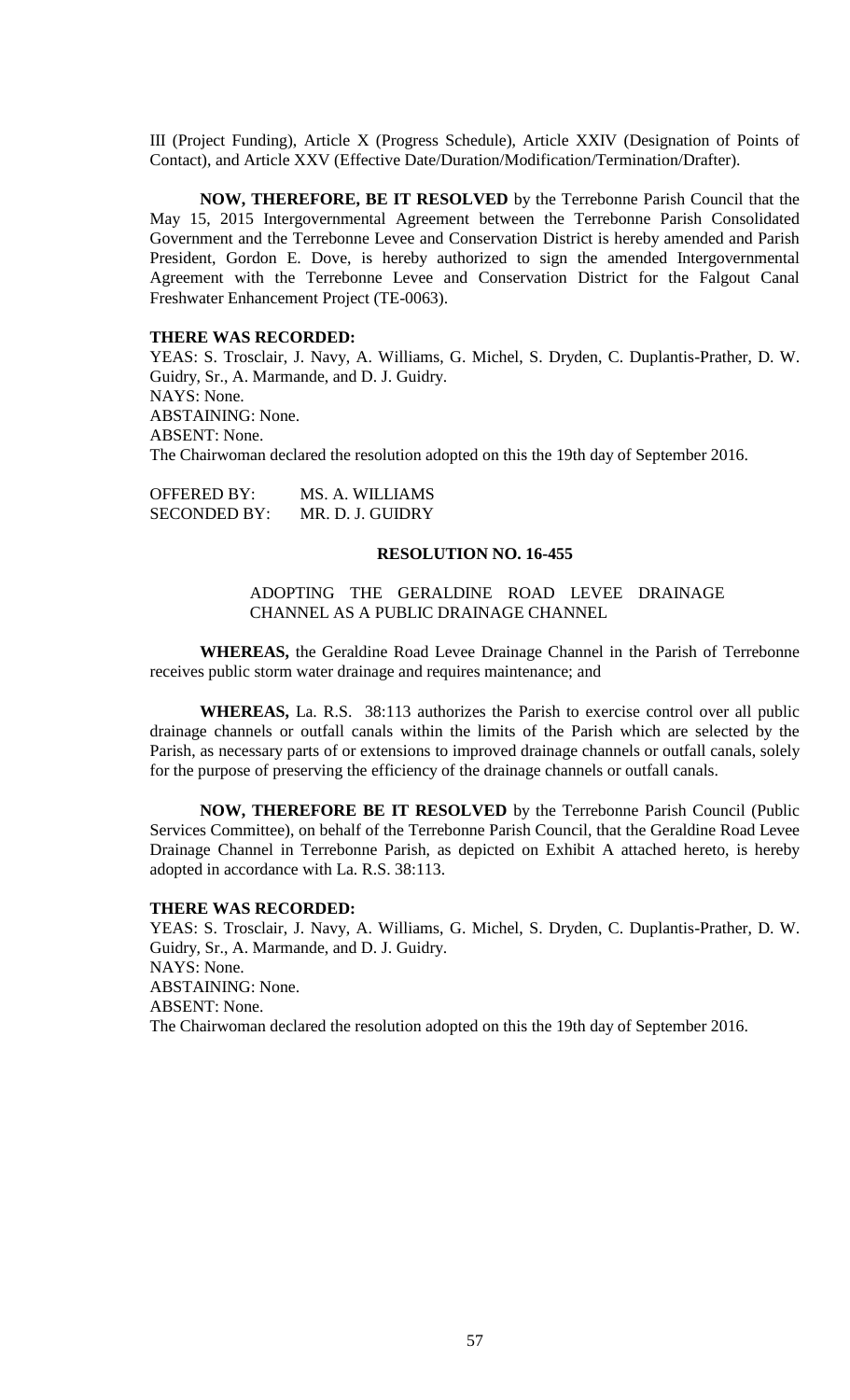OFFERED BY: MR. A. MARMANDE SECONDED BY: MR. D. J. GUIDRY

### **RESOLUTION NO. 16-456**

AWARDING AND AUTHORIZING THE SIGNING OF THE CONSTRUCTION CONTRACT FOR PARISH PROJECT NO.16-SEW-05, BOBTOWN SEWER PACKAGE PLANT REPLACEMENT, TERREBONNE PARISH CONSOLIDATED GOVERNMENT, TERREBONNE PARISH, LOUISIANA, AND AUTHORIZING THE ISSUANCE OF THE NOTICE TO PROCEED.

**WHEREAS**, the Terrebonne Parish Consolidated Government did receive construction bids on Parish Project No. 16-SEW-05, Bobtown Sewer Package Plant Replacement, Terrebonne Parish Consolidated Government, Terrebonne Parish, Louisiana, and,

**WHEREAS**, the lowest responsive bid was that submitted by Volute, Inc., in the overall amount of \$269,500.00 has been reviewed and recommended by the ENGINEER, and

**NOW, THEREFORE, BE IT RESOLVED** that the Terrebonne Parish Consolidated Government award the construction contract to Volute, Inc., in the overall amount of \$269,500.00, and

**BE IT FURTHER RESOLVED,** that the President of Terrebonne Parish Consolidated Government, be and he is hereby authorized and empowered to sign a construction contract for and on behalf of the Terrebonne Parish Consolidated Government with Volute, Inc., upon receipt of the performance bond in the amount of the contract price, and

BE IT FURTHER RESOLVED, that upon receipt of required certificates of insurance evidencing coverage as provided in the project specifications and upon execution and recordation of all contract documents, that the Engineer is hereby authorized to issue the Notice to Proceed to the Contractor to commence construction of the project.

### **THERE WAS RECORDED:**

YEAS: S. Trosclair, J. Navy, A. Williams, G. Michel, S. Dryden, C. Duplantis-Prather, D. W. Guidry, Sr., A. Marmande, and D. J. Guidry. NAYS: None. ABSTAINING: None. ABSENT: None. The Chairwoman declared the resolution adopted on this the 19th day of September 2016.

OFFERED BY: MR. S. TROSCLAIR SECONDED BY: MR. A. MARMANDE

### **RESOLUTION NO. 16-457**

AUTHORIZING THE EXECUTION OF CHANGE ORDER NO. 3 FOR THE CONSTRUCTION AGREEMENT FOR PARISH PROJECT NO. 97-PAV-21, STATE PROJECT NO. H.007351, COUNTRY DRIVE WIDENING PHASE A, TERREBONNE PARISH, LOUISIANA.

**WHEREAS**, the Terrebonne Parish Consolidated Government entered into a contract with Huey P. Stockstill, LLC, for Parish Project No. 97-PAV-21, State Project No. H.007351, Country Drive Widening Phase A, Terrebonne Parish Consolidated Government, Terrebonne Parish, Louisiana, and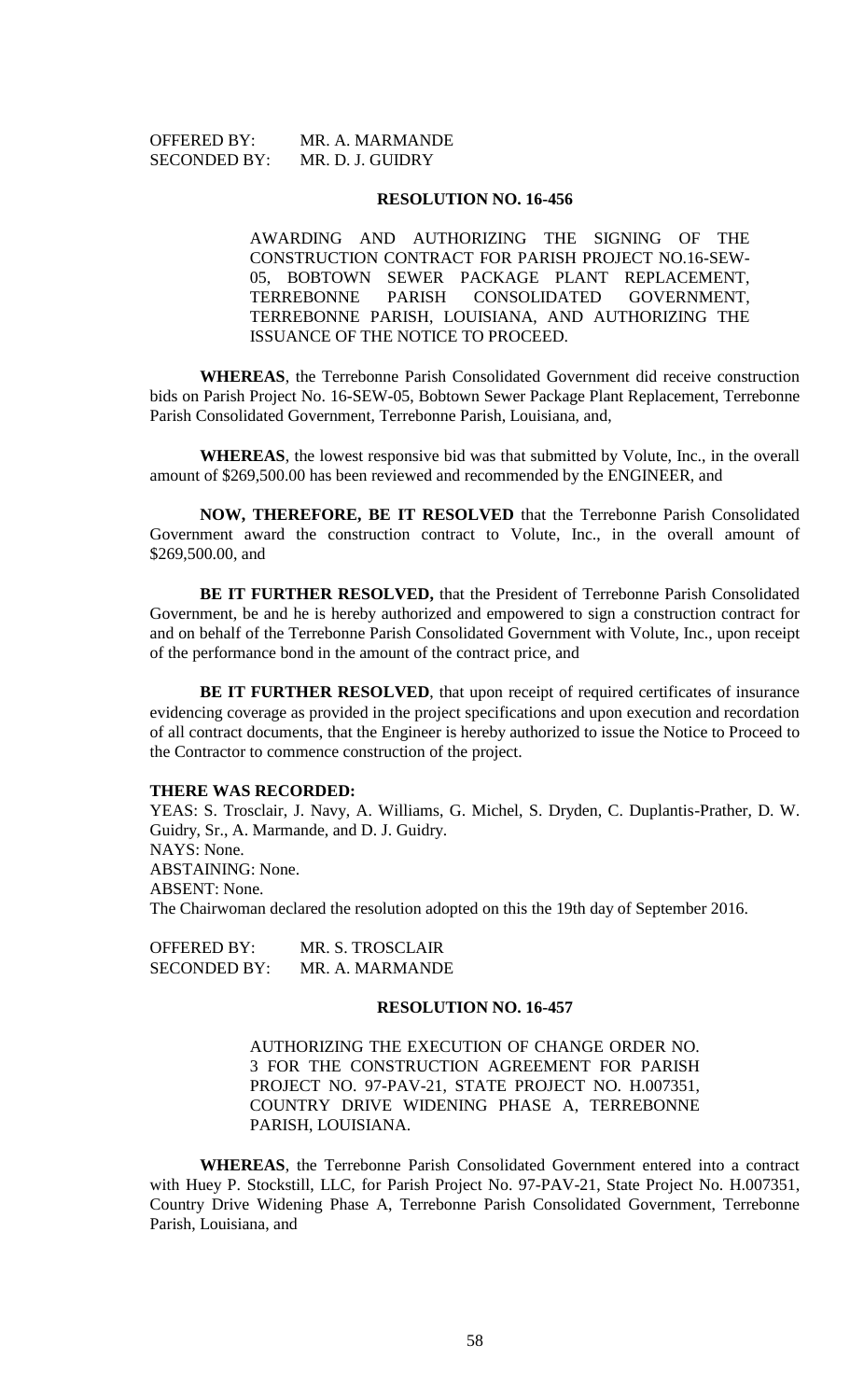**WHEREAS**, TPCG is desirous of constructing the widening Country Drive, and

**WHEREAS**, 8 Conflict Boxes are required to encompass existing lines in conflict, and

**WHEREAS**, numerous phone lines are anticipated and require additional potholing for locating, and

**WHEREAS**, this change order will increase the overall contract price by Two Hundred Ninety Thousand, Seven Hundred Thirty-Eight Dollars and Fifty-Six Cents (\$290,738.56) with an increase of 56 working days, and

**WHEREAS**, this Change Order No. 3 has been recommended by the Engineer, Meyer Engineers, Ltd., for this project.

**NOW, THEREFORE BE IT RESOLVED** that the Terrebonne Parish Council on behalf of the Terrebonne Parish Consolidated Government, does hereby approve and authorize the execution of Change Order No. 3 by Terrebonne Parish President Gordon E. Dove for the construction agreement with Huey P. Stockstill, LLC for Parish Project No. 97-PAV-21, State Project No. H.007351, Country Drive Widening Phase A, Terrebonne Parish, Louisiana, for an increase of Two Hundred Ninety Thousand, Seven Hundred Thirty-Eight Dollars and Fifty-Six Cents (\$290,738.56) and increase Contract Time by fifty-six (56) working days, and

**BE IT FURTHER RESOLVED** that a certified copy of the resolution be forwarded to Engineer, Meyer Engineers, Ltd.

## **THERE WAS RECORDED:**

YEAS: S. Trosclair, J. Navy, A. Williams, G. Michel, S. Dryden, C. Duplantis-Prather, D. W. Guidry, Sr., A. Marmande, and D. J. Guidry. NAYS: None. ABSTAINING: None. ABSENT: None. The Chairwoman declared the resolution adopted on this the 19th day of September 2016.

Committee member S. Trosclair announced to the residents along Country Drive that he has consulted with Administration and the aforementioned project is intended to remedy any problems that they are having in this area.

| <b>OFFERED BY:</b>  | MR. A. MARMANDE  |
|---------------------|------------------|
| <b>SECONDED BY:</b> | MR. S. TROSCLAIR |

# **RESOLUTION NO. 16-458**

AUTHORIZING THE EXECUTION OF CHANGE ORDER NO. 3 FOR THE CONSTRUCTION AGREEMENT FOR PARISH PROJECT NO. 08-CR-29; FALGOUT CANAL FRESHWATER ENHANCEMENT PROJECT (CIAP), TERREBONNE PARISH, LOUISIANA

**WHEREAS**, the Terrebonne Parish Consolidated Government entered into a contract dated March 14, 2016, with Hemphill Construction Company, Inc., for the Falgout Canal Freshwater Enhancement Project (CIAP), Parish Project No. 08-CR-29, Terrebonne Parish, Louisiana, and

**WHEREAS**, this change order is required to cover costs associated with additional clearing and grubbing, spray dredge excavation screening, and equipment, and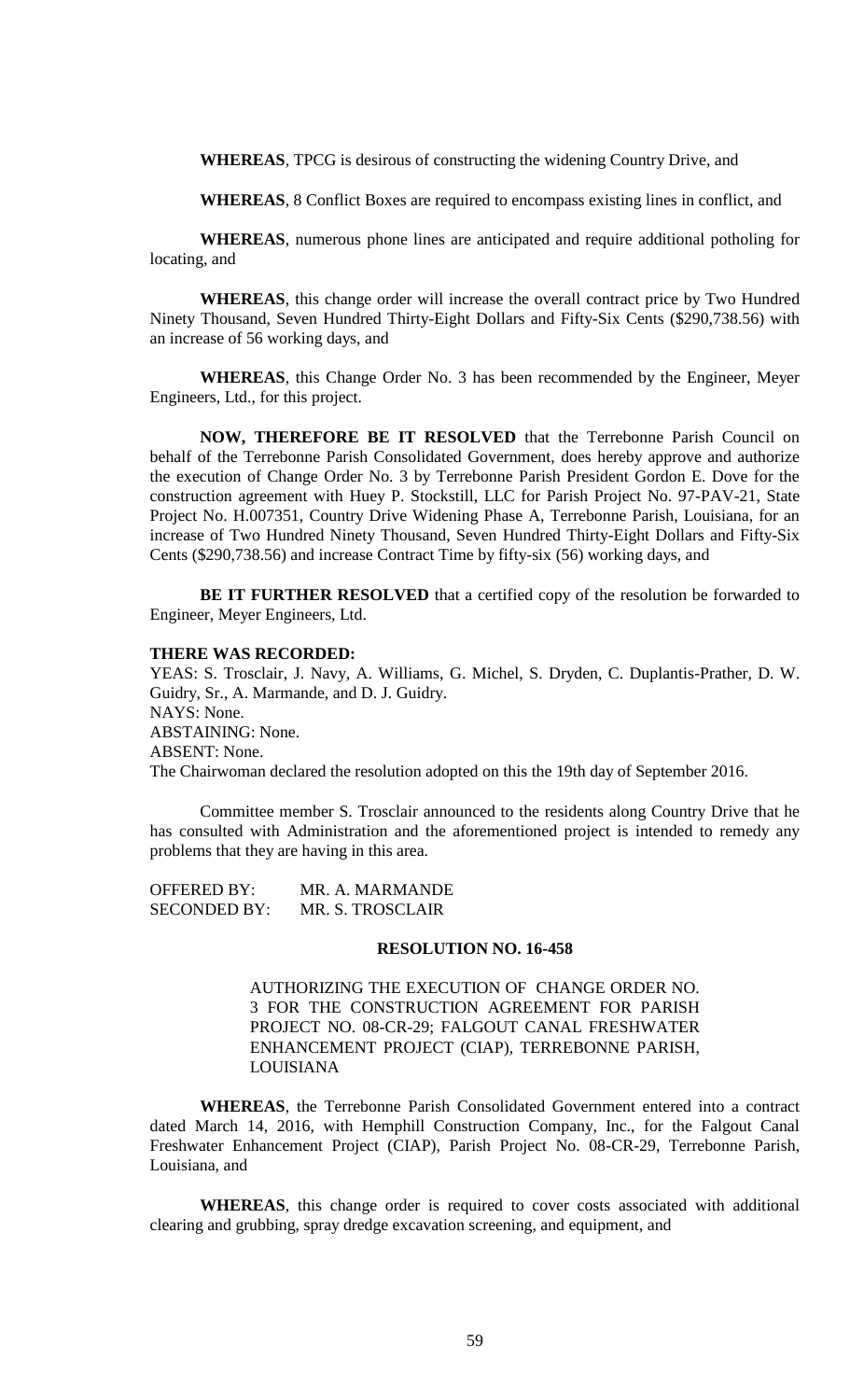**WHEREAS,** this change order is required to adjust installed quantities with contract quantities for aggregate and erosion control and reduce the contract quantity of spray dredge excavation, and

**WHEREAS**, this change order will increase the contract by \$227,005.00 with an increase in contract time of seventeen (17) days, and

**WHEREAS**, this Change Order No. 3 has been recommended by the ENGINEER for this project, T. Baker Smith, LLC, Inc.

**NOW, THEREFORE BE IT RESOLVED** that the Terrebonne Parish Council, on behalf of the Terrebonne Parish Consolidated Government, does hereby approve and authorize the execution by Terrebonne Parish President Gordon E. Dove of Change Order No. 3 to the construction agreement with Hemphill Construction Company, Inc., for an increase of Two Hundred Twenty-Seven Thousand, Five Dollars and Zero Cents (\$227,005.00) with an increase in contract time of seventeen (17) days, and

**BE IT FURTHER RESOLVED** that a certified copy of the resolution be forwarded to the Engineer, T. Baker Smith, LLC, Inc.

#### **THERE WAS RECORDED:**

YEAS: S. Trosclair, J. Navy, A. Williams, G. Michel, S. Dryden, C. Duplantis-Prather, D. W. Guidry, Sr., A. Marmande, and D. J. Guidry. NAYS: None. ABSTAINING: None. ABSENT: None. The Chairwoman declared the resolution adopted on this the 19th day of September 2016.

| OFFERED BY:  | MR. G. MICHEL |
|--------------|---------------|
| SECONDED BY: | MR. S. DRYDEN |

### **RESOLUTION NO. 16-459**

AUTHORIZING THE EXECUTION OF CHANGE ORDER NO. 2 TO THE CONSTRUCTION AGREEMENT FOR PARISH PROJECT NO. 14-SEW-24, RENOVATIONS TO MIRE AND WALLIS SEWER LIFT STATIONS, A PART OF THE CLEAN WATER STATE REVOLVING FUND (CWSRF) PROJECT NO. CS221490-01, TERREBONNE PARISH, LOUISIANA

**WHEREAS**, the Terrebonne Parish Consolidated Government entered into a Construction Agreement with Sealevel Construction, Inc., dated December 16, 2015, for the Renovations of Mire and Wallis Sewer Lift Stations, Parish Project No. 14-SEW-24, Terrebonne Parish, Louisiana, and

**WHEREAS**, this change order is necessary, in order to alter the electrical service configuration to reduce future maintenance requirements adjacent to the lift station, which includes removing and haul off site existing wood Entergy pole; and excavate trench and install PVC conduit for service wiring, and provide rack for meter and fused disconnect, and

**WHEREAS,** the Engineer, Duplantis Design Group, P.C., has recommended this Change Order No. 2 for an increase in the contract price by \$3,021.00 and an increase the contract time by 2 calendar days, and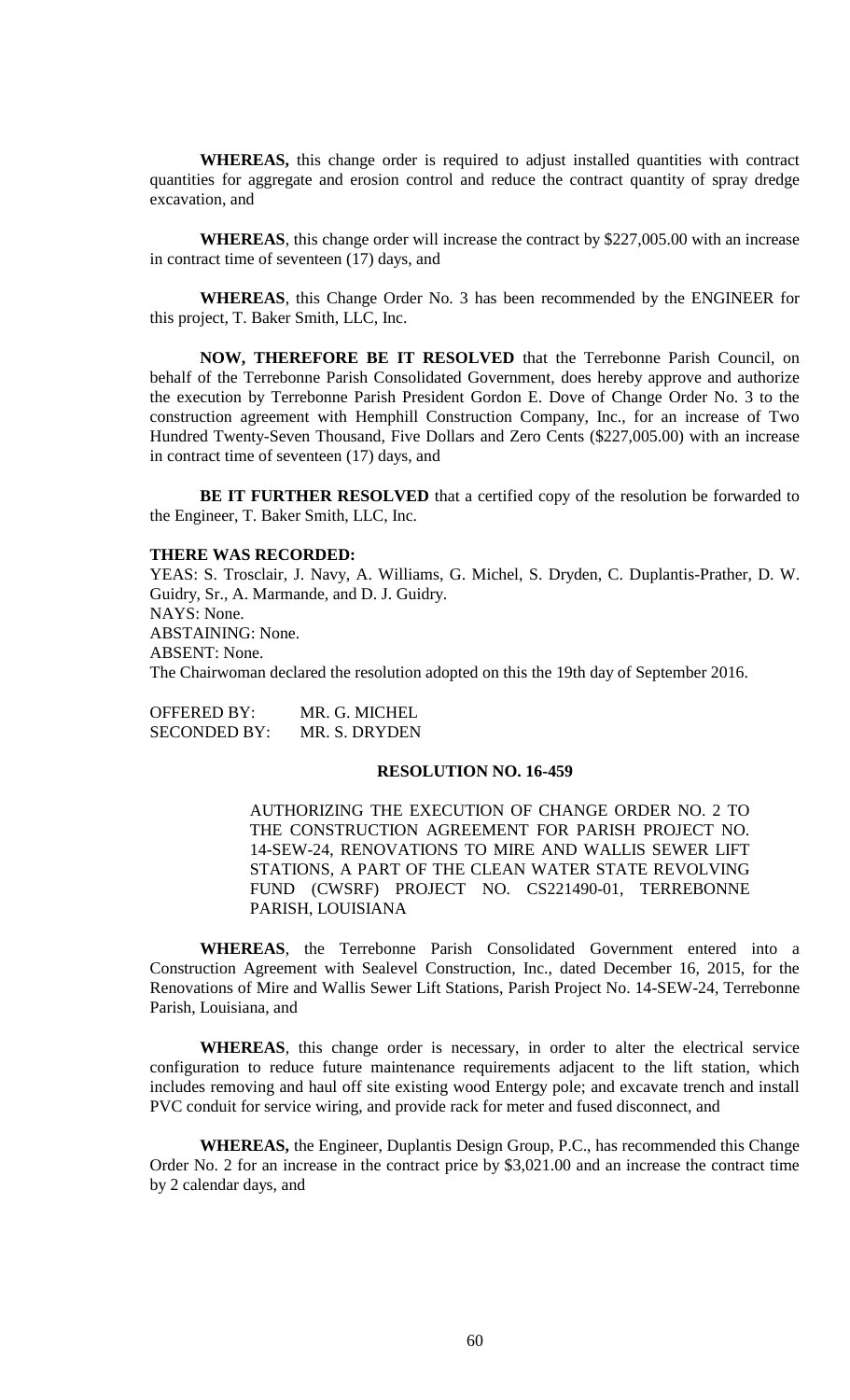**WHEREAS,** this change order is contingent upon the approval from the Louisiana Department of Environmental Quality (LDEQ), and

**NOW, THEREFORE BE IT RESOLVED,** the Terrebonne Parish Council (Public Services Committee), on behalf of the Terrebonne Parish Consolidated Government, does hereby approve and authorize the execution of Change Order No. 2 by Terrebonne Parish President Gordon E. Dove, for Parish Project No. 10-SEW-24, Renovations to Mire and Wallis Sewer Lift Stations, Terrebonne Parish, Louisiana.

## **THERE WAS RECORDED:**

YEAS: S. Trosclair, J. Navy, A. Williams, G. Michel, S. Dryden, C. Duplantis-Prather, D. W. Guidry, Sr., A. Marmande, and D. J. Guidry. NAYS: None. ABSTAINING: None. ABSENT: None. The Chairwoman declared the resolution adopted on this the 19th day of September 2016.

Mr. A. Marmande moved, seconded by Mr. D. W. Guidry, Sr., "THAT, the Public Service Committee introduce an ordinance that will establish a '2-Way Stop' at the intersection of Anise Street and Sugar Ridge Drive and call a public hearing on Wednesday, October 5, 2016 at 6:30 p.m."

The Chairwoman called for the vote on the motion offered by Mr. A. Marmande. **THERE WAS RECORDED:** YEAS: S. Trosclair, J. Navy, A. Williams, G. Michel, S. Dryden, C. Duplantis-Prather,

D. W. Guidry, Sr., A. Marmande and D. J. Guidry. NAYS: None. ABSENT: None. The Chairwoman declared the motion adopted.

Mr. A. Marmande moved, seconded by Mr. D. W. Guidry, Sr., "THAT, the Public Service Committee introduce an ordinance that will establish a '3-Way Stop' at the intersection of Anise Street and Cottonwood Drive and call a public hearing on Wednesday, October 5, 2016 at 6:30 p.m."

The Chairwoman called for the vote on the motion offered by Mr. A. Marmande. **THERE WAS RECORDED:** YEAS: S. Trosclair, J. Navy, A. Williams, G. Michel, S. Dryden, C. Duplantis-Prather, D. W. Guidry, Sr., A. Marmande and D. J. Guidry.

NAYS: None.

ABSENT: None.

The Chairwoman declared the motion adopted.

OFFERED BY: MS. A. WILLIAMS SECONDED BY: MR. D. W. GUIDRY, SR.

### **RESOLUTION NO. 16-460**

GIVING NOTICE OF INTENT TO ADOPT AN ORDINANCE TO CREATE A NO PARKING ZONE ALONG THE EAST AND WEST SIDES OF WRIGHT AVENUE AS DEPICTED ON THE ATTACHED MAP, BEGINNING AT THE INTERSECTION OF WEST PARK AVENUE AND CONTINUING APPROXIMATELY 25' ALONG THE EAST SIDE AND APPROXIMATELY 310' ALONG THE WEST SIDE OF WRIGHT AVENUE, AND TO PROVIDE FOR THE INSTALLATION OF SAID SIGNS,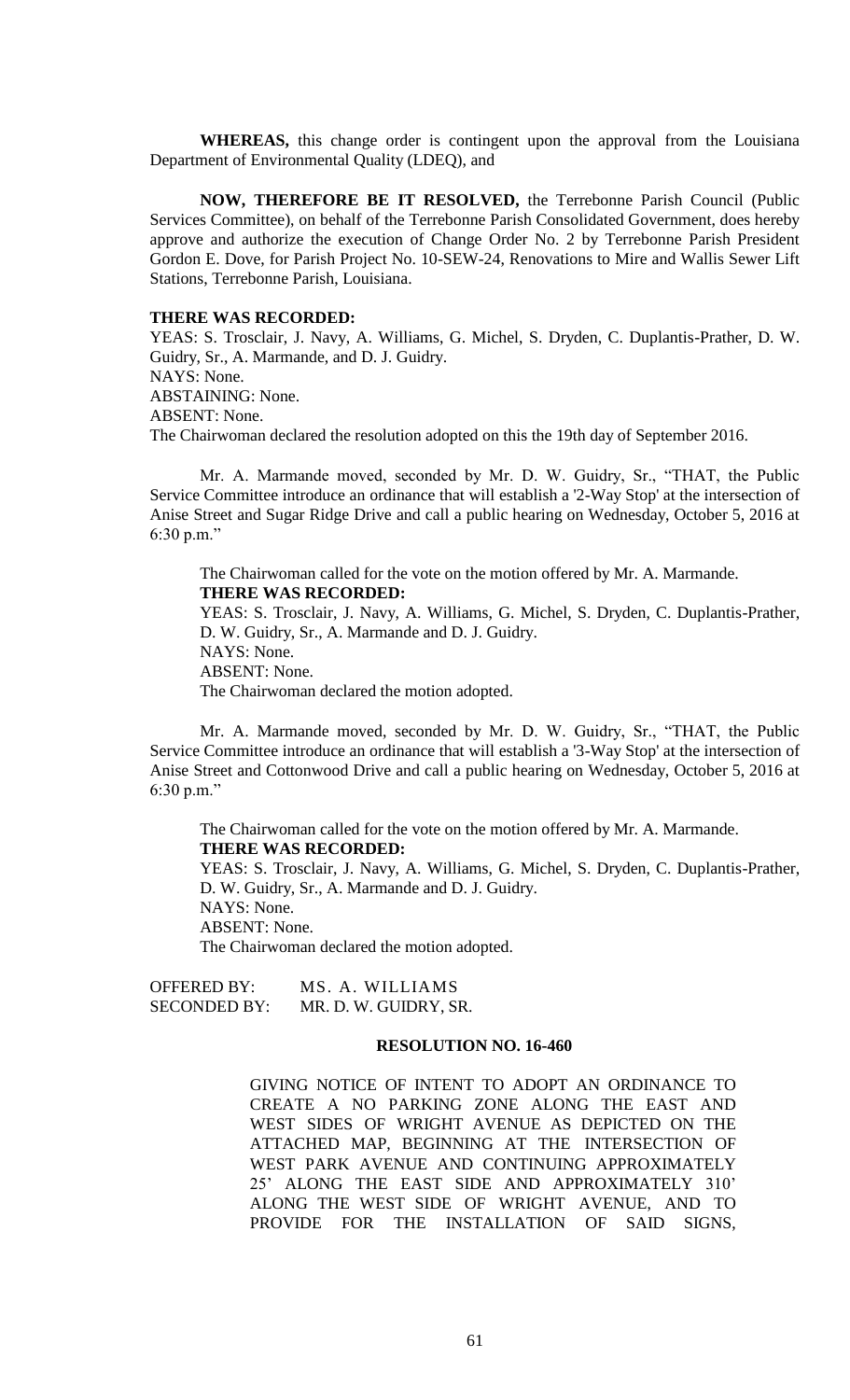# PAVEMENT AND CURB MARKINGS, AND TO ADDRESS OTHER MATTERS RELATIVE THERETO.

**THEREFORE, BE IT RESOLVED** by the Terrebonne Parish Council (Public Services Committee), on behalf of the Terrebonne Parish Consolidated Government, that Notice of Intent is given for adopting an Ordinance to create a No Parking Zone along the east and west sides of Wright Avenue as depicted on the attached map, beginning at the intersection of West Park Avenue and continuing approximately 25' along the east side and approximately 310' along the west side of Wright Avenue, and to provide for the installation of said signs and pavement and curb markings,

**BE IT FURTHER RESOLVED** that a public hearing on said ordinance be called for Wednesday, October 5, 2016 at 6:30 p.m.

#### **THERE WAS RECORDED:**

YEAS: S. Trosclair, A. Williams, G. Michel, S. Dryden, C. Duplantis-Prather, D. W. Guidry, Sr., A. Marmande, and D. J. Guidry. NAYS: None. ABSTAINING: None. ABSENT: J. Navy. The Chairman declared the resolution adopted on this the 19th day of SEPTEMBER 2016.

Mr. S. Trosclair moved, seconded by Mr. D. J. Guidry, "THAT, there being no further business to come before the Public Services Committee, the meeting be adjourned."

The Chairwoman called for the vote on the motion offered by Mr. S. Trosclair. **THERE WAS RECORDED:**

YEAS: S. Trosclair, A. Williams, G. Michel, S. Dryden, C. Duplantis-Prather, D. W. Guidry, Sr., A. Marmande and D. J. Guidry.

NAYS: None.

ABSENT: J. Navy.

The Chairwoman declared the motion adopted and the meeting was adjourned at 5:34 p.m.

Christa Duplantis-Prather, Chairwoman

Tammy E. Triggs, Minute Clerk

Ms. C. Duplantis-Prather moved, seconded by Mr. D. J. Guidry, "THAT, the Council accept and ratify the minutes of the Public Services Committee meeting held on 09/19/16."

The Chairman called for a vote on the motion offered by Ms. C. Duplantis-Prather. **THERE WAS RECORDED:**

YEAS: S. Trosclair, J. Navy, A. Williams, G. Michel, S. Dryden, C. Duplantis-Prather, A. Marmande and D. J. Guidry. NAYS: None.

ABSENT: D. W. Guidry Sr.

The Chairman declared the motion adopted.

The Chairman called for a report on the Community Development and Planning Committee meeting held on 09/19/16, whereupon the Committee Chairman noting ratification of minutes calls a public hearing on October 5, 2016 and November 2, 2016 at 6:30 p.m., rendered the following: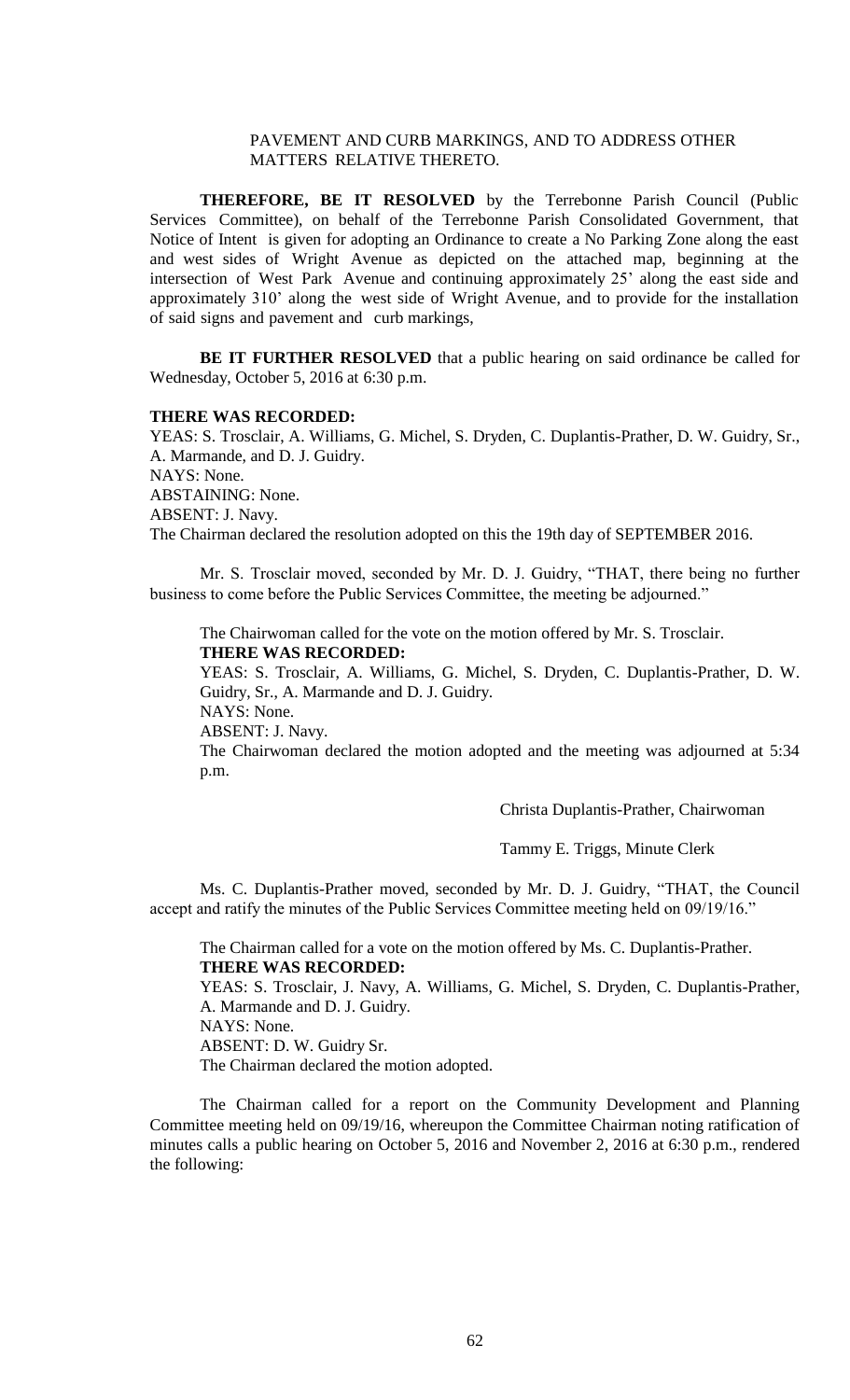### **COMMUNITY DEVELOPMENT & PLANNING COMMITTEE**

### **SEPTEMBER 19, 2016**

The Chairman, Dirk Guidry, called the Community Development & Planning Committee meeting to order at 5:40 p. m. in the Terrebonne Parish Council Meeting Room with an Invocation offered by Committee member C. Duplantis-Prather and the Pledge of Allegiance by Committee member S. Trosclair. Upon roll call, Committee Members recorded as present were: S. Trosclair, J. Navy, A. Williams, G. Michel, S. Dryden, C. Duplantis-Prather, D. W. Guidry, Sr., A. Marmande and D. J. Guidry. A quorum was declared present.

| <b>OFFERED BY:</b>  | MS. C. DUPLANTIS-PRATHER |
|---------------------|--------------------------|
| <b>SECONDED BY:</b> | MR. D. W. GUIDRY, SR.    |

## **RESOLUTION NO. 16-461**

Indicating the Intention of the Terrebonne Parish Consolidated Government, State of Louisiana, to become a participating Political Subdivision in the Louisiana Local Government Environmental Facilities and Community Development Authority (The "Authority"); approving the appointment of a Director to represent the Terrebonne Parish Consolidated Government on the Board of Directors of the Authority; and otherwise providing with respect thereto as provided by Chapter 10-D of Title 33 of the Louisiana Revised Statutes of 1950, as amended.

**WHEREAS,** Chapter 10-D of Title 33 of the Louisiana Revised Statutes of 1950, as amended, comprised of R.S. 33:4548.1 through 4548.16 is known as the Louisiana Local Government Environmental Facilities and Community Development Authority Act (the "Act"); and

**WHEREAS,** the Act creates the Louisiana Local Government Environmental Facilities and Community Development Authority (the "Authority") for the purpose of assisting political subdivisions, as defined in the Act, and other designated entities in acquiring, financing and constructing certain facilities, including environmental, public infrastructure, community and economic development purposes and to otherwise establish programs to aid in the financing of local government and economic development projects; and

**WHEREAS,** the Terrebonne Parish Consolidated Government, State of Louisiana, is eligible to become a participating political subdivision of the Authority in accordance with the Act; and

**WHEREAS,** pursuant to Section 4548.4 of the Act, the governing authority of the Terrebonne Parish Consolidated Government, State of Louisiana, desires to become a member of the Authority ("Member") and to approve the appointment of Steve Crispino to serve as a Director of the Authority and ratify any action taken heretofore by and on behalf of the member;

**NOW THEREFORE, BE IT RESOLVED** by the governing authority of the Terrebonne Parish Consolidated Government, State of Louisiana, acting in such capacity:

Section 1. Under the authority of Section 4548.4 of the Act, it is hereby declared to be the express intention of the Terrebonne Parish Consolidated Government, State of Louisiana, to become a participating political subdivision and member of the Authority.

Section 2. Pursuant to the Act, the appointment of Steve Crispino to serve as a Director of the Authority for a term of two (2) years from the date hereof is hereby approved.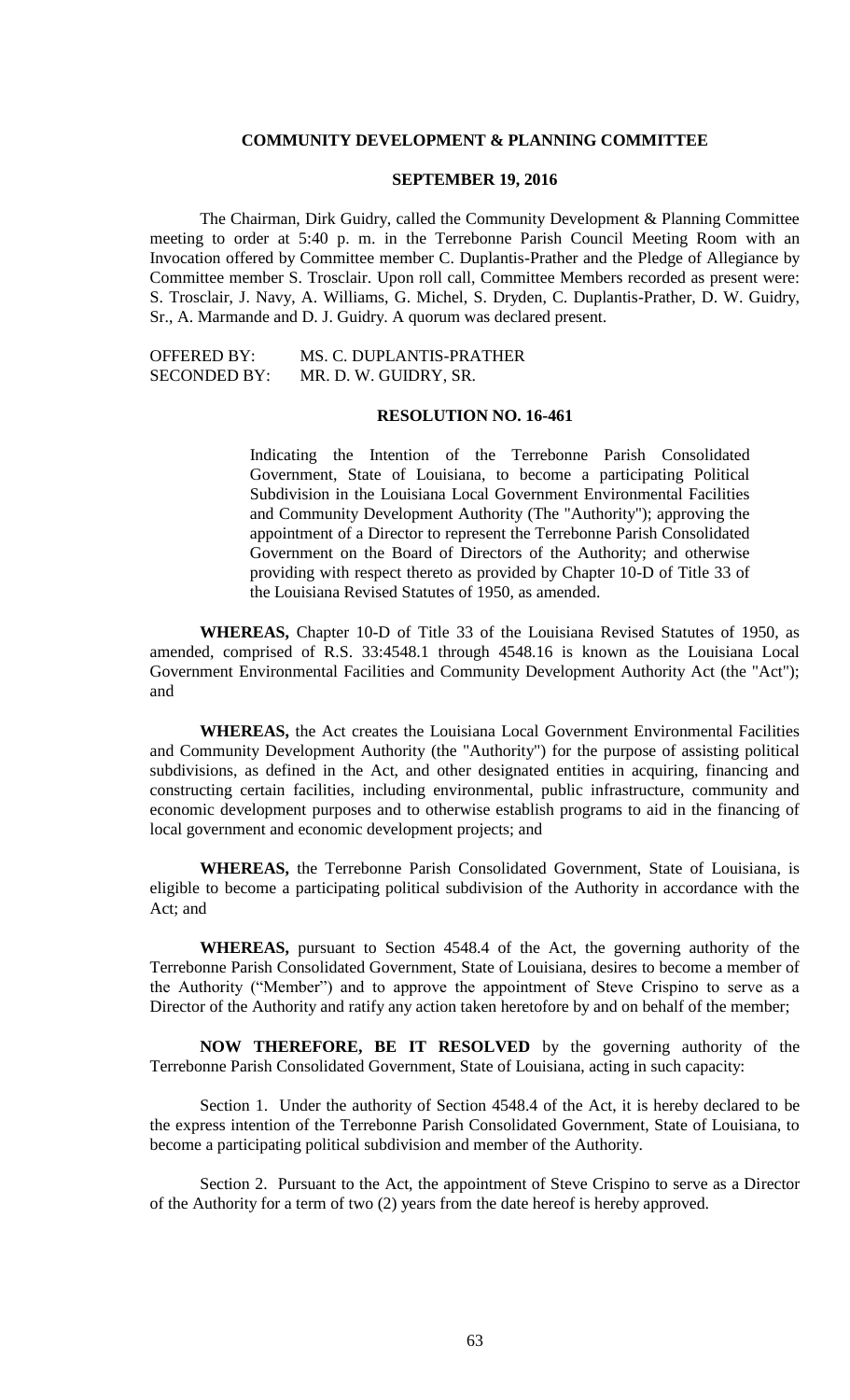Section 3. This resolution shall take effect immediately and a certified copy hereof shall be forwarded to the offices of the Authority.

### **THERE WAS RECORDED:**

YEAS: S. Trosclair, J. Navy, G. Michel, S. Dryden, C. Duplantis-Prather, D. W. Guidry, Sr., A. Marmande, and D. J. Guidry. NAYS: None. ABSTAINING: None. ABSENT: A. Williams. The Chairwoman declared the resolution adopted on this the 19th day of September 2016.

OFFERED BY: MS. C. DUPLANTIS-PRATHER SECONDED BY: MR. G. MICHEL

### **RESOLUTION NO. 16-462**

Authorizing the Parish President, Gordon E. Dove, to enter into an agreement with START Corporation for the management of the daily operations of the Beautiful Beginnings Center in the amount of \$80,570.00

**WHEREAS,** there are families with children and single women in need of safe emergency housing and resources to help them become self-sufficient; and

**WHEREAS,** the Terrebonne Parish Council, on behalf of the Terrebonne Parish Consolidated Government, is committed to providing safe emergency housing and selfsufficiency resources; and

**WHEREAS,** START Corporation, a non-profit agency designated as a Community Housing Development Organization by Terrebonne Parish Resolution 98-192 shares in the desire to assist the homeless in Terrebonne Parish; and

**WHEREAS,** START Corporation has satisfactorily provided Terrebonne Parish Consolidated Government's Beautiful Beginnings Center with operational management services for over fifteen years; and

**WHEREAS,** Terrebonne Parish Consolidated Government desires to renew its current annual agreement with START Corporation.

**NOW, THEREFORE BE IT RESOLVED** that the Terrebonne Parish Council (Community Development and Planning Committee), on behalf of Terrebonne Parish Consolidated Government, authorizes the Parish President, Gordon E. Dove, to enter into an agreement with START Corporation for the management of the daily operations of the Beautiful Beginnings Center in the amount of \$80,570.00.

# **THERE WAS RECORDED:**

YEAS: S. Trosclair, J. Navy, G. Michel, S. Dryden, C. Duplantis-Prather, D. W. Guidry, Sr., A. Marmande, and D. J. Guidry. NAYS: None. ABSTAINING: None. ABSENT: A. Williams. The Chairwoman declared the resolution adopted on this the 19th day of September 2016.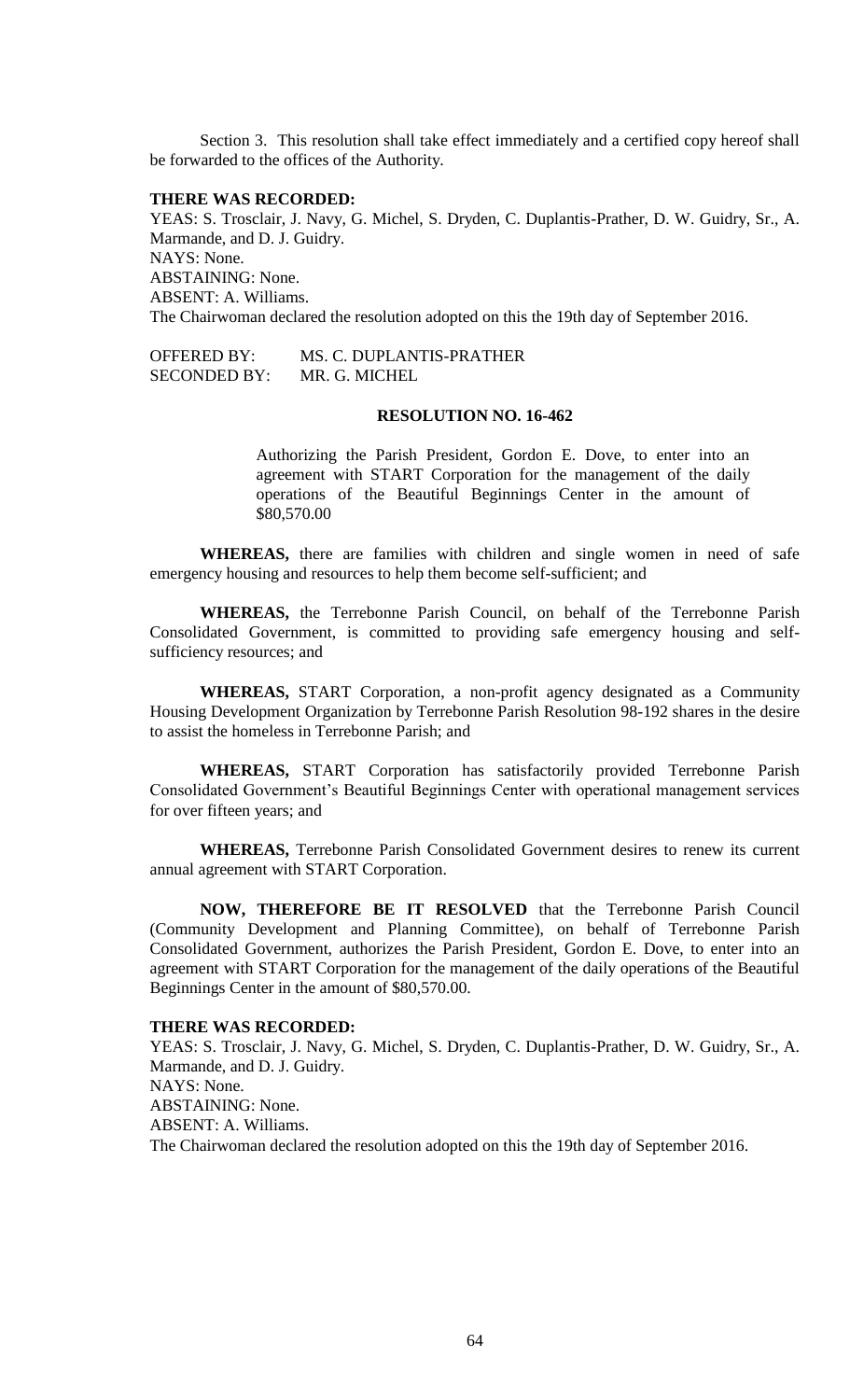# OFFERED BY: MS. C. DUPLANTIS-PRATHER SECONDED BY: MR. S. TROSCLAIR

## **RESOLUTION NO. 16-463**

**WHEREAS,** the U.S. Department of Housing and Urban Development requires Public Housing Agency's to have an Administrative Plan to ensure compliance with federal laws, regulations and notices and establishes policies and procedures to clarify federal requirement and to ensure consistency in program day to day operations;

**WHEREAS,** changes that are required in certain aspects of the program are to be submitted for approval;

**WHEREAS,** Terrebonne Parish Consolidated Government Section 8 Program would amend the current Administrative Plan to reflect these changes;

**NOW, THEREFORE BE IT RESOLVED** that the Terrebonne Parish Council, on behalf of the Terrebonne Parish Consolidated Government, does hereby adopt the current changes to the Terrebonne Parish Consolidated Government Section 8 Program Administrative Plan.

#### **THERE WAS RECORDED:**

YEAS: S. Trosclair, J. Navy, G. Michel, S. Dryden, C. Duplantis-Prather, D. W. Guidry, Sr., A. Marmande, and D. J. Guidry. NAYS: None. ABSTAINING: None. ABSENT: A. Williams. The Chairwoman declared the resolution adopted on this the 19th day of September 2016.

OFFERED BY: MR. A. MARMANDE SECONDED BY: MS. C. DUPLANTIS-PRATHER

### **RESOLUTION NO. 16-464**

OBLIGATING THE NECESSARY FUNDING UNDER THE TERREBONNE PARISH FLOOD HAZARD MITIGATION GRANT PROGRAM/HURRICANE RITA, PROJECT NO 1603C-109-0010 TO COMPLETE THE STRUCTURE DEMOLITION AND MITIGATION RECONSTRUCTION.

**WHEREAS,** the Terrebonne Parish Consolidated Government has been formally notified by FEMA that the Hurricane Rita Flood Hazard Mitigation Grant Program (HMGP), Project No. 1603C-109-0010, can proceed with the mitigation of the following property:

# **ADDRESS:** 112 ROSE STREET DULAC, LA 70353

# **OWNED BY:** GARY AND ROMONA LACROIX;

**WHEREAS,** under the Administrative guidance of Higher Ground Flood Protection Services/Providence, the required "Elevation Packet" has been prepared and executed for the property owner recommending this mitigation eligible activities are reimbursable by the grant,

**NOW, THEREFORE, BE IT RESOLVED,** by the Terrebonne Parish Council (Community Development And Planning Committee), on behalf of the Terrebonne Parish Consolidated Government the necessary funding under the Terrebonne Parish Flood Hazard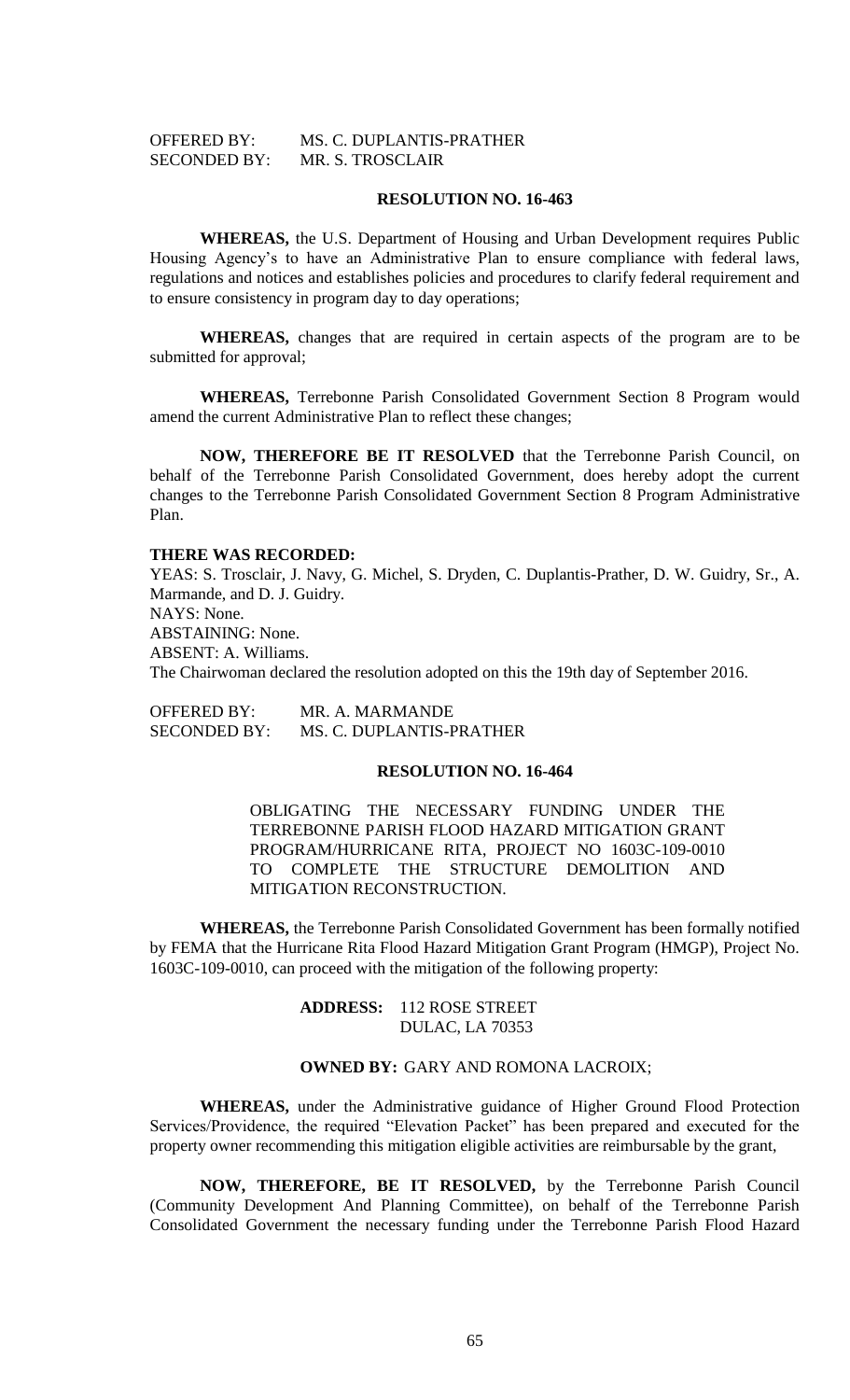Mitigation Grant Program/Hurricane Rita, Project No. 1603C-109-0010 be hereby obligated to mitigate the property above.

#### **THERE WAS RECORDED:**

YEAS: S. Trosclair, J. Navy, G. Michel, S. Dryden, C. Duplantis-Prather, D. W. Guidry, Sr., A. Marmande, and D. J. Guidry. NAYS: None. ABSTAINING: None. ABSENT: A. Williams. The Chairman declared the resolution adopted on this the 19th day of September 2016.

| <b>OFFERED BY:</b> | MS. C. DUPLANTIS-PRATHER |
|--------------------|--------------------------|
| <b>SECONDED:</b>   | MR. D. W. GUIDRY, SR.    |

## **RESOLUTION NO. 16-465**

Introducing an ordinance to adopt a cooperative endeavor agreement between Terrebonne Parish Consolidated Government and JALCO Floats, LLC for lease (rental) of floats for the Terrebonne Parish Christmas Parade, and to authorize the Parish President to enter into and execute and said cooperative endeavor agreement on behalf of Terrebonne Parish Consolidated Government and to advise that all costs incurred by TPCG are reimbursed thru the parade participant fees.

**NOW THEREFORE, BE IT RESOLVED** by the Terrebonne Parish Council (Community Development and Planning Committee), on behalf of the Terrebonne Parish Consolidated Government, that Notice of Intent is given to introduce an Ordinance to adopt a cooperative endeavor agreement between Terrebonne Parish Consolidated Government and JALCO Floats, LLC for lease (rental) of floats for the Terrebonne Parish Christmas Parade, and to authorize the Parish President to enter into and execute and said cooperative endeavor agreement on behalf of Terrebonne Parish Consolidated Government and to advise that all costs incurred by TPCG are reimbursed thru the parade participant fees.

#### **THERE WAS RECORDED:**

YEAS: S. Trosclair, J. Navy, G. Michel, S. Dryden, C. Duplantis-Prather, D. W. Guidry, Sr., A. Marmande, and D. J. Guidry. NAYS: None. ABSTAINING: None. ABSENT: A. Williams. The Chairman declared the resolution adopted on this the 19th day of September 2016.

Committee member C. Duplantis-Prather thanked Ms. Anne Picou, Main Street and Folklife Manager, for all of her hard work in planning the aforementioned event.

| OFFERED BY:  | MS. C. DUPLANTIS-PRATHER |
|--------------|--------------------------|
| SECONDED BY: | MR. D. W. GUIDRY, SR.    |

#### **RESOLUTION NO. 14-466**

Giving notice of intent to adopt an ordinance to amend the Zoning Map OF the Parish of Terrebonne so as to rezone from R-1 (SINGLE-FAMILY Residential District) to R-2 (Two-Family Residential District); proposed Lots 1-7, Block 5 and Lots 1-7, Block 6, Townhomes of Deroche Estates, Terrebonne Parish, Louisiana; Deroche Development, LLC, applicant; and calling a public hearing on said matter for Wednesday, November 2, 2016 at 6:30 p.m.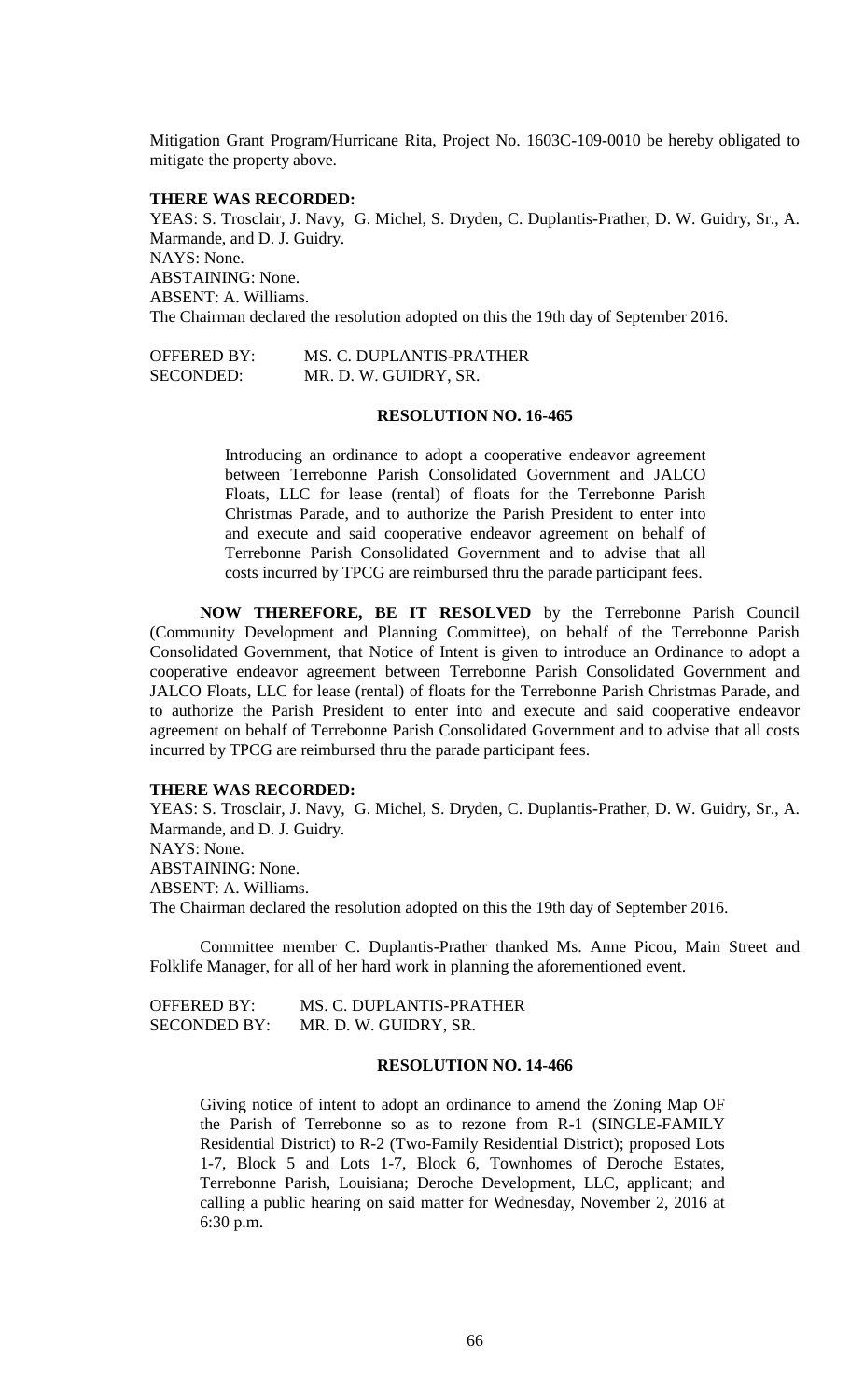**BE IT RESOLVED** by the Terrebonne Parish Council (Community Development and Planning Committee), that notice be hereby given to adopt an ordinance to amend the Zoning Map of the Parish of Terrebonne so as to rezone from R-1 (Single-Family Residential District) to R-2 (Two-Family Residential District), Proposed Lots 1-7, Block 5 and Lots 1-7, Block 6, Townhomes of Deroche Estates, Terrebonne Parish, Louisiana; and

**NOW, THEREFORE, BE IT RESOLVED** that a public hearing be called on said matter for Wednesday, November 2, 2016 at 6:30 p.m.

#### **THERE WAS RECORDED:**

YEAS: S. Trosclair, J. Navy, G. Michel, S. Dryden, C. Duplantis-Prather, D. W. Guidry, Sr., A. Marmande, and D. J. Guidry. NAYS: None. ABSTAINING: None. ABSENT: A. Williams. The Chairman declared the resolution adopted on this the 19th day of September 2016.

Committee member C. Duplantis-Prather explained, for clarification purpose, she attended the Planning Commission meeting and questioned the construction of a firewall being installed in between the two structures for safety purposes.

Mr. D. W. Guidry, Sr., moved, seconded by Mr. S. Trosclair, "THAT, there being no further business to come before the Community Development & Planning Committee, the meeting be adjourned."

The Chairman called for the vote on the motion offered by Mr. D. W. Guidry, Sr. THERE WAS RECORDED: YEAS: S. Trosclair, J. Navy, A. Williams, G. Michel, S. Dryden, C. Duplantis-Prather, D. W. Guidry, Sr., A. Marmande and D. J. Guidry. NAYS: None. ABSENT: None. The Chairman declared the motion adopted and the meeting was adjourned at 5:44 p. m.

Dirk J. Guidry, Chairman

Tammy E. Triggs, Minute Clerk

Mr. D. J. Guidry moved, seconded by Ms. C. Duplantis-Prather, "THAT, the Council accept and ratify the minutes of the Community Development and Planning Committee meeting held on 09/19/16."

The Chairman called for a vote on the motion offered by Mr. D. J. Guidry. THERE WAS RECORDED: YEAS: S. Trosclair, J. Navy, A. Williams, G. Michel, S. Dryden, C. Duplantis-Prather, A. Marmande and D. J. Guidry. NAYS: None. ABSENT: D. W. Guidry Sr. The Chairman declared the motion adopted.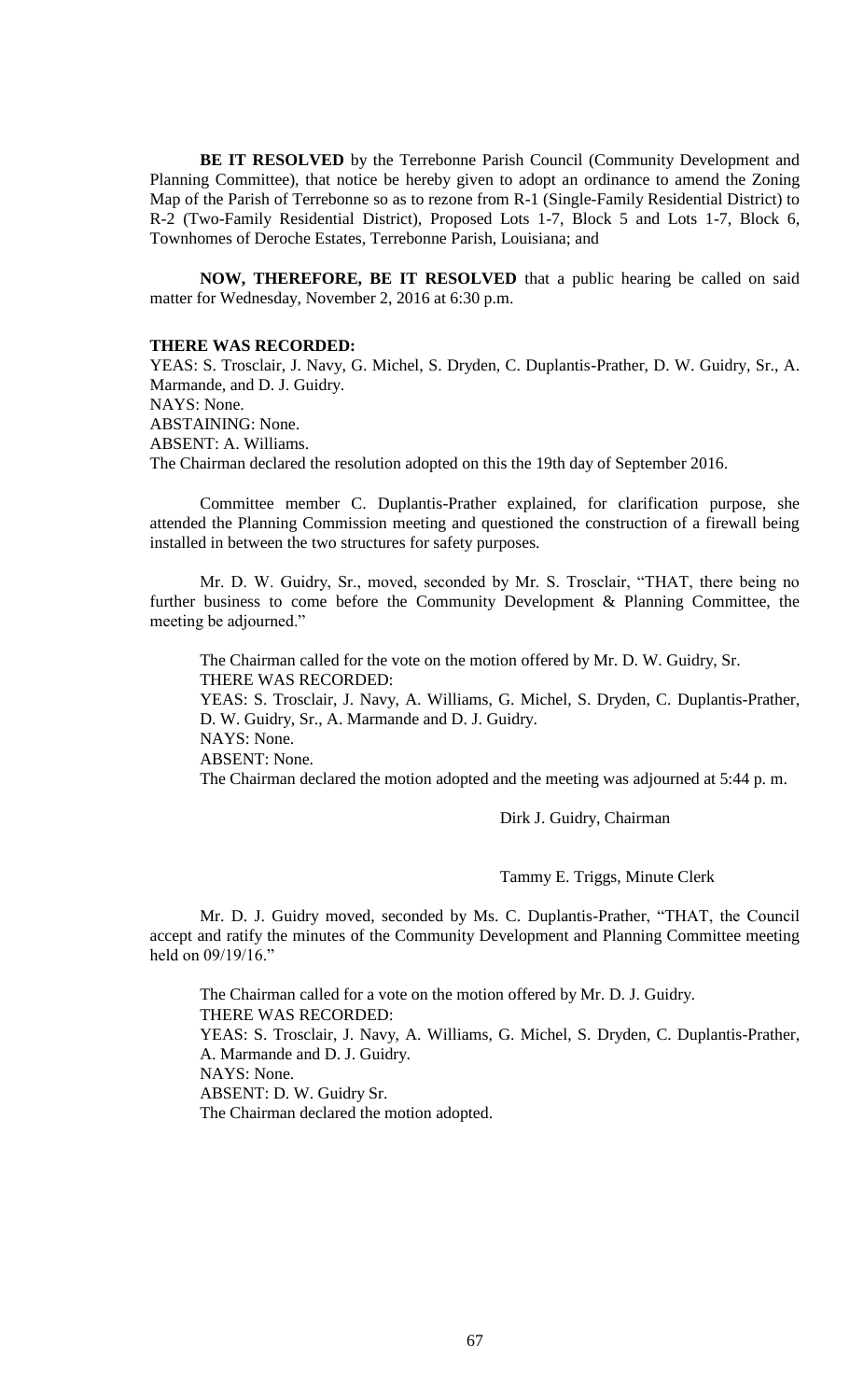The Chairman called for a report on the Budget and Finance Committee meeting held on 09/19/16, whereupon the Committee Chairwoman noting ratification of minutes calls public hearings on October 5, 2016 at 6:30 p.m., rendered the following:

#### **BUDGET & FINANCE COMMITTEE**

## **SEPTEMBER 19, 2016**

The Chairwoman, Arlanda Williams, called the Budget & Finance Committee meeting to order at 5:50 p. m. in the Terrebonne Parish Council Meeting Room with an Invocation offered by Committee member C. Duplantis-Prather and the Pledge of Allegiance led by Committee member S. Dryden. Upon roll call, Committee Members recorded as present were: S. Trosclair, J. Navy, A. Williams, G. Michel, S. Dryden, C. Duplantis-Prather, D. W. Guidry, Sr., A, Marmande and D. J. Guidry. A quorum was declared present.

| OFFERED BY:  | MS. C. DUPLANTIS-PRATHER |
|--------------|--------------------------|
| SECONDED BY: | MR. A. MARMANDE          |

## **RESOLUTION NO. 16-467**

**WHEREAS**, prices were obtained through the Louisiana State Commodity Catalog by the Terrebonne Parish Consolidated Government for the purpose of purchasing Whelen Light Bars and Lights for the Houma Police Department under State Contract #4400001453, and

**WHEREAS**, after careful review by Dana Coleman, Police Chief it has been determined that the price of Thirteen Thousand, Six Hundred Twenty-eight Dollars and Seventy-two Cents (\$13,628.72), from Vehicle Parts & Equipment Co., Inc. (DBA Headquarters 911) for the purchase of Whelen Light Bars and Lights should be accepted as per the State Contract Catalog, and

**WHEREAS**, Section 2-109 of the Terrebonne Parish Code requires any contract with the cumulative expenditure of Thirty Thousand Dollars (\$30,000.00) or more annually shall be approved by the council by resolution, and

**WHEREAS** Parish Administration has recommended the acceptance of the above equipment purchase at a cost of Thirteen Thousand, Six Hundred Twenty-eight Dollars and Seventy-two Cents (\$13,628.72), and previous 2016 expenditures under State Contract #4400001453 of Twenty Thousand, Thirty-three Dollars and Four Cents (\$20,033.04) which brings the cumulative 2016 expenditures in excess of Thirty Thousand Dollars (\$30,000), and

**NOW, THEREFORE BE IT RESOLVED** by the Terrebonne Parish Council (Budget and Finance Committee), on behalf of the Terrebonne Parish Consolidated Government, that the recommendation of the Parish Administration be approved and the purchase of light bars and lights be accepted as per the attached forms.

## **THERE WAS RECORDED:**

YEAS: S. Trosclair, J. Navy, A. Williams, G. Michel, S. Dryden, C. Duplantis-Prather, D. W. Guidry, Sr., A. Marmande, and D. J. Guidry. NAYS: None. ABSTAINING: None. ABSENT: None. The Chairwoman declared the resolution adopted on this the 19th day of September 2016.

Mr. S. Trosclair moved, seconded by Mr. D. J Guidry, "THAT, the Budget & Finance Committee introduce an ordinance to amend the 2016 Adopted Operating Budget of the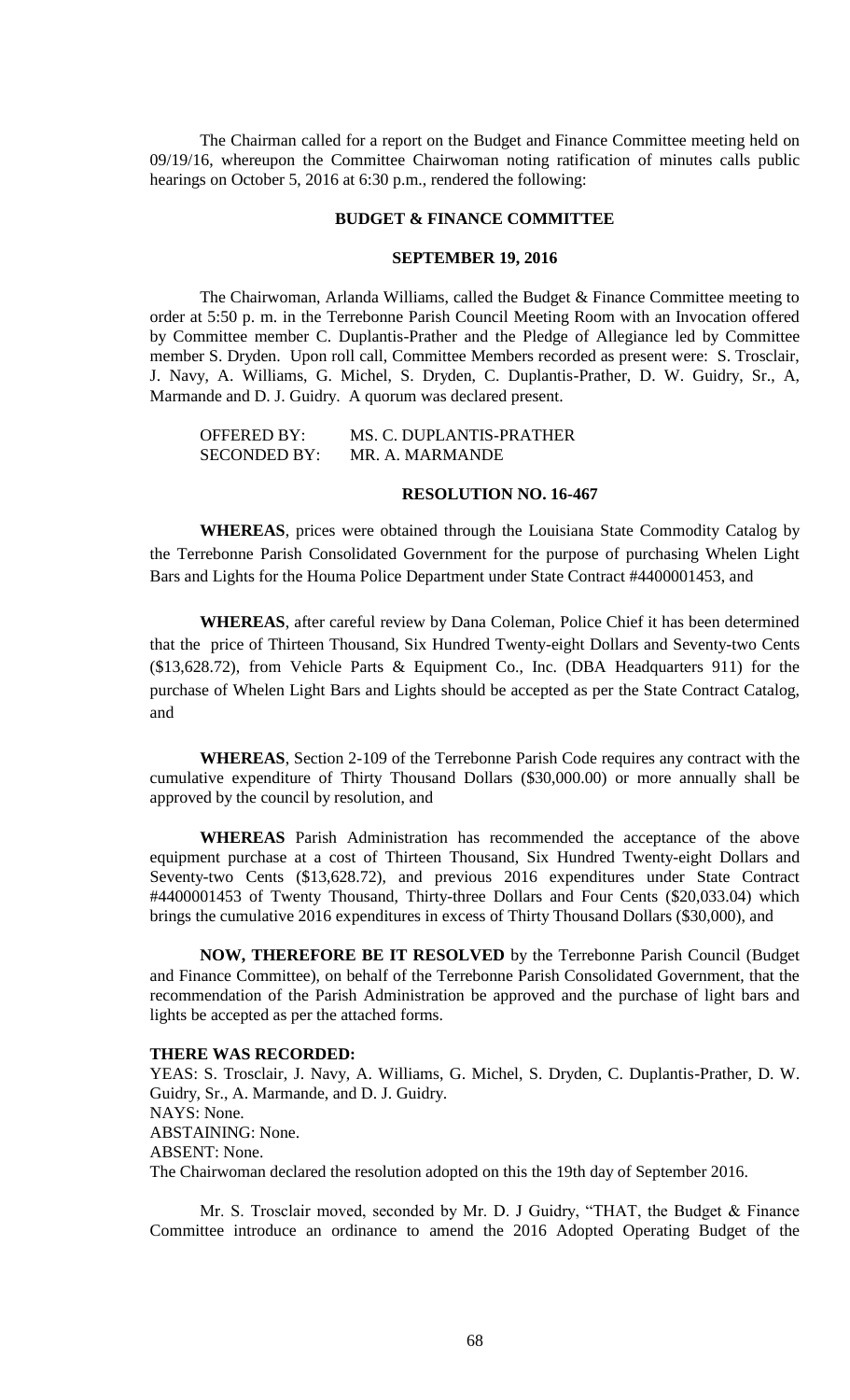Terrebonne Parish Consolidated Government for the following items and to provide for related matters:

- I. Sewer Bond Fund, \$500,000
- II. Parish Prisoner Fund, (\$159,323)
- III. Non-District Recreation, (\$37,000)
- IV. Parish Council, (\$38,500)
- V. Council Clerk, (\$22,450)
- VI. Government Buildings, (\$178,400)
- VII. Houma Police Department LENS, \$65,000

and call a public hearing on said matter on Wednesday, October 5, 2016 at 6:30 p.m."

The Chairwoman called for the vote on the motion offered by Mr. S. Trosclair. **THERE WAS RECORDED:**

YEAS: S. Trosclair, J. Navy, A. Williams, G. Michel, S. Dryden, C. Duplantis-Prather and D. W. Guidry, Sr., A. Marmande and D. J. Guidry. NAYS: None. ABSENT: None.

The Chairwoman declared the motion adopted.

Mr. S. Dryden moved, seconded by Mr. A. Marmande, "THAT, the Budget & Finance Committee approve the co-sponsorship request from the American Foundation for Suicide Prevention Community Walk to be held on the Houma Airbase on November 5, 2016 (Security)."

The Chairwoman called for the vote on the motion offered by Mr. S. Dryden. **THERE WAS RECORDED:**

YEAS: S. Trosclair, J. Navy, A. Williams, G. Michel, S. Dryden, C. Duplantis-Prather, D. W. Guidry, Sr., A. Marmande and D. J. Guidry. NAYS: None. ABSENT: None.

The Chairwoman declared the motion adopted.

Mr. D. J. Guidry moved, seconded by Mr. S. Trosclair, "THAT, the Budget & Finance Committee introduce an ordinance to amend the 2016 Adopted Operating Budget and 5-year Capital Outlay Budget of the Terrebonne Parish Consolidated Government for the following items and to provide for related matters:

I. Jail HVAC Project Phase 3 and 4, \$672,908

and call a public hearing on said matter on Wednesday, October 5, 2016 at 6:30 p.m."

The Chairwoman called for the vote on the motion offered by Mr. D. J. Guidry. **THERE WAS RECORDED:** YEAS: S. Trosclair, J. Navy, A. Williams, G. Michel, S. Dryden, C. Duplantis-Prather, D. W. Guidry, Sr., A. Marmande and D. J. Guidry. NAYS: None. ABSENT: None. The Chairwoman declared the motion adopted.

Ms. C. Duplantis-Prather moved, seconded by Mr. D. W. Guidry, Sr., "THAT, there being no further business to come before the Budget & Finance Committee, the meeting be adjourned."

The Chairwoman called for the vote on the motion offered by Ms. C. Duplantis-Prather.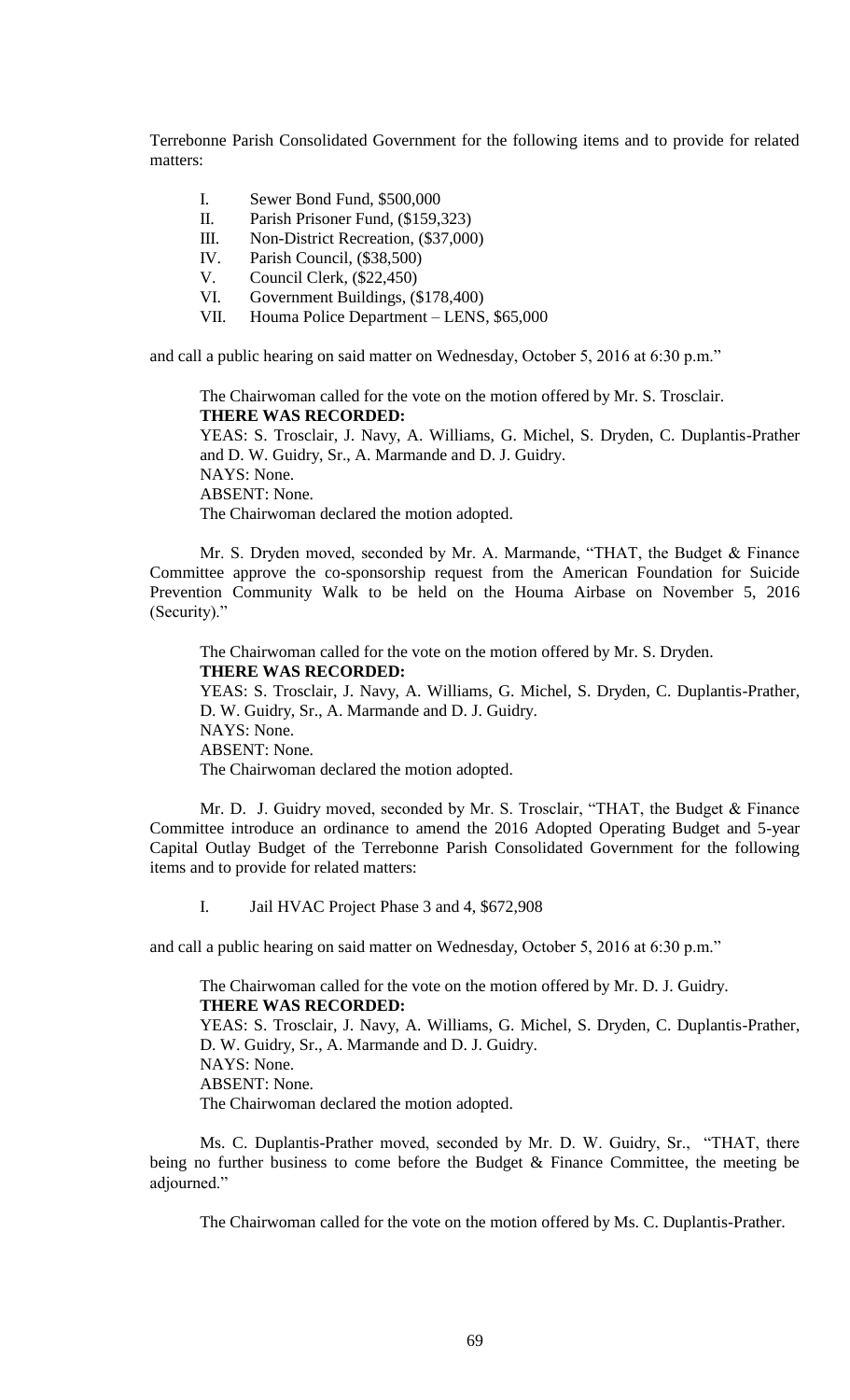#### **THERE WAS RECORDED:**

YEAS: S. Trosclair, J. Navy, A. Williams, G. Michel, S. Dryden, C. Duplantis-Prather, D. W. Guidry, Sr., A. Marmande and D. J. Guidry. NAYS: None. ABSENT: None.

The Chairwoman declared the motion adopted and the meeting was adjourned at 5:52 p.m.

Arlanda J. Williams, Chairwoman

Tammy E. Triggs, Minute Clerk

Ms. A. Williams moved, seconded by Mr. D. J. Guidry, "THAT, the Council accept and ratify the minutes of the Budget and Finance Committee meeting held on 09/19/16."

The Chairman called for a vote on the motion offered by Mr. D. J. Guidry. **THERE WAS RECORDED:** YEAS: S. Trosclair, J. Navy, A. Williams, G. Michel, S. Dryden, C. Duplantis-Prather, A. Marmande and D. J. Guidry. NAYS: None. ABSENT: D. W. Guidry Sr. The Chairman declared the motion adopted.

The Chairman called for a report on the Policy, Procedure and Legal Committee meeting held on 09/19/16, whereupon the Committee Vice-Chairman noting ratification of minutes rendered the following:

### **POLICY, PROCEDURE, & LEGAL COMMITTEE**

#### **SEPTEMBER 19, 2016**

The Chairman, Darrin W. Guidry, Sr., called the Policy, Procedure, & Legal Committee meeting to order at 6:00 p. m. in the Terrebonne Parish Council Meeting Room with an Invocation offered by Committee member G. Michel and the Pledge of Allegiance led by Committee member D. J. Guidry. Upon roll call, Committee Members recorded as present were: S. Trosclair, J. Navy, A. Williams, G. Michel, S. Dryden, C. Duplantis-Prather, D. W. Guidry, Sr., A. Marmande and D. J. Guidry. A quorum was declared present.

Mr. G. Michel moved, seconded by Ms. C. Duplantis-Prather and Mr. S. Dryden, "THAT, the Policy, Procedure, & Legal Committee approve the co-sponsorship request from St. Matthew's Episcopal School for Just Kids at Art Festival on October 15, 2016." (Security)

The Chairman called for the vote on the motion offered by Mr. G. Michel. **THERE WAS RECORDED:**

YEAS: S. Trosclair, J. Navy, A. Williams, G. Michel, S. Dryden, C. Duplantis-Prather, D.W. Guidry, Sr., A. Marmande and D. J. Guidry. NAYS: None. ABSENT: None. The Chairman declared the motion adopted.

OFFERED BY: MR. S. DRYDEN SECONDED BY: MR. S. TROSCLAIR

## **RESOLUTION NO. 16-468**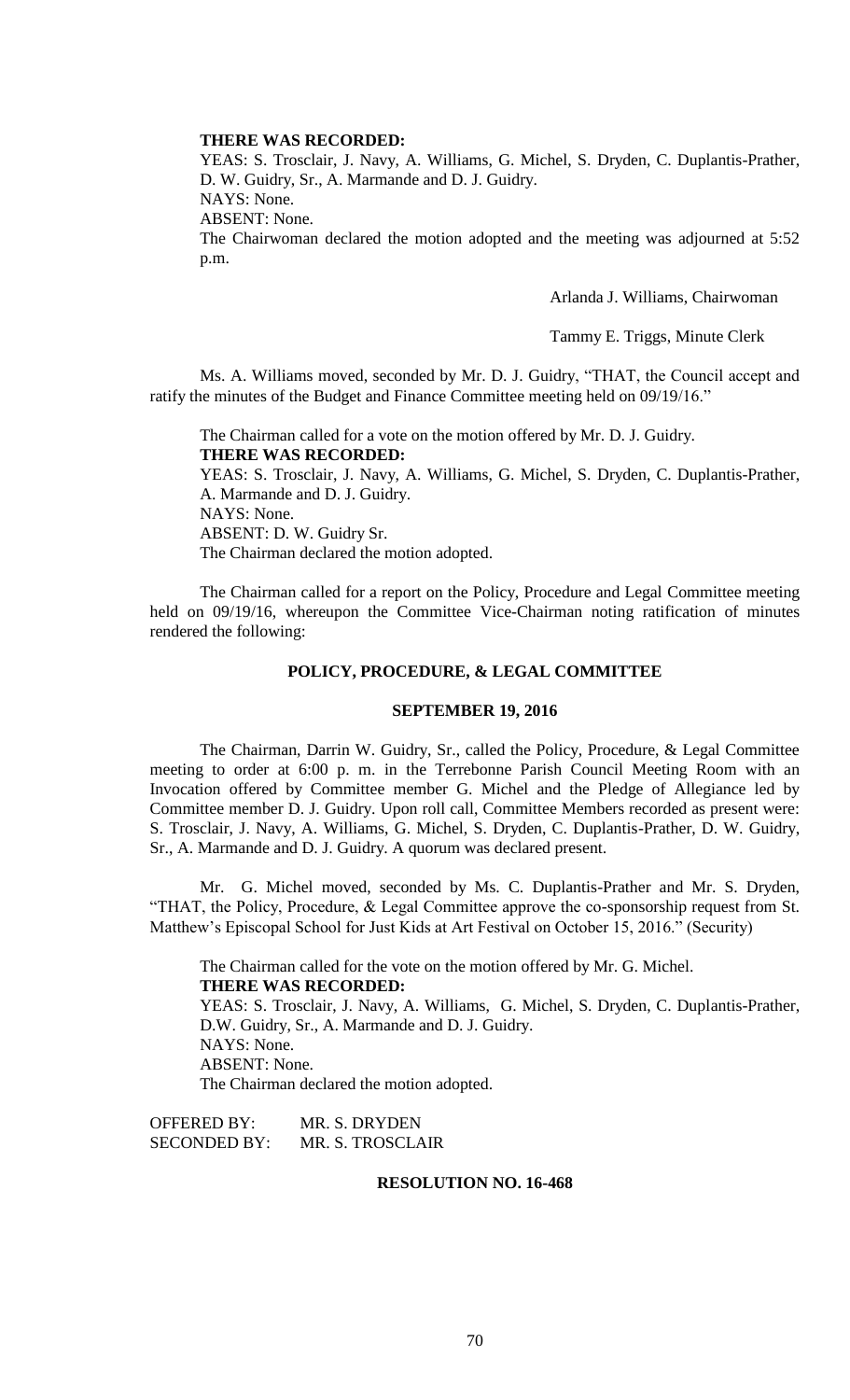Changing, on an emergency basis, the polling place for Precincts 015 and 016 in Terrebonne Parish.

**WHEREAS,** Southdown Elementary School has been used by the voters of the area as the polling place for Precincts 015 and 016 for many years, and

**WHEREAS,** the demolition and rebuilding of Southdown School, that will last approximately two years, will not allow this location to be accessible for a polling location, and

**WHEREAS,** during this time frame Precincts 015 and 016 will need to be moved to another location, and

**WHEREAS,** Terrebonne High School Boys Gym, located at 7318 Main Street, Houma, La 70360 is located within 0.6 miles of Southdown Elementary School, is a well known landmark, has significant parking facilities, and is able to be used as a polling place.

**NOW THEREFORE BE IT RESOLVED**, by the Terrebonne Parish Council (Policy, Procedure & Legal Committee), on behalf of the Terrebonne Parish Consolidated Government that the polling place for Precinct Nos. 015 and 016 be temporarily moved, on an emergency basis, from its present location (Southdown Elementary School) to Terrebonne High School Boys Gym located at 7318 Main Street, Houma, La., effective as soon as authorized by the United States Justice Department and the Louisiana Secretary of State.

#### **THERE WAS RECORDED:**

YEAS: S. Trosclair, J. Navy, A. Williams, G. Michel, S. Dryden, C. Duplantis-Prather, D. W. Guidry, Sr., A. Marmande, and D. J. Guidry. NAYS: None. ABSTAINING: None. ABSENT: None. The Chairman declared the resolution adopted on this the 19th day of September 2016.

The Committee Chairman announced that Agenda Item 3 –Pursuant to La. R. S. 42:16- 17, Executive Session in order to discuss the following: Phylway Construction, LLC versus Terrebonne Parish Consolidated Government – docket number 0167980-32<sup>nd</sup> JDC- Parish Of Terrebonne- has been pulled from the agenda per the Parish Legal Department.

Mr. G. Michel moved, seconded by Ms. C. Duplantis-Prather, "THAT, there being no further business to come before the Policy, Procedure, & Legal Committee, the meeting be adjourned."

The Chairman called for the vote on the motion offered by Mr. G. Michel. **THERE WAS RECORDED:**

YEAS: S. Trosclair, J. Navy, A. Williams, G. Michel, S. Dryden, C. Duplantis-Prather, D.W. Guidry, Sr., A. Marmande and D. J. Guidry. NAYS: None. ABSENT: None.

The Chairman declared the motion adopted and the meeting was adjourned at 6:02 p. m.

Darrin W. Guidry, Sr., Chairman

Tammy E. Triggs, Minute Clerk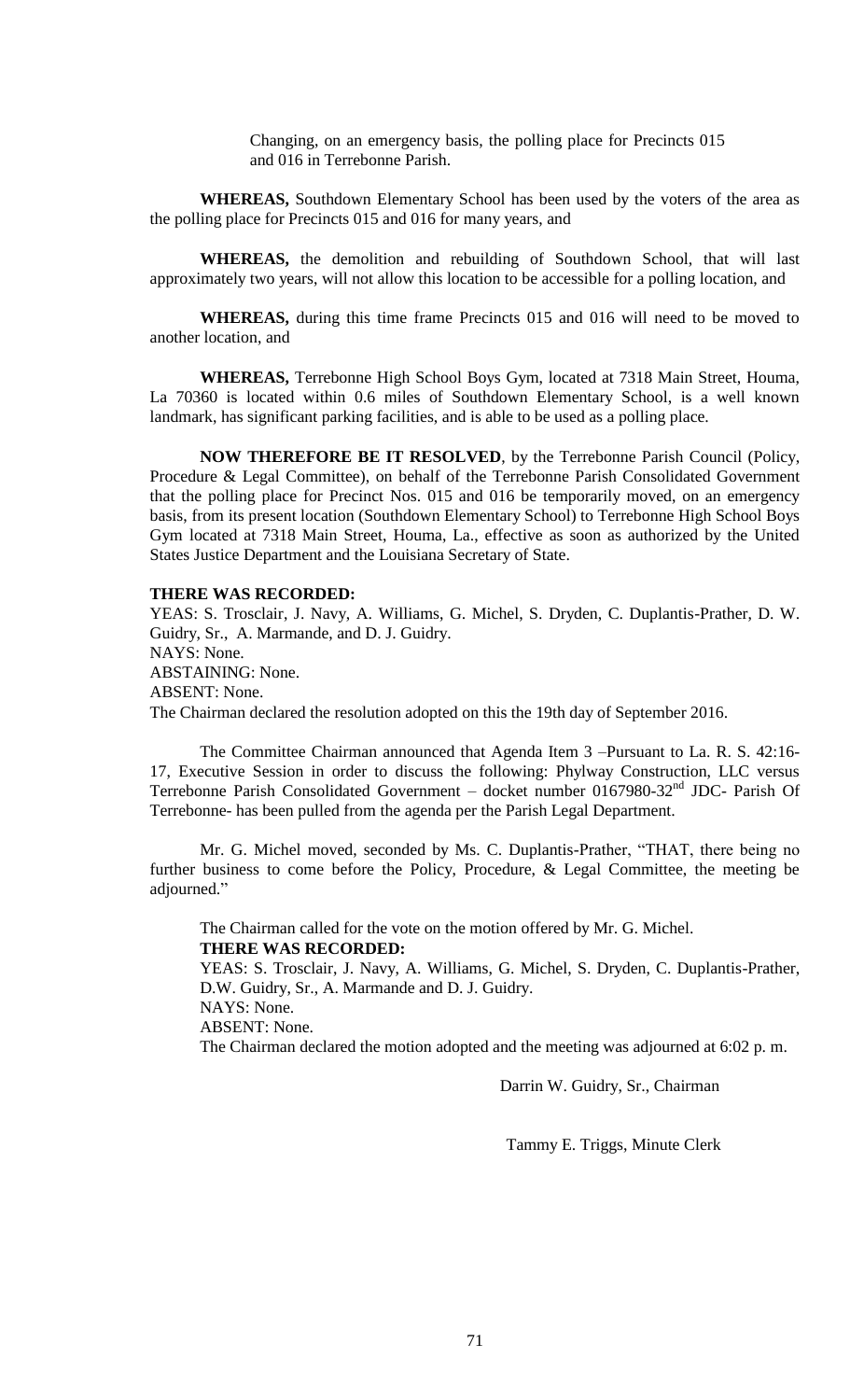Mr. S. Dryden moved, seconded by Mr. S. Trosclair, "THAT, the Council accept and ratify the minutes of the Policy, Procedure and Legal Committee meeting held on 09/19/16."

The Chairman called for a vote on the motion offered by Mr. S. Dryden. **THERE WAS RECORDED:** YEAS: S. Trosclair, J. Navy, A. Williams, G. Michel, S. Dryden, C. Duplantis-Prather, A. Marmande and D. J. Guidry. NAYS: None. ABSENT: D. W. Guidry Sr. The Chairman declared the motion adopted.

Ms. C. Duplantis-Prather moved, seconded by Mr. D. J. Guidry, "THAT, the Council approve the following street light list:

INSTALL 1 STREET LIGHT ON POLE AT 413 RICHMOND AVE. (FACE LIGHT TOWARDS STREET); RLD #3A: ENTERGY; JOHN NAVY; DISTRICT 1."

The Chairman called for a vote on the motion offered by Ms. C. Duplantis-Prather. **THERE WAS RECORDED:**

YEAS: S. Trosclair, J. Navy, A. Williams, G. Michel, S. Dryden, C. Duplantis-Prather, A. Marmande and D. J. Guidry. NAYS: None.

ABSENT: D. W. Guidry Sr.

The Chairman declared the motion adopted.

Ms. C. Duplantis-Prather moved, seconded by Mr. G. Michel, "THAT, the Council approve the attendance at the Police Jury Association of Louisiana Region 5 meeting, in Tallulah, LA, on September 28, 2016; Police Jury Association of Louisiana Meet & Greet with NACo President Bryan Desloge, in Opelousas, LA, on September 28, 2016; and Police Jury Association of Louisiana Region 3 meeting, in Lafayette, LA on September 29, 2016, per the current Travel Policy."

The Chairman called for a vote on the motion offered by Ms. C. Duplantis-Prather. **THERE WAS RECORDED:**

YEAS: S. Trosclair, J. Navy, A. Williams, G. Michel, S. Dryden, C. Duplantis-Prather, A. Marmande and D. J. Guidry. NAYS: None.

ABSENT: D. W. Guidry Sr..

The Chairman declared the motion adopted.

Ms. C. Duplantis-Prather moved, seconded by Mr. D. J. Guidry, "THAT, the Council open nominations for the one expiring term on the Terrebonne Parish Veterans' Memorial District, accept the American Legion Post 31 nomination of Ms. Kayla Duthu; close nominations and re-appoint Ms. Kayla Duthu to serve a term on said board."

The Chairman called for a vote on the motion offered by Ms. C. Duplantis-Prather. **THERE WAS RECORDED:** YEAS: S. Trosclair, J. Navy, A. Williams, G. Michel, S. Dryden, C. Duplantis-Prather, A. Marmande and D. J. Guidry. NAYS: None. ABSENT: D. W. Guidry Sr. The Chairman declared the motion adopted.

Mr. D. J. Guidry moved, seconded by Mr. G. Michel, "THAT, the Council open nominations for the one vacancy, due to a resignation, representing SCIA on the Terrebonne Economic Development Authority, accept SCIA's nomination of Mr. Ronald La Bauve; close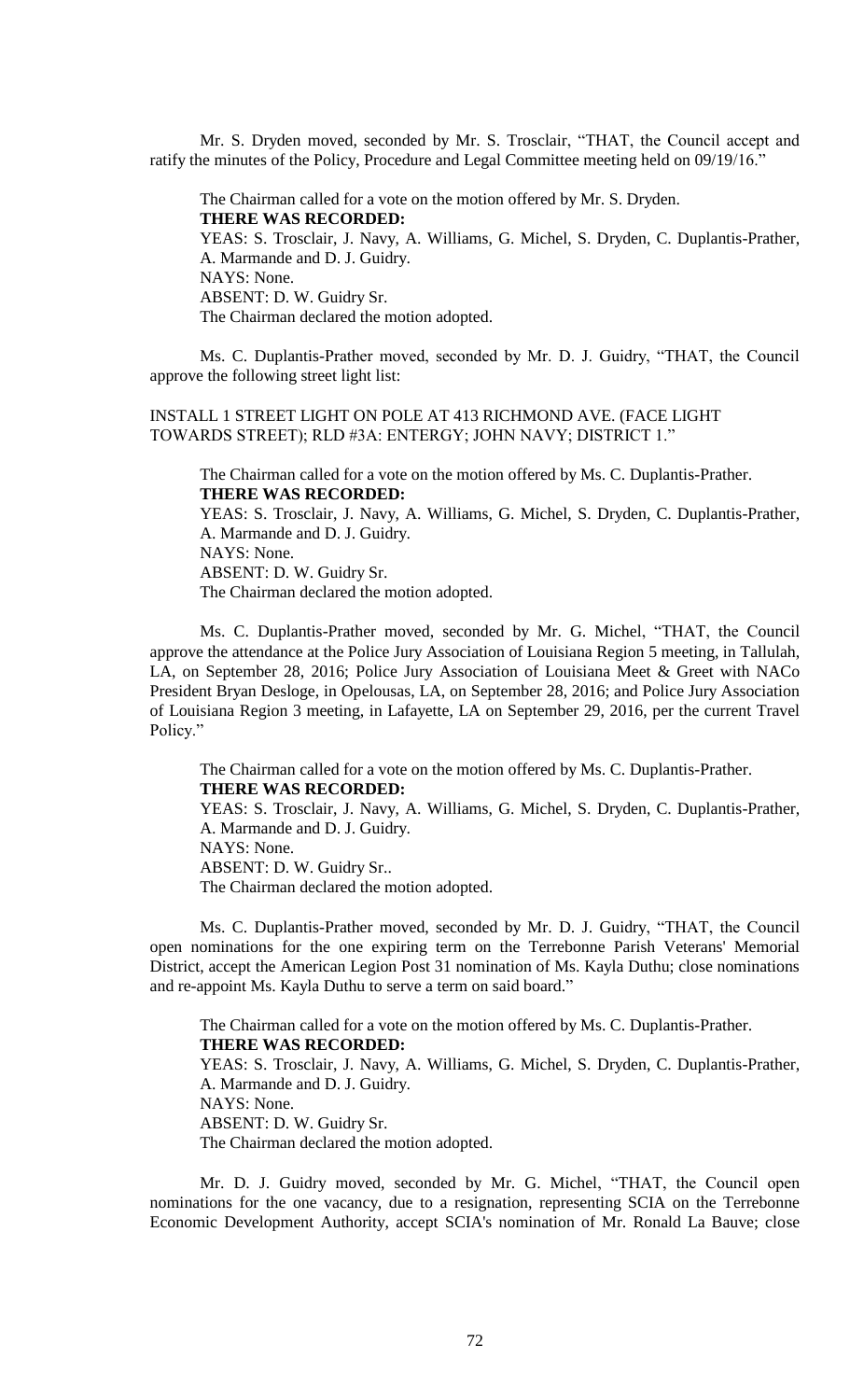nominations and appoint Mr. Ronald La Bauve to complete the term on said board; and hold nominations open for the one expiring term appointed by the Council (African American) on the Terrebonne Economic Development Authority Board until the next Council meeting."

The Chairman called for a vote on the motion offered by Mr. D. J. Guidry. THERE WAS RECORDED: YEAS: S. Trosclair, J. Navy, A. Williams, G. Michel, S. Dryden, C. Duplantis-Prather, A. Marmande and D. J. Guidry. NAYS: None. ABSENT: D. W. Guidry Sr. The Chairman declared the motion adopted.

Mr. S. Trosclair moved, seconded by Mr. G. Michel, "THAT, the Council open nominations for the one vacancy on the Houma Area Convention & Visitors Bureau, nominate Mrs. Shelly Ronquillo (nominated by Houma Downtown Development) and Mr. Mark Pitre (nominated by Krewe of Hercules), close nominations and that a voice vote of the Council be taken to determine who will fill said vacancy."

The Chairman called for a vote on the motion offered by Mr. S. Trosclair. **THERE WAS RECORDED:**

YEAS: S. Trosclair, J. Navy, A. Williams, G. Michel, S. Dryden, C. Duplantis-Prather, A. Marmande and D. J. Guidry. NAYS: None. ABSENT: D. W. Guidry Sr. The Chairman declared the motion adopted.

Voting to appoint Mrs. Shelly Ronquillo: D. J. Guidry

Voting to appoint Mr. Mark Pitre: S. Trosclair J. Navy A. Williams G. Michel S. Dryden C. Duplantis-Prather A. Marmande

*D. W. Guidry Sr. was recorded as absent.*

Council Minute Clerk K. Cologne announced the votes tallied for the one vacancy on the Houma Area Convention & Visitors Bureau and they were recorded as follows: one (1) vote for Mrs. Shelly Ronquillo and seven (7) votes for Mr. Mark Pitre.

The Chairman stated that, as per the above voice vote, Mr. Mark Pitre is appointed to serve a term on the Houma Area Convention & Visitors Bureau.

Mr. A. Marmande moved, seconded by Mr. S. Dryden, "THAT, the Council open nominations for the one vacancy on the Fire District No. 10 Board, nominate Mr. Dwayne Knight; close nominations and appoint Mr. Knight to serve a term on said board."

The Chairman called for a vote on the motion offered by Mr. A. Marmande. **THERE WAS RECORDED:**

YEAS: S. Trosclair, J. Navy, A. Williams, G. Michel, S. Dryden, C. Duplantis-Prather, A. Marmande and D. J. Guidry. NAYS: None.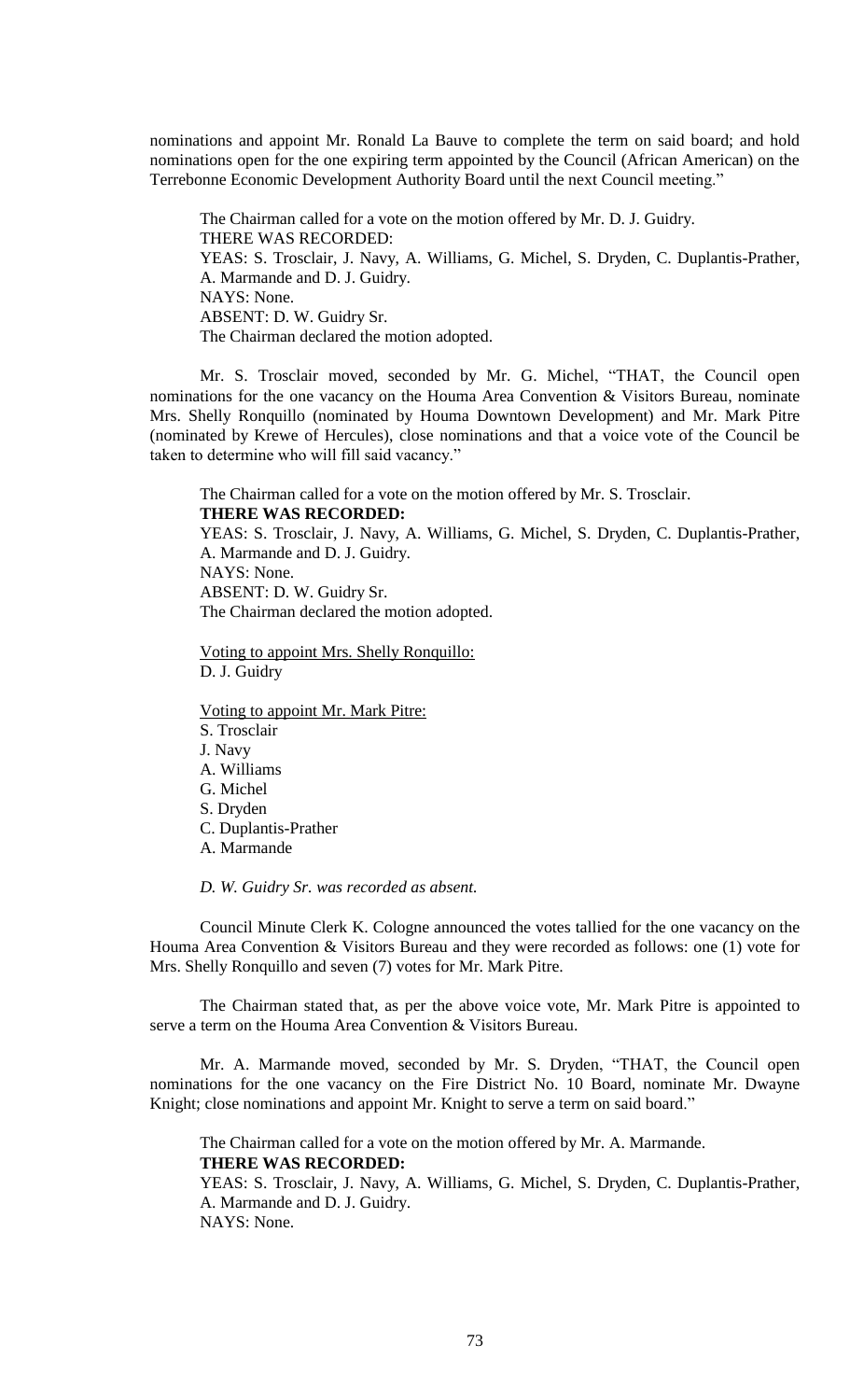ABSENT: D. W. Guidry Sr. The Chairman declared the motion adopted.

Mr. G. Michel moved, seconded by Ms. C. Duplantis-Prather, "THAT, the Council hold nominations open for the one vacancy on the Fire District No. 8 Board until the next Council meeting."

The Chairman called for a vote on the motion offered by Mr. G. Michel. **THERE WAS RECORDED:** YEAS: S. Trosclair, J. Navy, A. Williams, G. Michel, S. Dryden, C. Duplantis-Prather, A. Marmande and D. J. Guidry. NAYS: None. ABSENT: D. W. Guidry Sr.

The Chairman declared the motion adopted.

Mr. S. Trosclair moved, seconded by Ms. C. Duplantis-Prather, "THAT, the Council hold nominations open for the one vacancy on the Recreation District No. 6 Board until the next Council meeting."

The Chairman called for a vote on the motion offered by Mr. S. Trosclair. **THERE WAS RECORDED:** YEAS: S. Trosclair, J. Navy, A. Williams, G. Michel, S. Dryden, C. Duplantis-Prather, A. Marmande and D. J. Guidry. NAYS: None. ABSENT: D. W. Guidry Sr.

The Chairman declared the motion adopted.

The Chairman announced the following vacancies, which he noted will be handled as per usual procedure:

- Houma Area Convention & Visitors' Bureau: Three expiring terms on 12/21/16.
- Coastal Zone Management & Restoration Committee: Two expiring terms on 10/31/16, representing Marine Navigation and the Oil Industry.

Under Agenda Item 8A - Announcements, Parish President

(The Parish President was not present at this time in the proceedings.)

Under Agenda Item 8B - Announcements, Council Members

- Councilwoman C. Duplantis-Prather encouraged everyone to attend the Spaghetti Cook-off and Equipment Show in Downtown Houma on Saturday, October 1 from 11 a.m. to 4 p.m. Other activities on this day include the Walk like MADD, a non-competitive 5k walk, at 9 a.m. at the Downtown Marina and a Rummage Sale at the Elk's Lodge located at 7883 Main Street, from 11 a.m. to 4 p.m.
- Councilwoman C. Duplantis-Prather, encouraged every pet owner to have their pets spayed or neutered to help control the pet population and asked that if a stray animal is found, please contact the Animal Shelter at (985) 873-6709.
- Councilman A. Marmande explained that the Buquet Bridge, in Dulac, is broken and that the parts have been ordered. The Bridge is open for boat traffic only.
- Councilwoman A. Williams encouraged everyone to attend the Best of the Bayou Festival this weekend.